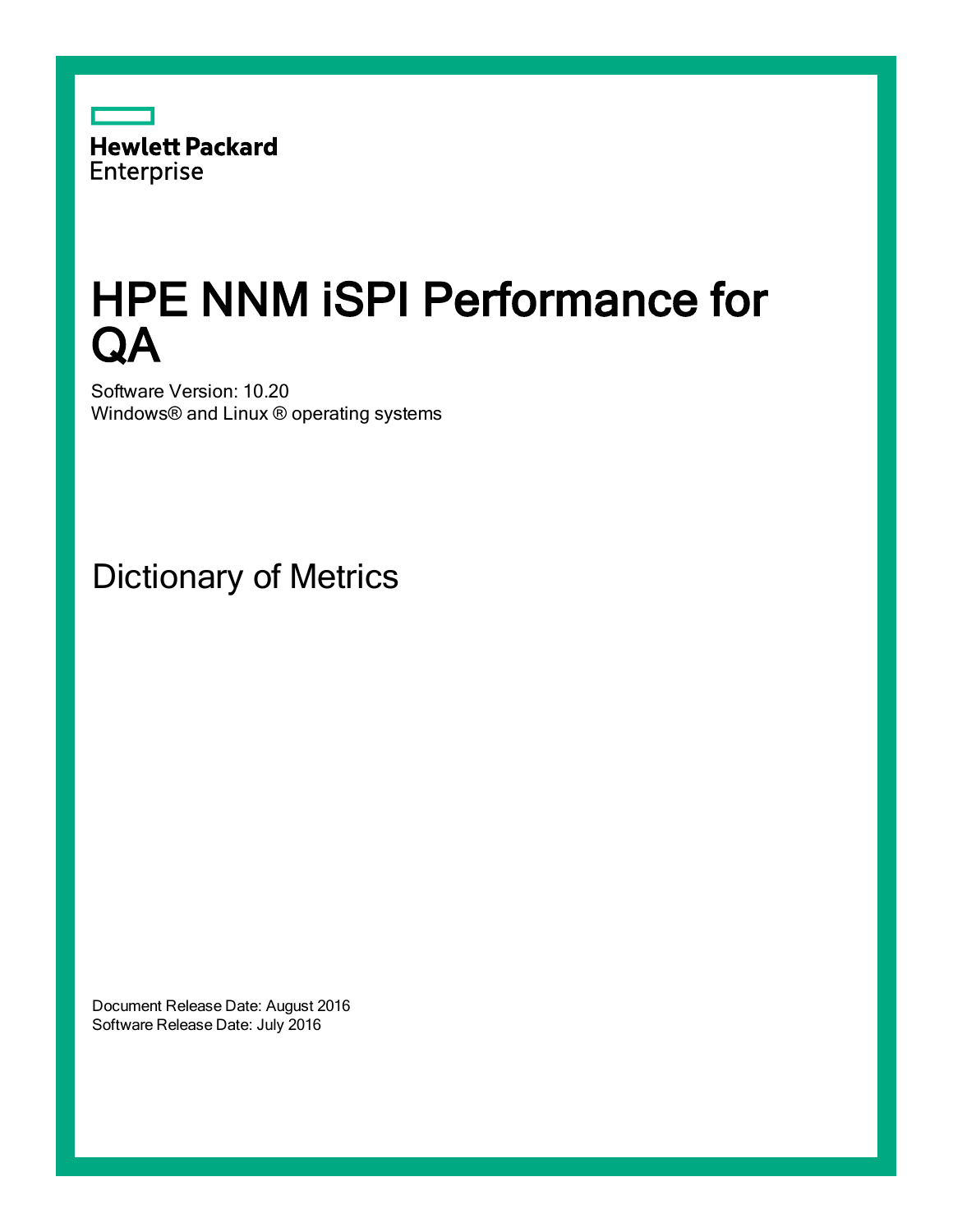### Legal Notices

#### **Warranty**

The only warranties for Hewlett Packard Enterprise products and services are set forth in the express warranty statements accompanying such products and services. Nothing herein should be construed as constituting an additional warranty. HPE shall not be liable for technical or editorial errors or omissions contained herein.

The information contained herein is subject to change without notice.

#### Restricted Rights Legend

Confidential computer software. Valid license from HPE required for possession, use or copying. Consistent with FAR 12.211 and 12.212, Commercial Computer Software, Computer Software Documentation, and Technical Data for Commercial Items are licensed to the U.S. Government under vendor's standard commercial license.

#### **Oracle Technology — Notice of Restricted Rights**

Programs delivered subject to the DOD FAR Supplement are 'commercial computer software' and use, duplication, and disclosure of the programs, including documentation, shall be subject to the licensing restrictions set forth in the applicable Oracle license agreement. Otherwise, programs delivered subject to the Federal Acquisition Regulations are 'restricted computer software' and use, duplication, and disclosure of the programs, including documentation, shall be subject to the restrictions in FAR 52.227-19, Commercial Computer Software-Restricted Rights (June 1987). Oracle America, Inc., 500 Oracle Parkway, Redwood City, CA 94065.

For the full Oracle license text, see the license-agreements directory on the NNMi product DVD.

#### Copyright Notice

© Copyright 2011 - 2016 Hewlett Packard Enterprise Development LP

#### Trademark Notices

Adobe® is a trademark of Adobe Systems Incorporated.

Apple is a trademark of Apple Computer, Inc., registered in the U.S. and other countries.

AMD is a trademark of Advanced Micro Devices, Inc.

Google™ is a registered trademark of Google Inc.

Intel®, Intel® Itanium®, Intel® Xeon®, and Itanium® are trademarks of Intel Corporation in the U.S. and other countries.

Linux® is the registered trademark of Linus Torvalds in the U.S. and other countries.

Internet Explorer, Lync, Microsoft, Windows, and Windows Server are either registered trademarks or trademarks of Microsoft Corporation in the United States and/or other countries.

Oracle and Java are registered trademarks of Oracle and/or its affiliates.

Red Hat® Enterprise Linux Certified is a registered trademark of Red Hat, Inc. in the United States and other countries.

sFlow is a registered trademark of InMon Corp.

UNIX® is a registered trademark of The Open Group.

#### Acknowledgements

This product includes software developed by the Apache Software Foundation. (http://www.apache.org).

This product includes software developed by the Visigoth Software Society (http://www.visigoths.org/).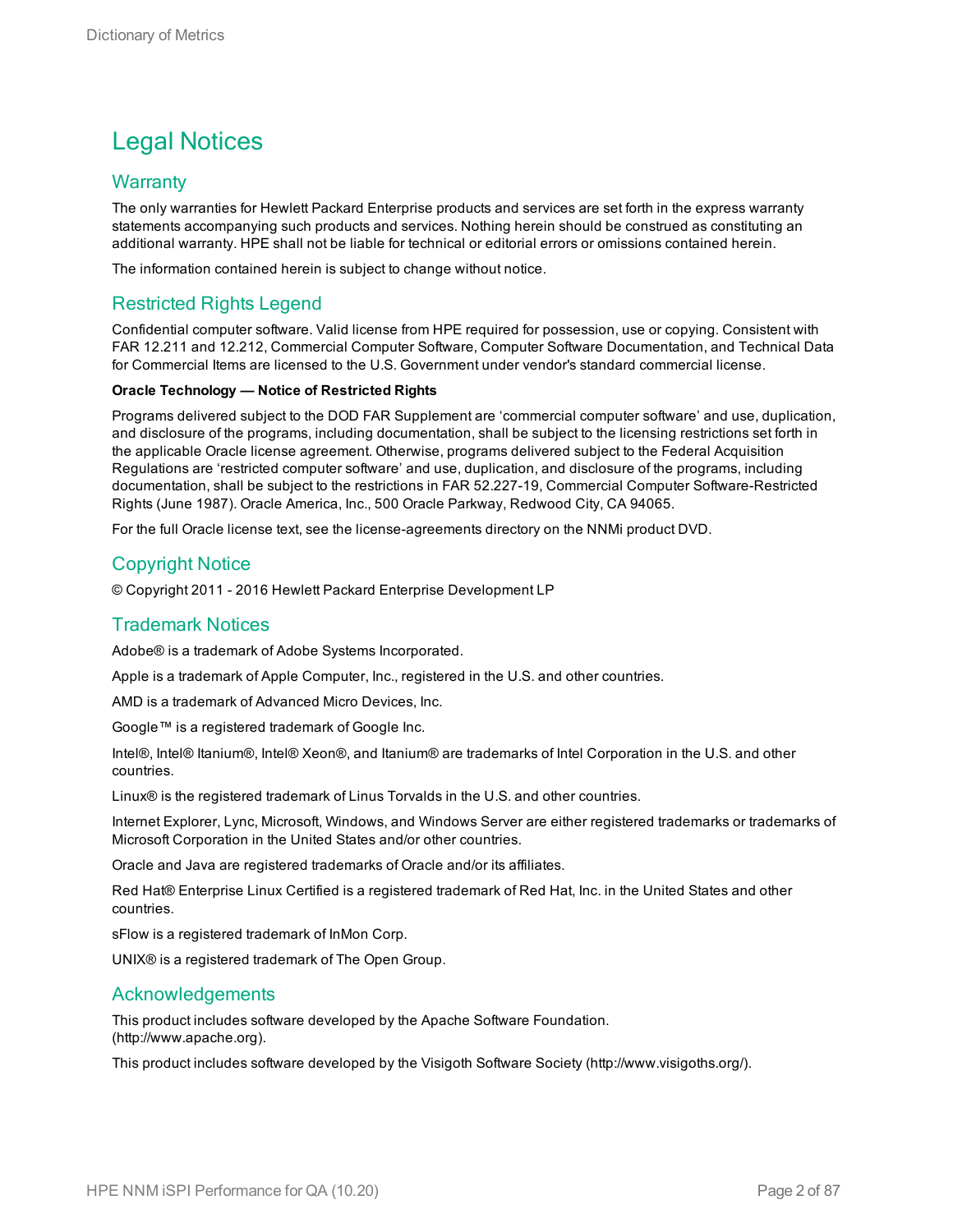## **Contents**

| 87 |
|----|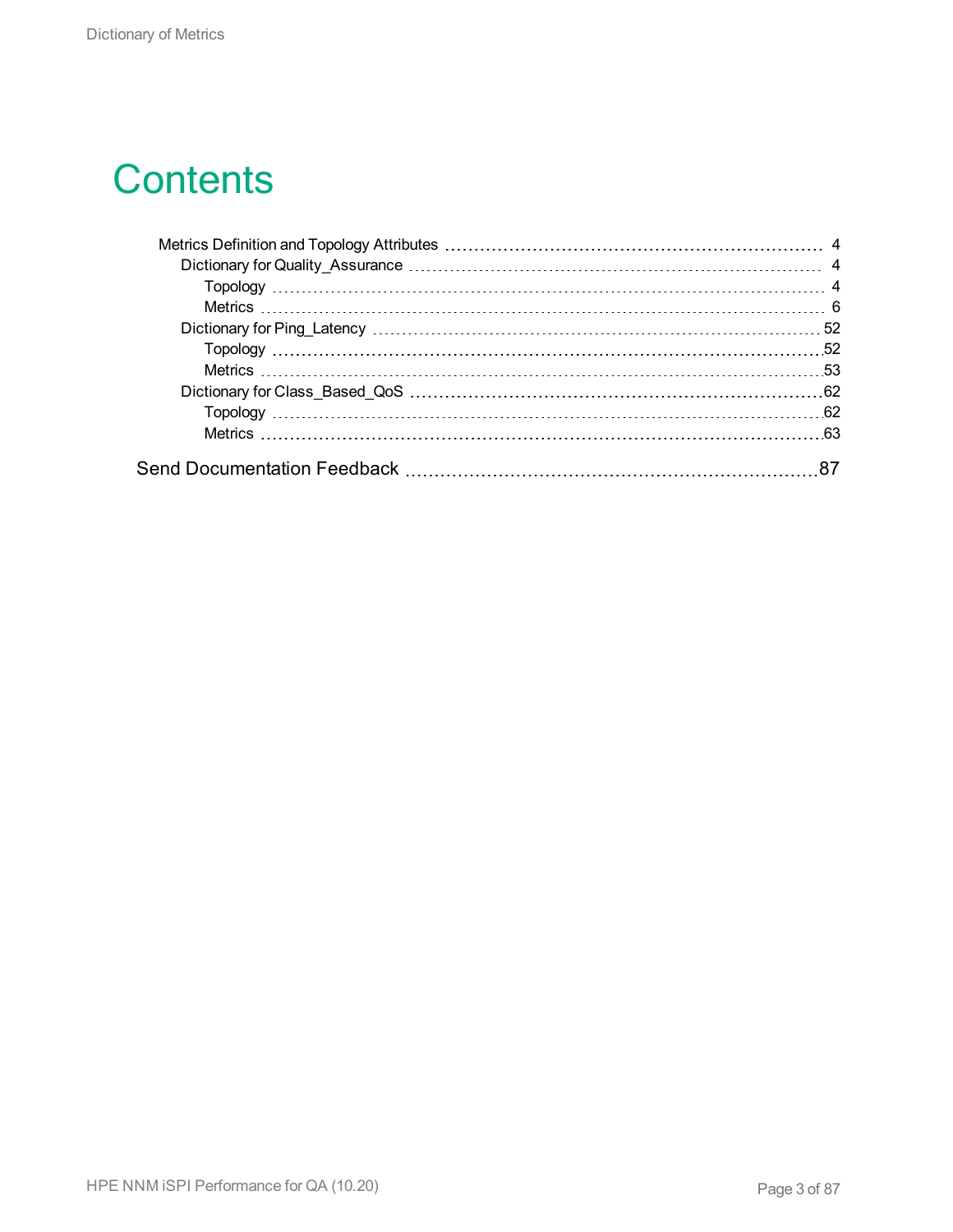## <span id="page-3-0"></span>Metrics Definition and Topology Attributes

This document provides the metrics definition and topology attributes for the following reports:

- Quality [Assurance](#page-3-1) Reports
- Ping [Latency](#page-51-0) Reports
- <span id="page-3-1"></span>• Class Based QoS [Reports](#page-61-0)

## <span id="page-3-2"></span>Dictionary for Quality\_Assurance

### Topology

| QATopology     | Class Of<br>Service       | Pre-assigned class of service values of the discovered QA probes                                                                                                                                                               |
|----------------|---------------------------|--------------------------------------------------------------------------------------------------------------------------------------------------------------------------------------------------------------------------------|
| QATopology     | Destination<br>Node       | Node on which at least one QA probe runs                                                                                                                                                                                       |
| QATopology     | Destination<br>Node UUID  | Universally Unique Identifier of the destination node available in the<br>network                                                                                                                                              |
| QATopology     | Destination<br>Site       | Site on which at least one QA probe runs                                                                                                                                                                                       |
| QATopology     | Interface<br>Alias        | The Alias value assigned to the interface by the device administrator                                                                                                                                                          |
| QATopology     | Interface<br>Name         | Name of the interface                                                                                                                                                                                                          |
| QATopology     | Interface<br><b>ODBID</b> | ODBID is a custom attribute that the HP Network Node Manager i<br>Software uses to integrate the NNMi topology with Business Service<br>Management(BSM) software suite. The key value of the selected<br>interface.            |
| QATopology     | Interface<br>Speed        | The bandwidth of the interface in bits per second (bps)<br>Depending on the device vendor, this value may indicate the current<br>speed or potential speed                                                                     |
| QATopology     | Interface<br><b>Type</b>  | The physical link protocol type of the interface<br>Possible values used by HP Network Node Manager i Software include<br><b>Ethernet and frameRelay</b><br>Note: Interfaces on non-SNMP nodes have an interface type of other |
| QATopology     | Interface<br><b>UUID</b>  | Universally Unique Identifier of the interface                                                                                                                                                                                 |
| QAMplsTopology | <b>MPLS</b>               | Universally Unique Identifier of the MPLS Security Group                                                                                                                                                                       |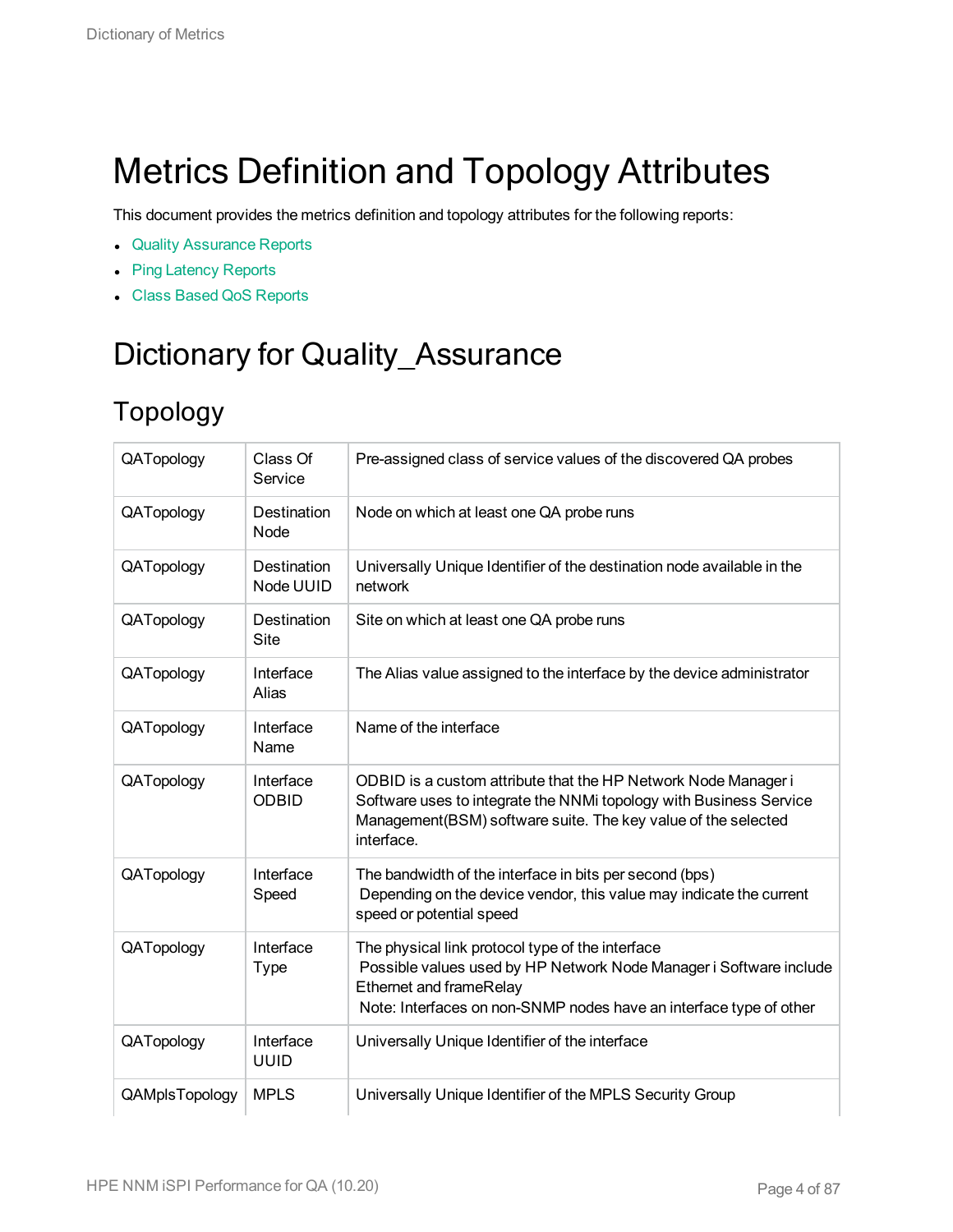|                | SecGroup<br><b>UUID</b>        |                                                                                                                                                                                                             |
|----------------|--------------------------------|-------------------------------------------------------------------------------------------------------------------------------------------------------------------------------------------------------------|
| QATopology     | Management<br>Server           | Name of the NNMi management server for which you want to view the<br>report                                                                                                                                 |
| QATopology     | Node Name                      | Name of the node from which at least one QA probe initiates                                                                                                                                                 |
| QATopology     | Node<br><b>ODBID</b>           | ODBID is a custom attribute that the HP Network Node Manager i<br>Software uses to integrate the NNMi topology with Business Service<br>Management(BSM) software suite. The key value of the selected node. |
| QATopology     | Node UUID                      | Universally Unique Identifier of the source node available in the network                                                                                                                                   |
| QAMetrics      | Object<br>Name                 | Object Name is used by most extension Packs to identify instrumented<br>object instance.                                                                                                                    |
| QAMetrics      | Object Type                    | Object Type is used by most extensionPacks to identify instrumented<br>object type.                                                                                                                         |
| QAMplsTopology | QA MPLS<br><b>UUID</b>         |                                                                                                                                                                                                             |
| QATopology     | QA Probe<br>Name               | QA probe names that the NNM iSPI Performance for QA discovers in<br>the network                                                                                                                             |
| QATopology     | QA Probe<br><b>Type</b>        | Type of the discovered QA probe                                                                                                                                                                             |
| QATopology     | QA Probe<br><b>UUID</b>        |                                                                                                                                                                                                             |
| QATopology     | Qualified<br>Interface<br>Name | Fully qualified name of the interface                                                                                                                                                                       |
| QATopology     | SecGroup<br><b>UUID</b>        | Universally Unique Identifier of the security group                                                                                                                                                         |
| QATopology     | Source Site                    | Site from which at least one QA probe initiates                                                                                                                                                             |
| QATopology     | Source<br>Tenant               | Tenant name of the QA Probe element                                                                                                                                                                         |
| QAMplsTopology | <b>VPN Name</b><br>(MPLS)      | Name of the VPN(MPLS)                                                                                                                                                                                       |
| QAMplsTopology | <b>VRF Name</b><br>(MPLS)      | Name of the VRF(MPLS)                                                                                                                                                                                       |
| QAMplsTopology | <b>VRF UUID</b><br>(MPLS)      | Universally Unique Identifier of the VRF                                                                                                                                                                    |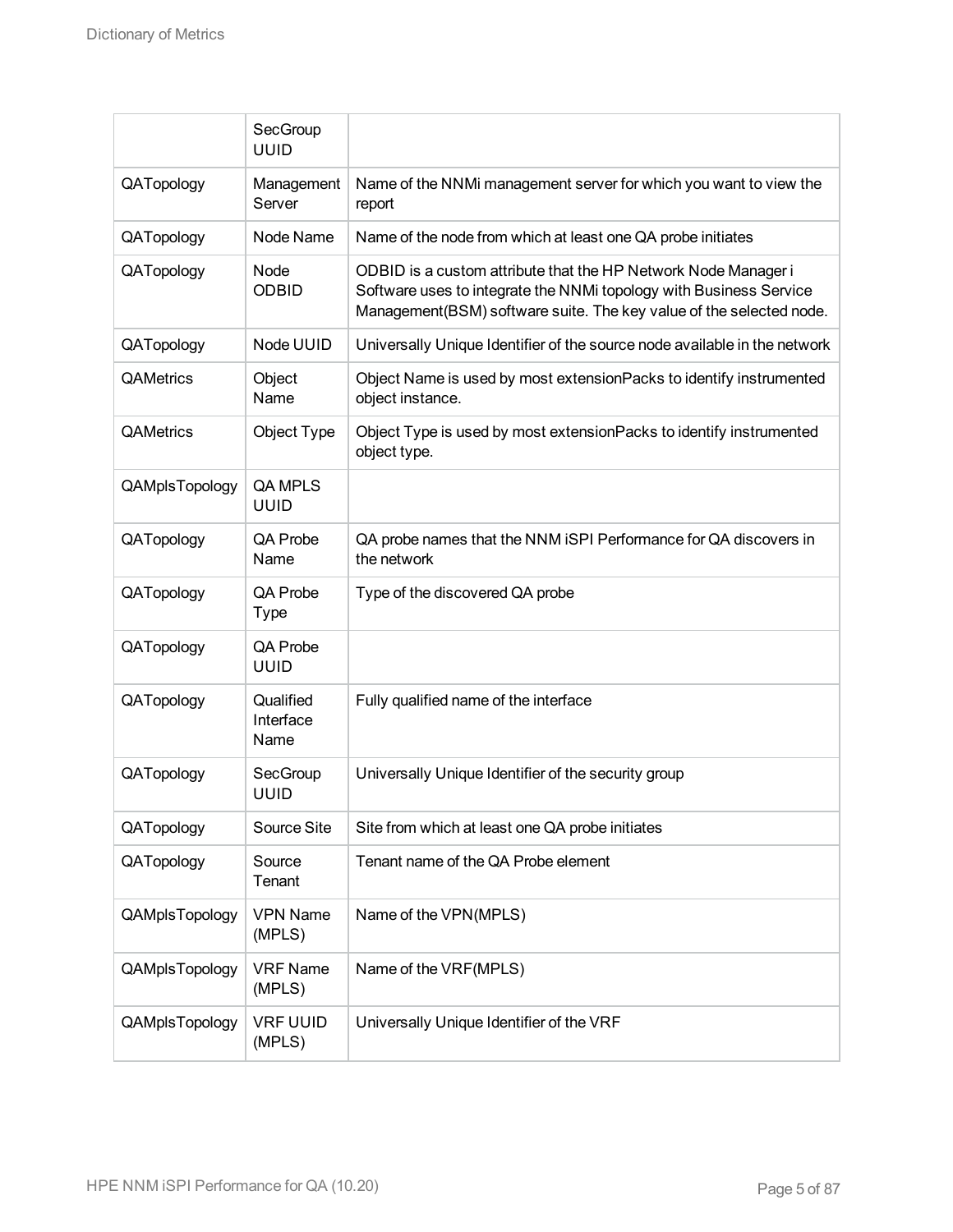### <span id="page-5-0"></span>**Metrics**

| QAMetrics        | <b>Baseline Exception</b><br>Rate (avg)                   | Sample Baseline Exception Rate based on any baselined measure.<br>Baseline Exception Rate: The number of samples which were in an<br>exception state for baseline breaches, expressed as a percentage of the<br>total number of samples. An indication of how frequently the value goes<br>beyond the normal range. |
|------------------|-----------------------------------------------------------|---------------------------------------------------------------------------------------------------------------------------------------------------------------------------------------------------------------------------------------------------------------------------------------------------------------------|
| <b>QAMetrics</b> | <b>Class Of Service</b><br>(countDistinct)                | Pre-assigned class of service values of the discovered QA probes<br>Count Distinct: A count of the unique, distinct, values for this topology<br>element.                                                                                                                                                           |
| QAMetrics        | <b>Destination Node</b><br>(countDistinct)                | Node on which at least one QA probe runs<br>Count Distinct: A count of the unique, distinct, values for this topology<br>element.                                                                                                                                                                                   |
| QAMetrics        | <b>Destination Node</b><br><b>UUID</b><br>(countDistinct) | Universally Unique Identifier of the destination node available in the<br>network<br>Count Distinct: A count of the unique, distinct, values for this topology<br>element.                                                                                                                                          |
| QAMetrics        | <b>Destination Site</b><br>(countDistinct)                | Site on which at least one QA probe runs<br>Count Distinct: A count of the unique, distinct, values for this topology<br>element.                                                                                                                                                                                   |
| QAMetrics        | <b>Interface Alias</b><br>(countDistinct)                 | The Alias value assigned to the interface by the device administrator<br>Count Distinct: A count of the unique, distinct, values for this topology<br>element.                                                                                                                                                      |
| QAMetrics        | Interface Name<br>(countDistinct)                         | Name of the interface<br>Count Distinct: A count of the unique, distinct, values for this topology<br>element.                                                                                                                                                                                                      |
| QAMetrics        | Interface ODBID<br>(countDistinct)                        | ODBID is a custom attribute that the HP Network Node Manager i<br>Software uses to integrate the NNMi topology with Business Service<br>Management(BSM) software suite. The key value of the selected<br>interface.<br>Count Distinct: A count of the unique, distinct, values for this topology<br>element.        |
| QAMetrics        | Interface Speed<br>(countDistinct)                        | The bandwidth of the interface in bits per second (bps)<br>Depending on the device vendor, this value may indicate the current<br>speed or potential speed<br>Count Distinct: A count of the unique, distinct, values for this topology<br>element.                                                                 |
| QAMetrics        | Interface Type<br>(countDistinct)                         | The physical link protocol type of the interface<br>Possible values used by HP Network Node Manager i Software include<br>Ethernet and frameRelay<br>Note: Interfaces on non-SNMP nodes have an interface type of other<br>Count Distinct: A count of the unique, distinct, values for this topology                |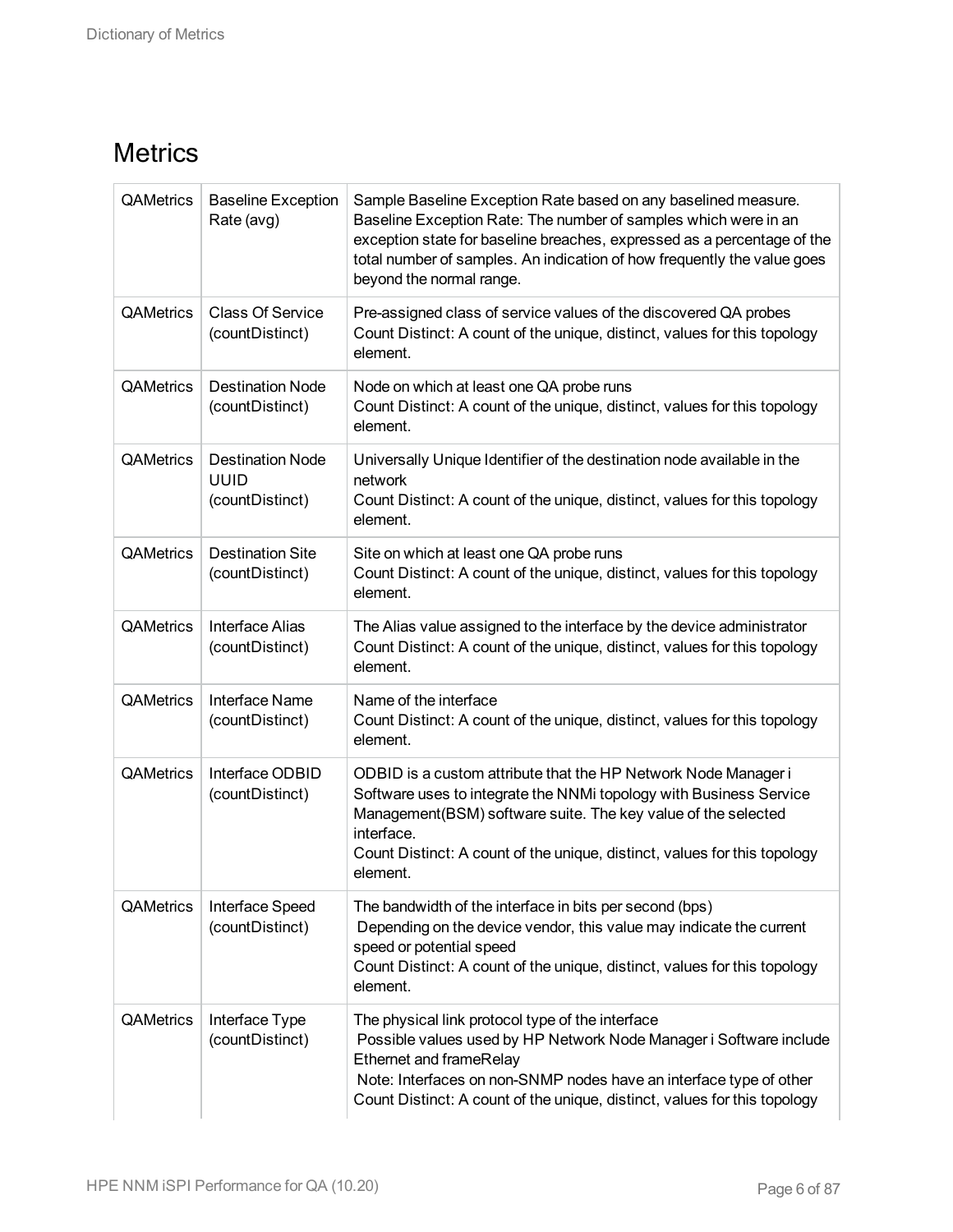|                  |                                                        | element.                                                                                                                                                                                                                                                                                         |
|------------------|--------------------------------------------------------|--------------------------------------------------------------------------------------------------------------------------------------------------------------------------------------------------------------------------------------------------------------------------------------------------|
| <b>QAMetrics</b> | Interface UUID<br>(countDistinct)                      | Universally Unique Identifier of the interface<br>Count Distinct: A count of the unique, distinct, values for this topology<br>element.                                                                                                                                                          |
| <b>QAMetrics</b> | Invalid Data (avg)                                     | Generated when the NNMi iSPI Performance for QA has successfully<br>polled data from the target, but has determined that the data is invalid.<br>Average: The total of all the values divided by the number of samples.                                                                          |
| <b>QAMetrics</b> | <b>MPLS SecGroup</b><br><b>UUID</b><br>(countDistinct) | Universally Unique Identifier of the MPLS Security Group<br>Count Distinct: A count of the unique, distinct, values for this topology<br>element.                                                                                                                                                |
| <b>QAMetrics</b> | Management<br>Server<br>(countDistinct)                | Name of the NNMi management server for which you want to view the<br>report<br>Count Distinct: A count of the unique, distinct, values for this topology<br>element.                                                                                                                             |
| <b>QAMetrics</b> | <b>Mean Opinion</b><br>Scores (avg)                    | The grade of quality of the data sample received by the destination<br>network element after it is transmitted and eventually compressed using<br>codecs.<br>It is expressed in number, 1 being the worst, 5 the best.<br>Average: The total of all the values divided by the number of samples. |
| <b>QAMetrics</b> | <b>Mean Opinion</b><br>Scores (max)                    | The grade of quality of the data sample received by the destination<br>network element after it is transmitted and eventually compressed using<br>codecs.<br>It is expressed in number, 1 being the worst, 5 the best.<br>Maximum: The maximum, or largest, value.                               |
| <b>QAMetrics</b> | <b>Mean Opinion</b><br>Scores (min)                    | The grade of quality of the data sample received by the destination<br>network element after it is transmitted and eventually compressed using<br>codecs.<br>It is expressed in number, 1 being the worst, 5 the best.<br>Minimum: The minimum, or smallest, value.                              |
| QAMetrics        | <b>Mean Opinion</b><br>Scores (pctile05)               | The grade of quality of the data sample received by the destination<br>network element after it is transmitted and eventually compressed using<br>codecs.<br>It is expressed in number, 1 being the worst, 5 the best.<br>Percentile (05): The value below which 5% of all the samples fall.     |
| <b>QAMetrics</b> | <b>Mean Opinion</b><br>Scores (pctile90)               | The grade of quality of the data sample received by the destination<br>network element after it is transmitted and eventually compressed using<br>codecs.<br>It is expressed in number, 1 being the worst, 5 the best.<br>Percentile (90): The value below which 90% of all the samples fall.    |
| QAMetrics        | Mean Opinion<br>Scores (pctile95)                      | The grade of quality of the data sample received by the destination<br>network element after it is transmitted and eventually compressed using<br>codecs.<br>It is expressed in number, 1 being the worst, 5 the best.                                                                           |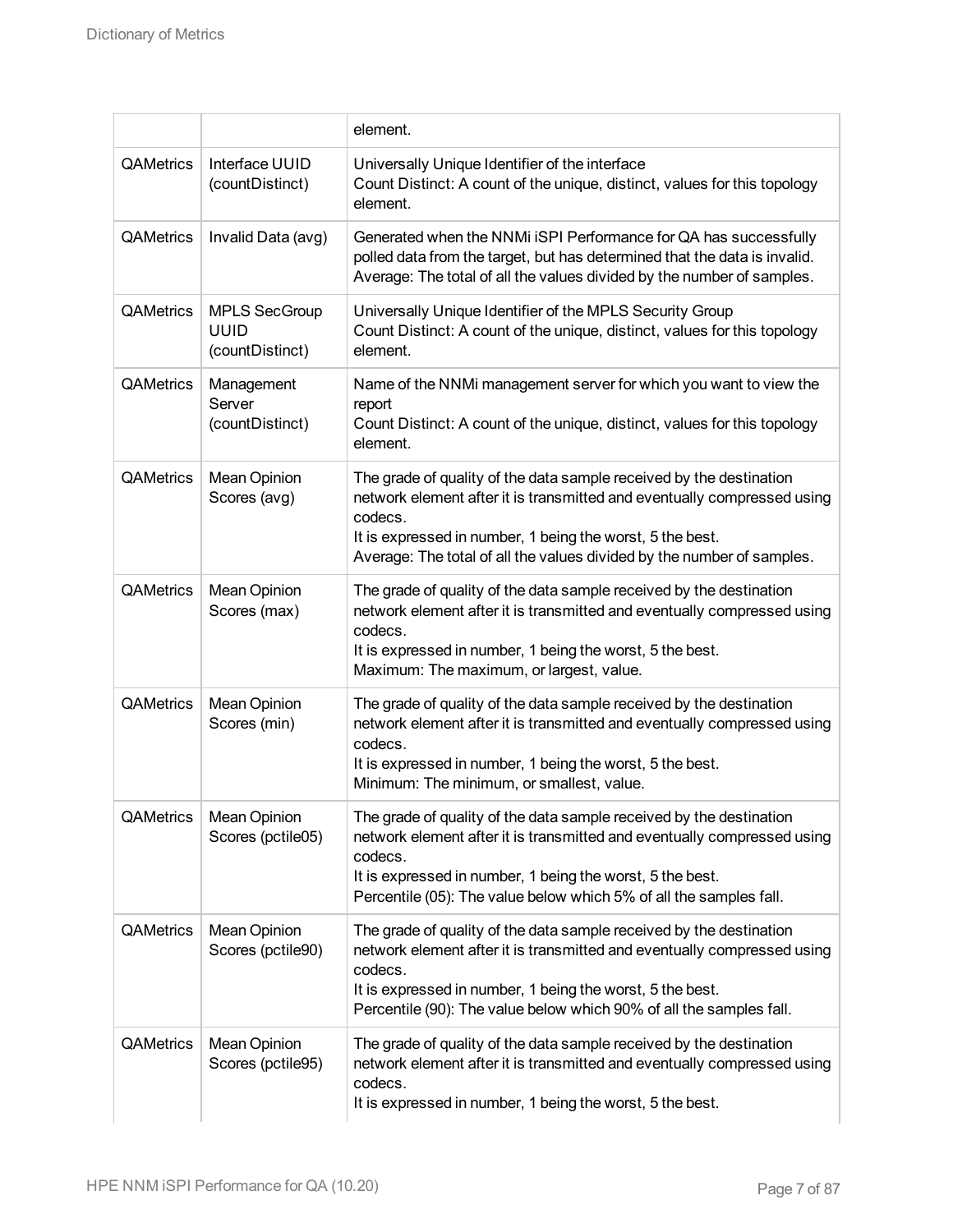|                  |                                                                             | Percentile (95): The value below which 95% of all the samples fall.                                                                                                                                                                                                                                                                                                                                                                                                         |
|------------------|-----------------------------------------------------------------------------|-----------------------------------------------------------------------------------------------------------------------------------------------------------------------------------------------------------------------------------------------------------------------------------------------------------------------------------------------------------------------------------------------------------------------------------------------------------------------------|
| QAMetrics        | Mean Opinion<br>Scores (pctile99)                                           | The grade of quality of the data sample received by the destination<br>network element after it is transmitted and eventually compressed using<br>codecs.<br>It is expressed in number, 1 being the worst, 5 the best.<br>Percentile (99): The value below which 99% of all the samples fall.                                                                                                                                                                               |
| QAMetrics        | <b>Mean Opinion</b><br>Scores - Baseline<br>Average (avg)                   | The grade of quality of the data sample received by the destination<br>network element after it is transmitted and eventually compressed using<br>codecs.<br>It is expressed in number, 1 being the worst, 5 the best.<br>Baseline average: The normal, average value for this metric.                                                                                                                                                                                      |
| QAMetrics        | Mean Opinion<br>Scores - Baseline<br>Deviation (avg)                        | The grade of quality of the data sample received by the destination<br>network element after it is transmitted and eventually compressed using<br>codecs.<br>It is expressed in number, 1 being the worst, 5 the best.<br>Baseline Deviation: The size of one statistical deviation from the<br>normal, average value. An indication of how widely spread the sampled<br>values are.                                                                                        |
| <b>QAMetrics</b> | <b>Mean Opinion</b><br>Scores - Baseline<br><b>Exception Count</b><br>(sum) | The grade of quality of the data sample received by the destination<br>network element after it is transmitted and eventually compressed using<br>codecs.<br>It is expressed in number, 1 being the worst, 5 the best.<br>Baseline Exception Count: The number of samples which were in an<br>exception state due to baseline breaches.                                                                                                                                     |
| QAMetrics        | Mean Opinion<br>Scores - Baseline<br><b>Exception Rate</b><br>(avg)         | The grade of quality of the data sample received by the destination<br>network element after it is transmitted and eventually compressed using<br>codecs.<br>It is expressed in number, 1 being the worst, 5 the best.<br>Baseline Exception Rate: The number of samples which were in an<br>exception state for baseline breaches, expressed as a percentage of the<br>total number of samples. An indication of how frequently the value goes<br>beyond the normal range. |
| QAMetrics        | <b>Mean Opinion</b><br>Scores - Days To<br>Threshold (min)                  | The grade of quality of the data sample received by the destination<br>network element after it is transmitted and eventually compressed using<br>codecs.<br>It is expressed in number, 1 being the worst, 5 the best.<br>Baseline Days To Threshold: The number of days before the normal,<br>average value reaches the threshold.                                                                                                                                         |
| QAMetrics        | <b>Mean Opinion</b><br>Scores - Exception<br>(sum)                          | Mean Opinion Scores (MOS): Grade of quality of the data sample<br>received by the destination network element after it is transmitted and<br>eventually compressed using codecs.<br>Number of MOS samples that exceeds the threshold value.<br>Summation: The total of all the values.                                                                                                                                                                                      |
| QAMetrics        | <b>Mean Opinion</b>                                                         | Mean Opinion Scores (MOS): Grade of quality of the data sample                                                                                                                                                                                                                                                                                                                                                                                                              |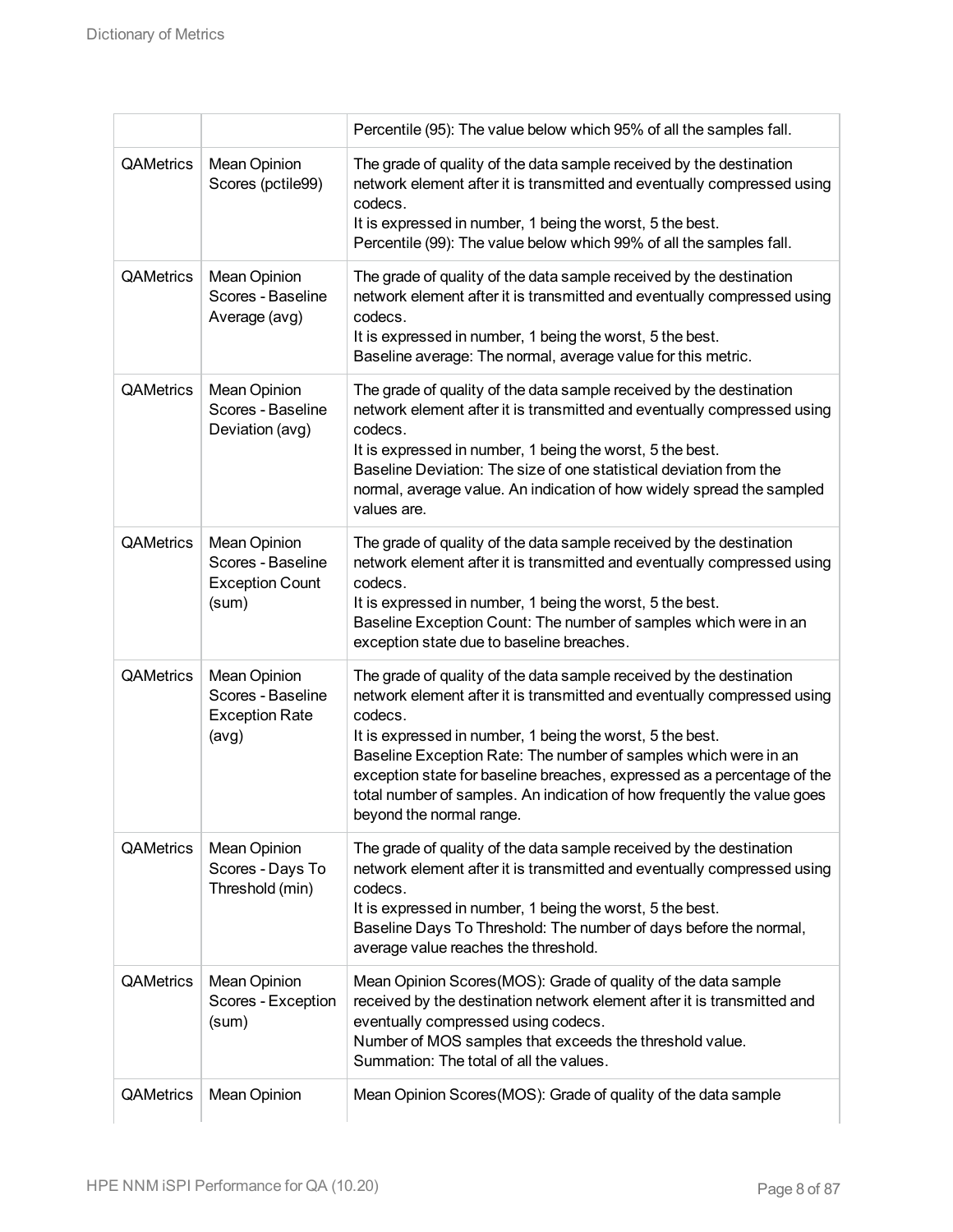|           | Scores - Exception<br>Rate (avg)                             | received by the destination network element after it is transmitted and<br>eventually compressed using codecs.<br>The number of samples that exceeds the threshold for the Mean Opinion<br>Scores, expressed as a percentage of the total number of samples.<br>It is calculated using the following formula:<br>(Sum of Mean Opinion Scores-Exception / Total number of samples) *<br>100<br>Average: The total of all the values divided by the number of samples.                                                                |
|-----------|--------------------------------------------------------------|-------------------------------------------------------------------------------------------------------------------------------------------------------------------------------------------------------------------------------------------------------------------------------------------------------------------------------------------------------------------------------------------------------------------------------------------------------------------------------------------------------------------------------------|
| QAMetrics | <b>Mean Opinion</b><br>Scores - Exception<br>Rate (max)      | Mean Opinion Scores (MOS): Grade of quality of the data sample<br>received by the destination network element after it is transmitted and<br>eventually compressed using codecs.<br>The number of samples that exceeds the threshold for the Mean Opinion<br>Scores, expressed as a percentage of the total number of samples.<br>It is calculated using the following formula:<br>(Sum of Mean Opinion Scores-Exception / Total number of samples) *<br>100<br>Maximum: The maximum, or largest, value.                            |
| QAMetrics | Mean Opinion<br>Scores - Exception<br>Rate (min)             | Mean Opinion Scores (MOS): Grade of quality of the data sample<br>received by the destination network element after it is transmitted and<br>eventually compressed using codecs.<br>The number of samples that exceeds the threshold for the Mean Opinion<br>Scores, expressed as a percentage of the total number of samples.<br>It is calculated using the following formula:<br>(Sum of Mean Opinion Scores-Exception / Total number of samples) *<br>100<br>Minimum: The minimum, or smallest, value.                           |
| QAMetrics | <b>Mean Opinion</b><br>Scores - Exception<br>Rate (pctile05) | Mean Opinion Scores (MOS): Grade of quality of the data sample<br>received by the destination network element after it is transmitted and<br>eventually compressed using codecs.<br>The number of samples that exceeds the threshold for the Mean Opinion<br>Scores, expressed as a percentage of the total number of samples.<br>It is calculated using the following formula:<br>(Sum of Mean Opinion Scores-Exception / Total number of samples) *<br>100<br>Percentile (05): The value below which 5% of all the samples fall.  |
| QAMetrics | Mean Opinion<br>Scores - Exception<br>Rate (pctile90)        | Mean Opinion Scores (MOS): Grade of quality of the data sample<br>received by the destination network element after it is transmitted and<br>eventually compressed using codecs.<br>The number of samples that exceeds the threshold for the Mean Opinion<br>Scores, expressed as a percentage of the total number of samples.<br>It is calculated using the following formula:<br>(Sum of Mean Opinion Scores-Exception / Total number of samples) *<br>100<br>Percentile (90): The value below which 90% of all the samples fall. |
| QAMetrics | <b>Mean Opinion</b><br>Scores - Exception                    | Mean Opinion Scores (MOS): Grade of quality of the data sample<br>received by the destination network element after it is transmitted and                                                                                                                                                                                                                                                                                                                                                                                           |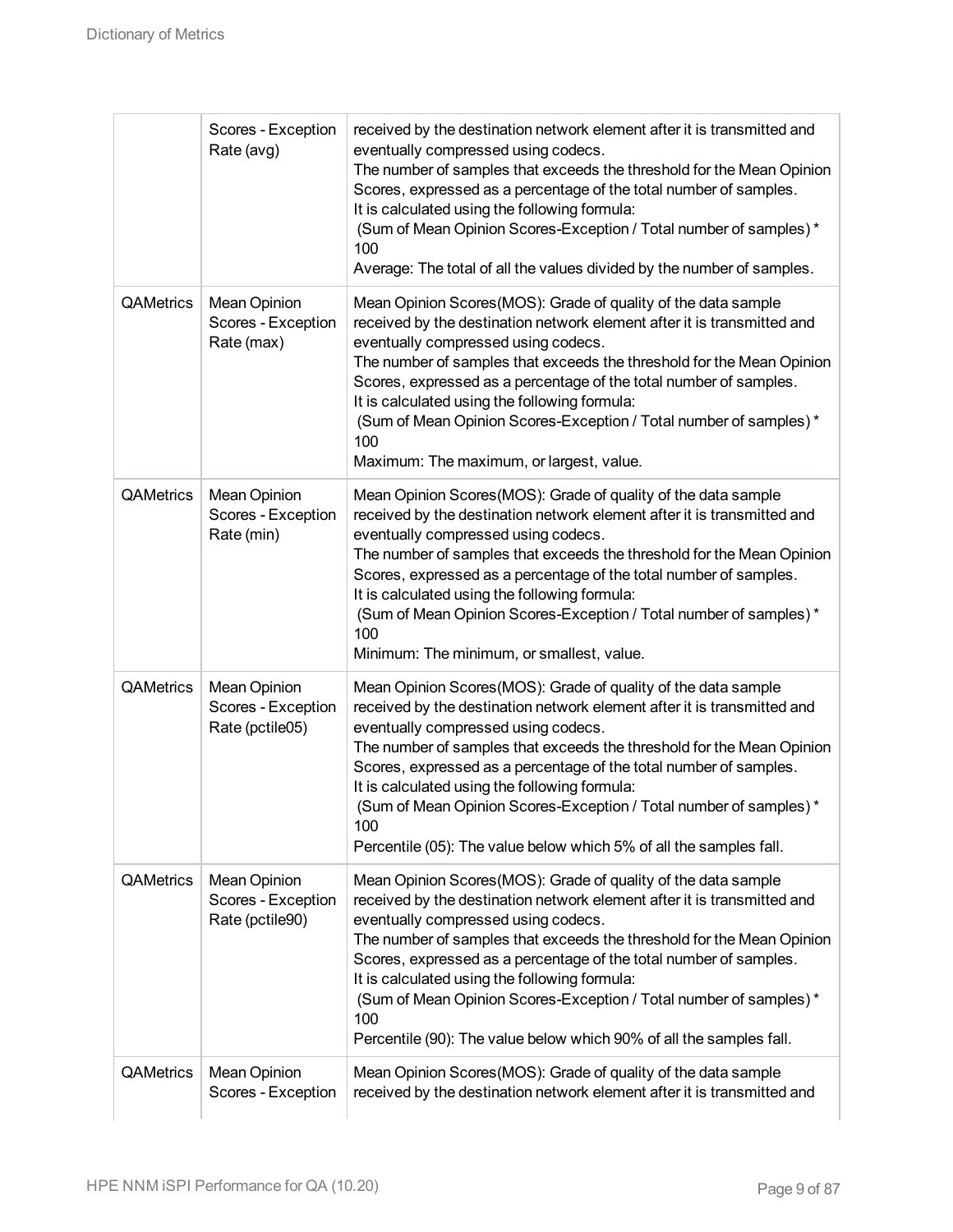|           | Rate (pctile95)                                                             | eventually compressed using codecs.<br>The number of samples that exceeds the threshold for the Mean Opinion<br>Scores, expressed as a percentage of the total number of samples.<br>It is calculated using the following formula:<br>(Sum of Mean Opinion Scores-Exception / Total number of samples) *<br>100<br>Percentile (95): The value below which 95% of all the samples fall.                                                                                                                                              |
|-----------|-----------------------------------------------------------------------------|-------------------------------------------------------------------------------------------------------------------------------------------------------------------------------------------------------------------------------------------------------------------------------------------------------------------------------------------------------------------------------------------------------------------------------------------------------------------------------------------------------------------------------------|
| QAMetrics | <b>Mean Opinion</b><br>Scores - Exception<br>Rate (pctile99)                | Mean Opinion Scores (MOS): Grade of quality of the data sample<br>received by the destination network element after it is transmitted and<br>eventually compressed using codecs.<br>The number of samples that exceeds the threshold for the Mean Opinion<br>Scores, expressed as a percentage of the total number of samples.<br>It is calculated using the following formula:<br>(Sum of Mean Opinion Scores-Exception / Total number of samples) *<br>100<br>Percentile (99): The value below which 99% of all the samples fall. |
| QAMetrics | <b>Mean Opinion</b><br>Scores - Forecast<br>Baseline (12 week)<br>(avg)     | The grade of quality of the data sample received by the destination<br>network element after it is transmitted and eventually compressed using<br>codecs.<br>It is expressed in number, 1 being the worst, 5 the best.<br>Forecast Baseline (12): The predicted baseline average value 12 weeks<br>from now.                                                                                                                                                                                                                        |
| QAMetrics | <b>Mean Opinion</b><br>Scores - Forecast<br>Baseline (4 week)<br>(avg)      | The grade of quality of the data sample received by the destination<br>network element after it is transmitted and eventually compressed using<br>codecs.<br>It is expressed in number, 1 being the worst, 5 the best.<br>Forecast Baseline (4): The predicted baseline average value 4 weeks<br>from now.                                                                                                                                                                                                                          |
| QAMetrics | <b>Mean Opinion</b><br>Scores - Forecast<br>Baseline (8 week)<br>(avg)      | The grade of quality of the data sample received by the destination<br>network element after it is transmitted and eventually compressed using<br>codecs.<br>It is expressed in number, 1 being the worst, 5 the best.<br>Forecast Baseline (8): The predicted baseline average value 8 weeks<br>from now.                                                                                                                                                                                                                          |
| QAMetrics | <b>Mean Opinion</b><br>Scores - Forecast<br>Lower Normal (12<br>week) (min) | The grade of quality of the data sample received by the destination<br>network element after it is transmitted and eventually compressed using<br>codecs.<br>It is expressed in number, 1 being the worst, 5 the best.<br>Forecast Lower Normal (12): The predicted lower normal value 12<br>weeks from now.                                                                                                                                                                                                                        |
| QAMetrics | <b>Mean Opinion</b><br>Scores - Forecast<br>Lower Normal (4<br>week) (min)  | The grade of quality of the data sample received by the destination<br>network element after it is transmitted and eventually compressed using<br>codecs.<br>It is expressed in number, 1 being the worst, 5 the best.<br>Forecast Lower Normal (4): The predicted lower normal value 4 weeks                                                                                                                                                                                                                                       |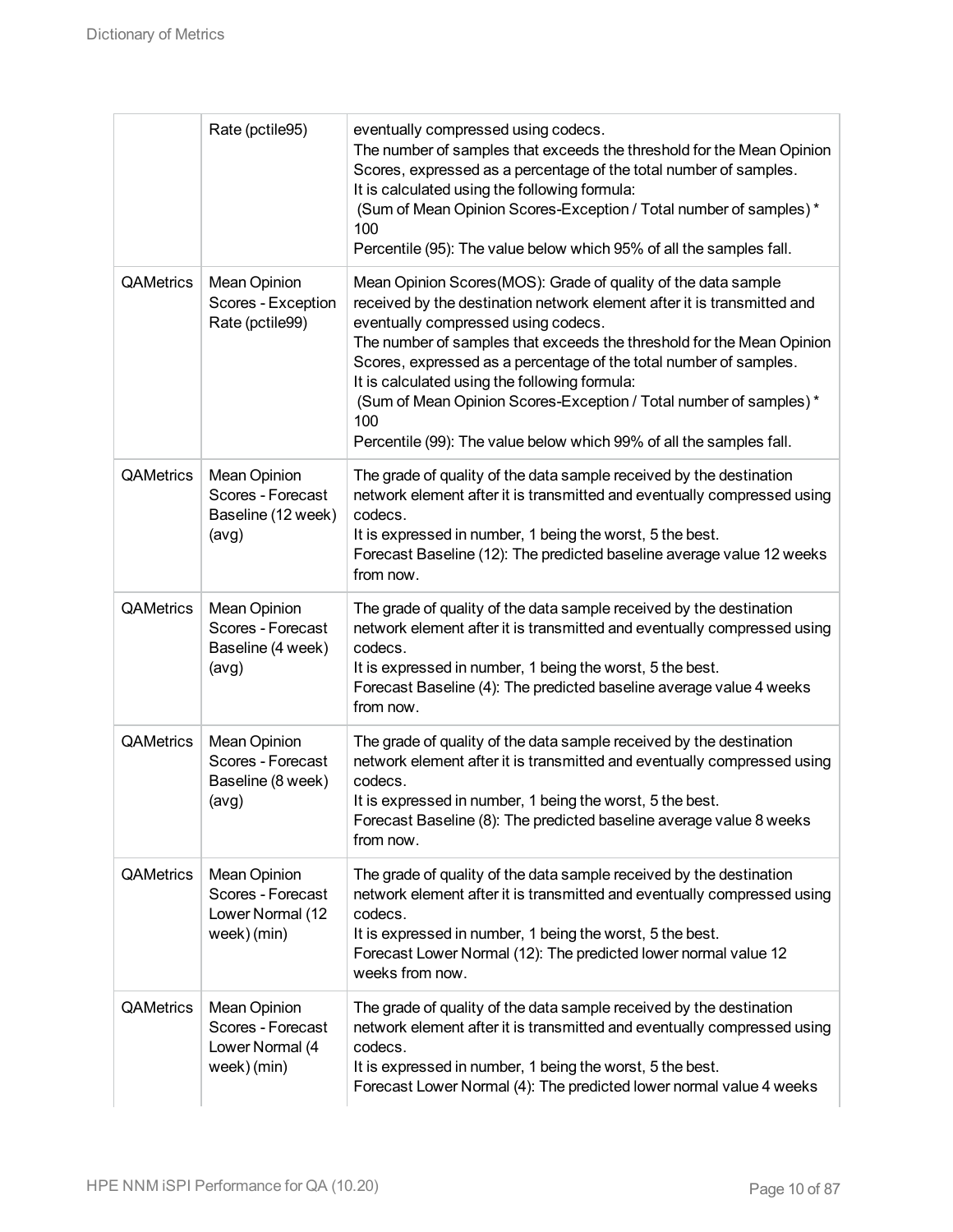|                  |                                                                             | from now.                                                                                                                                                                                                                                                                                                                                                    |
|------------------|-----------------------------------------------------------------------------|--------------------------------------------------------------------------------------------------------------------------------------------------------------------------------------------------------------------------------------------------------------------------------------------------------------------------------------------------------------|
| <b>QAMetrics</b> | <b>Mean Opinion</b><br>Scores - Forecast<br>Lower Normal (8<br>week) (min)  | The grade of quality of the data sample received by the destination<br>network element after it is transmitted and eventually compressed using<br>codecs.<br>It is expressed in number, 1 being the worst, 5 the best.<br>Forecast Lower Normal (8): The predicted lower normal value 8 weeks<br>from now.                                                   |
| <b>QAMetrics</b> | <b>Mean Opinion</b><br>Scores - Forecast<br>Upper Normal (12<br>week) (max) | The grade of quality of the data sample received by the destination<br>network element after it is transmitted and eventually compressed using<br>codecs.<br>It is expressed in number, 1 being the worst, 5 the best.<br>Forecast Upper Normal (12): The predicted upper normal value 12<br>weeks from now.                                                 |
| <b>QAMetrics</b> | Mean Opinion<br>Scores - Forecast<br>Upper Normal (4<br>week) (max)         | The grade of quality of the data sample received by the destination<br>network element after it is transmitted and eventually compressed using<br>codecs.<br>It is expressed in number, 1 being the worst, 5 the best.<br>Forecast Upper Normal (4): The predicted upper normal value 4 weeks<br>from now.                                                   |
| QAMetrics        | <b>Mean Opinion</b><br>Scores - Forecast<br>Upper Normal (8<br>week) (max)  | The grade of quality of the data sample received by the destination<br>network element after it is transmitted and eventually compressed using<br>codecs.<br>It is expressed in number, 1 being the worst, 5 the best.<br>Forecast Upper Normal (8): The predicted upper normal value 8 weeks<br>from now.                                                   |
| QAMetrics        | <b>Mean Opinion</b><br>Scores - Lower<br>Normal (min)                       | The grade of quality of the data sample received by the destination<br>network element after it is transmitted and eventually compressed using<br>codecs.<br>It is expressed in number, 1 being the worst, 5 the best.<br>Baseline Lower Normal: The lower normal for this metric based upon<br>historical data. An indication of the lowest typical value.  |
| QAMetrics        | Mean Opinion<br>Scores - Slope<br>(avg)                                     | The grade of quality of the data sample received by the destination<br>network element after it is transmitted and eventually compressed using<br>codecs.<br>It is expressed in number, 1 being the worst, 5 the best.<br>Baseline Slope: The slope (delta_x / delta_y) of the baseline values. An<br>indication of how rapidly the value is changing.       |
| <b>QAMetrics</b> | <b>Mean Opinion</b><br>Scores - Upper<br>Normal (max)                       | The grade of quality of the data sample received by the destination<br>network element after it is transmitted and eventually compressed using<br>codecs.<br>It is expressed in number, 1 being the worst, 5 the best.<br>Baseline Upper Normal: The upper normal for this metric based upon<br>historical data. An indication of the highest typical value. |
| QAMetrics        | Negative Jitter                                                             | Negative Jitter: The inter-packet delay of a data sample is less than the                                                                                                                                                                                                                                                                                    |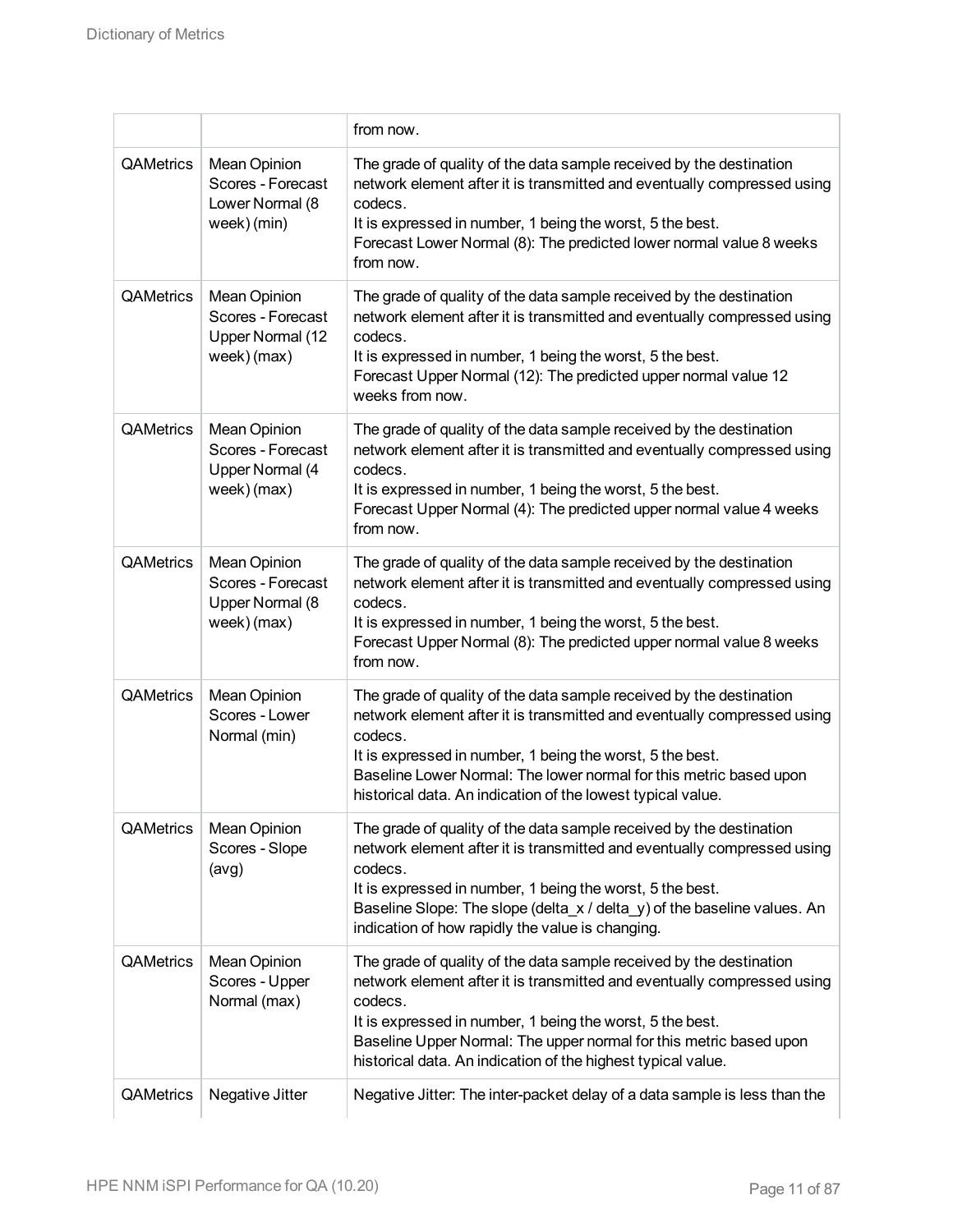| Destination to<br>expected delay.<br>Source (msecs)<br>The measure of negative jitter value for the data sample from the<br>destination to the source network element, measured in milliseconds.<br>(avg)<br>Average: The total of all the values divided by the number of samples.<br>Negative Jitter: The inter-packet delay of a data sample is less than the<br>QAMetrics<br>Negative Jitter<br>Destination to<br>expected delay.<br>Source (msecs)<br>The measure of negative jitter value for the data sample from the<br>destination to the source network element, measured in milliseconds.<br>(max)<br>Maximum: The maximum, or largest, value.<br>QAMetrics<br>Negative Jitter: The inter-packet delay of a data sample is less than the<br>Negative Jitter<br>Destination to<br>expected delay.<br>Source (msecs)<br>The measure of negative jitter value for the data sample from the<br>destination to the source network element, measured in milliseconds.<br>(min)<br>Minimum: The minimum, or smallest, value.<br>QAMetrics<br>Negative Jitter<br>Negative Jitter: The inter-packet delay of a data sample is less than the<br>Destination to<br>expected delay.<br>Source (msecs)<br>The measure of negative jitter value for the data sample from the<br>destination to the source network element, measured in milliseconds.<br>(pctile05)<br>Percentile (05): The value below which 5% of all the samples fall.<br>QAMetrics<br>Negative Jitter<br>Negative Jitter: The inter-packet delay of a data sample is less than the<br>Destination to<br>expected delay.<br>Source (msecs)<br>The measure of negative jitter value for the data sample from the<br>destination to the source network element, measured in milliseconds.<br>(pctile90)<br>Percentile (90): The value below which 90% of all the samples fall.<br>QAMetrics<br>Negative Jitter<br>Negative Jitter: The inter-packet delay of a data sample is less than the<br>Destination to<br>expected delay.<br>Source (msecs)<br>The measure of negative jitter value for the data sample from the<br>destination to the source network element, measured in milliseconds.<br>(pctile95)<br>Percentile (95): The value below which 95% of all the samples fall.<br>QAMetrics<br>Negative Jitter<br>Negative Jitter: The inter-packet delay of a data sample is less than the<br>Destination to<br>expected delay.<br>The measure of negative jitter value for the data sample from the<br>Source (msecs)<br>destination to the source network element, measured in milliseconds.<br>(pctile99)<br>Percentile (99): The value below which 99% of all the samples fall.<br>QAMetrics<br>Negative Jitter<br>Negative Jitter: The inter-packet delay of a data sample is less than the<br>Destination to<br>expected delay.<br>Source (Ausecs)<br>The measure of negative jitter value for the data sample to be delivered<br>from the destination network element to the source network element,<br>(avg)<br>measured in microseconds.<br>Average: The total of all the values divided by the number of samples.<br>QAMetrics<br>Negative Jitter<br>Negative Jitter: The inter-packet delay of a data sample is less than the<br>Destination to<br>expected delay.<br>Source (Ausecs)<br>The measure of negative jitter value for the data sample to be delivered<br>from the destination network element to the source network element,<br>(max) |  |  |
|----------------------------------------------------------------------------------------------------------------------------------------------------------------------------------------------------------------------------------------------------------------------------------------------------------------------------------------------------------------------------------------------------------------------------------------------------------------------------------------------------------------------------------------------------------------------------------------------------------------------------------------------------------------------------------------------------------------------------------------------------------------------------------------------------------------------------------------------------------------------------------------------------------------------------------------------------------------------------------------------------------------------------------------------------------------------------------------------------------------------------------------------------------------------------------------------------------------------------------------------------------------------------------------------------------------------------------------------------------------------------------------------------------------------------------------------------------------------------------------------------------------------------------------------------------------------------------------------------------------------------------------------------------------------------------------------------------------------------------------------------------------------------------------------------------------------------------------------------------------------------------------------------------------------------------------------------------------------------------------------------------------------------------------------------------------------------------------------------------------------------------------------------------------------------------------------------------------------------------------------------------------------------------------------------------------------------------------------------------------------------------------------------------------------------------------------------------------------------------------------------------------------------------------------------------------------------------------------------------------------------------------------------------------------------------------------------------------------------------------------------------------------------------------------------------------------------------------------------------------------------------------------------------------------------------------------------------------------------------------------------------------------------------------------------------------------------------------------------------------------------------------------------------------------------------------------------------------------------------------------------------------------------------------------------------------------------------------------------------------------------------------------------------------------------------|--|--|
|                                                                                                                                                                                                                                                                                                                                                                                                                                                                                                                                                                                                                                                                                                                                                                                                                                                                                                                                                                                                                                                                                                                                                                                                                                                                                                                                                                                                                                                                                                                                                                                                                                                                                                                                                                                                                                                                                                                                                                                                                                                                                                                                                                                                                                                                                                                                                                                                                                                                                                                                                                                                                                                                                                                                                                                                                                                                                                                                                                                                                                                                                                                                                                                                                                                                                                                                                                                                                                  |  |  |
|                                                                                                                                                                                                                                                                                                                                                                                                                                                                                                                                                                                                                                                                                                                                                                                                                                                                                                                                                                                                                                                                                                                                                                                                                                                                                                                                                                                                                                                                                                                                                                                                                                                                                                                                                                                                                                                                                                                                                                                                                                                                                                                                                                                                                                                                                                                                                                                                                                                                                                                                                                                                                                                                                                                                                                                                                                                                                                                                                                                                                                                                                                                                                                                                                                                                                                                                                                                                                                  |  |  |
|                                                                                                                                                                                                                                                                                                                                                                                                                                                                                                                                                                                                                                                                                                                                                                                                                                                                                                                                                                                                                                                                                                                                                                                                                                                                                                                                                                                                                                                                                                                                                                                                                                                                                                                                                                                                                                                                                                                                                                                                                                                                                                                                                                                                                                                                                                                                                                                                                                                                                                                                                                                                                                                                                                                                                                                                                                                                                                                                                                                                                                                                                                                                                                                                                                                                                                                                                                                                                                  |  |  |
|                                                                                                                                                                                                                                                                                                                                                                                                                                                                                                                                                                                                                                                                                                                                                                                                                                                                                                                                                                                                                                                                                                                                                                                                                                                                                                                                                                                                                                                                                                                                                                                                                                                                                                                                                                                                                                                                                                                                                                                                                                                                                                                                                                                                                                                                                                                                                                                                                                                                                                                                                                                                                                                                                                                                                                                                                                                                                                                                                                                                                                                                                                                                                                                                                                                                                                                                                                                                                                  |  |  |
|                                                                                                                                                                                                                                                                                                                                                                                                                                                                                                                                                                                                                                                                                                                                                                                                                                                                                                                                                                                                                                                                                                                                                                                                                                                                                                                                                                                                                                                                                                                                                                                                                                                                                                                                                                                                                                                                                                                                                                                                                                                                                                                                                                                                                                                                                                                                                                                                                                                                                                                                                                                                                                                                                                                                                                                                                                                                                                                                                                                                                                                                                                                                                                                                                                                                                                                                                                                                                                  |  |  |
|                                                                                                                                                                                                                                                                                                                                                                                                                                                                                                                                                                                                                                                                                                                                                                                                                                                                                                                                                                                                                                                                                                                                                                                                                                                                                                                                                                                                                                                                                                                                                                                                                                                                                                                                                                                                                                                                                                                                                                                                                                                                                                                                                                                                                                                                                                                                                                                                                                                                                                                                                                                                                                                                                                                                                                                                                                                                                                                                                                                                                                                                                                                                                                                                                                                                                                                                                                                                                                  |  |  |
|                                                                                                                                                                                                                                                                                                                                                                                                                                                                                                                                                                                                                                                                                                                                                                                                                                                                                                                                                                                                                                                                                                                                                                                                                                                                                                                                                                                                                                                                                                                                                                                                                                                                                                                                                                                                                                                                                                                                                                                                                                                                                                                                                                                                                                                                                                                                                                                                                                                                                                                                                                                                                                                                                                                                                                                                                                                                                                                                                                                                                                                                                                                                                                                                                                                                                                                                                                                                                                  |  |  |
|                                                                                                                                                                                                                                                                                                                                                                                                                                                                                                                                                                                                                                                                                                                                                                                                                                                                                                                                                                                                                                                                                                                                                                                                                                                                                                                                                                                                                                                                                                                                                                                                                                                                                                                                                                                                                                                                                                                                                                                                                                                                                                                                                                                                                                                                                                                                                                                                                                                                                                                                                                                                                                                                                                                                                                                                                                                                                                                                                                                                                                                                                                                                                                                                                                                                                                                                                                                                                                  |  |  |
|                                                                                                                                                                                                                                                                                                                                                                                                                                                                                                                                                                                                                                                                                                                                                                                                                                                                                                                                                                                                                                                                                                                                                                                                                                                                                                                                                                                                                                                                                                                                                                                                                                                                                                                                                                                                                                                                                                                                                                                                                                                                                                                                                                                                                                                                                                                                                                                                                                                                                                                                                                                                                                                                                                                                                                                                                                                                                                                                                                                                                                                                                                                                                                                                                                                                                                                                                                                                                                  |  |  |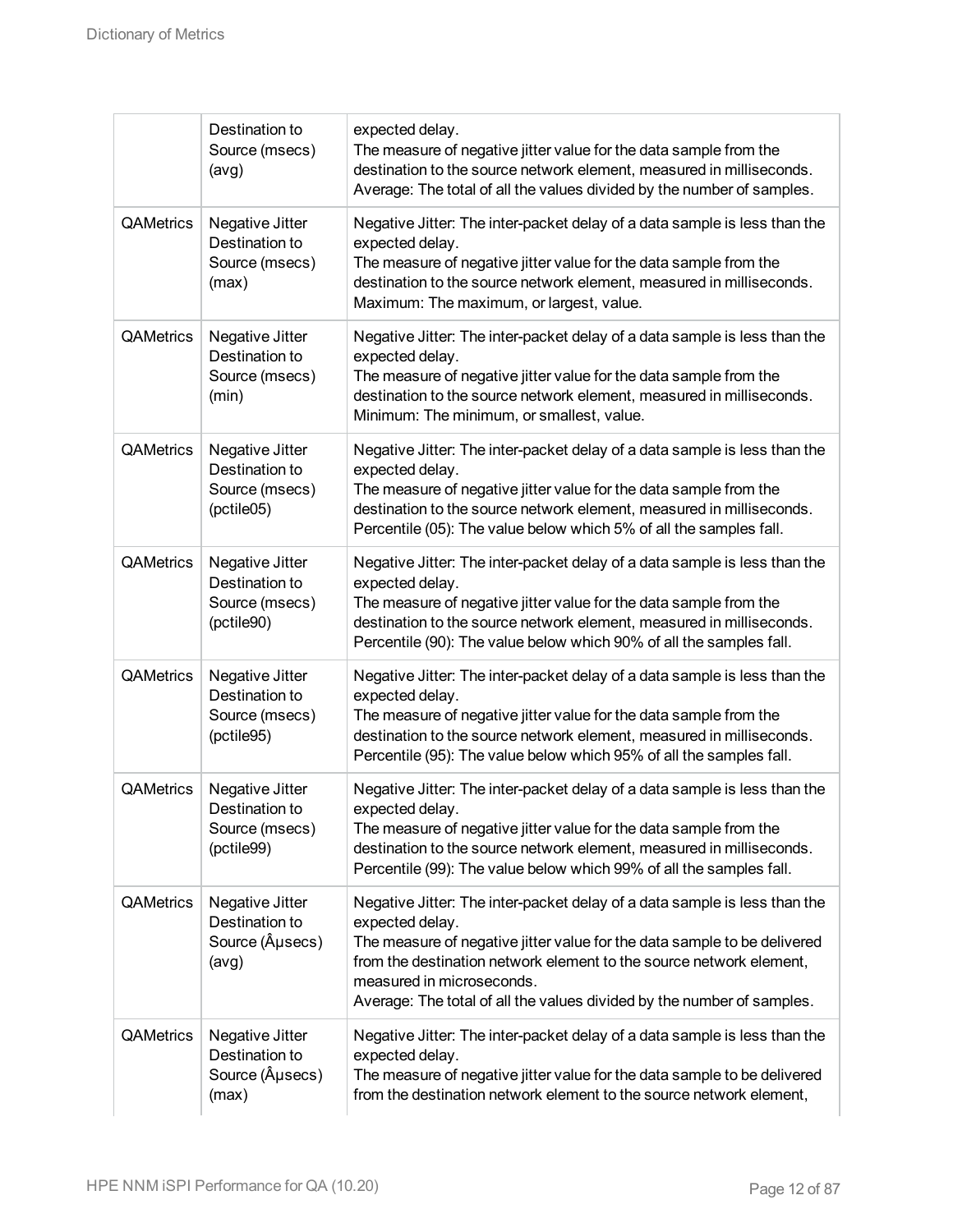|                  |                                                                       | measured in microseconds.<br>Maximum: The maximum, or largest, value.                                                                                                                                                                                                                                                                                                                     |
|------------------|-----------------------------------------------------------------------|-------------------------------------------------------------------------------------------------------------------------------------------------------------------------------------------------------------------------------------------------------------------------------------------------------------------------------------------------------------------------------------------|
| <b>QAMetrics</b> | Negative Jitter<br>Destination to<br>Source (µsecs)<br>(min)          | Negative Jitter: The inter-packet delay of a data sample is less than the<br>expected delay.<br>The measure of negative jitter value for the data sample to be delivered<br>from the destination network element to the source network element,<br>measured in microseconds.<br>Minimum: The minimum, or smallest, value.                                                                 |
| QAMetrics        | Negative Jitter<br>Destination to<br>Source (µsecs)<br>(pctile05)     | Negative Jitter: The inter-packet delay of a data sample is less than the<br>expected delay.<br>The measure of negative jitter value for the data sample to be delivered<br>from the destination network element to the source network element,<br>measured in microseconds.<br>Percentile (05): The value below which 5% of all the samples fall.                                        |
| <b>QAMetrics</b> | Negative Jitter<br>Destination to<br>Source (µsecs)<br>(pctile90)     | Negative Jitter: The inter-packet delay of a data sample is less than the<br>expected delay.<br>The measure of negative jitter value for the data sample to be delivered<br>from the destination network element to the source network element,<br>measured in microseconds.<br>Percentile (90): The value below which 90% of all the samples fall.                                       |
| <b>QAMetrics</b> | Negative Jitter<br>Destination to<br>Source (Ausecs)<br>(pctile95)    | Negative Jitter: The inter-packet delay of a data sample is less than the<br>expected delay.<br>The measure of negative jitter value for the data sample to be delivered<br>from the destination network element to the source network element,<br>measured in microseconds.<br>Percentile (95): The value below which 95% of all the samples fall.                                       |
| <b>QAMetrics</b> | Negative Jitter<br>Destination to<br>Source (Ausecs)<br>(pctile99)    | Negative Jitter: The inter-packet delay of a data sample is less than the<br>expected delay.<br>The measure of negative jitter value for the data sample to be delivered<br>from the destination network element to the source network element,<br>measured in microseconds.<br>Percentile (99): The value below which 99% of all the samples fall.                                       |
| QAMetrics        | Negative Jitter<br>Destination to<br>Source - Exception<br>(sum)      | The number of samples that exceed the threshold for the destination-to-<br>source negative jitter.<br>Summation: The total of all the values.                                                                                                                                                                                                                                             |
| QAMetrics        | Negative Jitter<br>Destination to<br>Source - Exception<br>Rate (avg) | The number of samples that exceed the threshold for the destination-to-<br>source negative jitter, expressed as a percentage of the total number of<br>samples.<br>It is calculated using the following formula:<br>(Sum of Negative Jitter Destination to Source-Exception / Total number<br>of samples) * 100<br>Average: The total of all the values divided by the number of samples. |
| QAMetrics        | Negative Jitter                                                       | The number of samples that exceed the threshold for the destination-to-                                                                                                                                                                                                                                                                                                                   |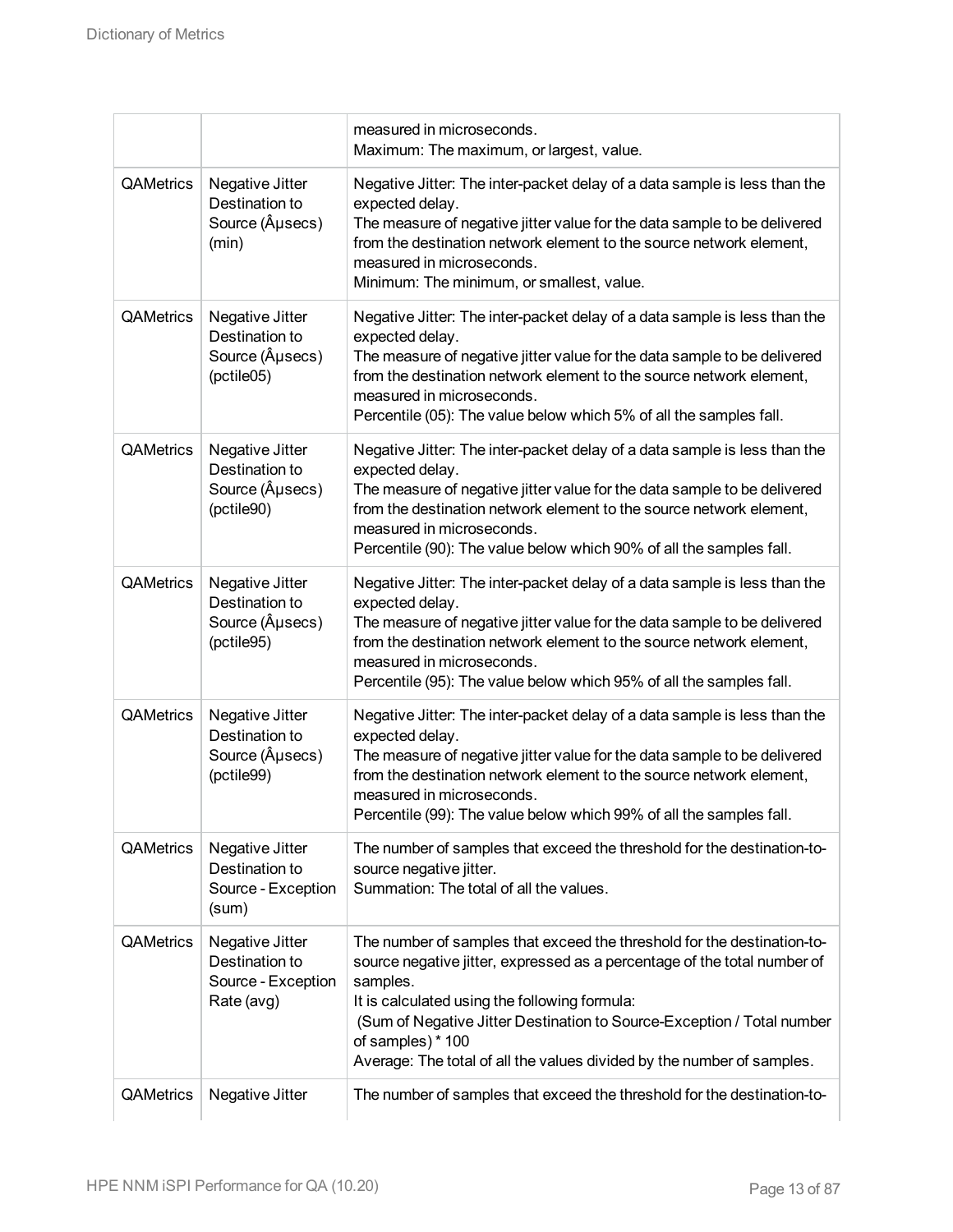|           | Destination to<br>Source - Exception<br>Rate (max)                         | source negative jitter, expressed as a percentage of the total number of<br>samples.<br>It is calculated using the following formula:<br>(Sum of Negative Jitter Destination to Source-Exception / Total number<br>of samples) * 100<br>Maximum: The maximum, or largest, value.                                                                                                       |
|-----------|----------------------------------------------------------------------------|----------------------------------------------------------------------------------------------------------------------------------------------------------------------------------------------------------------------------------------------------------------------------------------------------------------------------------------------------------------------------------------|
| QAMetrics | Negative Jitter<br>Destination to<br>Source - Exception<br>Rate (min)      | The number of samples that exceed the threshold for the destination-to-<br>source negative jitter, expressed as a percentage of the total number of<br>samples.<br>It is calculated using the following formula:<br>(Sum of Negative Jitter Destination to Source-Exception / Total number<br>of samples) * 100<br>Minimum: The minimum, or smallest, value.                           |
| QAMetrics | Negative Jitter<br>Destination to<br>Source - Exception<br>Rate (pctile05) | The number of samples that exceed the threshold for the destination-to-<br>source negative jitter, expressed as a percentage of the total number of<br>samples.<br>It is calculated using the following formula:<br>(Sum of Negative Jitter Destination to Source-Exception / Total number<br>of samples) * 100<br>Percentile (05): The value below which 5% of all the samples fall.  |
| QAMetrics | Negative Jitter<br>Destination to<br>Source - Exception<br>Rate (pctile90) | The number of samples that exceed the threshold for the destination-to-<br>source negative jitter, expressed as a percentage of the total number of<br>samples.<br>It is calculated using the following formula:<br>(Sum of Negative Jitter Destination to Source-Exception / Total number<br>of samples) * 100<br>Percentile (90): The value below which 90% of all the samples fall. |
| QAMetrics | Negative Jitter<br>Destination to<br>Source - Exception<br>Rate (pctile95) | The number of samples that exceed the threshold for the destination-to-<br>source negative jitter, expressed as a percentage of the total number of<br>samples.<br>It is calculated using the following formula:<br>(Sum of Negative Jitter Destination to Source-Exception / Total number<br>of samples) * 100<br>Percentile (95): The value below which 95% of all the samples fall. |
| QAMetrics | Negative Jitter<br>Destination to<br>Source - Exception<br>Rate (pctile99) | The number of samples that exceed the threshold for the destination-to-<br>source negative jitter, expressed as a percentage of the total number of<br>samples.<br>It is calculated using the following formula:<br>(Sum of Negative Jitter Destination to Source-Exception / Total number<br>of samples) * 100<br>Percentile (99): The value below which 99% of all the samples fall. |
| QAMetrics | Negative Jitter<br>Source to<br>Destination<br>(msecs) (avg)               | Negative Jitter: The inter-packet delay of a data sample is less than the<br>expected delay.<br>The measure of negative jitter value for the data sample from the source<br>to the destination network element, measured in milliseconds.                                                                                                                                              |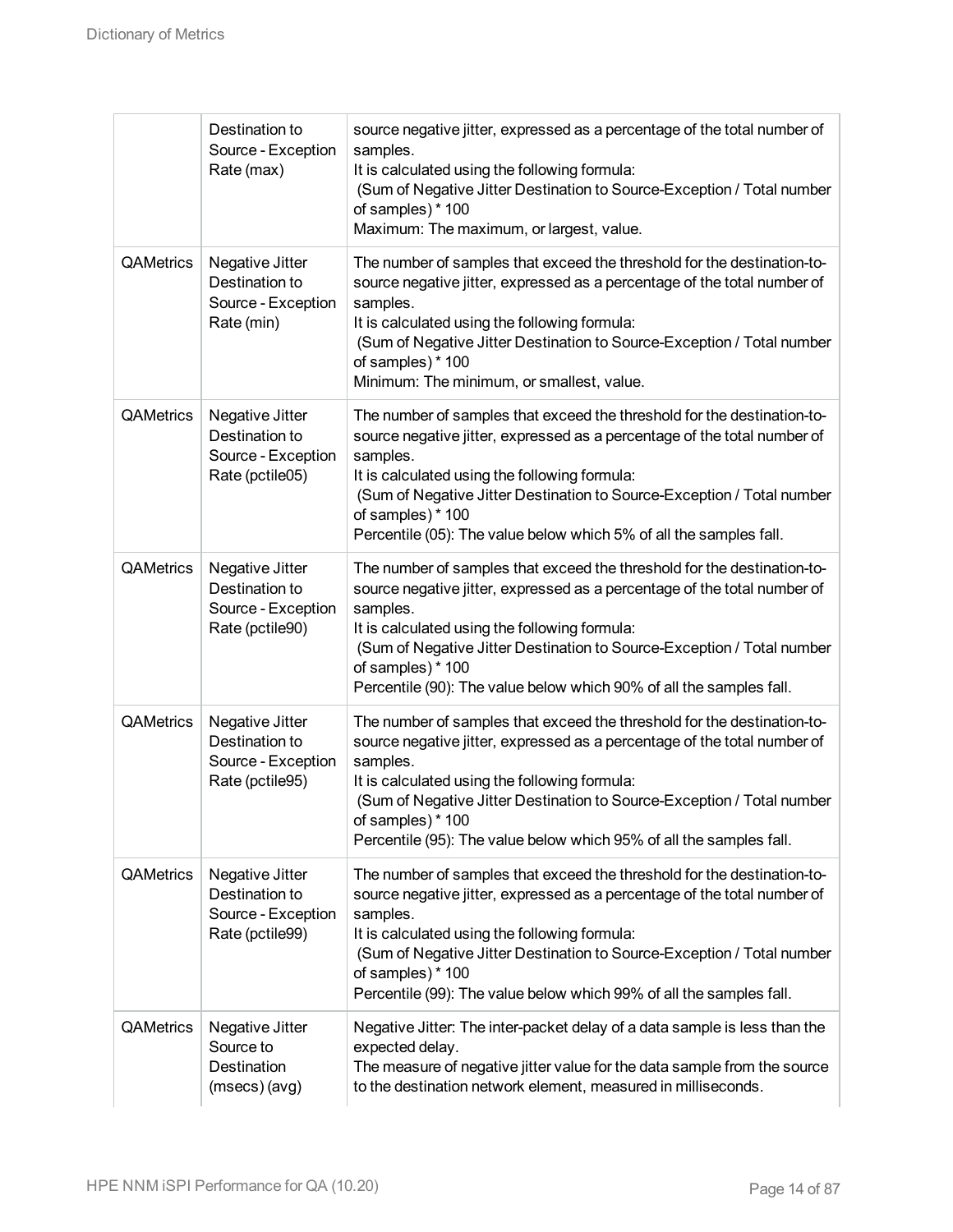|                  |                                                                           | Average: The total of all the values divided by the number of samples.                                                                                                                                                                                                                                              |
|------------------|---------------------------------------------------------------------------|---------------------------------------------------------------------------------------------------------------------------------------------------------------------------------------------------------------------------------------------------------------------------------------------------------------------|
| <b>QAMetrics</b> | Negative Jitter<br>Source to<br>Destination<br>(msecs) (max)              | Negative Jitter: The inter-packet delay of a data sample is less than the<br>expected delay.<br>The measure of negative jitter value for the data sample from the source<br>to the destination network element, measured in milliseconds.<br>Maximum: The maximum, or largest, value.                               |
| QAMetrics        | Negative Jitter<br>Source to<br>Destination<br>(msecs) (min)              | Negative Jitter: The inter-packet delay of a data sample is less than the<br>expected delay.<br>The measure of negative jitter value for the data sample from the source<br>to the destination network element, measured in milliseconds.<br>Minimum: The minimum, or smallest, value.                              |
| QAMetrics        | Negative Jitter<br>Source to<br>Destination<br>(msecs) (pctile05)         | Negative Jitter: The inter-packet delay of a data sample is less than the<br>expected delay.<br>The measure of negative jitter value for the data sample from the source<br>to the destination network element, measured in milliseconds.<br>Percentile (05): The value below which 5% of all the samples fall.     |
| <b>QAMetrics</b> | Negative Jitter<br>Source to<br>Destination<br>(msecs) (pctile90)         | Negative Jitter: The inter-packet delay of a data sample is less than the<br>expected delay.<br>The measure of negative jitter value for the data sample from the source<br>to the destination network element, measured in milliseconds.<br>Percentile (90): The value below which 90% of all the samples fall.    |
| QAMetrics        | Negative Jitter<br>Source to<br>Destination<br>(msecs) (pctile95)         | Negative Jitter: The inter-packet delay of a data sample is less than the<br>expected delay.<br>The measure of negative jitter value for the data sample from the source<br>to the destination network element, measured in milliseconds.<br>Percentile (95): The value below which 95% of all the samples fall.    |
| QAMetrics        | Negative Jitter<br>Source to<br>Destination<br>(msecs) (pctile99)         | Negative Jitter: The inter-packet delay of a data sample is less than the<br>expected delay.<br>The measure of negative jitter value for the data sample from the source<br>to the destination network element, measured in milliseconds.<br>Percentile (99): The value below which 99% of all the samples fall.    |
| QAMetrics        | Negative Jitter<br>Source to<br>Destination<br>(µsecs) (avg)              | Negative Jitter: The inter-packet delay of a data sample is less than the<br>expected delay.<br>The measure of negative jitter value for the data sample from the source<br>to the destination network element, measured in microseconds.<br>Average: The total of all the values divided by the number of samples. |
| QAMetrics        | Negative Jitter<br>Source to<br>Destination<br>$(\hat{A}$ µsecs $)$ (max) | Negative Jitter: The inter-packet delay of a data sample is less than the<br>expected delay.<br>The measure of negative jitter value for the data sample from the source<br>to the destination network element, measured in microseconds.<br>Maximum: The maximum, or largest, value.                               |
| QAMetrics        | Negative Jitter<br>Source to                                              | Negative Jitter: The inter-packet delay of a data sample is less than the<br>expected delay.                                                                                                                                                                                                                        |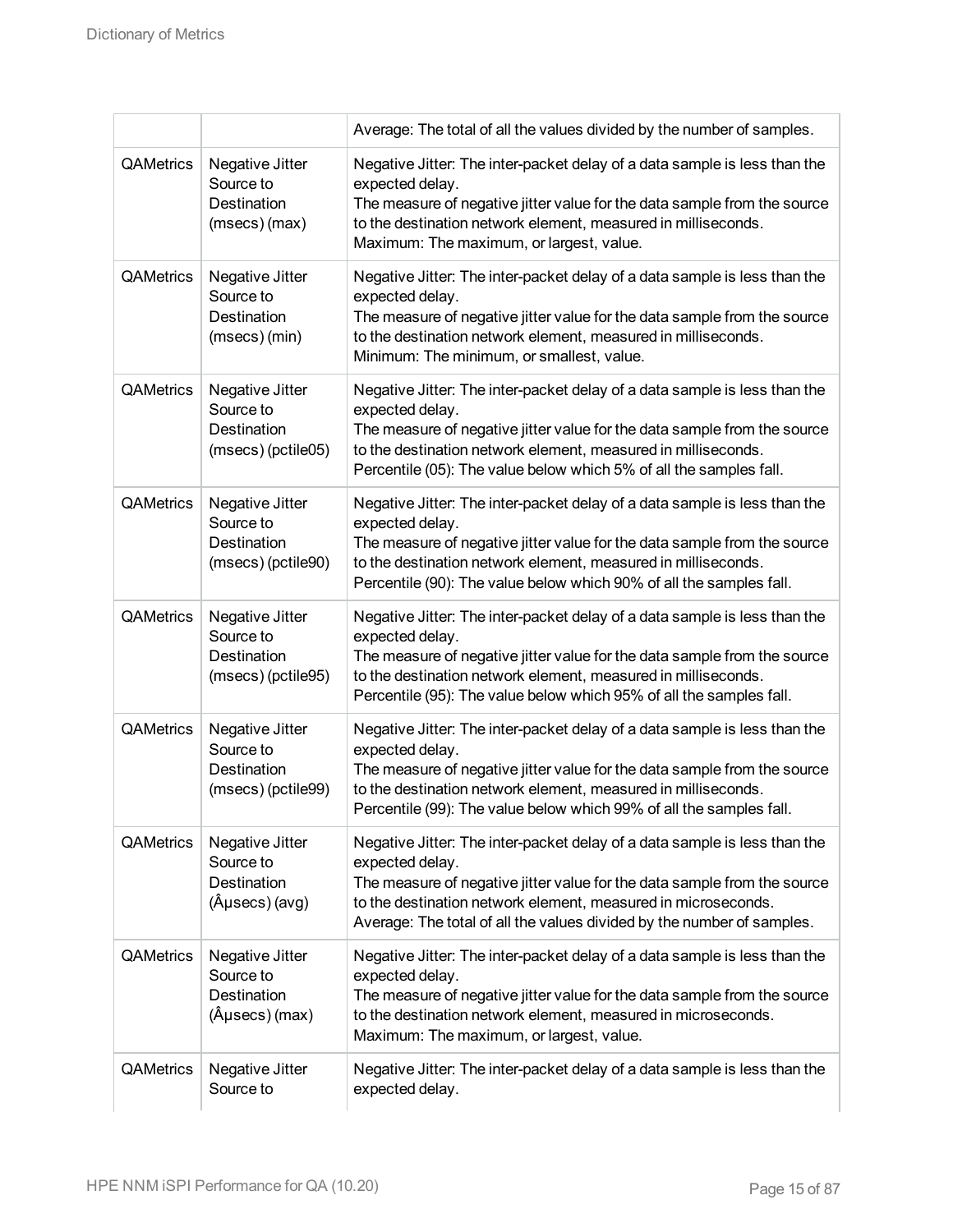|                  | Destination<br>(µsecs) (min)                                                    | The measure of negative jitter value for the data sample from the source<br>to the destination network element, measured in microseconds.<br>Minimum: The minimum, or smallest, value.                                                                                                                                                                                                    |
|------------------|---------------------------------------------------------------------------------|-------------------------------------------------------------------------------------------------------------------------------------------------------------------------------------------------------------------------------------------------------------------------------------------------------------------------------------------------------------------------------------------|
| <b>QAMetrics</b> | Negative Jitter<br>Source to<br>Destination<br>$(\hat{A}$ µsecs $)$ (pctile05)  | Negative Jitter: The inter-packet delay of a data sample is less than the<br>expected delay.<br>The measure of negative jitter value for the data sample from the source<br>to the destination network element, measured in microseconds.<br>Percentile (05): The value below which 5% of all the samples fall.                                                                           |
| <b>QAMetrics</b> | Negative Jitter<br>Source to<br>Destination<br>(µsecs) (pctile90)               | Negative Jitter: The inter-packet delay of a data sample is less than the<br>expected delay.<br>The measure of negative jitter value for the data sample from the source<br>to the destination network element, measured in microseconds.<br>Percentile (90): The value below which 90% of all the samples fall.                                                                          |
| <b>QAMetrics</b> | Negative Jitter<br>Source to<br>Destination<br>$(\hat{A}$ µsecs $)$ (pctile95)  | Negative Jitter: The inter-packet delay of a data sample is less than the<br>expected delay.<br>The measure of negative jitter value for the data sample from the source<br>to the destination network element, measured in microseconds.<br>Percentile (95): The value below which 95% of all the samples fall.                                                                          |
| QAMetrics        | Negative Jitter<br>Source to<br>Destination<br>(µsecs) (pctile99)               | Negative Jitter: The inter-packet delay of a data sample is less than the<br>expected delay.<br>The measure of negative jitter value for the data sample from the source<br>to the destination network element, measured in microseconds.<br>Percentile (99): The value below which 99% of all the samples fall.                                                                          |
| QAMetrics        | Negative Jitter<br>Source to<br>Destination -<br>Exception (sum)                | The number of samples that exceed the threshold for the source-to-<br>destination negative jitter.<br>Summation: The total of all the values.                                                                                                                                                                                                                                             |
| QAMetrics        | Negative Jitter<br>Source to<br>Destination -<br><b>Exception Rate</b><br>(avg) | The number of samples that exceed the threshold for the source-to-<br>destination negative jitter, expressed as a percentage of the total<br>number of samples.<br>It is calculated using the following formula:<br>(Sum of Negative Jitter Source to Destination-Exception / Total number<br>of samples) * 100<br>Average: The total of all the values divided by the number of samples. |
| <b>QAMetrics</b> | Negative Jitter<br>Source to<br>Destination -<br><b>Exception Rate</b><br>(max) | The number of samples that exceed the threshold for the source-to-<br>destination negative jitter, expressed as a percentage of the total<br>number of samples.<br>It is calculated using the following formula:<br>(Sum of Negative Jitter Source to Destination-Exception / Total number<br>of samples) * 100<br>Maximum: The maximum, or largest, value.                               |
| QAMetrics        | Negative Jitter<br>Source to<br>Destination -                                   | The number of samples that exceed the threshold for the source-to-<br>destination negative jitter, expressed as a percentage of the total<br>number of samples.                                                                                                                                                                                                                           |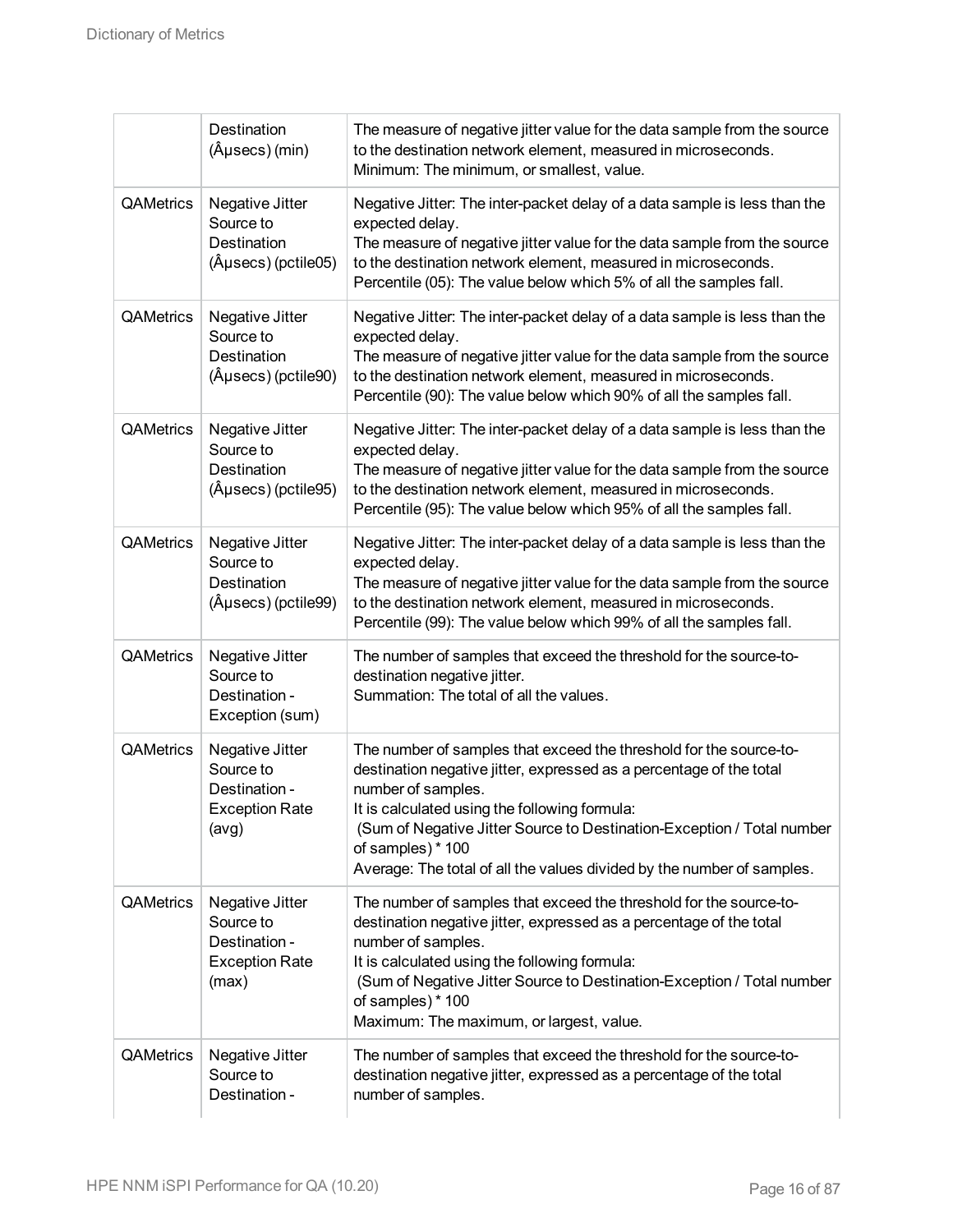|                  | <b>Exception Rate</b><br>(min)                                                       | It is calculated using the following formula:<br>(Sum of Negative Jitter Source to Destination-Exception / Total number<br>of samples) * 100<br>Minimum: The minimum, or smallest, value.                                                                                                                                                                                              |
|------------------|--------------------------------------------------------------------------------------|----------------------------------------------------------------------------------------------------------------------------------------------------------------------------------------------------------------------------------------------------------------------------------------------------------------------------------------------------------------------------------------|
| QAMetrics        | Negative Jitter<br>Source to<br>Destination -<br><b>Exception Rate</b><br>(pctile05) | The number of samples that exceed the threshold for the source-to-<br>destination negative jitter, expressed as a percentage of the total<br>number of samples.<br>It is calculated using the following formula:<br>(Sum of Negative Jitter Source to Destination-Exception / Total number<br>of samples) * 100<br>Percentile (05): The value below which 5% of all the samples fall.  |
| QAMetrics        | Negative Jitter<br>Source to<br>Destination -<br><b>Exception Rate</b><br>(pctile90) | The number of samples that exceed the threshold for the source-to-<br>destination negative jitter, expressed as a percentage of the total<br>number of samples.<br>It is calculated using the following formula:<br>(Sum of Negative Jitter Source to Destination-Exception / Total number<br>of samples) * 100<br>Percentile (90): The value below which 90% of all the samples fall. |
| QAMetrics        | Negative Jitter<br>Source to<br>Destination -<br><b>Exception Rate</b><br>(pctile95) | The number of samples that exceed the threshold for the source-to-<br>destination negative jitter, expressed as a percentage of the total<br>number of samples.<br>It is calculated using the following formula:<br>(Sum of Negative Jitter Source to Destination-Exception / Total number<br>of samples) * 100<br>Percentile (95): The value below which 95% of all the samples fall. |
| QAMetrics        | Negative Jitter<br>Source to<br>Destination -<br><b>Exception Rate</b><br>(pctile99) | The number of samples that exceed the threshold for the source-to-<br>destination negative jitter, expressed as a percentage of the total<br>number of samples.<br>It is calculated using the following formula:<br>(Sum of Negative Jitter Source to Destination-Exception / Total number<br>of samples) * 100<br>Percentile (99): The value below which 99% of all the samples fall. |
| <b>QAMetrics</b> | Node Name<br>(countDistinct)                                                         | Name of the node from which at least one QA probe initiates<br>Count Distinct: A count of the unique, distinct, values for this topology<br>element.                                                                                                                                                                                                                                   |
| QAMetrics        | Node ODBID<br>(countDistinct)                                                        | ODBID is a custom attribute that the HP Network Node Manager i<br>Software uses to integrate the NNMi topology with Business Service<br>Management(BSM) software suite. The key value of the selected node.<br>Count Distinct: A count of the unique, distinct, values for this topology<br>element.                                                                                   |
| <b>QAMetrics</b> | Node UUID<br>(countDistinct)                                                         | Universally Unique Identifier of the source node available in the network<br>Count Distinct: A count of the unique, distinct, values for this topology<br>element.                                                                                                                                                                                                                     |
| QAMetrics        | <b>Object Name</b>                                                                   | Object Name is used by most extension Packs to identify instrumented                                                                                                                                                                                                                                                                                                                   |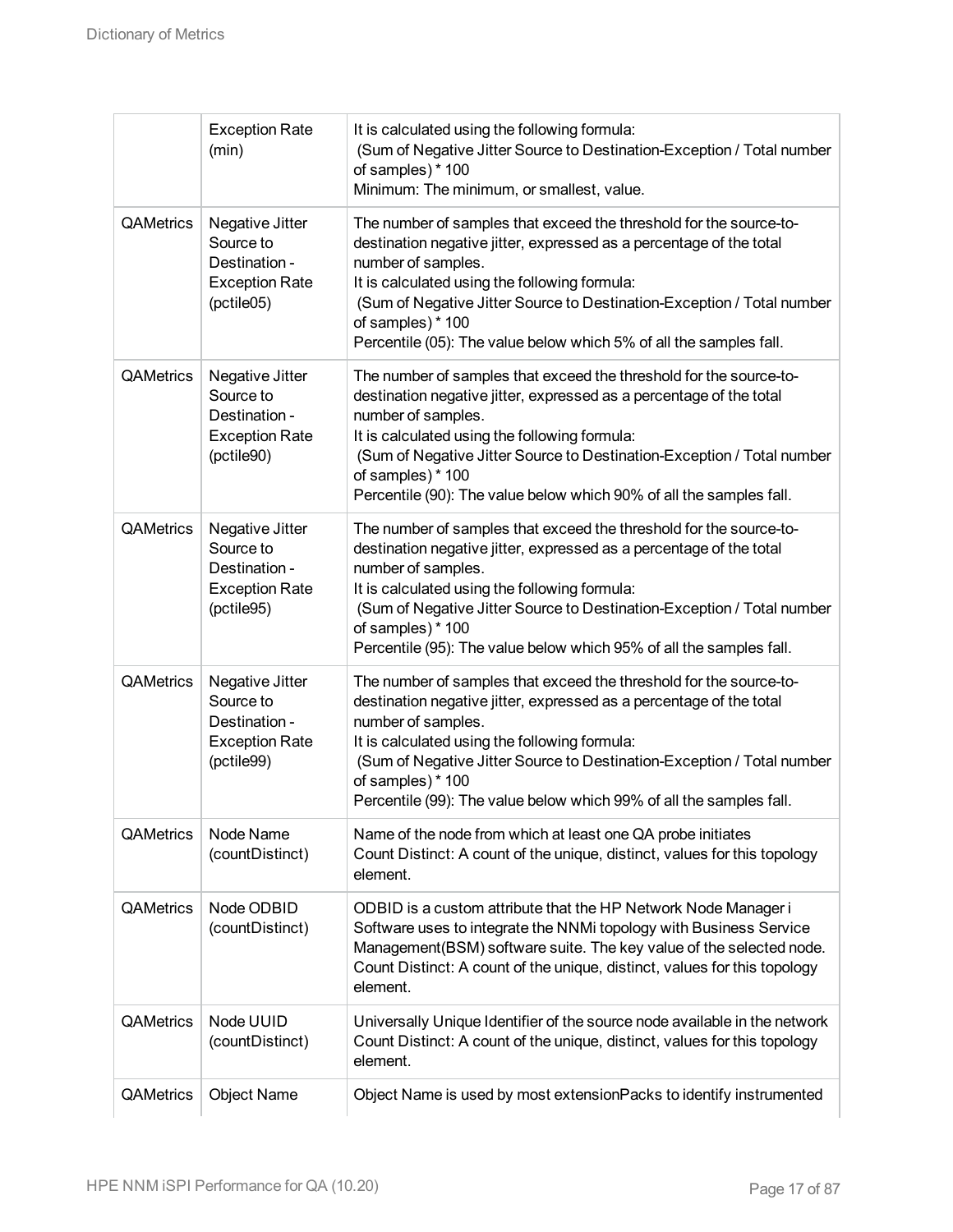|                  | (countDistinct)                                           | object instance.<br>Count Distinct: A count of the unique, distinct, values for this topology<br>element.                                                                                                                                                                                                                      |
|------------------|-----------------------------------------------------------|--------------------------------------------------------------------------------------------------------------------------------------------------------------------------------------------------------------------------------------------------------------------------------------------------------------------------------|
| <b>QAMetrics</b> | Object Type<br>(countDistinct)                            | Object Type is used by most extension Packs to identify instrumented<br>object type.<br>Count Distinct: A count of the unique, distinct, values for this topology<br>element.                                                                                                                                                  |
| <b>QAMetrics</b> | Overall Days To<br>Threshold (min)                        | Lowest Days To Threshold for any forecasted measure.<br>Baseline Days To Threshold: The number of days before the normal,<br>average value reaches the threshold.                                                                                                                                                              |
| <b>QAMetrics</b> | <b>Overall Exception</b><br>Rate (avg)                    | Sample Exception Rate based on any thresholded or baselined<br>measure.<br>Threshold Exception Rate: The number of samples which were in an<br>exception state for threshold breaches, expressed as a percentage of<br>the total number of samples. An indication of how frequently the value<br>goes beyond threshold ranges. |
| <b>QAMetrics</b> | Packet Loss<br>Destination to<br>Source (%) (avg)         | Percentage of packet loss when a data sample travels from the<br>destination network element to the source network element.<br>Average: The total of all the values divided by the number of samples.                                                                                                                          |
| <b>QAMetrics</b> | Packet Loss<br>Destination to<br>Source (%) (max)         | Percentage of packet loss when a data sample travels from the<br>destination network element to the source network element.<br>Maximum: The maximum, or largest, value.                                                                                                                                                        |
| <b>QAMetrics</b> | Packet Loss<br>Destination to<br>Source (%) (min)         | Percentage of packet loss when a data sample travels from the<br>destination network element to the source network element.<br>Minimum: The minimum, or smallest, value.                                                                                                                                                       |
| QAMetrics        | Packet Loss<br>Destination to<br>Source (%)<br>(pctile05) | Percentage of packet loss when a data sample travels from the<br>destination network element to the source network element.<br>Percentile (05): The value below which 5% of all the samples fall.                                                                                                                              |
| QAMetrics        | Packet Loss<br>Destination to<br>Source (%)<br>(pctile90) | Percentage of packet loss when a data sample travels from the<br>destination network element to the source network element.<br>Percentile (90): The value below which 90% of all the samples fall.                                                                                                                             |
| QAMetrics        | Packet Loss<br>Destination to<br>Source (%)<br>(pctile95) | Percentage of packet loss when a data sample travels from the<br>destination network element to the source network element.<br>Percentile (95): The value below which 95% of all the samples fall.                                                                                                                             |
| QAMetrics        | Packet Loss<br>Destination to<br>Source (%)<br>(pctile99) | Percentage of packet loss when a data sample travels from the<br>destination network element to the source network element.<br>Percentile (99): The value below which 99% of all the samples fall.                                                                                                                             |
| QAMetrics        | Packet Loss                                               | Number of times the destination-to-source packet loss percentage for                                                                                                                                                                                                                                                           |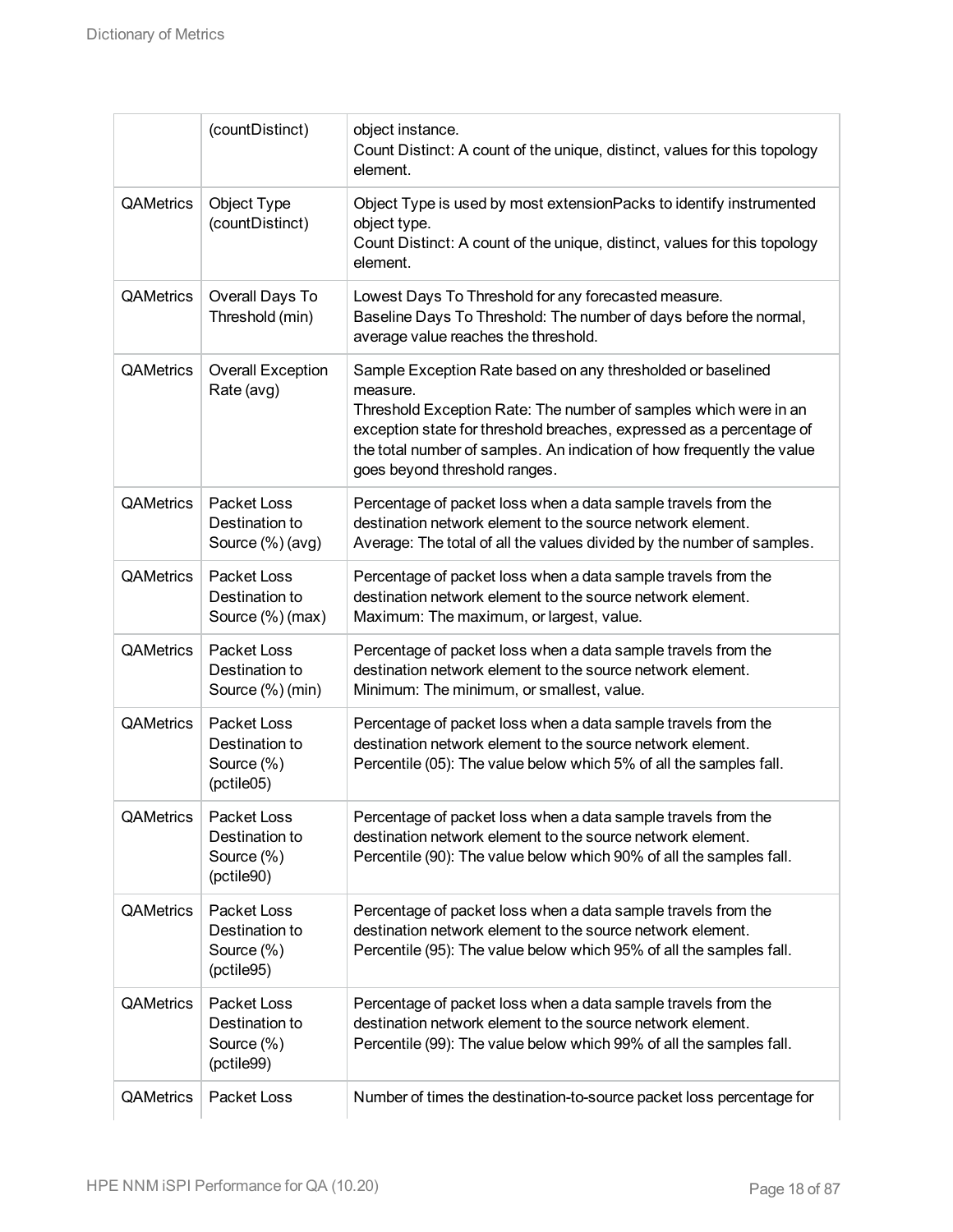|                  | Destination to<br>Source - Exception<br>(sum)                          | the selected network element crossed the threshold value.<br>Summation: The total of all the values.                                                                                                                                                                                                                                                                              |
|------------------|------------------------------------------------------------------------|-----------------------------------------------------------------------------------------------------------------------------------------------------------------------------------------------------------------------------------------------------------------------------------------------------------------------------------------------------------------------------------|
| <b>QAMetrics</b> | Packet Loss<br>Destination to<br>Source - Exception<br>Rate (avg)      | The number of samples that exceed the threshold for the destination-to-<br>source packet loss, expressed as a percentage of the total number of<br>samples.<br>It is calculated using the following formula:<br>(Sum of Packet Loss Destination to Source-Exception / Total number<br>of samples) * 100<br>Average: The total of all the values divided by the number of samples. |
| QAMetrics        | Packet Loss<br>Destination to<br>Source - Exception<br>Rate (max)      | The number of samples that exceed the threshold for the destination-to-<br>source packet loss, expressed as a percentage of the total number of<br>samples.<br>It is calculated using the following formula:<br>(Sum of Packet Loss Destination to Source-Exception / Total number<br>of samples) * 100<br>Maximum: The maximum, or largest, value.                               |
| QAMetrics        | Packet Loss<br>Destination to<br>Source - Exception<br>Rate (min)      | The number of samples that exceed the threshold for the destination-to-<br>source packet loss, expressed as a percentage of the total number of<br>samples.<br>It is calculated using the following formula:<br>(Sum of Packet Loss Destination to Source-Exception / Total number<br>of samples) * 100<br>Minimum: The minimum, or smallest, value.                              |
| QAMetrics        | Packet Loss<br>Destination to<br>Source - Exception<br>Rate (pctile05) | The number of samples that exceed the threshold for the destination-to-<br>source packet loss, expressed as a percentage of the total number of<br>samples.<br>It is calculated using the following formula:<br>(Sum of Packet Loss Destination to Source-Exception / Total number<br>of samples) * 100<br>Percentile (05): The value below which 5% of all the samples fall.     |
| <b>QAMetrics</b> | Packet Loss<br>Destination to<br>Source - Exception<br>Rate (pctile90) | The number of samples that exceed the threshold for the destination-to-<br>source packet loss, expressed as a percentage of the total number of<br>samples.<br>It is calculated using the following formula:<br>(Sum of Packet Loss Destination to Source-Exception / Total number<br>of samples) * 100<br>Percentile (90): The value below which 90% of all the samples fall.    |
| QAMetrics        | Packet Loss<br>Destination to<br>Source - Exception<br>Rate (pctile95) | The number of samples that exceed the threshold for the destination-to-<br>source packet loss, expressed as a percentage of the total number of<br>samples.<br>It is calculated using the following formula:<br>(Sum of Packet Loss Destination to Source-Exception / Total number<br>of samples) * 100<br>Percentile (95): The value below which 95% of all the samples fall.    |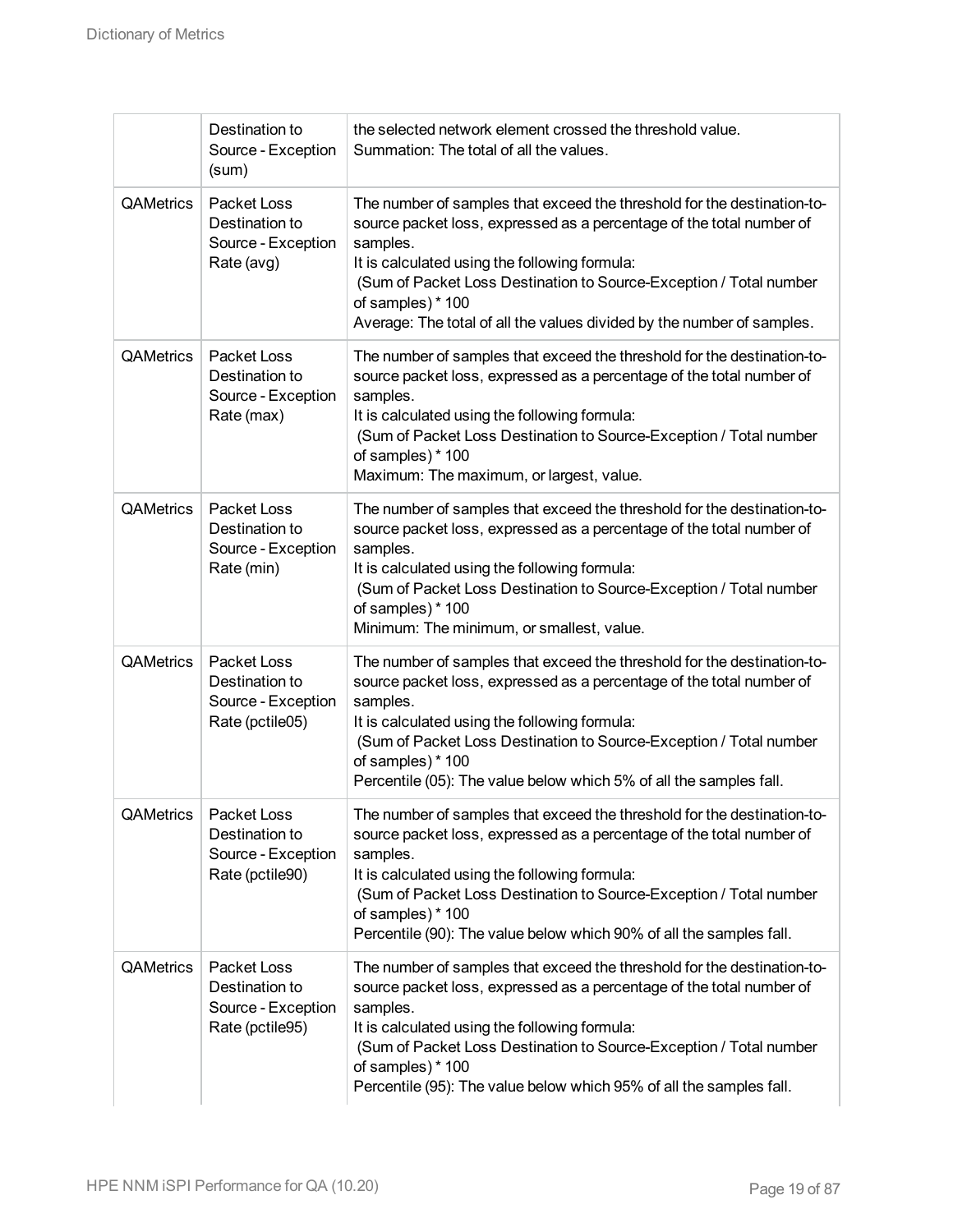| <b>QAMetrics</b> | Packet Loss<br>Destination to<br>Source - Exception<br>Rate (pctile99) | The number of samples that exceed the threshold for the destination-to-<br>source packet loss, expressed as a percentage of the total number of<br>samples.<br>It is calculated using the following formula:<br>(Sum of Packet Loss Destination to Source-Exception / Total number<br>of samples) * 100<br>Percentile (99): The value below which 99% of all the samples fall. |
|------------------|------------------------------------------------------------------------|--------------------------------------------------------------------------------------------------------------------------------------------------------------------------------------------------------------------------------------------------------------------------------------------------------------------------------------------------------------------------------|
| <b>QAMetrics</b> | Packet Loss<br>Source to<br>Destination (%)<br>(avg)                   | Percentage of packet loss when a data sample travels from the source<br>network element to the destination network element.<br>Average: The total of all the values divided by the number of samples.                                                                                                                                                                          |
| <b>QAMetrics</b> | Packet Loss<br>Source to<br>Destination (%)<br>(max)                   | Percentage of packet loss when a data sample travels from the source<br>network element to the destination network element.<br>Maximum: The maximum, or largest, value.                                                                                                                                                                                                        |
| <b>QAMetrics</b> | Packet Loss<br>Source to<br>Destination (%)<br>(min)                   | Percentage of packet loss when a data sample travels from the source<br>network element to the destination network element.<br>Minimum: The minimum, or smallest, value.                                                                                                                                                                                                       |
| <b>QAMetrics</b> | Packet Loss<br>Source to<br>Destination (%)<br>(pctile05)              | Percentage of packet loss when a data sample travels from the source<br>network element to the destination network element.<br>Percentile (05): The value below which 5% of all the samples fall.                                                                                                                                                                              |
| <b>QAMetrics</b> | Packet Loss<br>Source to<br>Destination (%)<br>(pctile90)              | Percentage of packet loss when a data sample travels from the source<br>network element to the destination network element.<br>Percentile (90): The value below which 90% of all the samples fall.                                                                                                                                                                             |
| <b>QAMetrics</b> | Packet Loss<br>Source to<br>Destination (%)<br>(pctile95)              | Percentage of packet loss when a data sample travels from the source<br>network element to the destination network element.<br>Percentile (95): The value below which 95% of all the samples fall.                                                                                                                                                                             |
| QAMetrics        | Packet Loss<br>Source to<br>Destination (%)<br>(pctile99)              | Percentage of packet loss when a data sample travels from the source<br>network element to the destination network element.<br>Percentile (99): The value below which 99% of all the samples fall.                                                                                                                                                                             |
| QAMetrics        | Packet Loss<br>Source to<br>Destination -<br>Exception (sum)           | Number of times the source-to-destination packet loss percentage for<br>the selected network element crossed the threshold value<br>Summation: The total of all the values.                                                                                                                                                                                                    |
| QAMetrics        | Packet Loss<br>Source to<br>Destination -<br><b>Exception Rate</b>     | The number of samples that exceed the threshold for the source-to-<br>destination packet loss, expressed as a percentage of the total number<br>of samples.<br>It is calculated using the following formula:                                                                                                                                                                   |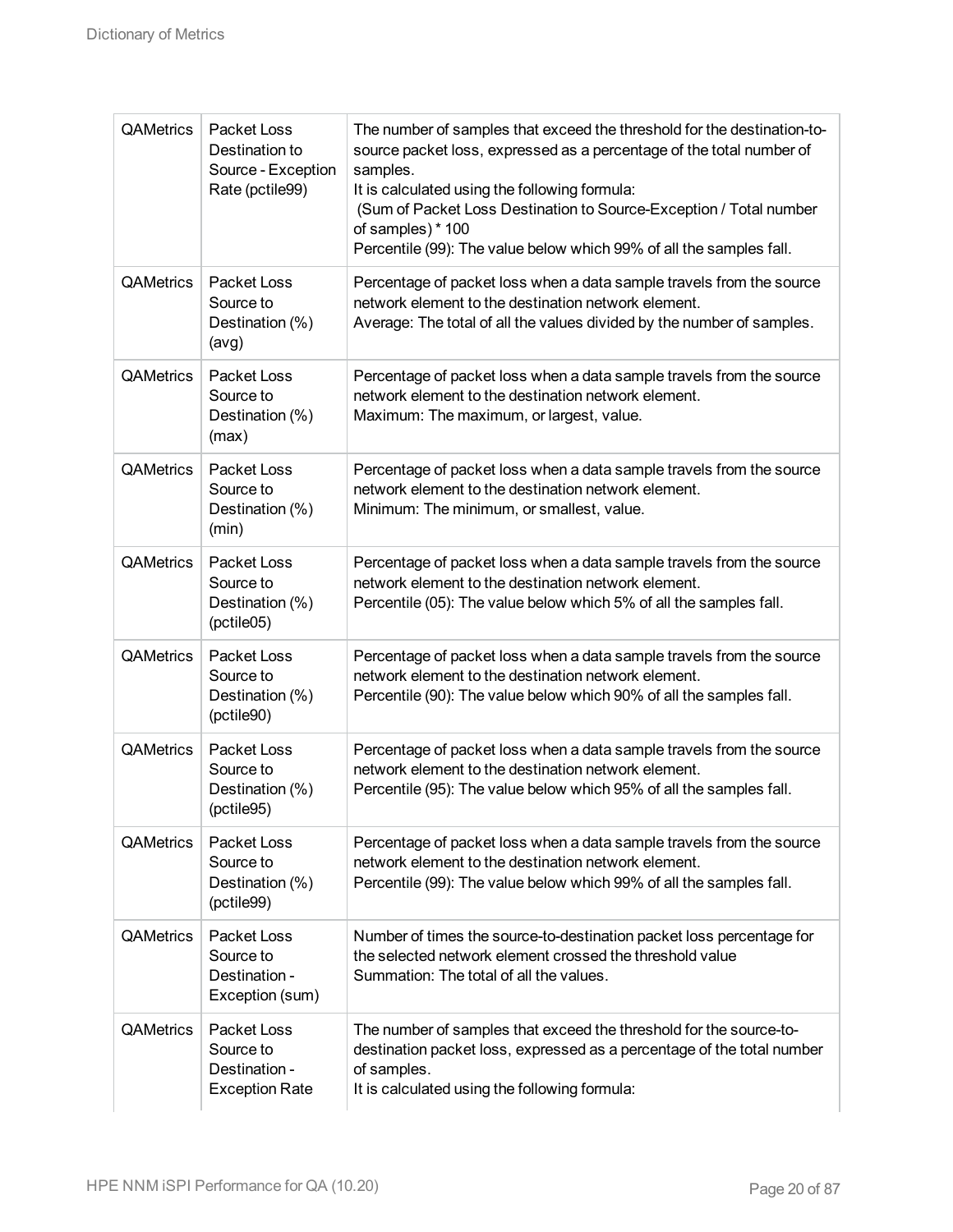|                  | (avg)                                                                            | (Sum of Packet Loss Source to Destination-Exception / Total number<br>of samples) * 100<br>Average: The total of all the values divided by the number of samples.                                                                                                                                                                                                              |
|------------------|----------------------------------------------------------------------------------|--------------------------------------------------------------------------------------------------------------------------------------------------------------------------------------------------------------------------------------------------------------------------------------------------------------------------------------------------------------------------------|
| <b>QAMetrics</b> | Packet Loss<br>Source to<br>Destination -<br><b>Exception Rate</b><br>(max)      | The number of samples that exceed the threshold for the source-to-<br>destination packet loss, expressed as a percentage of the total number<br>of samples.<br>It is calculated using the following formula:<br>(Sum of Packet Loss Source to Destination-Exception / Total number<br>of samples) * 100<br>Maximum: The maximum, or largest, value.                            |
| <b>QAMetrics</b> | Packet Loss<br>Source to<br>Destination -<br><b>Exception Rate</b><br>(min)      | The number of samples that exceed the threshold for the source-to-<br>destination packet loss, expressed as a percentage of the total number<br>of samples.<br>It is calculated using the following formula:<br>(Sum of Packet Loss Source to Destination-Exception / Total number<br>of samples) * 100<br>Minimum: The minimum, or smallest, value.                           |
| <b>QAMetrics</b> | Packet Loss<br>Source to<br>Destination -<br><b>Exception Rate</b><br>(pctile05) | The number of samples that exceed the threshold for the source-to-<br>destination packet loss, expressed as a percentage of the total number<br>of samples.<br>It is calculated using the following formula:<br>(Sum of Packet Loss Source to Destination-Exception / Total number<br>of samples) * 100<br>Percentile (05): The value below which 5% of all the samples fall.  |
| QAMetrics        | Packet Loss<br>Source to<br>Destination -<br><b>Exception Rate</b><br>(pctile90) | The number of samples that exceed the threshold for the source-to-<br>destination packet loss, expressed as a percentage of the total number<br>of samples.<br>It is calculated using the following formula:<br>(Sum of Packet Loss Source to Destination-Exception / Total number<br>of samples) * 100<br>Percentile (90): The value below which 90% of all the samples fall. |
| <b>QAMetrics</b> | Packet Loss<br>Source to<br>Destination -<br><b>Exception Rate</b><br>(pctile95) | The number of samples that exceed the threshold for the source-to-<br>destination packet loss, expressed as a percentage of the total number<br>of samples.<br>It is calculated using the following formula:<br>(Sum of Packet Loss Source to Destination-Exception / Total number<br>of samples) * 100<br>Percentile (95): The value below which 95% of all the samples fall. |
| <b>QAMetrics</b> | Packet Loss<br>Source to<br>Destination -<br><b>Exception Rate</b><br>(pctile99) | The number of samples that exceed the threshold for the source-to-<br>destination packet loss, expressed as a percentage of the total number<br>of samples.<br>It is calculated using the following formula:<br>(Sum of Packet Loss Source to Destination-Exception / Total number<br>of samples) * 100<br>Percentile (99): The value below which 99% of all the samples fall. |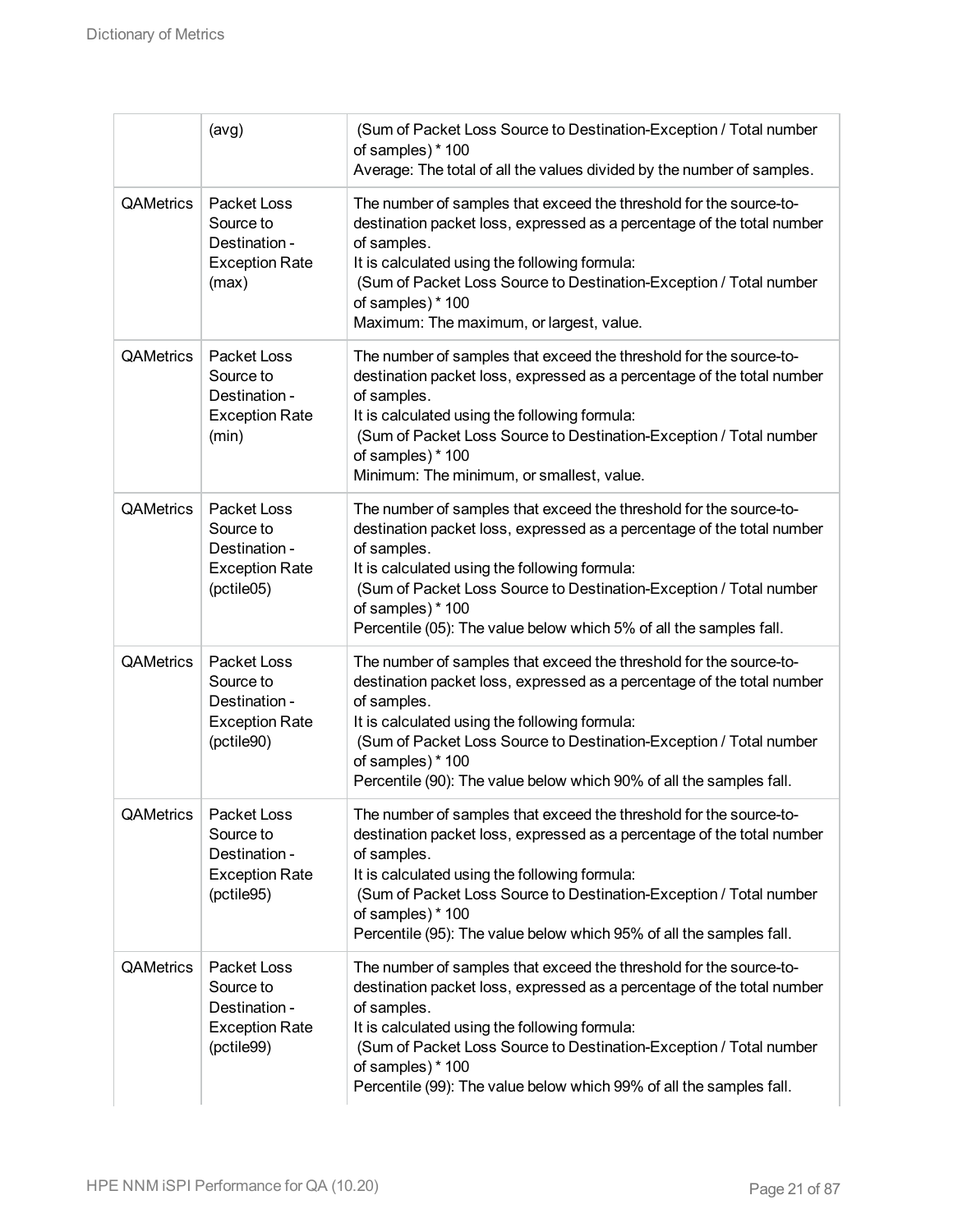| QAMetrics | Period Length<br>(secs) (sum)                                     | The duration between two consecutive polling cycles of the NNM iSPI<br>Performance for QA, measured in seconds.<br>Summation: The total of all the values.                                                                                                                                                          |
|-----------|-------------------------------------------------------------------|---------------------------------------------------------------------------------------------------------------------------------------------------------------------------------------------------------------------------------------------------------------------------------------------------------------------|
| QAMetrics | Positive Jitter<br>Destination to<br>Source (msecs)<br>(avg)      | Positive Jitter: The inter-packet delay of a data sample is more than the<br>expected delay.<br>The measure of positive jitter value for the data sample from the<br>destination to the source network element, measured in milliseconds.<br>Average: The total of all the values divided by the number of samples. |
| QAMetrics | Positive Jitter<br>Destination to<br>Source (msecs)<br>(max)      | Positive Jitter: The inter-packet delay of a data sample is more than the<br>expected delay.<br>The measure of positive jitter value for the data sample from the<br>destination to the source network element, measured in milliseconds.<br>Maximum: The maximum, or largest, value.                               |
| QAMetrics | Positive Jitter<br>Destination to<br>Source (msecs)<br>(min)      | Positive Jitter: The inter-packet delay of a data sample is more than the<br>expected delay.<br>The measure of positive jitter value for the data sample from the<br>destination to the source network element, measured in milliseconds.<br>Minimum: The minimum, or smallest, value.                              |
| QAMetrics | Positive Jitter<br>Destination to<br>Source (msecs)<br>(pctile05) | Positive Jitter: The inter-packet delay of a data sample is more than the<br>expected delay.<br>The measure of positive jitter value for the data sample from the<br>destination to the source network element, measured in milliseconds.<br>Percentile (05): The value below which 5% of all the samples fall.     |
| QAMetrics | Positive Jitter<br>Destination to<br>Source (msecs)<br>(pctile90) | Positive Jitter: The inter-packet delay of a data sample is more than the<br>expected delay.<br>The measure of positive jitter value for the data sample from the<br>destination to the source network element, measured in milliseconds.<br>Percentile (90): The value below which 90% of all the samples fall.    |
| QAMetrics | Positive Jitter<br>Destination to<br>Source (msecs)<br>(pctile95) | Positive Jitter: The inter-packet delay of a data sample is more than the<br>expected delay.<br>The measure of positive jitter value for the data sample from the<br>destination to the source network element, measured in milliseconds.<br>Percentile (95): The value below which 95% of all the samples fall.    |
| QAMetrics | Positive Jitter<br>Destination to<br>Source (msecs)<br>(pctile99) | Positive Jitter: The inter-packet delay of a data sample is more than the<br>expected delay.<br>The measure of positive jitter value for the data sample from the<br>destination to the source network element, measured in milliseconds.<br>Percentile (99): The value below which 99% of all the samples fall.    |
| QAMetrics | Positive Jitter<br>Destination to<br>Source (Ausecs)<br>(avg)     | Positive Jitter: The inter-packet delay of a data sample is more than the<br>expected delay.<br>The measure of positive jitter value for the data sample from the<br>destination to the source network element, measured in microseconds.<br>Average: The total of all the values divided by the number of samples. |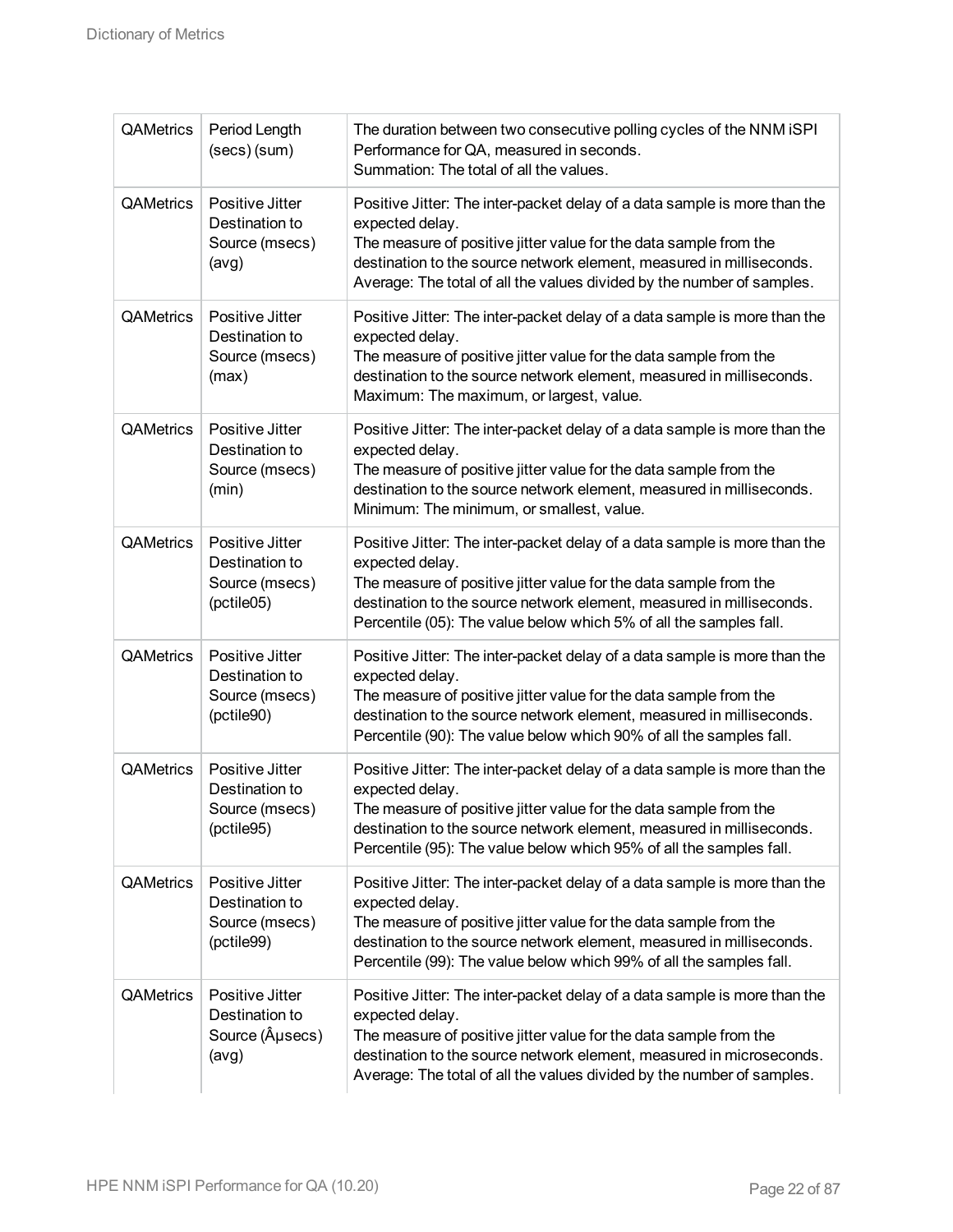| QAMetrics        | Positive Jitter<br>Destination to<br>Source (Ausecs)<br>(max)         | Positive Jitter: The inter-packet delay of a data sample is more than the<br>expected delay.<br>The measure of positive jitter value for the data sample from the<br>destination to the source network element, measured in microseconds.<br>Maximum: The maximum, or largest, value.                                                                                                     |
|------------------|-----------------------------------------------------------------------|-------------------------------------------------------------------------------------------------------------------------------------------------------------------------------------------------------------------------------------------------------------------------------------------------------------------------------------------------------------------------------------------|
| QAMetrics        | Positive Jitter<br>Destination to<br>Source (µsecs)<br>(min)          | Positive Jitter: The inter-packet delay of a data sample is more than the<br>expected delay.<br>The measure of positive jitter value for the data sample from the<br>destination to the source network element, measured in microseconds.<br>Minimum: The minimum, or smallest, value.                                                                                                    |
| <b>QAMetrics</b> | Positive Jitter<br>Destination to<br>Source (Ausecs)<br>(pctile05)    | Positive Jitter: The inter-packet delay of a data sample is more than the<br>expected delay.<br>The measure of positive jitter value for the data sample from the<br>destination to the source network element, measured in microseconds.<br>Percentile (05): The value below which 5% of all the samples fall.                                                                           |
| QAMetrics        | Positive Jitter<br>Destination to<br>Source (µsecs)<br>(pctile90)     | Positive Jitter: The inter-packet delay of a data sample is more than the<br>expected delay.<br>The measure of positive jitter value for the data sample from the<br>destination to the source network element, measured in microseconds.<br>Percentile (90): The value below which 90% of all the samples fall.                                                                          |
| QAMetrics        | Positive Jitter<br>Destination to<br>Source (Ausecs)<br>(pctile95)    | Positive Jitter: The inter-packet delay of a data sample is more than the<br>expected delay.<br>The measure of positive jitter value for the data sample from the<br>destination to the source network element, measured in microseconds.<br>Percentile (95): The value below which 95% of all the samples fall.                                                                          |
| QAMetrics        | Positive Jitter<br>Destination to<br>Source (Ausecs)<br>(pctile99)    | Positive Jitter: The inter-packet delay of a data sample is more than the<br>expected delay.<br>The measure of positive jitter value for the data sample from the<br>destination to the source network element, measured in microseconds.<br>Percentile (99): The value below which 99% of all the samples fall.                                                                          |
| QAMetrics        | Positive Jitter<br>Destination to<br>Source - Exception<br>(sum)      | The number of samples that exceed the threshold for the destination-to-<br>source positive jitter.<br>Summation: The total of all the values.                                                                                                                                                                                                                                             |
| QAMetrics        | Positive Jitter<br>Destination to<br>Source - Exception<br>Rate (avg) | The number of samples that exceed the threshold for the destination-to-<br>source positive jitter, expressed as a percentage of the total number of<br>samples.<br>It is calculated using the following formula:<br>(Sum of Positive Jitter Destination to Source-Exception / Total number<br>of samples) * 100<br>Average: The total of all the values divided by the number of samples. |
| QAMetrics        | Positive Jitter<br>Destination to<br>Source - Exception               | The number of samples that exceed the threshold for the destination-to-<br>source positive jitter, expressed as a percentage of the total number of<br>samples.                                                                                                                                                                                                                           |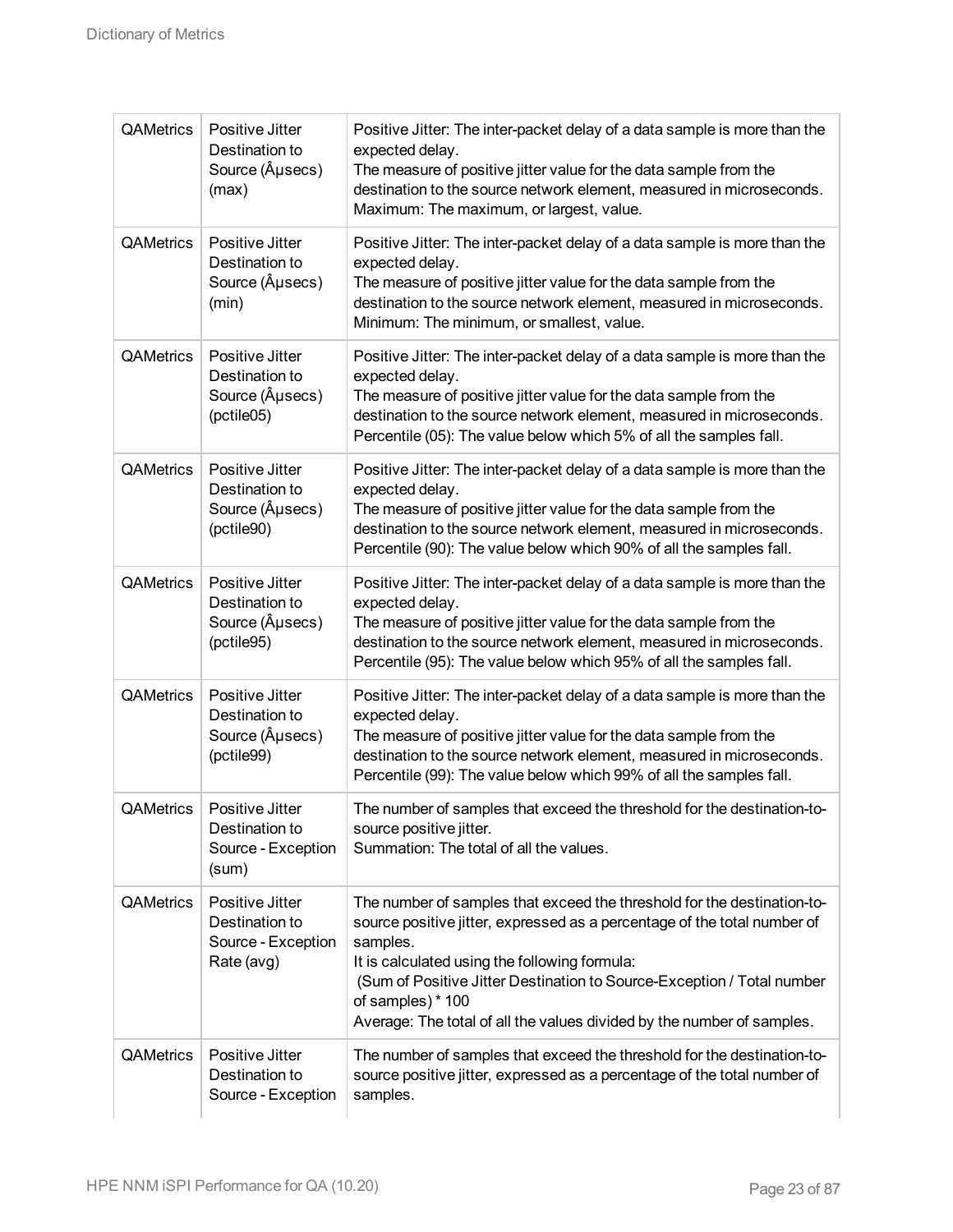|                  | Rate (max)                                                                 | It is calculated using the following formula:<br>(Sum of Positive Jitter Destination to Source-Exception / Total number<br>of samples) * 100<br>Maximum: The maximum, or largest, value.                                                                                                                                                                                               |
|------------------|----------------------------------------------------------------------------|----------------------------------------------------------------------------------------------------------------------------------------------------------------------------------------------------------------------------------------------------------------------------------------------------------------------------------------------------------------------------------------|
| QAMetrics        | Positive Jitter<br>Destination to<br>Source - Exception<br>Rate (min)      | The number of samples that exceed the threshold for the destination-to-<br>source positive jitter, expressed as a percentage of the total number of<br>samples.<br>It is calculated using the following formula:<br>(Sum of Positive Jitter Destination to Source-Exception / Total number<br>of samples) * 100<br>Minimum: The minimum, or smallest, value.                           |
| QAMetrics        | Positive Jitter<br>Destination to<br>Source - Exception<br>Rate (pctile05) | The number of samples that exceed the threshold for the destination-to-<br>source positive jitter, expressed as a percentage of the total number of<br>samples.<br>It is calculated using the following formula:<br>(Sum of Positive Jitter Destination to Source-Exception / Total number<br>of samples) * 100<br>Percentile (05): The value below which 5% of all the samples fall.  |
| QAMetrics        | Positive Jitter<br>Destination to<br>Source - Exception<br>Rate (pctile90) | The number of samples that exceed the threshold for the destination-to-<br>source positive jitter, expressed as a percentage of the total number of<br>samples.<br>It is calculated using the following formula:<br>(Sum of Positive Jitter Destination to Source-Exception / Total number<br>of samples) * 100<br>Percentile (90): The value below which 90% of all the samples fall. |
| QAMetrics        | Positive Jitter<br>Destination to<br>Source - Exception<br>Rate (pctile95) | The number of samples that exceed the threshold for the destination-to-<br>source positive jitter, expressed as a percentage of the total number of<br>samples.<br>It is calculated using the following formula:<br>(Sum of Positive Jitter Destination to Source-Exception / Total number<br>of samples) * 100<br>Percentile (95): The value below which 95% of all the samples fall. |
| <b>QAMetrics</b> | Positive Jitter<br>Destination to<br>Source - Exception<br>Rate (pctile99) | The number of samples that exceed the threshold for the destination-to-<br>source positive jitter, expressed as a percentage of the total number of<br>samples.<br>It is calculated using the following formula:<br>(Sum of Positive Jitter Destination to Source-Exception / Total number<br>of samples) * 100<br>Percentile (99): The value below which 99% of all the samples fall. |
| QAMetrics        | Positive Jitter<br>Source to<br>Destination<br>(msecs) (avg)               | Positive Jitter: The inter-packet delay of a data sample is more than the<br>expected delay.<br>The measure of positive jitter value for the data sample from the source<br>to the destination network element, measured in milliseconds.<br>Average: The total of all the values divided by the number of samples.                                                                    |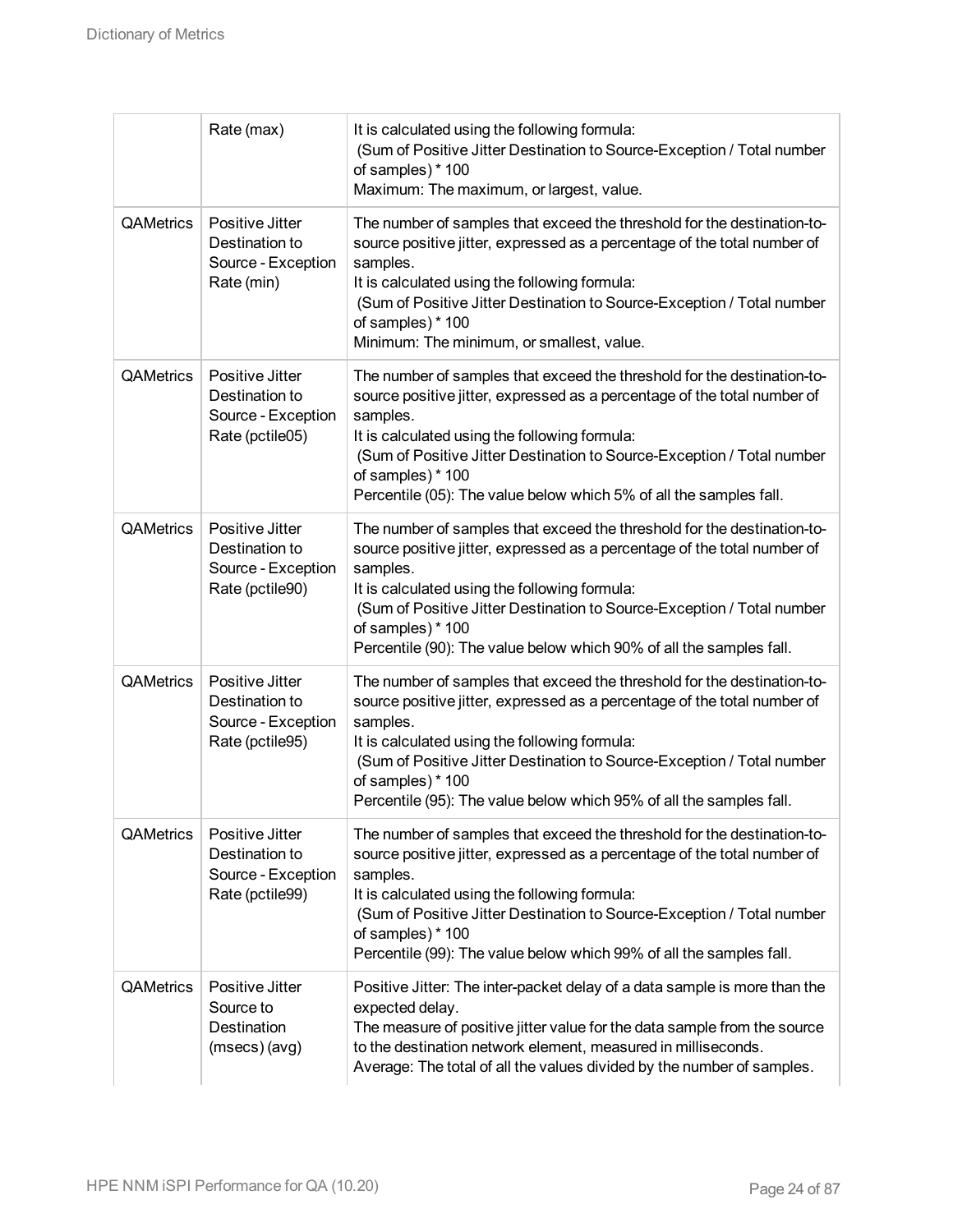| <b>QAMetrics</b> | Positive Jitter<br>Source to<br>Destination<br>(msecs) (max)                          | Positive Jitter: The inter-packet delay of a data sample is more than the<br>expected delay.<br>The measure of positive jitter value for the data sample from the source<br>to the destination network element, measured in milliseconds.<br>Maximum: The maximum, or largest, value.                               |
|------------------|---------------------------------------------------------------------------------------|---------------------------------------------------------------------------------------------------------------------------------------------------------------------------------------------------------------------------------------------------------------------------------------------------------------------|
| QAMetrics        | Positive Jitter<br>Source to<br>Destination<br>(msecs) (min)                          | Positive Jitter: The inter-packet delay of a data sample is more than the<br>expected delay.<br>The measure of positive jitter value for the data sample from the source<br>to the destination network element, measured in milliseconds.<br>Minimum: The minimum, or smallest, value.                              |
| QAMetrics        | Positive Jitter<br>Source to<br>Destination<br>(msecs) (pctile05)                     | Positive Jitter: The inter-packet delay of a data sample is more than the<br>expected delay.<br>The measure of positive jitter value for the data sample from the source<br>to the destination network element, measured in milliseconds.<br>Percentile (05): The value below which 5% of all the samples fall.     |
| QAMetrics        | Positive Jitter<br>Source to<br>Destination<br>(msecs) (pctile90)                     | Positive Jitter: The inter-packet delay of a data sample is more than the<br>expected delay.<br>The measure of positive jitter value for the data sample from the source<br>to the destination network element, measured in milliseconds.<br>Percentile (90): The value below which 90% of all the samples fall.    |
| <b>QAMetrics</b> | Positive Jitter<br>Source to<br>Destination<br>(msecs) (pctile95)                     | Positive Jitter: The inter-packet delay of a data sample is more than the<br>expected delay.<br>The measure of positive jitter value for the data sample from the source<br>to the destination network element, measured in milliseconds.<br>Percentile (95): The value below which 95% of all the samples fall.    |
| QAMetrics        | Positive Jitter<br>Source to<br>Destination<br>(msecs) (pctile99)                     | Positive Jitter: The inter-packet delay of a data sample is more than the<br>expected delay.<br>The measure of positive jitter value for the data sample from the source<br>to the destination network element, measured in milliseconds.<br>Percentile (99): The value below which 99% of all the samples fall.    |
|                  | QAMetrics   Positive Jitter<br>Source to<br>Destination<br>$(\hat{A}$ µsecs $)$ (avg) | Positive Jitter: The inter-packet delay of a data sample is more than the<br>expected delay.<br>The measure of positive jitter value for the data sample from the source<br>to the destination network element, measured in microseconds.<br>Average: The total of all the values divided by the number of samples. |
| <b>QAMetrics</b> | Positive Jitter<br>Source to<br>Destination<br>$(\hat{A}$ µsecs $)$ (max)             | Positive Jitter: The inter-packet delay of a data sample is more than the<br>expected delay.<br>The measure of positive jitter value for the data sample from the source<br>to the destination network element, measured in microseconds.<br>Maximum: The maximum, or largest, value.                               |
| QAMetrics        | Positive Jitter<br>Source to<br>Destination<br>$(\hat{A}$ µsecs $)$ (min)             | Positive Jitter: The inter-packet delay of a data sample is more than the<br>expected delay.<br>The measure of positive jitter value for the data sample from the source<br>to the destination network element, measured in microseconds.                                                                           |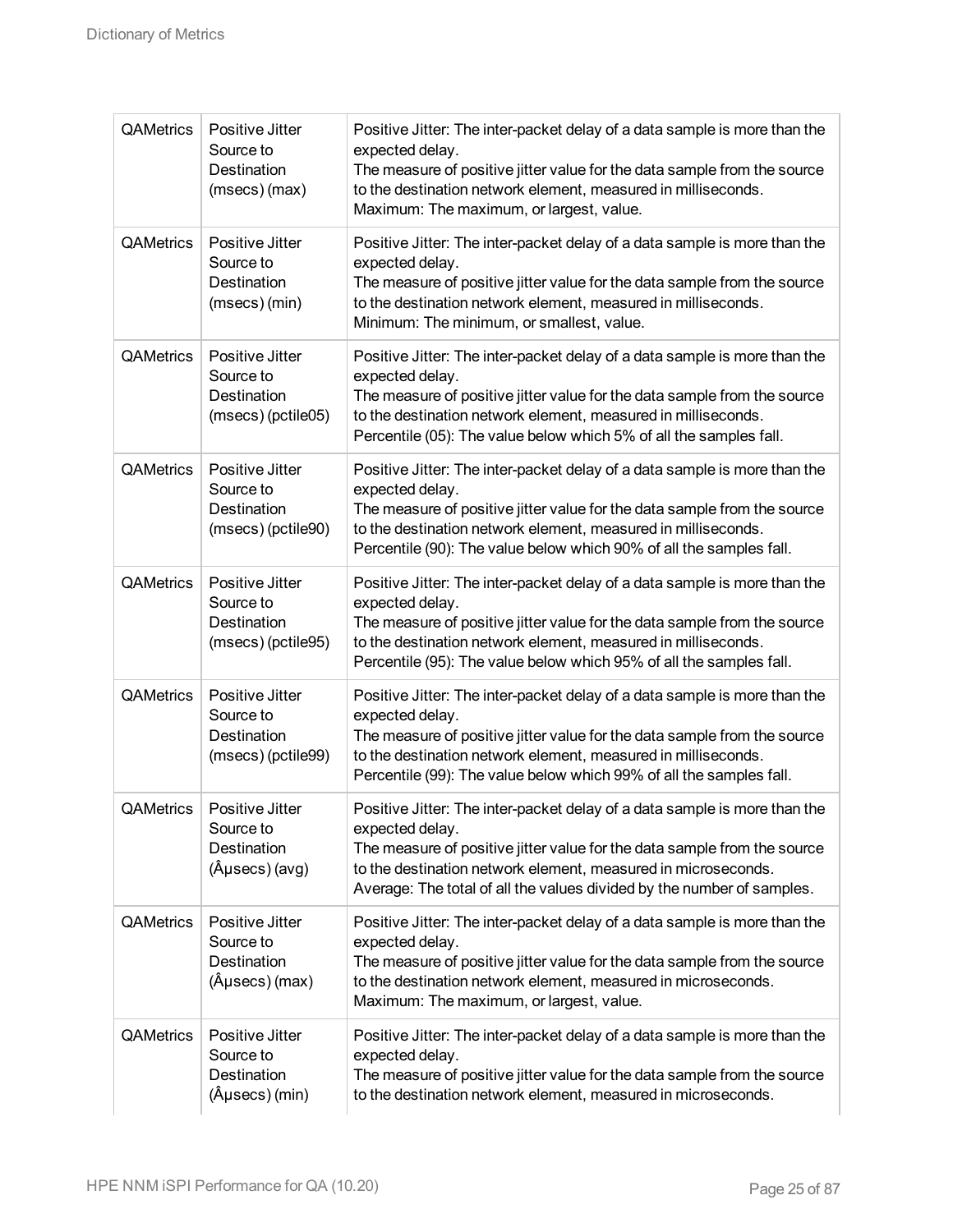|           |                                                                                        | Minimum: The minimum, or smallest, value.                                                                                                                                                                                                                                                                                                                                                 |
|-----------|----------------------------------------------------------------------------------------|-------------------------------------------------------------------------------------------------------------------------------------------------------------------------------------------------------------------------------------------------------------------------------------------------------------------------------------------------------------------------------------------|
| QAMetrics | Positive Jitter<br>Source to<br>Destination<br>(µsecs) (pctile05)                      | Positive Jitter: The inter-packet delay of a data sample is more than the<br>expected delay.<br>The measure of positive jitter value for the data sample from the source<br>to the destination network element, measured in microseconds.<br>Percentile (05): The value below which 5% of all the samples fall.                                                                           |
| QAMetrics | Positive Jitter<br>Source to<br>Destination<br>(µsecs) (pctile90)                      | Positive Jitter: The inter-packet delay of a data sample is more than the<br>expected delay.<br>The measure of positive jitter value for the data sample from the source<br>to the destination network element, measured in microseconds.<br>Percentile (90): The value below which 90% of all the samples fall.                                                                          |
| QAMetrics | Positive Jitter<br>Source to<br>Destination<br>(µsecs) (pctile95)                      | Positive Jitter: The inter-packet delay of a data sample is more than the<br>expected delay.<br>The measure of positive jitter value for the data sample from the source<br>to the destination network element, measured in microseconds.<br>Percentile (95): The value below which 95% of all the samples fall.                                                                          |
| QAMetrics | Positive Jitter<br>Source to<br>Destination<br>(µsecs) (pctile99)                      | Positive Jitter: The inter-packet delay of a data sample is more than the<br>expected delay.<br>The measure of positive jitter value for the data sample from the source<br>to the destination network element, measured in microseconds.<br>Percentile (99): The value below which 99% of all the samples fall.                                                                          |
| QAMetrics | Positive Jitter<br>Source to<br>Destination -<br>Exception (sum)                       | The number of samples that exceed the threshold for the source-to-<br>destination positive jitter.<br>Summation: The total of all the values.                                                                                                                                                                                                                                             |
| QAMetrics | Positive Jitter<br>Source to<br>Destination -<br><b>Exception Rate</b><br>(avg)        | The number of samples that exceed the threshold for the source-to-<br>destination positive jitter, expressed as a percentage of the total number<br>of samples.<br>It is calculated using the following formula:<br>(Sum of Positive Jitter Source to Destination-Exception / Total number<br>of samples) * 100<br>Average: The total of all the values divided by the number of samples. |
| QAMetrics | Positive Jitter<br>Source to<br>Destination -<br><b>Exception Rate</b><br>(max)        | The number of samples that exceed the threshold for the source-to-<br>destination positive jitter, expressed as a percentage of the total number<br>of samples.<br>It is calculated using the following formula:<br>(Sum of Positive Jitter Source to Destination-Exception / Total number<br>of samples) * 100<br>Maximum: The maximum, or largest, value.                               |
| QAMetrics | <b>Positive Jitter</b><br>Source to<br>Destination -<br><b>Exception Rate</b><br>(min) | The number of samples that exceed the threshold for the source-to-<br>destination positive jitter, expressed as a percentage of the total number<br>of samples.<br>It is calculated using the following formula:<br>(Sum of Positive Jitter Source to Destination-Exception / Total number                                                                                                |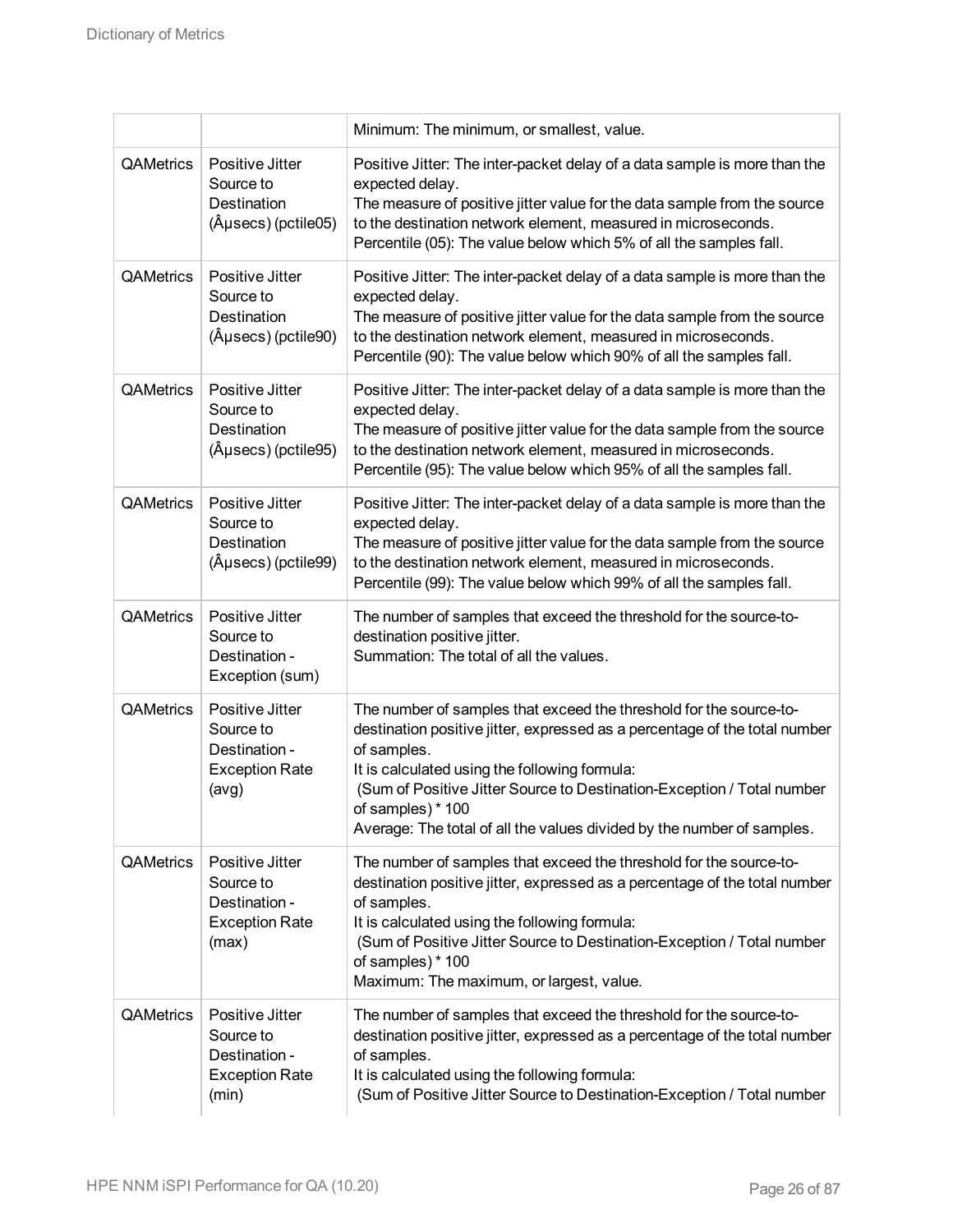|                  |                                                                                             | of samples) * 100<br>Minimum: The minimum, or smallest, value.                                                                                                                                                                                                                                                                                                                         |
|------------------|---------------------------------------------------------------------------------------------|----------------------------------------------------------------------------------------------------------------------------------------------------------------------------------------------------------------------------------------------------------------------------------------------------------------------------------------------------------------------------------------|
| <b>QAMetrics</b> | Positive Jitter<br>Source to<br>Destination -<br><b>Exception Rate</b><br>(pctile05)        | The number of samples that exceed the threshold for the source-to-<br>destination positive jitter, expressed as a percentage of the total number<br>of samples.<br>It is calculated using the following formula:<br>(Sum of Positive Jitter Source to Destination-Exception / Total number<br>of samples) * 100<br>Percentile (05): The value below which 5% of all the samples fall.  |
| QAMetrics        | Positive Jitter<br>Source to<br>Destination -<br><b>Exception Rate</b><br>(pctile90)        | The number of samples that exceed the threshold for the source-to-<br>destination positive jitter, expressed as a percentage of the total number<br>of samples.<br>It is calculated using the following formula:<br>(Sum of Positive Jitter Source to Destination-Exception / Total number<br>of samples) * 100<br>Percentile (90): The value below which 90% of all the samples fall. |
| <b>QAMetrics</b> | Positive Jitter<br>Source to<br>Destination -<br><b>Exception Rate</b><br>(pctile95)        | The number of samples that exceed the threshold for the source-to-<br>destination positive jitter, expressed as a percentage of the total number<br>of samples.<br>It is calculated using the following formula:<br>(Sum of Positive Jitter Source to Destination-Exception / Total number<br>of samples) * 100<br>Percentile (95): The value below which 95% of all the samples fall. |
| <b>QAMetrics</b> | <b>Positive Jitter</b><br>Source to<br>Destination -<br><b>Exception Rate</b><br>(pctile99) | The number of samples that exceed the threshold for the source-to-<br>destination positive jitter, expressed as a percentage of the total number<br>of samples.<br>It is calculated using the following formula:<br>(Sum of Positive Jitter Source to Destination-Exception / Total number<br>of samples) * 100<br>Percentile (99): The value below which 99% of all the samples fall. |
| <b>QAMetrics</b> | QA MPLS UUID<br>(countDistinct)                                                             | Count Distinct: A count of the unique, distinct, values for this topology<br>element.                                                                                                                                                                                                                                                                                                  |
| QAMetrics        | QA Probe Name<br>(countDistinct)                                                            | QA probe names that the NNM iSPI Performance for QA discovers in<br>the network<br>Count Distinct: A count of the unique, distinct, values for this topology<br>element.                                                                                                                                                                                                               |
| QAMetrics        | QA Probe Type<br>(countDistinct)                                                            | Type of the discovered QA probe<br>Count Distinct: A count of the unique, distinct, values for this topology<br>element.                                                                                                                                                                                                                                                               |
| QAMetrics        | QA Probe UUID<br>(countDistinct)                                                            | Count Distinct: A count of the unique, distinct, values for this topology<br>element.                                                                                                                                                                                                                                                                                                  |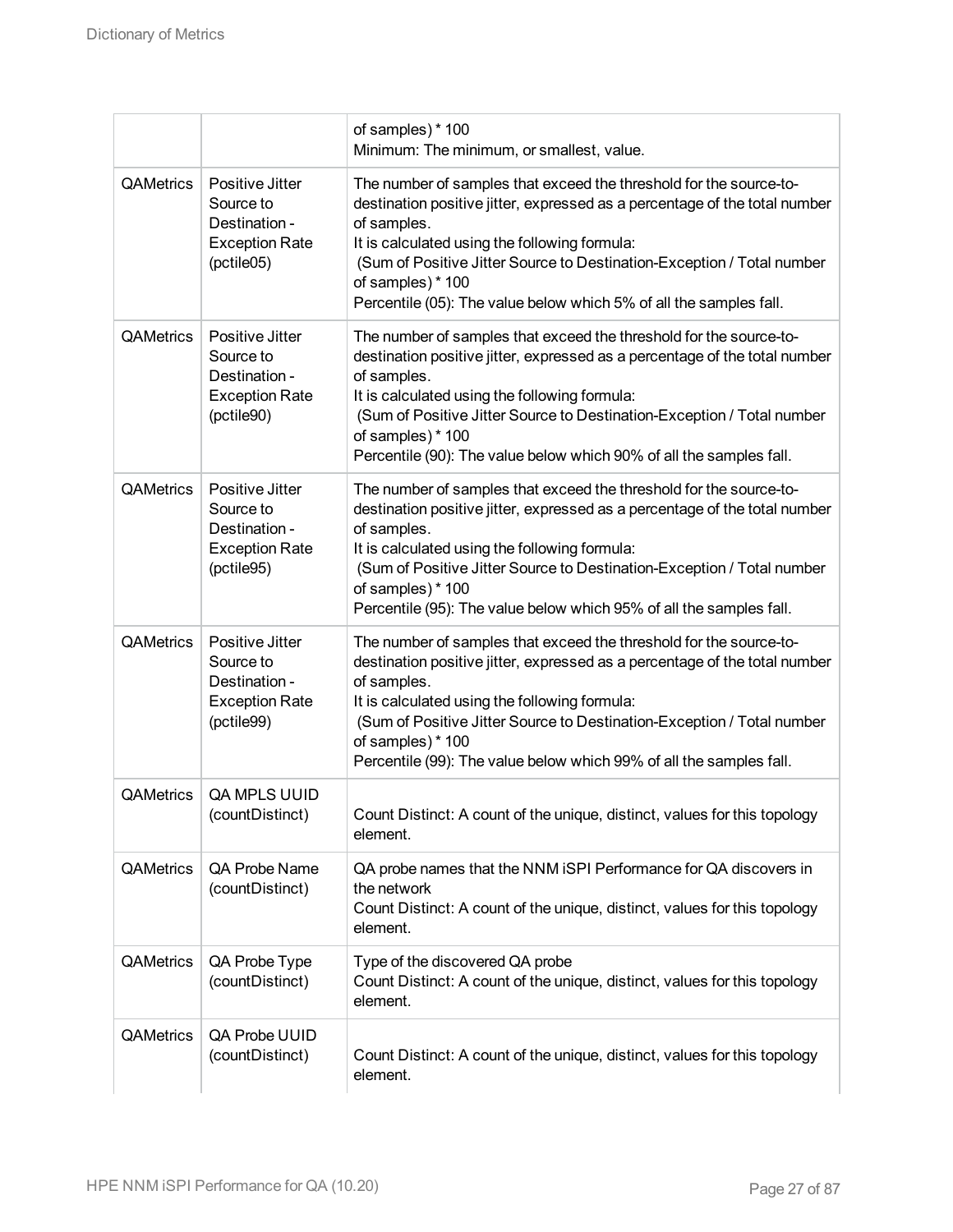| <b>QAMetrics</b> | <b>Qualified Interface</b><br>Name<br>(countDistinct) | Fully qualified name of the interface<br>Count Distinct: A count of the unique, distinct, values for this topology<br>element.                                                                                                                                                                                  |
|------------------|-------------------------------------------------------|-----------------------------------------------------------------------------------------------------------------------------------------------------------------------------------------------------------------------------------------------------------------------------------------------------------------|
| <b>QAMetrics</b> | Reachability (avg)                                    | Measures the physical connectivity between the two network elements.<br>Average: The total of all the values divided by the number of samples.                                                                                                                                                                  |
| <b>QAMetrics</b> | Reachability (max)                                    | Measures the physical connectivity between the two network elements.<br>Maximum: The maximum, or largest, value.                                                                                                                                                                                                |
| <b>QAMetrics</b> | Reachability (min)                                    | Measures the physical connectivity between the two network elements.<br>Minimum: The minimum, or smallest, value.                                                                                                                                                                                               |
| <b>QAMetrics</b> | Reachability<br>(pctile05)                            | Measures the physical connectivity between the two network elements.<br>Percentile (05): The value below which 5% of all the samples fall.                                                                                                                                                                      |
| <b>QAMetrics</b> | Reachability<br>(pctile90)                            | Measures the physical connectivity between the two network elements.<br>Percentile (90): The value below which 90% of all the samples fall.                                                                                                                                                                     |
| <b>QAMetrics</b> | Reachability<br>(pctile95)                            | Measures the physical connectivity between the two network elements.<br>Percentile (95): The value below which 95% of all the samples fall.                                                                                                                                                                     |
| <b>QAMetrics</b> | Reachability<br>(pctile99)                            | Measures the physical connectivity between the two network elements.<br>Percentile (99): The value below which 99% of all the samples fall.                                                                                                                                                                     |
| <b>QAMetrics</b> | Reboot (avg)                                          | Generated when the target component was restarted during the poll and<br>no data could be retrieved from the component.<br>NNMi checks the sysUptime metric to determine whether the<br>component was restarted during the last poll.<br>Average: The total of all the values divided by the number of samples. |
| <b>QAMetrics</b> | Round Trip Time<br>(msecs) (avg)                      | The time taken by the data sample to travel between the selected<br>source and destination network elements, measured in milliseconds.<br>Average: The total of all the values divided by the number of samples.                                                                                                |
| <b>QAMetrics</b> | Round Trip Time<br>(msecs) (max)                      | The time taken by the data sample to travel between the selected<br>source and destination network elements, measured in milliseconds.<br>Maximum: The maximum, or largest, value.                                                                                                                              |
| <b>QAMetrics</b> | Round Trip Time<br>(msecs) (min)                      | The time taken by the data sample to travel between the selected<br>source and destination network elements, measured in milliseconds.<br>Minimum: The minimum, or smallest, value.                                                                                                                             |
| <b>QAMetrics</b> | Round Trip Time<br>(msecs) (pctile05)                 | The time taken by the data sample to travel between the selected<br>source and destination network elements, measured in milliseconds.<br>Percentile (05): The value below which 5% of all the samples fall.                                                                                                    |
| <b>QAMetrics</b> | Round Trip Time<br>(msecs) (pctile90)                 | The time taken by the data sample to travel between the selected<br>source and destination network elements, measured in milliseconds.<br>Percentile (90): The value below which 90% of all the samples fall.                                                                                                   |
| <b>QAMetrics</b> | Round Trip Time<br>(msecs) (pctile95)                 | The time taken by the data sample to travel between the selected<br>source and destination network elements, measured in milliseconds.<br>Percentile (95): The value below which 95% of all the samples fall.                                                                                                   |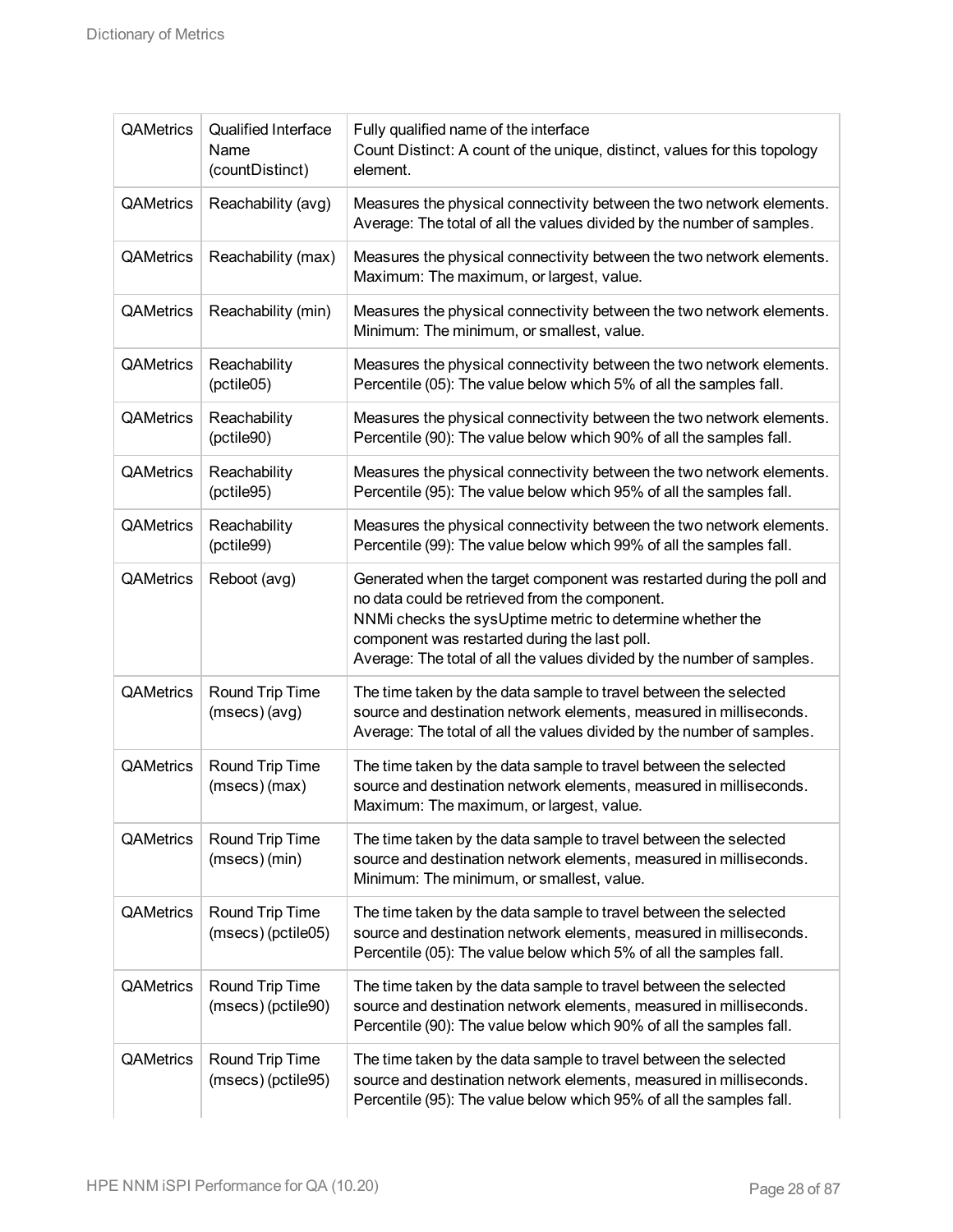| <b>QAMetrics</b> | Round Trip Time<br>(msecs) (pctile99)                                    | The time taken by the data sample to travel between the selected<br>source and destination network elements, measured in milliseconds.<br>Percentile (99): The value below which 99% of all the samples fall.                                                                                                                                                                               |
|------------------|--------------------------------------------------------------------------|---------------------------------------------------------------------------------------------------------------------------------------------------------------------------------------------------------------------------------------------------------------------------------------------------------------------------------------------------------------------------------------------|
| <b>QAMetrics</b> | Round Trip Time<br>(msecs) - Baseline<br>Average (avg)                   | The time taken by the data sample to travel between the selected<br>source and destination network elements, measured in milliseconds.<br>Baseline average: The normal, average value for this metric.                                                                                                                                                                                      |
| <b>QAMetrics</b> | Round Trip Time<br>(msecs) - Baseline<br>Deviation (avg)                 | The time taken by the data sample to travel between the selected<br>source and destination network elements, measured in milliseconds.<br>Baseline Deviation: The size of one statistical deviation from the<br>normal, average value. An indication of how widely spread the sampled<br>values are.                                                                                        |
| <b>QAMetrics</b> | Round Trip Time<br>(msecs) - Baseline<br><b>Exception Count</b><br>(sum) | The time taken by the data sample to travel between the selected<br>source and destination network elements, measured in milliseconds.<br>Baseline Exception Count: The number of samples which were in an<br>exception state due to baseline breaches.                                                                                                                                     |
| <b>QAMetrics</b> | Round Trip Time<br>(msecs) - Baseline<br><b>Exception Rate</b><br>(avg)  | The time taken by the data sample to travel between the selected<br>source and destination network elements, measured in milliseconds.<br>Baseline Exception Rate: The number of samples which were in an<br>exception state for baseline breaches, expressed as a percentage of the<br>total number of samples. An indication of how frequently the value goes<br>beyond the normal range. |
| <b>QAMetrics</b> | Round Trip Time<br>(msecs) - Days To<br>Threshold (min)                  | The time taken by the data sample to travel between the selected<br>source and destination network elements, measured in milliseconds.<br>Baseline Days To Threshold: The number of days before the normal,<br>average value reaches the threshold.                                                                                                                                         |
| <b>QAMetrics</b> | Round Trip Time<br>(msecs) - Forecast<br>Baseline (12 week)<br>(avg)     | The time taken by the data sample to travel between the selected<br>source and destination network elements, measured in milliseconds.<br>Forecast Baseline (12): The predicted baseline average value 12 weeks<br>from now.                                                                                                                                                                |
| QAMetrics        | Round Trip Time<br>(msecs) - Forecast<br>Baseline (4 week)<br>(avg)      | The time taken by the data sample to travel between the selected<br>source and destination network elements, measured in milliseconds.<br>Forecast Baseline (4): The predicted baseline average value 4 weeks<br>from now.                                                                                                                                                                  |
| QAMetrics        | Round Trip Time<br>(msecs) - Forecast<br>Baseline (8 week)<br>(avg)      | The time taken by the data sample to travel between the selected<br>source and destination network elements, measured in milliseconds.<br>Forecast Baseline (8): The predicted baseline average value 8 weeks<br>from now.                                                                                                                                                                  |
| QAMetrics        | Round Trip Time<br>(msecs) - Forecast<br>Lower Normal (12<br>week) (min) | The time taken by the data sample to travel between the selected<br>source and destination network elements, measured in milliseconds.<br>Forecast Lower Normal (12): The predicted lower normal value 12<br>weeks from now.                                                                                                                                                                |
| QAMetrics        | Round Trip Time                                                          | The time taken by the data sample to travel between the selected                                                                                                                                                                                                                                                                                                                            |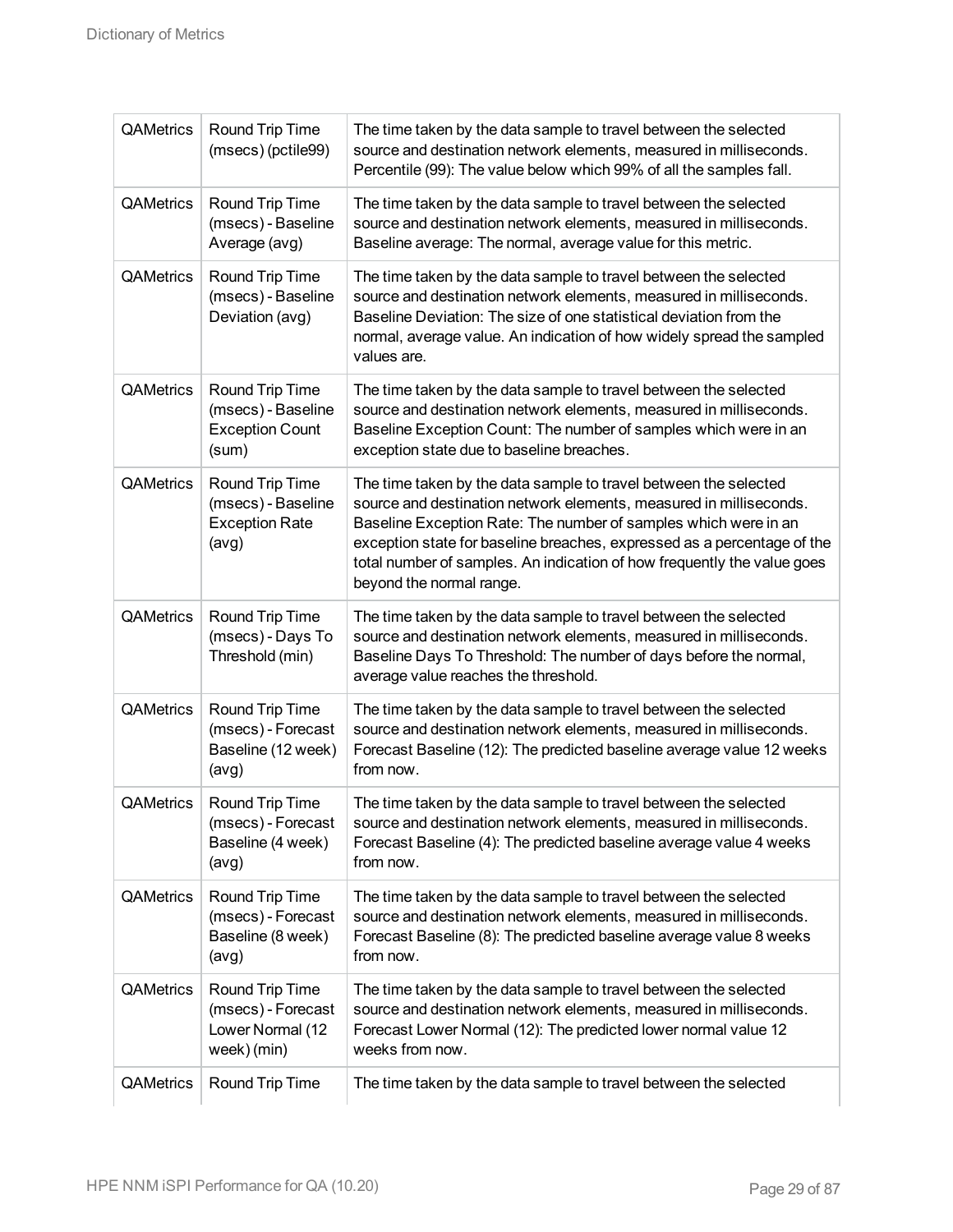| (msecs) - Forecast<br>source and destination network elements, measured in milliseconds.<br>Lower Normal (4<br>Forecast Lower Normal (4): The predicted lower normal value 4 weeks<br>week) (min)<br>from now.<br>QAMetrics<br>Round Trip Time<br>The time taken by the data sample to travel between the selected<br>(msecs) - Forecast<br>source and destination network elements, measured in milliseconds.<br>Lower Normal (8<br>Forecast Lower Normal (8): The predicted lower normal value 8 weeks<br>week) (min)<br>from now.<br>QAMetrics<br>Round Trip Time<br>The time taken by the data sample to travel between the selected<br>(msecs) - Forecast<br>source and destination network elements, measured in milliseconds.<br><b>Upper Normal (12</b><br>Forecast Upper Normal (12): The predicted upper normal value 12<br>week) (max)<br>weeks from now.<br>QAMetrics<br>Round Trip Time<br>The time taken by the data sample to travel between the selected<br>(msecs) - Forecast<br>source and destination network elements, measured in milliseconds.<br>Upper Normal (4<br>Forecast Upper Normal (4): The predicted upper normal value 4 weeks<br>week) (max)<br>from now.<br>QAMetrics<br>Round Trip Time<br>The time taken by the data sample to travel between the selected<br>(msecs) - Forecast<br>source and destination network elements, measured in milliseconds.<br>Upper Normal (8<br>Forecast Upper Normal (8): The predicted upper normal value 8 weeks<br>week) (max)<br>from now.<br>QAMetrics<br>Round Trip Time<br>The time taken by the data sample to travel between the selected<br>(msecs) - Lower<br>source and destination network elements, measured in milliseconds.<br>Normal (min)<br>Baseline Lower Normal: The lower normal for this metric based upon<br>historical data. An indication of the lowest typical value.<br>QAMetrics<br>Round Trip Time<br>The time taken by the data sample to travel between the selected<br>source and destination network elements, measured in milliseconds.<br>(msecs) - Slope<br>(avg)<br>indication of how rapidly the value is changing.<br>QAMetrics<br>Round Trip Time<br>The time taken by the data sample to travel between the selected<br>source and destination network elements, measured in milliseconds.<br>(msecs) - Upper<br>Baseline Upper Normal: The upper normal for this metric based upon<br>Normal (max)<br>historical data. An indication of the highest typical value.<br>QAMetrics<br>The time taken by the data sample to travel between the selected<br>Round Trip Time<br>(µsecs) (avg)<br>source and destination network elements, measured in microseconds.<br>Average: The total of all the values divided by the number of samples.<br>The time taken by the data sample to travel between the selected<br>QAMetrics<br>Round Trip Time<br>$(\hat{A}$ µsecs $)$ (max)<br>source and destination network elements, measured in microseconds.<br>Maximum: The maximum, or largest, value.<br>QAMetrics<br>Round Trip Time<br>The time taken by the data sample to travel between the selected<br>(µsecs) (min)<br>source and destination network elements, measured in microseconds.<br>Minimum: The minimum, or smallest, value.<br>QAMetrics<br>Round Trip Time<br>The time taken by the data sample to travel between the selected<br>$(\hat{A}$ µsecs $)$ (pctile05)<br>source and destination network elements, measured in microseconds. |  |                                                                          |
|---------------------------------------------------------------------------------------------------------------------------------------------------------------------------------------------------------------------------------------------------------------------------------------------------------------------------------------------------------------------------------------------------------------------------------------------------------------------------------------------------------------------------------------------------------------------------------------------------------------------------------------------------------------------------------------------------------------------------------------------------------------------------------------------------------------------------------------------------------------------------------------------------------------------------------------------------------------------------------------------------------------------------------------------------------------------------------------------------------------------------------------------------------------------------------------------------------------------------------------------------------------------------------------------------------------------------------------------------------------------------------------------------------------------------------------------------------------------------------------------------------------------------------------------------------------------------------------------------------------------------------------------------------------------------------------------------------------------------------------------------------------------------------------------------------------------------------------------------------------------------------------------------------------------------------------------------------------------------------------------------------------------------------------------------------------------------------------------------------------------------------------------------------------------------------------------------------------------------------------------------------------------------------------------------------------------------------------------------------------------------------------------------------------------------------------------------------------------------------------------------------------------------------------------------------------------------------------------------------------------------------------------------------------------------------------------------------------------------------------------------------------------------------------------------------------------------------------------------------------------------------------------------------------------------------------------------------------------------------------------------------------------------------------------------------------------------------------------------------------------------------------------------------------------------------------------------------------------------------------------------------------------------------------------------------------------------------------------------------------------------------------------------------------------------------------------------------------|--|--------------------------------------------------------------------------|
|                                                                                                                                                                                                                                                                                                                                                                                                                                                                                                                                                                                                                                                                                                                                                                                                                                                                                                                                                                                                                                                                                                                                                                                                                                                                                                                                                                                                                                                                                                                                                                                                                                                                                                                                                                                                                                                                                                                                                                                                                                                                                                                                                                                                                                                                                                                                                                                                                                                                                                                                                                                                                                                                                                                                                                                                                                                                                                                                                                                                                                                                                                                                                                                                                                                                                                                                                                                                                                                               |  |                                                                          |
|                                                                                                                                                                                                                                                                                                                                                                                                                                                                                                                                                                                                                                                                                                                                                                                                                                                                                                                                                                                                                                                                                                                                                                                                                                                                                                                                                                                                                                                                                                                                                                                                                                                                                                                                                                                                                                                                                                                                                                                                                                                                                                                                                                                                                                                                                                                                                                                                                                                                                                                                                                                                                                                                                                                                                                                                                                                                                                                                                                                                                                                                                                                                                                                                                                                                                                                                                                                                                                                               |  |                                                                          |
|                                                                                                                                                                                                                                                                                                                                                                                                                                                                                                                                                                                                                                                                                                                                                                                                                                                                                                                                                                                                                                                                                                                                                                                                                                                                                                                                                                                                                                                                                                                                                                                                                                                                                                                                                                                                                                                                                                                                                                                                                                                                                                                                                                                                                                                                                                                                                                                                                                                                                                                                                                                                                                                                                                                                                                                                                                                                                                                                                                                                                                                                                                                                                                                                                                                                                                                                                                                                                                                               |  |                                                                          |
|                                                                                                                                                                                                                                                                                                                                                                                                                                                                                                                                                                                                                                                                                                                                                                                                                                                                                                                                                                                                                                                                                                                                                                                                                                                                                                                                                                                                                                                                                                                                                                                                                                                                                                                                                                                                                                                                                                                                                                                                                                                                                                                                                                                                                                                                                                                                                                                                                                                                                                                                                                                                                                                                                                                                                                                                                                                                                                                                                                                                                                                                                                                                                                                                                                                                                                                                                                                                                                                               |  |                                                                          |
|                                                                                                                                                                                                                                                                                                                                                                                                                                                                                                                                                                                                                                                                                                                                                                                                                                                                                                                                                                                                                                                                                                                                                                                                                                                                                                                                                                                                                                                                                                                                                                                                                                                                                                                                                                                                                                                                                                                                                                                                                                                                                                                                                                                                                                                                                                                                                                                                                                                                                                                                                                                                                                                                                                                                                                                                                                                                                                                                                                                                                                                                                                                                                                                                                                                                                                                                                                                                                                                               |  |                                                                          |
|                                                                                                                                                                                                                                                                                                                                                                                                                                                                                                                                                                                                                                                                                                                                                                                                                                                                                                                                                                                                                                                                                                                                                                                                                                                                                                                                                                                                                                                                                                                                                                                                                                                                                                                                                                                                                                                                                                                                                                                                                                                                                                                                                                                                                                                                                                                                                                                                                                                                                                                                                                                                                                                                                                                                                                                                                                                                                                                                                                                                                                                                                                                                                                                                                                                                                                                                                                                                                                                               |  |                                                                          |
|                                                                                                                                                                                                                                                                                                                                                                                                                                                                                                                                                                                                                                                                                                                                                                                                                                                                                                                                                                                                                                                                                                                                                                                                                                                                                                                                                                                                                                                                                                                                                                                                                                                                                                                                                                                                                                                                                                                                                                                                                                                                                                                                                                                                                                                                                                                                                                                                                                                                                                                                                                                                                                                                                                                                                                                                                                                                                                                                                                                                                                                                                                                                                                                                                                                                                                                                                                                                                                                               |  | Baseline Slope: The slope (delta_x / delta_y) of the baseline values. An |
|                                                                                                                                                                                                                                                                                                                                                                                                                                                                                                                                                                                                                                                                                                                                                                                                                                                                                                                                                                                                                                                                                                                                                                                                                                                                                                                                                                                                                                                                                                                                                                                                                                                                                                                                                                                                                                                                                                                                                                                                                                                                                                                                                                                                                                                                                                                                                                                                                                                                                                                                                                                                                                                                                                                                                                                                                                                                                                                                                                                                                                                                                                                                                                                                                                                                                                                                                                                                                                                               |  |                                                                          |
|                                                                                                                                                                                                                                                                                                                                                                                                                                                                                                                                                                                                                                                                                                                                                                                                                                                                                                                                                                                                                                                                                                                                                                                                                                                                                                                                                                                                                                                                                                                                                                                                                                                                                                                                                                                                                                                                                                                                                                                                                                                                                                                                                                                                                                                                                                                                                                                                                                                                                                                                                                                                                                                                                                                                                                                                                                                                                                                                                                                                                                                                                                                                                                                                                                                                                                                                                                                                                                                               |  |                                                                          |
|                                                                                                                                                                                                                                                                                                                                                                                                                                                                                                                                                                                                                                                                                                                                                                                                                                                                                                                                                                                                                                                                                                                                                                                                                                                                                                                                                                                                                                                                                                                                                                                                                                                                                                                                                                                                                                                                                                                                                                                                                                                                                                                                                                                                                                                                                                                                                                                                                                                                                                                                                                                                                                                                                                                                                                                                                                                                                                                                                                                                                                                                                                                                                                                                                                                                                                                                                                                                                                                               |  |                                                                          |
|                                                                                                                                                                                                                                                                                                                                                                                                                                                                                                                                                                                                                                                                                                                                                                                                                                                                                                                                                                                                                                                                                                                                                                                                                                                                                                                                                                                                                                                                                                                                                                                                                                                                                                                                                                                                                                                                                                                                                                                                                                                                                                                                                                                                                                                                                                                                                                                                                                                                                                                                                                                                                                                                                                                                                                                                                                                                                                                                                                                                                                                                                                                                                                                                                                                                                                                                                                                                                                                               |  |                                                                          |
|                                                                                                                                                                                                                                                                                                                                                                                                                                                                                                                                                                                                                                                                                                                                                                                                                                                                                                                                                                                                                                                                                                                                                                                                                                                                                                                                                                                                                                                                                                                                                                                                                                                                                                                                                                                                                                                                                                                                                                                                                                                                                                                                                                                                                                                                                                                                                                                                                                                                                                                                                                                                                                                                                                                                                                                                                                                                                                                                                                                                                                                                                                                                                                                                                                                                                                                                                                                                                                                               |  |                                                                          |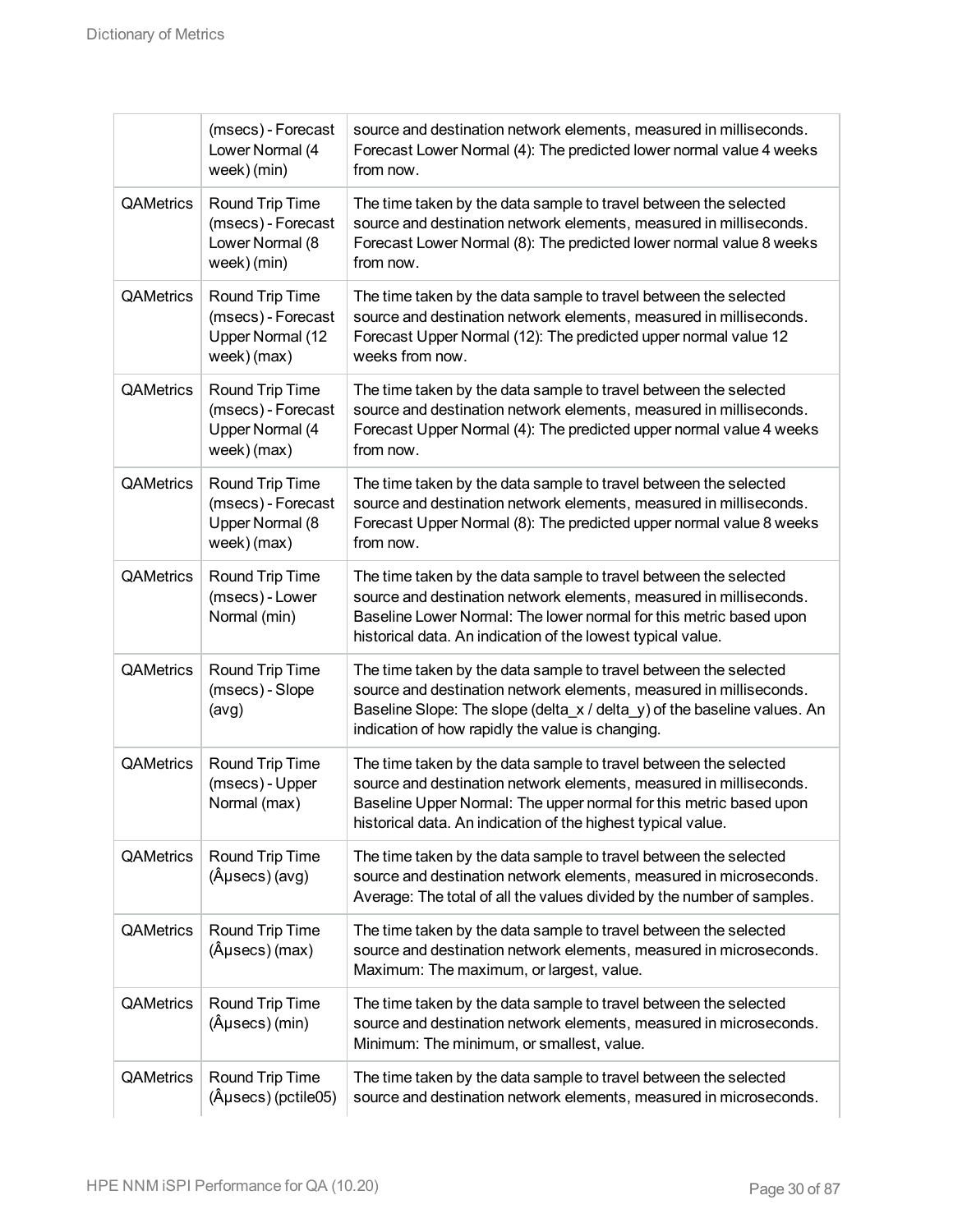|                  |                                                                                               | Percentile (05): The value below which 5% of all the samples fall.                                                                                                                                                                                                                                                                                                                          |
|------------------|-----------------------------------------------------------------------------------------------|---------------------------------------------------------------------------------------------------------------------------------------------------------------------------------------------------------------------------------------------------------------------------------------------------------------------------------------------------------------------------------------------|
| QAMetrics        | Round Trip Time<br>(µsecs) (pctile90)                                                         | The time taken by the data sample to travel between the selected<br>source and destination network elements, measured in microseconds.<br>Percentile (90): The value below which 90% of all the samples fall.                                                                                                                                                                               |
| QAMetrics        | Round Trip Time<br>$(A$ µsecs $)$ (pctile95)                                                  | The time taken by the data sample to travel between the selected<br>source and destination network elements, measured in microseconds.<br>Percentile (95): The value below which 95% of all the samples fall.                                                                                                                                                                               |
| QAMetrics        | Round Trip Time<br>(µsecs) (pctile99)                                                         | The time taken by the data sample to travel between the selected<br>source and destination network elements, measured in microseconds.<br>Percentile (99): The value below which 99% of all the samples fall.                                                                                                                                                                               |
| QAMetrics        | Round Trip Time<br>$(\hat{A}$ µsecs $)$ -<br><b>Baseline Average</b><br>(avg)                 | The time taken by the data sample to travel between the selected<br>source and destination network elements, measured in microseconds.<br>Baseline average: The normal, average value for this metric.                                                                                                                                                                                      |
| <b>QAMetrics</b> | Round Trip Time<br>$(\hat{A}$ µsecs $)$ -<br><b>Baseline Deviation</b><br>(avg)               | The time taken by the data sample to travel between the selected<br>source and destination network elements, measured in microseconds.<br>Baseline Deviation: The size of one statistical deviation from the<br>normal, average value. An indication of how widely spread the sampled<br>values are.                                                                                        |
| <b>QAMetrics</b> | Round Trip Time<br>$(\hat{A}$ µsecs $) -$<br><b>Baseline Exception</b><br>Count (sum)         | The time taken by the data sample to travel between the selected<br>source and destination network elements, measured in microseconds.<br>Baseline Exception Count: The number of samples which were in an<br>exception state due to baseline breaches.                                                                                                                                     |
| <b>QAMetrics</b> | Round Trip Time<br>$(\hat{A}$ µsecs $) -$<br><b>Baseline Exception</b><br>Rate (avg)          | The time taken by the data sample to travel between the selected<br>source and destination network elements, measured in microseconds.<br>Baseline Exception Rate: The number of samples which were in an<br>exception state for baseline breaches, expressed as a percentage of the<br>total number of samples. An indication of how frequently the value goes<br>beyond the normal range. |
| QAMetrics        | Round Trip Time<br>(µsecs) - Days To<br>Threshold (min)                                       | The time taken by the data sample to travel between the selected<br>source and destination network elements, measured in microseconds.<br>Baseline Days To Threshold: The number of days before the normal,<br>average value reaches the threshold.                                                                                                                                         |
| QAMetrics        | Round Trip Time<br>$(\hat{A}$ µsecs $)$ -<br><b>Forecast Baseline</b><br>$(12$ week $)$ (avg) | The time taken by the data sample to travel between the selected<br>source and destination network elements, measured in microseconds.<br>Forecast Baseline (12): The predicted baseline average value 12 weeks<br>from now.                                                                                                                                                                |
| QAMetrics        | Round Trip Time<br>$(\hat{A}$ µsecs $)$ -<br><b>Forecast Baseline</b><br>$(4$ week $)$ (avg)  | The time taken by the data sample to travel between the selected<br>source and destination network elements, measured in microseconds.<br>Forecast Baseline (4): The predicted baseline average value 4 weeks<br>from now.                                                                                                                                                                  |
| QAMetrics        | Round Trip Time                                                                               | The time taken by the data sample to travel between the selected                                                                                                                                                                                                                                                                                                                            |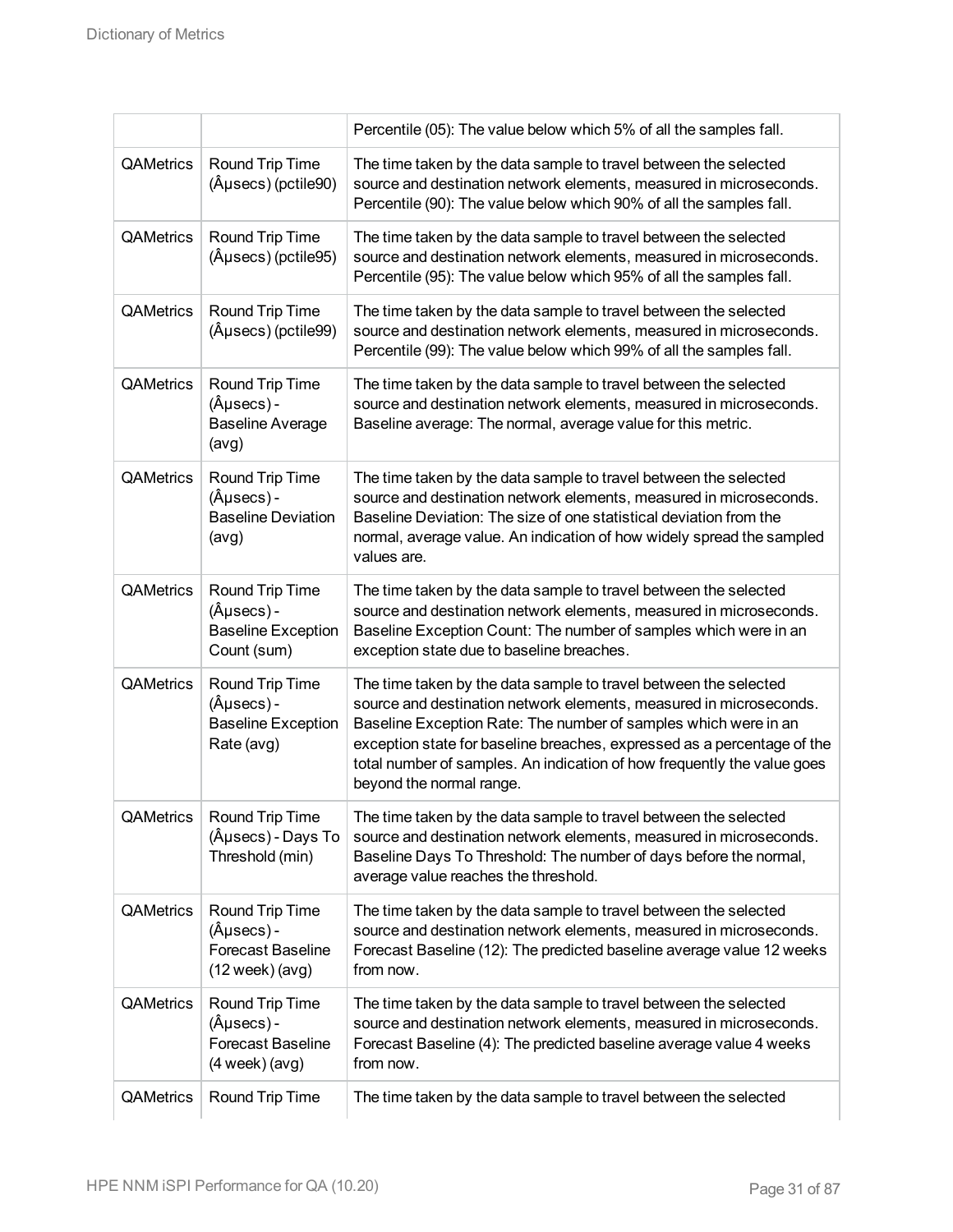|                  | $(\hat{A}$ µsecs $)$ -<br><b>Forecast Baseline</b><br>$(8$ week $)$ (avg)                | source and destination network elements, measured in microseconds.<br>Forecast Baseline (8): The predicted baseline average value 8 weeks<br>from now.                                                                                                                      |
|------------------|------------------------------------------------------------------------------------------|-----------------------------------------------------------------------------------------------------------------------------------------------------------------------------------------------------------------------------------------------------------------------------|
| QAMetrics        | Round Trip Time<br>$(\hat{A}$ µsecs $)$ -<br>Forecast Lower<br>Normal (12 week)<br>(min) | The time taken by the data sample to travel between the selected<br>source and destination network elements, measured in microseconds.<br>Forecast Lower Normal (12): The predicted lower normal value 12<br>weeks from now.                                                |
| QAMetrics        | Round Trip Time<br>$(\hat{A}$ µsecs $)$ -<br>Forecast Lower<br>Normal (4 week)<br>(min)  | The time taken by the data sample to travel between the selected<br>source and destination network elements, measured in microseconds.<br>Forecast Lower Normal (4): The predicted lower normal value 4 weeks<br>from now.                                                  |
| QAMetrics        | Round Trip Time<br>$(\hat{A}$ µsecs $)$ -<br>Forecast Lower<br>Normal (8 week)<br>(min)  | The time taken by the data sample to travel between the selected<br>source and destination network elements, measured in microseconds.<br>Forecast Lower Normal (8): The predicted lower normal value 8 weeks<br>from now.                                                  |
| QAMetrics        | Round Trip Time<br>$(\hat{A}$ µsecs) -<br>Forecast Upper<br>Normal (12 week)<br>(max)    | The time taken by the data sample to travel between the selected<br>source and destination network elements, measured in microseconds.<br>Forecast Upper Normal (12): The predicted upper normal value 12<br>weeks from now.                                                |
| QAMetrics        | Round Trip Time<br>$(\hat{A}$ µsecs $)$ -<br>Forecast Upper<br>Normal (4 week)<br>(max)  | The time taken by the data sample to travel between the selected<br>source and destination network elements, measured in microseconds.<br>Forecast Upper Normal (4): The predicted upper normal value 4 weeks<br>from now.                                                  |
| QAMetrics        | Round Trip Time<br>$(\hat{A}$ µsecs $)$ -<br>Forecast Upper<br>Normal (8 week)<br>(max)  | The time taken by the data sample to travel between the selected<br>source and destination network elements, measured in microseconds.<br>Forecast Upper Normal (8): The predicted upper normal value 8 weeks<br>from now.                                                  |
| QAMetrics        | Round Trip Time<br>(µsecs) - Lower<br>Normal (min)                                       | The time taken by the data sample to travel between the selected<br>source and destination network elements, measured in microseconds.<br>Baseline Lower Normal: The lower normal for this metric based upon<br>historical data. An indication of the lowest typical value. |
| <b>QAMetrics</b> | Round Trip Time<br>(µsecs) - Slope<br>(avg)                                              | The time taken by the data sample to travel between the selected<br>source and destination network elements, measured in microseconds.<br>Baseline Slope: The slope (delta_x / delta_y) of the baseline values. An<br>indication of how rapidly the value is changing.      |
| QAMetrics        | Round Trip Time<br>(µsecs) - Upper                                                       | The time taken by the data sample to travel between the selected<br>source and destination network elements, measured in microseconds.                                                                                                                                      |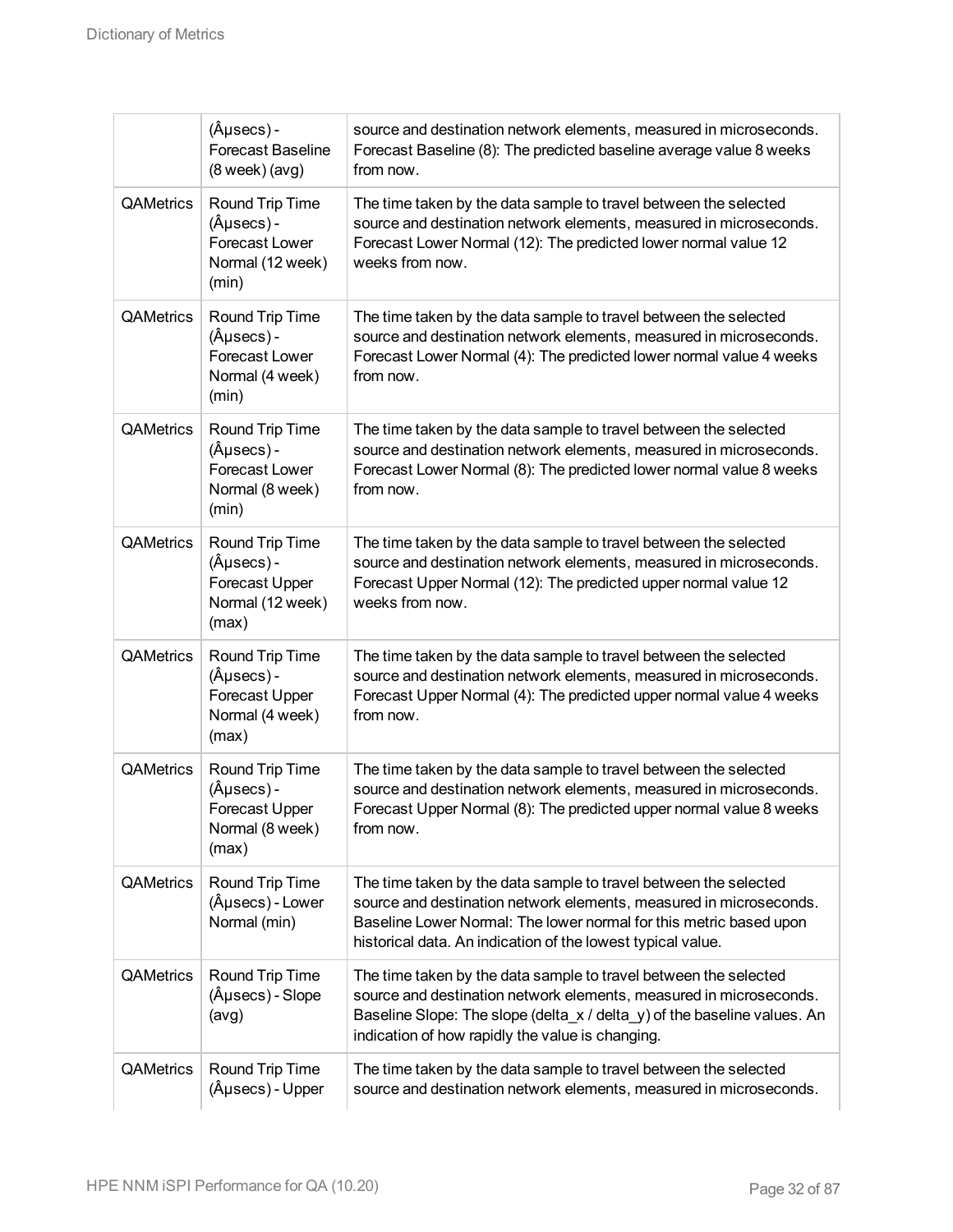|                  | Normal (max)                                          | Baseline Upper Normal: The upper normal for this metric based upon<br>historical data. An indication of the highest typical value.                                                                                                            |
|------------------|-------------------------------------------------------|-----------------------------------------------------------------------------------------------------------------------------------------------------------------------------------------------------------------------------------------------|
| <b>QAMetrics</b> | Round Trip Time -<br>Connection<br>(msecs) (avg)      | For HTTP/HTTPS probes, the time taken by the source network<br>element to establish a connection with the destination network element,<br>measured in milliseconds.<br>Average: The total of all the values divided by the number of samples. |
| QAMetrics        | Round Trip Time -<br>Connection<br>(msecs) (max)      | For HTTP/HTTPS probes, the time taken by the source network<br>element to establish a connection with the destination network element,<br>measured in milliseconds.<br>Maximum: The maximum, or largest, value.                               |
| QAMetrics        | Round Trip Time -<br>Connection<br>(msecs) (min)      | For HTTP/HTTPS probes, the time taken by the source network<br>element to establish a connection with the destination network element,<br>measured in milliseconds.<br>Minimum: The minimum, or smallest, value.                              |
| <b>QAMetrics</b> | Round Trip Time -<br>Connection<br>(msecs) (pctile05) | For HTTP/HTTPS probes, the time taken by the source network<br>element to establish a connection with the destination network element,<br>measured in milliseconds.<br>Percentile (05): The value below which 5% of all the samples fall.     |
| QAMetrics        | Round Trip Time -<br>Connection<br>(msecs) (pctile90) | For HTTP/HTTPS probes, the time taken by the source network<br>element to establish a connection with the destination network element,<br>measured in milliseconds.<br>Percentile (90): The value below which 90% of all the samples fall.    |
| QAMetrics        | Round Trip Time -<br>Connection<br>(msecs) (pctile95) | For HTTP/HTTPS probes, the time taken by the source network<br>element to establish a connection with the destination network element,<br>measured in milliseconds.<br>Percentile (95): The value below which 95% of all the samples fall.    |
| QAMetrics        | Round Trip Time -<br>Connection<br>(msecs) (pctile99) | For HTTP/HTTPS probes, the time taken by the source network<br>element to establish a connection with the destination network element.<br>measured in milliseconds.<br>Percentile (99): The value below which 99% of all the samples fall.    |
| QAMetrics        | Round Trip Time -<br>DNS (msecs) (avg)                | For HTTP/HTTPS probes, the time taken by the source network<br>element to resolve the hostname of the destination network element,<br>measured in milliseconds.<br>Average: The total of all the values divided by the number of samples.     |
| QAMetrics        | Round Trip Time -<br>DNS (msecs)<br>(max)             | For HTTP/HTTPS probes, the time taken by the source network<br>element to resolve the hostname of the destination network element,<br>measured in milliseconds.<br>Maximum: The maximum, or largest, value.                                   |
| QAMetrics        | Round Trip Time -<br>DNS (msecs) (min)                | For HTTP/HTTPS probes, the time taken by the source network<br>element to resolve the hostname of the destination network element,<br>measured in milliseconds.<br>Minimum: The minimum, or smallest, value.                                  |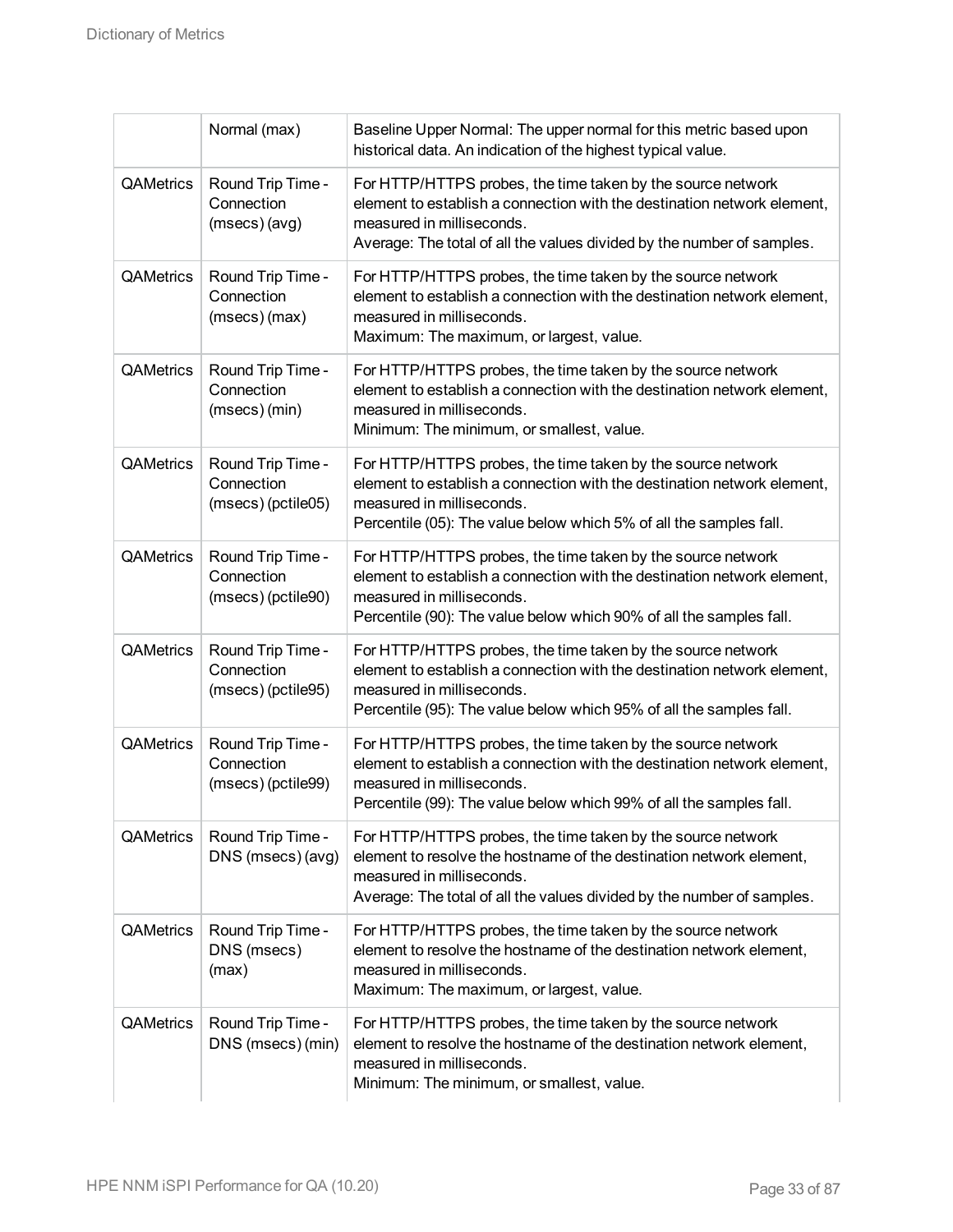| QAMetrics | Round Trip Time -<br>DNS (msecs)<br>(pctile05)           | For HTTP/HTTPS probes, the time taken by the source network<br>element to resolve the hostname of the destination network element,<br>measured in milliseconds.<br>Percentile (05): The value below which 5% of all the samples fall.                                                                                                  |
|-----------|----------------------------------------------------------|----------------------------------------------------------------------------------------------------------------------------------------------------------------------------------------------------------------------------------------------------------------------------------------------------------------------------------------|
| QAMetrics | Round Trip Time -<br>DNS (msecs)<br>(pctile90)           | For HTTP/HTTPS probes, the time taken by the source network<br>element to resolve the hostname of the destination network element,<br>measured in milliseconds.<br>Percentile (90): The value below which 90% of all the samples fall.                                                                                                 |
| QAMetrics | Round Trip Time -<br>DNS (msecs)<br>(pctile95)           | For HTTP/HTTPS probes, the time taken by the source network<br>element to resolve the hostname of the destination network element,<br>measured in milliseconds.<br>Percentile (95): The value below which 95% of all the samples fall.                                                                                                 |
| QAMetrics | Round Trip Time -<br>DNS (msecs)<br>(pctile99)           | For HTTP/HTTPS probes, the time taken by the source network<br>element to resolve the hostname of the destination network element,<br>measured in milliseconds.<br>Percentile (99): The value below which 99% of all the samples fall.                                                                                                 |
| QAMetrics | Round Trip Time -<br>Exception (sum)                     | The number of samples that exceed the round-trip time threshold for the<br>selected network element.<br>Summation: The total of all the values.                                                                                                                                                                                        |
| QAMetrics | Round Trip Time -<br><b>Exception Rate</b><br>(avg)      | The number of samples that exceed the threshold for the round-trip time,<br>expressed as a percentage of the total number of samples.<br>It is calculated using the following formula:<br>(Sum of Round Trip Time-Exception / Total number of samples) * 100<br>Average: The total of all the values divided by the number of samples. |
| QAMetrics | Round Trip Time -<br><b>Exception Rate</b><br>(max)      | The number of samples that exceed the threshold for the round-trip time,<br>expressed as a percentage of the total number of samples.<br>It is calculated using the following formula:<br>(Sum of Round Trip Time-Exception / Total number of samples) * 100<br>Maximum: The maximum, or largest, value.                               |
| QAMetrics | Round Trip Time -<br><b>Exception Rate</b><br>(min)      | The number of samples that exceed the threshold for the round-trip time,<br>expressed as a percentage of the total number of samples.<br>It is calculated using the following formula:<br>(Sum of Round Trip Time-Exception / Total number of samples) * 100<br>Minimum: The minimum, or smallest, value.                              |
| QAMetrics | Round Trip Time -<br><b>Exception Rate</b><br>(pctile05) | The number of samples that exceed the threshold for the round-trip time,<br>expressed as a percentage of the total number of samples.<br>It is calculated using the following formula:<br>(Sum of Round Trip Time-Exception / Total number of samples) * 100<br>Percentile (05): The value below which 5% of all the samples fall.     |
| QAMetrics | Round Trip Time -<br><b>Exception Rate</b><br>(pctile90) | The number of samples that exceed the threshold for the round-trip time,<br>expressed as a percentage of the total number of samples.<br>It is calculated using the following formula:<br>(Sum of Round Trip Time-Exception / Total number of samples) * 100                                                                           |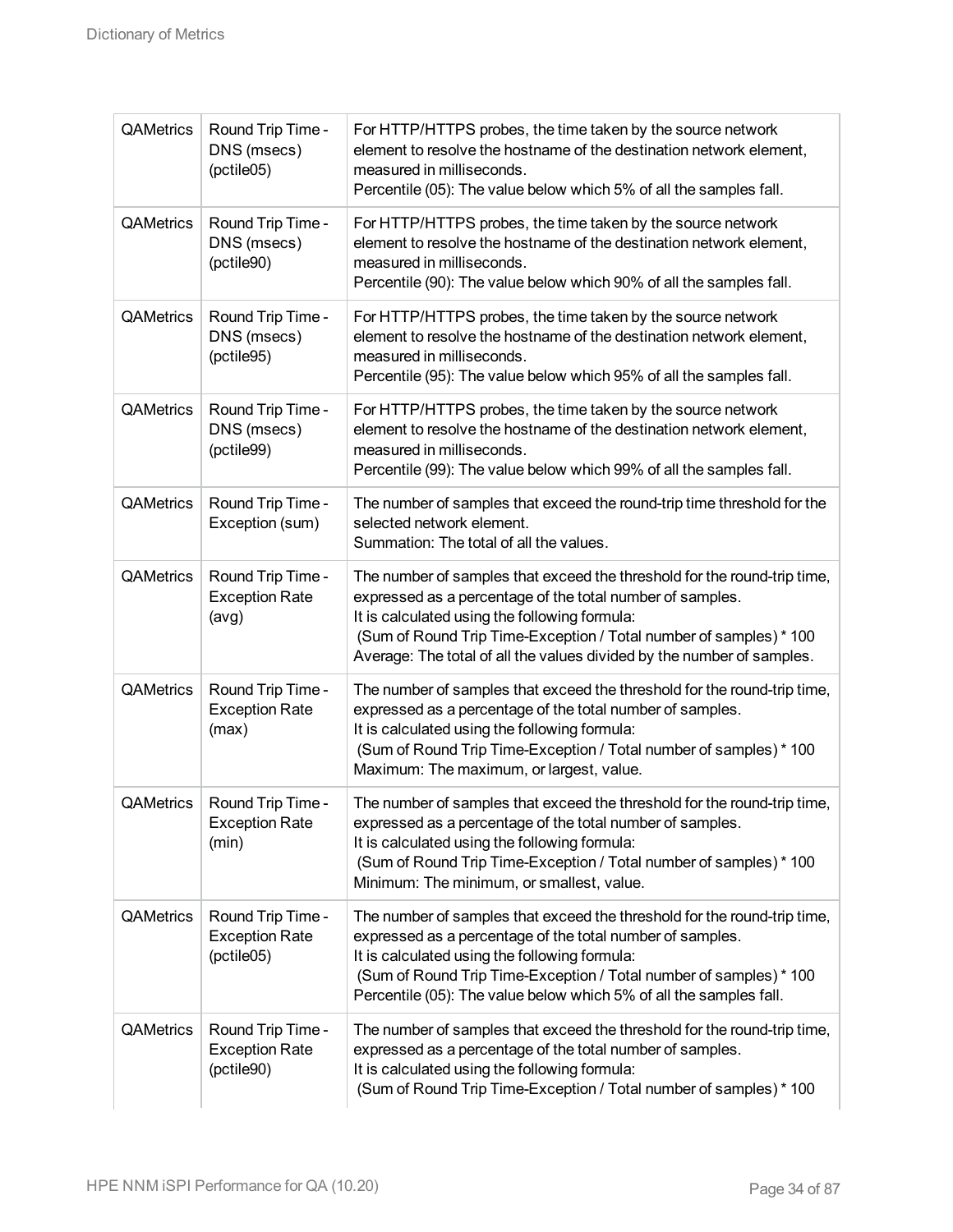|           |                                                          | Percentile (90): The value below which 90% of all the samples fall.                                                                                                                                                                                                                                                                 |
|-----------|----------------------------------------------------------|-------------------------------------------------------------------------------------------------------------------------------------------------------------------------------------------------------------------------------------------------------------------------------------------------------------------------------------|
| QAMetrics | Round Trip Time -<br><b>Exception Rate</b><br>(pctile95) | The number of samples that exceed the threshold for the round-trip time,<br>expressed as a percentage of the total number of samples.<br>It is calculated using the following formula:<br>(Sum of Round Trip Time-Exception / Total number of samples) * 100<br>Percentile (95): The value below which 95% of all the samples fall. |
| QAMetrics | Round Trip Time -<br><b>Exception Rate</b><br>(pctile99) | The number of samples that exceed the threshold for the round-trip time,<br>expressed as a percentage of the total number of samples.<br>It is calculated using the following formula:<br>(Sum of Round Trip Time-Exception / Total number of samples) * 100<br>Percentile (99): The value below which 99% of all the samples fall. |
| QAMetrics | Round Trip Time -<br>Operation (msecs)<br>(avg)          | For HTTP/HTTPS probes, the time taken by the source network<br>element to send a request to the destination network element and get<br>the response back to the source network element, measured in<br>milliseconds.<br>Average: The total of all the values divided by the number of samples.                                      |
| QAMetrics | Round Trip Time -<br>Operation (msecs)<br>(max)          | For HTTP/HTTPS probes, the time taken by the source network<br>element to send a request to the destination network element and get<br>the response back to the source network element, measured in<br>milliseconds.<br>Maximum: The maximum, or largest, value.                                                                    |
| QAMetrics | Round Trip Time -<br>Operation (msecs)<br>(min)          | For HTTP/HTTPS probes, the time taken by the source network<br>element to send a request to the destination network element and get<br>the response back to the source network element, measured in<br>milliseconds.<br>Minimum: The minimum, or smallest, value.                                                                   |
| QAMetrics | Round Trip Time -<br>Operation (msecs)<br>(pctile05)     | For HTTP/HTTPS probes, the time taken by the source network<br>element to send a request to the destination network element and get<br>the response back to the source network element, measured in<br>milliseconds.<br>Percentile (05): The value below which 5% of all the samples fall.                                          |
| QAMetrics | Round Trip Time -<br>Operation (msecs)<br>(pctile90)     | For HTTP/HTTPS probes, the time taken by the source network<br>element to send a request to the destination network element and get<br>the response back to the source network element, measured in<br>milliseconds.<br>Percentile (90): The value below which 90% of all the samples fall.                                         |
| QAMetrics | Round Trip Time -<br>Operation (msecs)<br>(pctile95)     | For HTTP/HTTPS probes, the time taken by the source network<br>element to send a request to the destination network element and get<br>the response back to the source network element, measured in<br>milliseconds.<br>Percentile (95): The value below which 95% of all the samples fall.                                         |
| QAMetrics | Round Trip Time -<br>Operation (msecs)                   | For HTTP/HTTPS probes, the time taken by the source network<br>element to send a request to the destination network element and get                                                                                                                                                                                                 |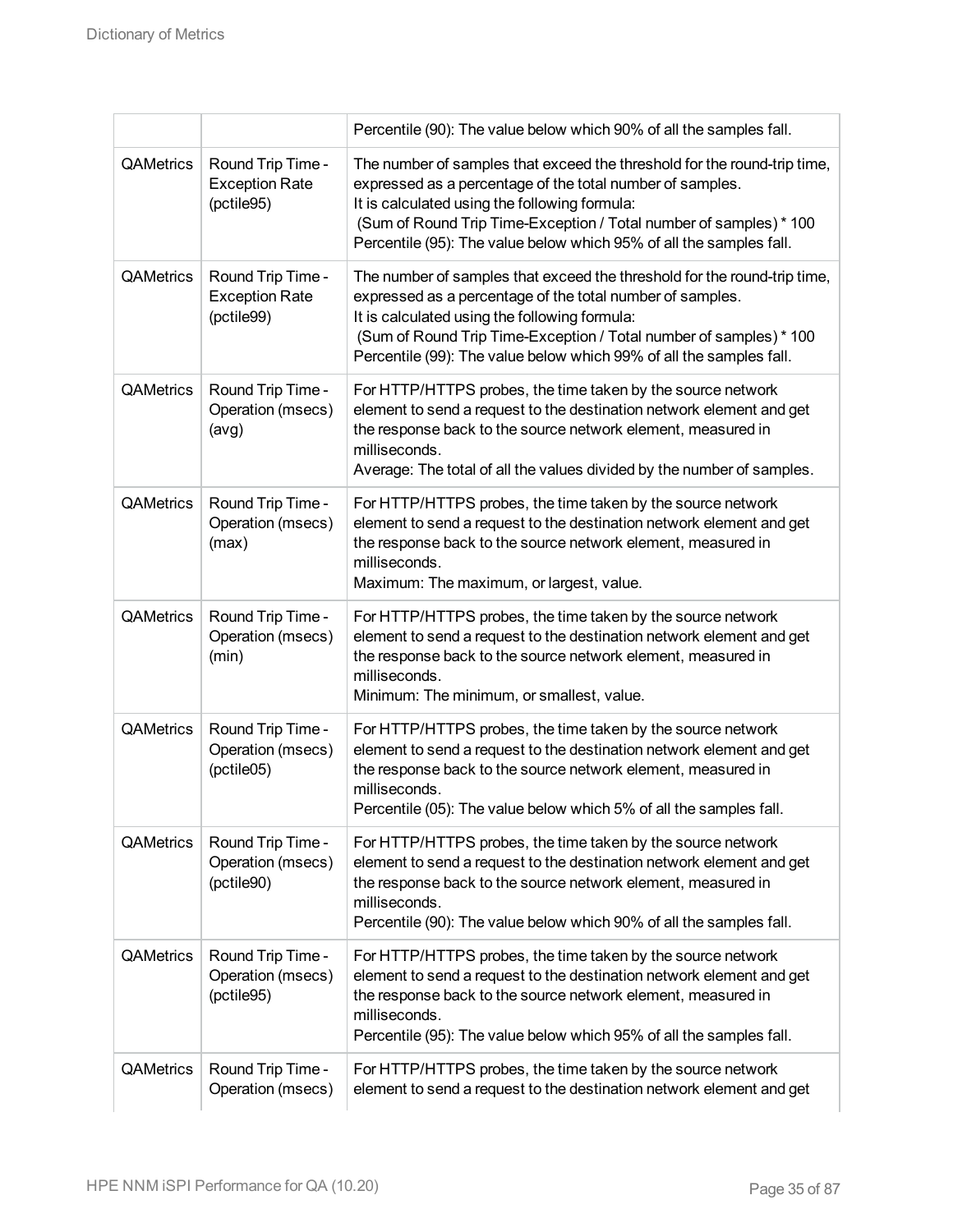|                  | (pctile99)                       | the response back to the source network element, measured in<br>milliseconds.<br>Percentile (99): The value below which 99% of all the samples fall.                                                                                                                                                                                                                                                                                                                                                   |
|------------------|----------------------------------|--------------------------------------------------------------------------------------------------------------------------------------------------------------------------------------------------------------------------------------------------------------------------------------------------------------------------------------------------------------------------------------------------------------------------------------------------------------------------------------------------------|
| QAMetrics        | Sample Count<br>(sum)            | Sample Count: The total number of collected samples.                                                                                                                                                                                                                                                                                                                                                                                                                                                   |
| QAMetrics        | SecGroup UUID<br>(countDistinct) | Universally Unique Identifier of the security group<br>Count Distinct: A count of the unique, distinct, values for this topology<br>element.                                                                                                                                                                                                                                                                                                                                                           |
| QAMetrics        | Source Site<br>(countDistinct)   | Site from which at least one QA probe initiates<br>Count Distinct: A count of the unique, distinct, values for this topology<br>element.                                                                                                                                                                                                                                                                                                                                                               |
| QAMetrics        | Source Tenant<br>(countDistinct) | Tenant name of the QA Probe element<br>Count Distinct: A count of the unique, distinct, values for this topology<br>element.                                                                                                                                                                                                                                                                                                                                                                           |
| QAMetrics        | Target Error (avg)               | Generated when the target component returns any of the following<br>SNMP error responses:<br>* Authentication Error<br>* No such name<br>* No such object<br>Average: The total of all the values divided by the number of samples.                                                                                                                                                                                                                                                                    |
| QAMetrics        | Two Way Jitter<br>(msecs) (avg)  | The average Jitter value of the data sample that travels from the source<br>network element to the destination network element and then back to<br>the source network element, measured in milliseconds.<br>It is calculated using the formula:<br>(Positive Jitter Source to Destination + Negative Jitter Source to<br>Destination + Positive Jitter Destination to Source + Negative Jitter<br>Destination to Source) / 4<br>Average: The total of all the values divided by the number of samples. |
| <b>QAMetrics</b> | Two Way Jitter<br>(msecs) (max)  | The average Jitter value of the data sample that travels from the source<br>network element to the destination network element and then back to<br>the source network element, measured in milliseconds.<br>It is calculated using the formula:<br>(Positive Jitter Source to Destination + Negative Jitter Source to<br>Destination + Positive Jitter Destination to Source + Negative Jitter<br>Destination to Source) / 4<br>Maximum: The maximum, or largest, value.                               |
| QAMetrics        | Two Way Jitter<br>(msecs) (min)  | The average Jitter value of the data sample that travels from the source<br>network element to the destination network element and then back to<br>the source network element, measured in milliseconds.<br>It is calculated using the formula:<br>(Positive Jitter Source to Destination + Negative Jitter Source to<br>Destination + Positive Jitter Destination to Source + Negative Jitter<br>Destination to Source) / 4<br>Minimum: The minimum, or smallest, value.                              |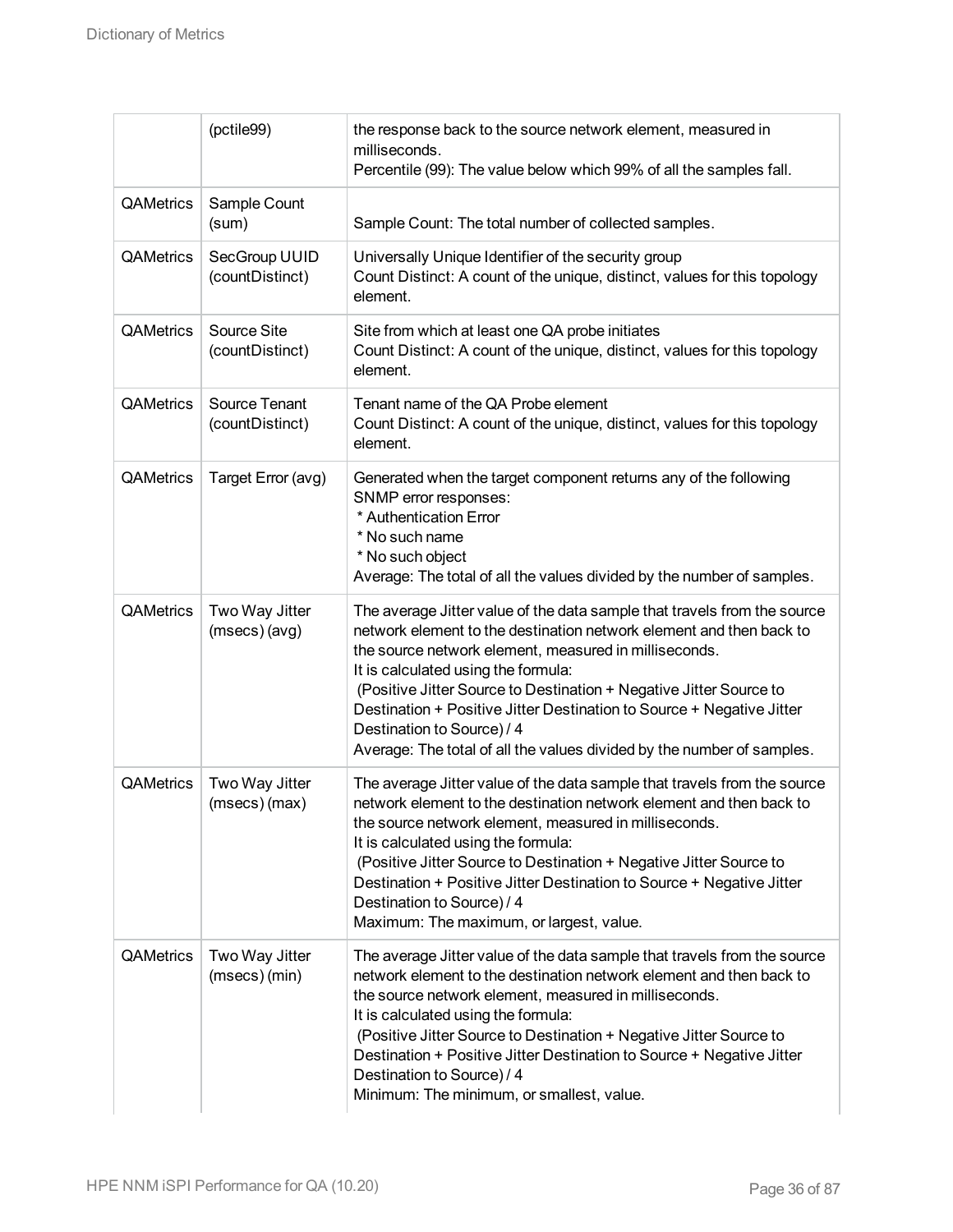| <b>QAMetrics</b> | Two Way Jitter<br>(msecs) (pctile05)                    | The average Jitter value of the data sample that travels from the source<br>network element to the destination network element and then back to<br>the source network element, measured in milliseconds.<br>It is calculated using the formula:<br>(Positive Jitter Source to Destination + Negative Jitter Source to<br>Destination + Positive Jitter Destination to Source + Negative Jitter                                                                                                      |
|------------------|---------------------------------------------------------|-----------------------------------------------------------------------------------------------------------------------------------------------------------------------------------------------------------------------------------------------------------------------------------------------------------------------------------------------------------------------------------------------------------------------------------------------------------------------------------------------------|
|                  |                                                         | Destination to Source) / 4<br>Percentile (05): The value below which 5% of all the samples fall.                                                                                                                                                                                                                                                                                                                                                                                                    |
| <b>QAMetrics</b> | Two Way Jitter<br>(msecs) (pctile90)                    | The average Jitter value of the data sample that travels from the source<br>network element to the destination network element and then back to<br>the source network element, measured in milliseconds.<br>It is calculated using the formula:<br>(Positive Jitter Source to Destination + Negative Jitter Source to<br>Destination + Positive Jitter Destination to Source + Negative Jitter<br>Destination to Source) / 4<br>Percentile (90): The value below which 90% of all the samples fall. |
| QAMetrics        | Two Way Jitter<br>(msecs) (pctile95)                    | The average Jitter value of the data sample that travels from the source<br>network element to the destination network element and then back to<br>the source network element, measured in milliseconds.<br>It is calculated using the formula:<br>(Positive Jitter Source to Destination + Negative Jitter Source to<br>Destination + Positive Jitter Destination to Source + Negative Jitter<br>Destination to Source) / 4<br>Percentile (95): The value below which 95% of all the samples fall. |
| QAMetrics        | Two Way Jitter<br>(msecs) (pctile99)                    | The average Jitter value of the data sample that travels from the source<br>network element to the destination network element and then back to<br>the source network element, measured in milliseconds.<br>It is calculated using the formula:<br>(Positive Jitter Source to Destination + Negative Jitter Source to<br>Destination + Positive Jitter Destination to Source + Negative Jitter<br>Destination to Source) / 4<br>Percentile (99): The value below which 99% of all the samples fall. |
| QAMetrics        | Two Way Jitter<br>(msecs) - Baseline<br>Average (avg)   | The average Jitter value of the data sample that travels from the source<br>network element to the destination network element and then back to<br>the source network element, measured in milliseconds.<br>It is calculated using the formula:<br>(Positive Jitter Source to Destination + Negative Jitter Source to<br>Destination + Positive Jitter Destination to Source + Negative Jitter<br>Destination to Source) / 4<br>Baseline average: The normal, average value for this metric.        |
| QAMetrics        | Two Way Jitter<br>(msecs) - Baseline<br>Deviation (avg) | The average Jitter value of the data sample that travels from the source<br>network element to the destination network element and then back to<br>the source network element, measured in milliseconds.<br>It is calculated using the formula:<br>(Positive Jitter Source to Destination + Negative Jitter Source to<br>Destination + Positive Jitter Destination to Source + Negative Jitter                                                                                                      |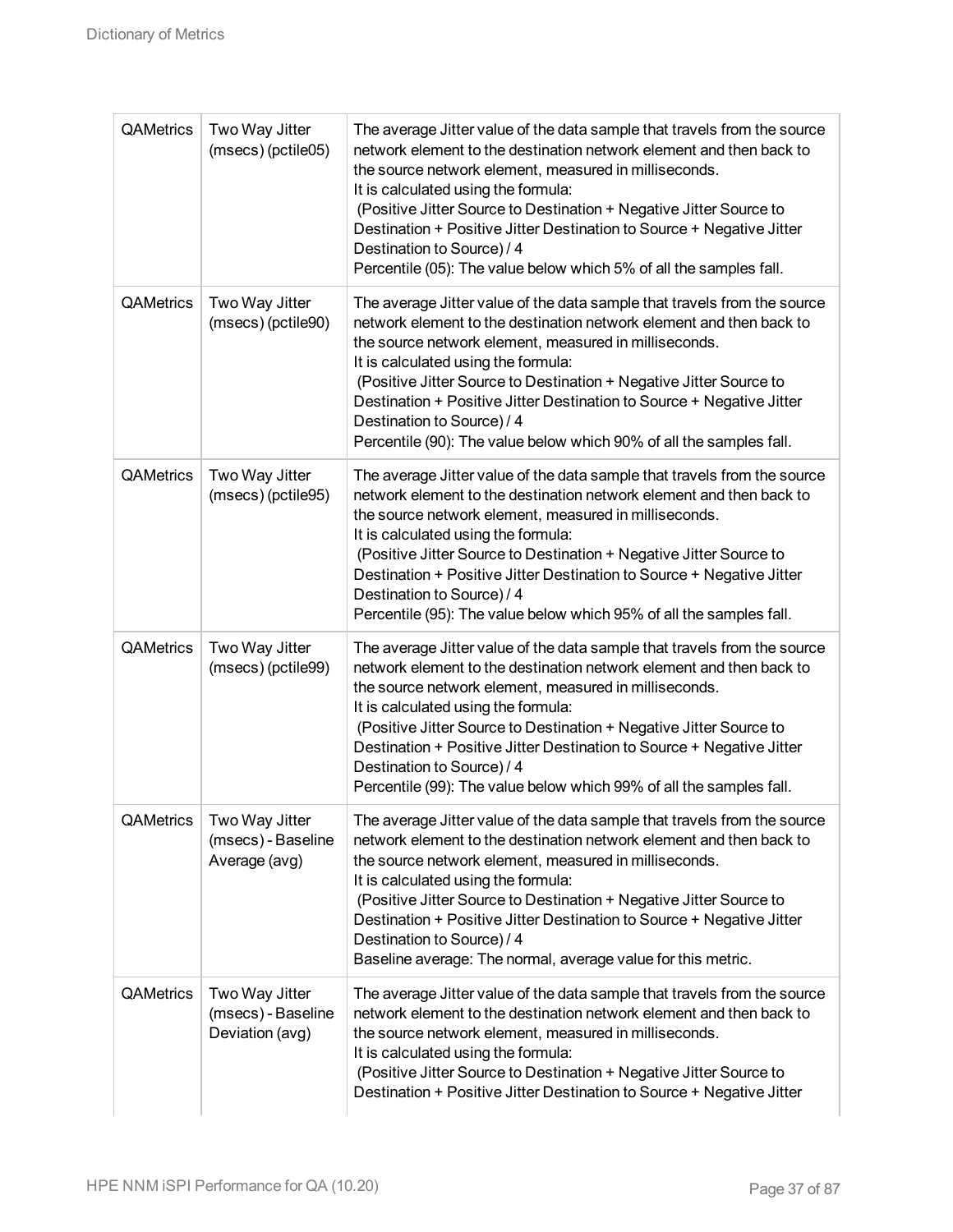|                  |                                                                         | Destination to Source) / 4<br>Baseline Deviation: The size of one statistical deviation from the<br>normal, average value. An indication of how widely spread the sampled<br>values are.                                                                                                                                                                                                                                                                                                                                                                                                                                                                                          |
|------------------|-------------------------------------------------------------------------|-----------------------------------------------------------------------------------------------------------------------------------------------------------------------------------------------------------------------------------------------------------------------------------------------------------------------------------------------------------------------------------------------------------------------------------------------------------------------------------------------------------------------------------------------------------------------------------------------------------------------------------------------------------------------------------|
| <b>QAMetrics</b> | Two Way Jitter<br>(msecs) - Baseline<br><b>Exception Count</b><br>(sum) | The average Jitter value of the data sample that travels from the source<br>network element to the destination network element and then back to<br>the source network element, measured in milliseconds.<br>It is calculated using the formula:<br>(Positive Jitter Source to Destination + Negative Jitter Source to<br>Destination + Positive Jitter Destination to Source + Negative Jitter<br>Destination to Source) / 4<br>Baseline Exception Count: The number of samples which were in an<br>exception state due to baseline breaches.                                                                                                                                     |
| <b>QAMetrics</b> | Two Way Jitter<br>(msecs) - Baseline<br><b>Exception Rate</b><br>(avg)  | The average Jitter value of the data sample that travels from the source<br>network element to the destination network element and then back to<br>the source network element, measured in milliseconds.<br>It is calculated using the formula:<br>(Positive Jitter Source to Destination + Negative Jitter Source to<br>Destination + Positive Jitter Destination to Source + Negative Jitter<br>Destination to Source) / 4<br>Baseline Exception Rate: The number of samples which were in an<br>exception state for baseline breaches, expressed as a percentage of the<br>total number of samples. An indication of how frequently the value goes<br>beyond the normal range. |
| QAMetrics        | Two Way Jitter<br>(msecs) - Days To<br>Threshold (min)                  | The average Jitter value of the data sample that travels from the source<br>network element to the destination network element and then back to<br>the source network element, measured in milliseconds.<br>It is calculated using the formula:<br>(Positive Jitter Source to Destination + Negative Jitter Source to<br>Destination + Positive Jitter Destination to Source + Negative Jitter<br>Destination to Source) / 4<br>Baseline Days To Threshold: The number of days before the normal,<br>average value reaches the threshold.                                                                                                                                         |
| QAMetrics        | Two Way Jitter<br>(msecs) - Forecast<br>Baseline (12 week)<br>(avg)     | The average Jitter value of the data sample that travels from the source<br>network element to the destination network element and then back to<br>the source network element, measured in milliseconds.<br>It is calculated using the formula:<br>(Positive Jitter Source to Destination + Negative Jitter Source to<br>Destination + Positive Jitter Destination to Source + Negative Jitter<br>Destination to Source) / 4<br>Forecast Baseline (12): The predicted baseline average value 12 weeks<br>from now.                                                                                                                                                                |
| QAMetrics        | Two Way Jitter<br>(msecs) - Forecast<br>Baseline (4 week)<br>(avg)      | The average Jitter value of the data sample that travels from the source<br>network element to the destination network element and then back to<br>the source network element, measured in milliseconds.<br>It is calculated using the formula:                                                                                                                                                                                                                                                                                                                                                                                                                                   |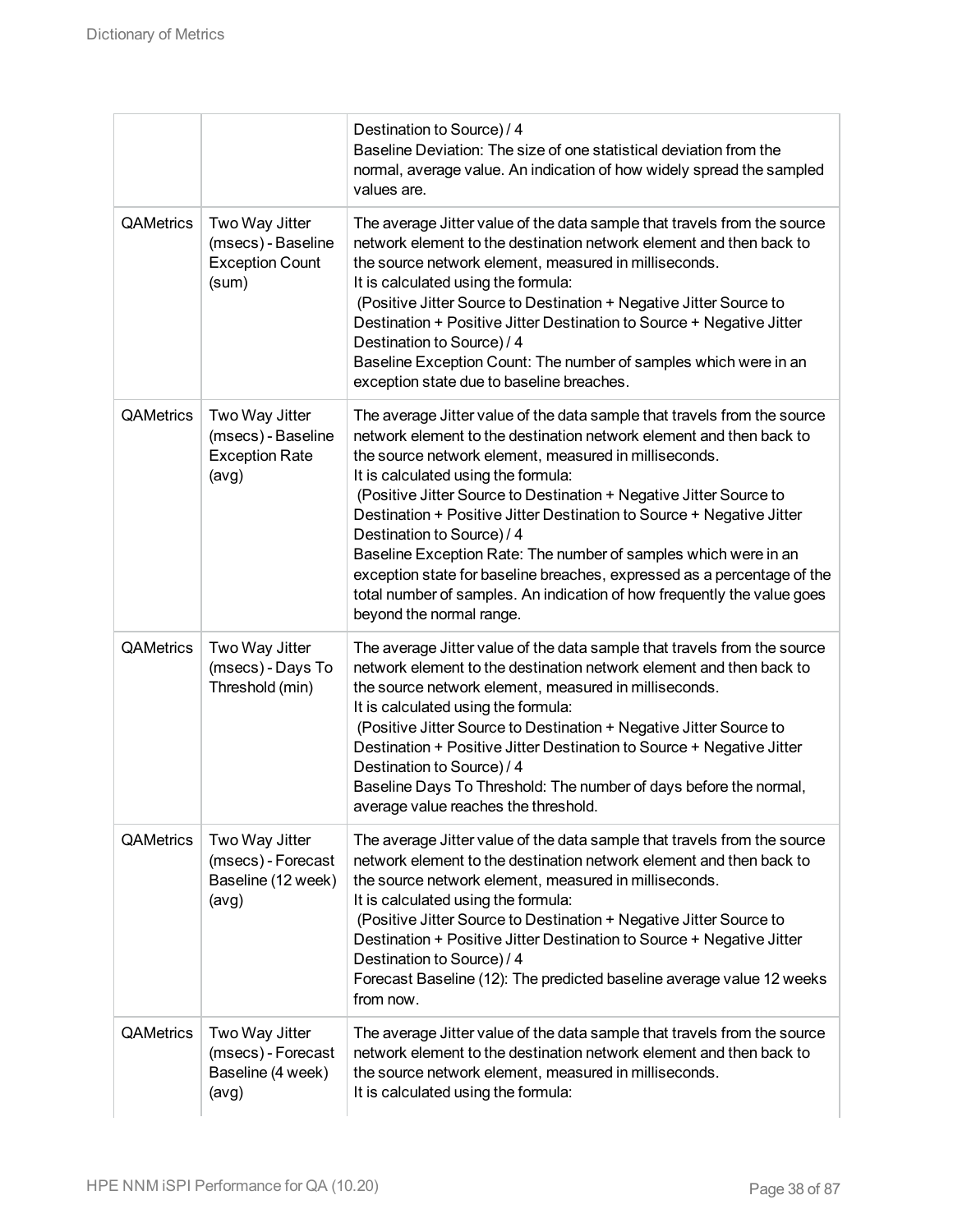|                  |                                                                         | (Positive Jitter Source to Destination + Negative Jitter Source to<br>Destination + Positive Jitter Destination to Source + Negative Jitter<br>Destination to Source) / 4<br>Forecast Baseline (4): The predicted baseline average value 4 weeks<br>from now.                                                                                                                                                                                                                                                      |
|------------------|-------------------------------------------------------------------------|--------------------------------------------------------------------------------------------------------------------------------------------------------------------------------------------------------------------------------------------------------------------------------------------------------------------------------------------------------------------------------------------------------------------------------------------------------------------------------------------------------------------|
| <b>QAMetrics</b> | Two Way Jitter<br>(msecs) - Forecast<br>Baseline (8 week)<br>(avg)      | The average Jitter value of the data sample that travels from the source<br>network element to the destination network element and then back to<br>the source network element, measured in milliseconds.<br>It is calculated using the formula:<br>(Positive Jitter Source to Destination + Negative Jitter Source to<br>Destination + Positive Jitter Destination to Source + Negative Jitter<br>Destination to Source) / 4<br>Forecast Baseline (8): The predicted baseline average value 8 weeks<br>from now.   |
| <b>QAMetrics</b> | Two Way Jitter<br>(msecs) - Forecast<br>Lower Normal (12<br>week) (min) | The average Jitter value of the data sample that travels from the source<br>network element to the destination network element and then back to<br>the source network element, measured in milliseconds.<br>It is calculated using the formula:<br>(Positive Jitter Source to Destination + Negative Jitter Source to<br>Destination + Positive Jitter Destination to Source + Negative Jitter<br>Destination to Source) / 4<br>Forecast Lower Normal (12): The predicted lower normal value 12<br>weeks from now. |
| QAMetrics        | Two Way Jitter<br>(msecs) - Forecast<br>Lower Normal (4<br>week) (min)  | The average Jitter value of the data sample that travels from the source<br>network element to the destination network element and then back to<br>the source network element, measured in milliseconds.<br>It is calculated using the formula:<br>(Positive Jitter Source to Destination + Negative Jitter Source to<br>Destination + Positive Jitter Destination to Source + Negative Jitter<br>Destination to Source) / 4<br>Forecast Lower Normal (4): The predicted lower normal value 4 weeks<br>from now.   |
| QAMetrics        | Two Way Jitter<br>(msecs) - Forecast<br>Lower Normal (8<br>week) (min)  | The average Jitter value of the data sample that travels from the source<br>network element to the destination network element and then back to<br>the source network element, measured in milliseconds.<br>It is calculated using the formula:<br>(Positive Jitter Source to Destination + Negative Jitter Source to<br>Destination + Positive Jitter Destination to Source + Negative Jitter<br>Destination to Source) / 4<br>Forecast Lower Normal (8): The predicted lower normal value 8 weeks<br>from now.   |
| QAMetrics        | Two Way Jitter<br>(msecs) - Forecast<br>Upper Normal (12<br>week) (max) | The average Jitter value of the data sample that travels from the source<br>network element to the destination network element and then back to<br>the source network element, measured in milliseconds.<br>It is calculated using the formula:<br>(Positive Jitter Source to Destination + Negative Jitter Source to                                                                                                                                                                                              |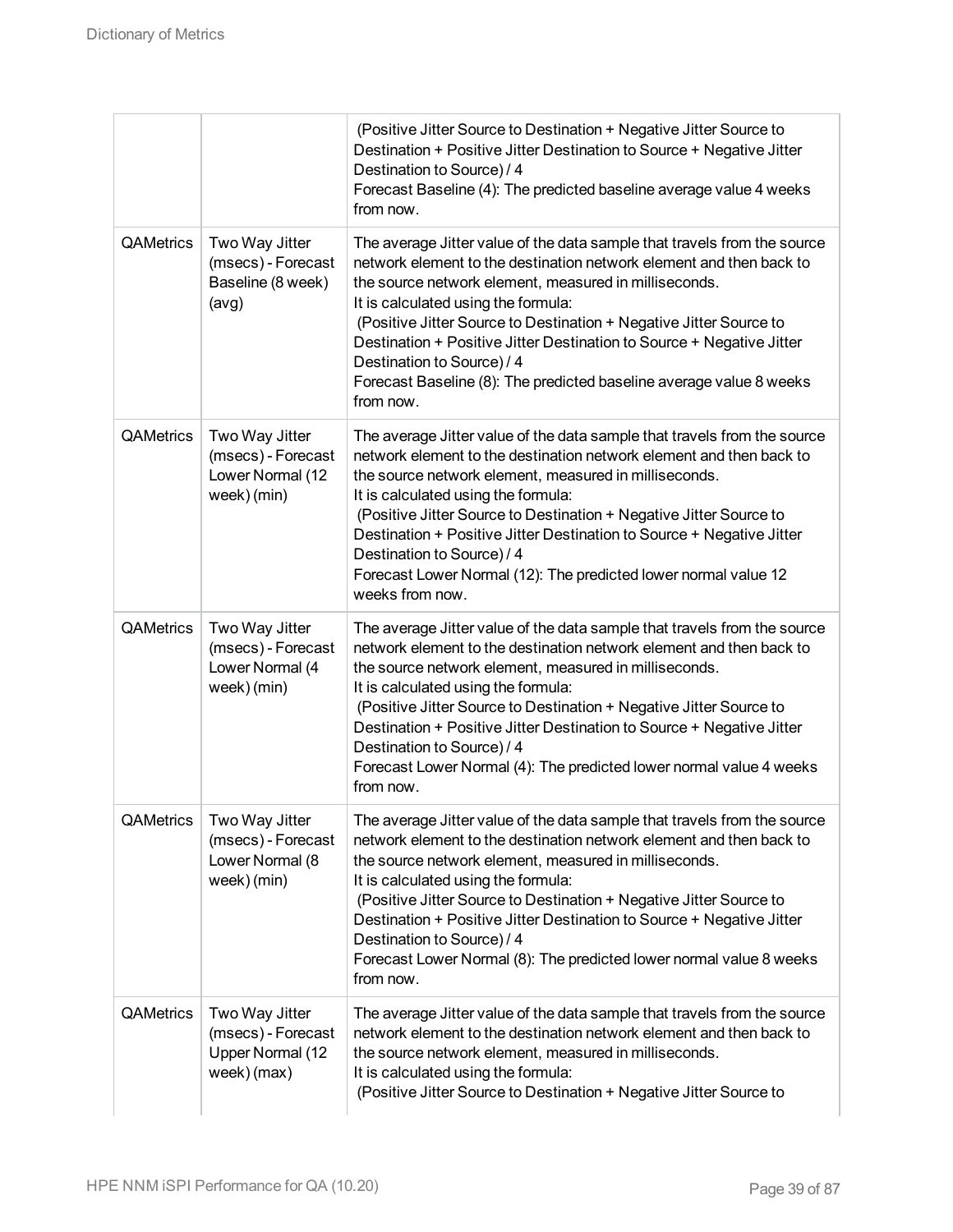|                  |                                                                        | Destination + Positive Jitter Destination to Source + Negative Jitter<br>Destination to Source) / 4<br>Forecast Upper Normal (12): The predicted upper normal value 12<br>weeks from now.                                                                                                                                                                                                                                                                                                                                                                         |
|------------------|------------------------------------------------------------------------|-------------------------------------------------------------------------------------------------------------------------------------------------------------------------------------------------------------------------------------------------------------------------------------------------------------------------------------------------------------------------------------------------------------------------------------------------------------------------------------------------------------------------------------------------------------------|
| <b>QAMetrics</b> | Two Way Jitter<br>(msecs) - Forecast<br>Upper Normal (4<br>week) (max) | The average Jitter value of the data sample that travels from the source<br>network element to the destination network element and then back to<br>the source network element, measured in milliseconds.<br>It is calculated using the formula:<br>(Positive Jitter Source to Destination + Negative Jitter Source to<br>Destination + Positive Jitter Destination to Source + Negative Jitter<br>Destination to Source) / 4<br>Forecast Upper Normal (4): The predicted upper normal value 4 weeks<br>from now.                                                  |
| QAMetrics        | Two Way Jitter<br>(msecs) - Forecast<br>Upper Normal (8<br>week) (max) | The average Jitter value of the data sample that travels from the source<br>network element to the destination network element and then back to<br>the source network element, measured in milliseconds.<br>It is calculated using the formula:<br>(Positive Jitter Source to Destination + Negative Jitter Source to<br>Destination + Positive Jitter Destination to Source + Negative Jitter<br>Destination to Source) / 4<br>Forecast Upper Normal (8): The predicted upper normal value 8 weeks<br>from now.                                                  |
| QAMetrics        | Two Way Jitter<br>(msecs) - Lower<br>Normal (min)                      | The average Jitter value of the data sample that travels from the source<br>network element to the destination network element and then back to<br>the source network element, measured in milliseconds.<br>It is calculated using the formula:<br>(Positive Jitter Source to Destination + Negative Jitter Source to<br>Destination + Positive Jitter Destination to Source + Negative Jitter<br>Destination to Source) / 4<br>Baseline Lower Normal: The lower normal for this metric based upon<br>historical data. An indication of the lowest typical value. |
| QAMetrics        | Two Way Jitter<br>(msecs) - Slope<br>(avg)                             | The average Jitter value of the data sample that travels from the source<br>network element to the destination network element and then back to<br>the source network element, measured in milliseconds.<br>It is calculated using the formula:<br>(Positive Jitter Source to Destination + Negative Jitter Source to<br>Destination + Positive Jitter Destination to Source + Negative Jitter<br>Destination to Source) / 4<br>Baseline Slope: The slope (delta_x / delta_y) of the baseline values. An<br>indication of how rapidly the value is changing.      |
| QAMetrics        | Two Way Jitter<br>(msecs) - Upper<br>Normal (max)                      | The average Jitter value of the data sample that travels from the source<br>network element to the destination network element and then back to<br>the source network element, measured in milliseconds.<br>It is calculated using the formula:<br>(Positive Jitter Source to Destination + Negative Jitter Source to<br>Destination + Positive Jitter Destination to Source + Negative Jitter                                                                                                                                                                    |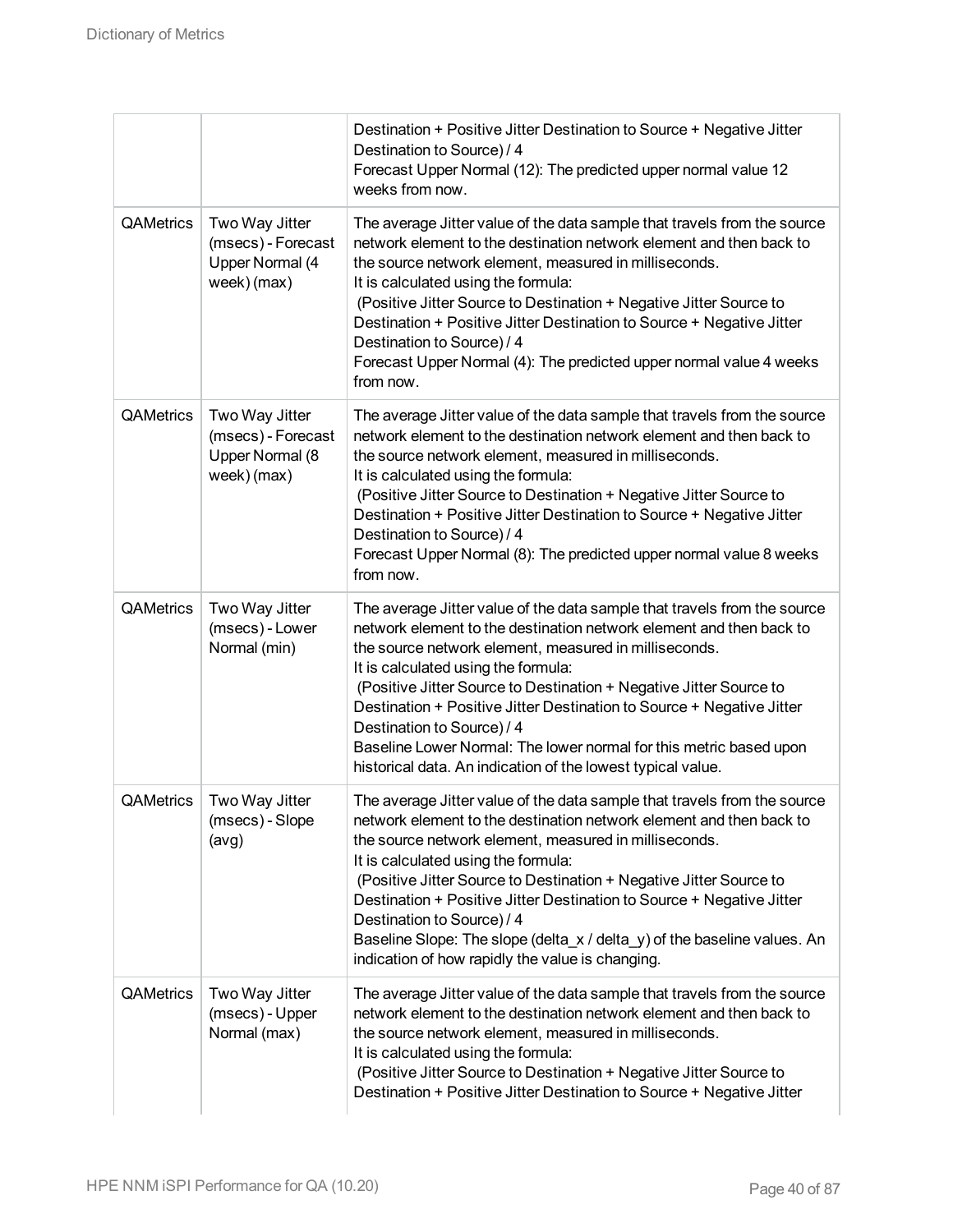|                  |                                                   | Destination to Source) / 4<br>Baseline Upper Normal: The upper normal for this metric based upon<br>historical data. An indication of the highest typical value.                                                                                                                                                                                                                                                                                                                                       |
|------------------|---------------------------------------------------|--------------------------------------------------------------------------------------------------------------------------------------------------------------------------------------------------------------------------------------------------------------------------------------------------------------------------------------------------------------------------------------------------------------------------------------------------------------------------------------------------------|
| <b>QAMetrics</b> | Two Way Jitter<br>$(\hat{A}$ µsecs $)$ (avg)      | The average Jitter value of the data sample that travels from the source<br>network element to the destination network element and then back to<br>the source network element, measured in microseconds.<br>It is calculated using the formula:<br>(Positive Jitter Source to Destination + Negative Jitter Source to<br>Destination + Positive Jitter Destination to Source + Negative Jitter<br>Destination to Source) / 4<br>Average: The total of all the values divided by the number of samples. |
| QAMetrics        | Two Way Jitter<br>$(\hat{A}$ µsecs $)$ (max)      | The average Jitter value of the data sample that travels from the source<br>network element to the destination network element and then back to<br>the source network element, measured in microseconds.<br>It is calculated using the formula:<br>(Positive Jitter Source to Destination + Negative Jitter Source to<br>Destination + Positive Jitter Destination to Source + Negative Jitter<br>Destination to Source) / 4<br>Maximum: The maximum, or largest, value.                               |
| QAMetrics        | Two Way Jitter<br>(µsecs) (min)                   | The average Jitter value of the data sample that travels from the source<br>network element to the destination network element and then back to<br>the source network element, measured in microseconds.<br>It is calculated using the formula:<br>(Positive Jitter Source to Destination + Negative Jitter Source to<br>Destination + Positive Jitter Destination to Source + Negative Jitter<br>Destination to Source) / 4<br>Minimum: The minimum, or smallest, value.                              |
| QAMetrics        | Two Way Jitter<br>$(\hat{A}$ µsecs $)$ (pctile05) | The average Jitter value of the data sample that travels from the source<br>network element to the destination network element and then back to<br>the source network element, measured in microseconds.<br>It is calculated using the formula:<br>(Positive Jitter Source to Destination + Negative Jitter Source to<br>Destination + Positive Jitter Destination to Source + Negative Jitter<br>Destination to Source) / 4<br>Percentile (05): The value below which 5% of all the samples fall.     |
| QAMetrics        | Two Way Jitter<br>(µsecs) (pctile90)              | The average Jitter value of the data sample that travels from the source<br>network element to the destination network element and then back to<br>the source network element, measured in microseconds.<br>It is calculated using the formula:<br>(Positive Jitter Source to Destination + Negative Jitter Source to<br>Destination + Positive Jitter Destination to Source + Negative Jitter<br>Destination to Source) / 4<br>Percentile (90): The value below which 90% of all the samples fall.    |
| QAMetrics        | Two Way Jitter<br>(µsecs) (pctile95)              | The average Jitter value of the data sample that travels from the source<br>network element to the destination network element and then back to                                                                                                                                                                                                                                                                                                                                                        |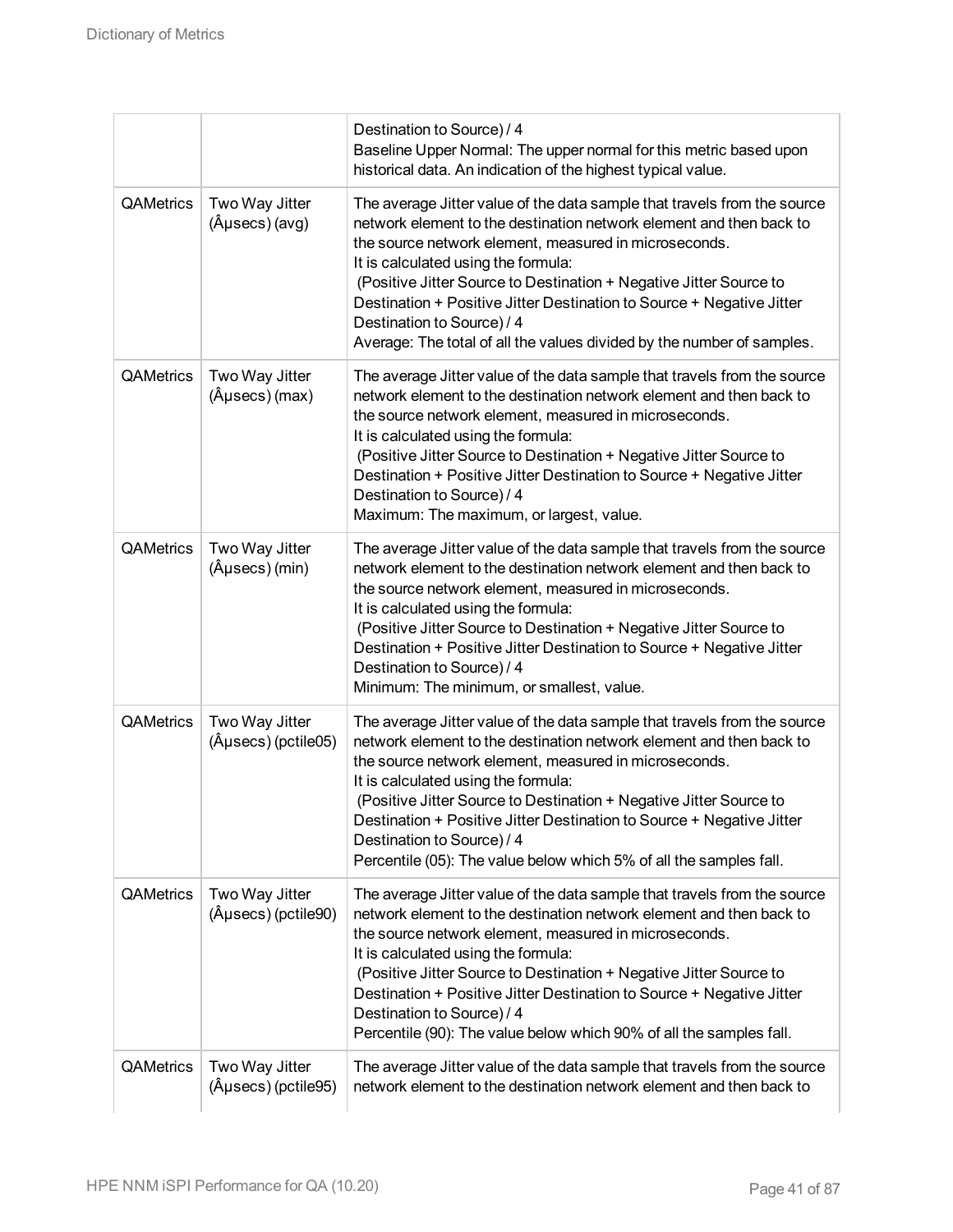|                  |                                                                                     | the source network element, measured in microseconds.<br>It is calculated using the formula:<br>(Positive Jitter Source to Destination + Negative Jitter Source to<br>Destination + Positive Jitter Destination to Source + Negative Jitter<br>Destination to Source) / 4<br>Percentile (95): The value below which 95% of all the samples fall.                                                                                                                                                                                                                                           |
|------------------|-------------------------------------------------------------------------------------|--------------------------------------------------------------------------------------------------------------------------------------------------------------------------------------------------------------------------------------------------------------------------------------------------------------------------------------------------------------------------------------------------------------------------------------------------------------------------------------------------------------------------------------------------------------------------------------------|
| QAMetrics        | Two Way Jitter<br>(µsecs) (pctile99)                                                | The average Jitter value of the data sample that travels from the source<br>network element to the destination network element and then back to<br>the source network element, measured in microseconds.<br>It is calculated using the formula:<br>(Positive Jitter Source to Destination + Negative Jitter Source to<br>Destination + Positive Jitter Destination to Source + Negative Jitter<br>Destination to Source) / 4<br>Percentile (99): The value below which 99% of all the samples fall.                                                                                        |
| <b>QAMetrics</b> | Two Way Jitter<br>$(\hat{A}$ µsecs $) -$<br><b>Baseline Average</b><br>(avg)        | The average Jitter value of the data sample that travels from the source<br>network element to the destination network element and then back to<br>the source network element, measured in microseconds.<br>It is calculated using the formula:<br>(Positive Jitter Source to Destination + Negative Jitter Source to<br>Destination + Positive Jitter Destination to Source + Negative Jitter<br>Destination to Source) / 4<br>Baseline average: The normal, average value for this metric.                                                                                               |
| <b>QAMetrics</b> | Two Way Jitter<br>$(\hat{A}$ µsecs $) -$<br><b>Baseline Deviation</b><br>(avg)      | The average Jitter value of the data sample that travels from the source<br>network element to the destination network element and then back to<br>the source network element, measured in microseconds.<br>It is calculated using the formula:<br>(Positive Jitter Source to Destination + Negative Jitter Source to<br>Destination + Positive Jitter Destination to Source + Negative Jitter<br>Destination to Source) / 4<br>Baseline Deviation: The size of one statistical deviation from the<br>normal, average value. An indication of how widely spread the sampled<br>values are. |
| QAMetrics        | Two Way Jitter<br>(µsecs) -<br><b>Baseline Exception</b><br>Count (sum)             | The average Jitter value of the data sample that travels from the source<br>network element to the destination network element and then back to<br>the source network element, measured in microseconds.<br>It is calculated using the formula:<br>(Positive Jitter Source to Destination + Negative Jitter Source to<br>Destination + Positive Jitter Destination to Source + Negative Jitter<br>Destination to Source) / 4<br>Baseline Exception Count: The number of samples which were in an<br>exception state due to baseline breaches.                                              |
| QAMetrics        | Two Way Jitter<br>$(\hat{A}$ µsecs $)$ -<br><b>Baseline Exception</b><br>Rate (avg) | The average Jitter value of the data sample that travels from the source<br>network element to the destination network element and then back to<br>the source network element, measured in microseconds.<br>It is calculated using the formula:<br>(Positive Jitter Source to Destination + Negative Jitter Source to                                                                                                                                                                                                                                                                      |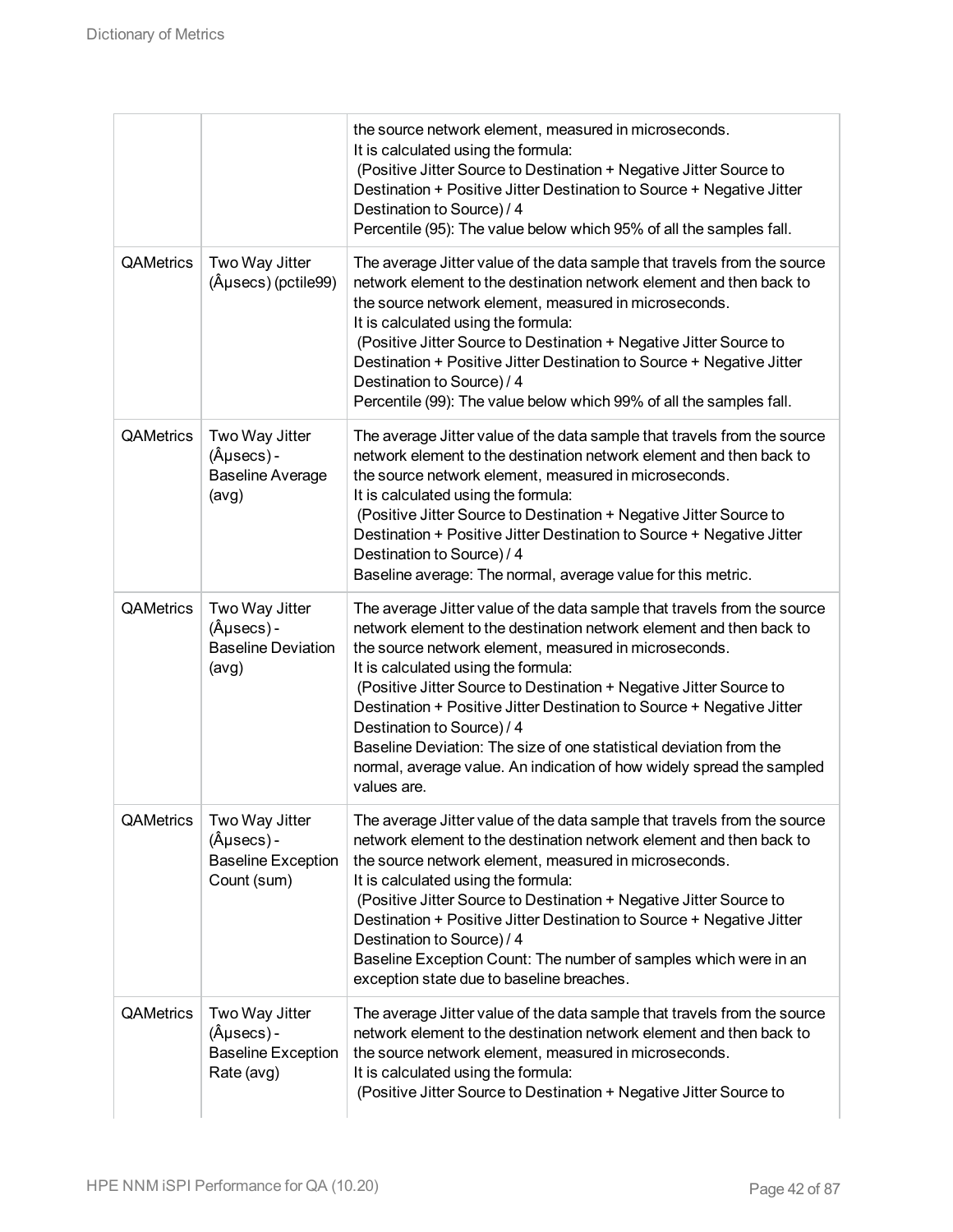|           |                                                                                              | Destination + Positive Jitter Destination to Source + Negative Jitter<br>Destination to Source) / 4<br>Baseline Exception Rate: The number of samples which were in an<br>exception state for baseline breaches, expressed as a percentage of the<br>total number of samples. An indication of how frequently the value goes<br>beyond the normal range.                                                                                                                                                                                  |
|-----------|----------------------------------------------------------------------------------------------|-------------------------------------------------------------------------------------------------------------------------------------------------------------------------------------------------------------------------------------------------------------------------------------------------------------------------------------------------------------------------------------------------------------------------------------------------------------------------------------------------------------------------------------------|
| QAMetrics | Two Way Jitter<br>(µsecs) - Days To<br>Threshold (min)                                       | The average Jitter value of the data sample that travels from the source<br>network element to the destination network element and then back to<br>the source network element, measured in microseconds.<br>It is calculated using the formula:<br>(Positive Jitter Source to Destination + Negative Jitter Source to<br>Destination + Positive Jitter Destination to Source + Negative Jitter<br>Destination to Source) / 4<br>Baseline Days To Threshold: The number of days before the normal,<br>average value reaches the threshold. |
| QAMetrics | Two Way Jitter<br>$(\hat{A}$ µsecs $)$ -<br><b>Forecast Baseline</b><br>$(12$ week $)$ (avg) | The average Jitter value of the data sample that travels from the source<br>network element to the destination network element and then back to<br>the source network element, measured in microseconds.<br>It is calculated using the formula:<br>(Positive Jitter Source to Destination + Negative Jitter Source to<br>Destination + Positive Jitter Destination to Source + Negative Jitter<br>Destination to Source) / 4<br>Forecast Baseline (12): The predicted baseline average value 12 weeks<br>from now.                        |
| QAMetrics | Two Way Jitter<br>$(\hat{A}$ µsecs $)$ -<br><b>Forecast Baseline</b><br>$(4$ week $)$ (avg)  | The average Jitter value of the data sample that travels from the source<br>network element to the destination network element and then back to<br>the source network element, measured in microseconds.<br>It is calculated using the formula:<br>(Positive Jitter Source to Destination + Negative Jitter Source to<br>Destination + Positive Jitter Destination to Source + Negative Jitter<br>Destination to Source) / 4<br>Forecast Baseline (4): The predicted baseline average value 4 weeks<br>trom now.                          |
| QAMetrics | Two Way Jitter<br>$(\hat{A}$ µsecs $) -$<br><b>Forecast Baseline</b><br>$(8$ week $)$ (avg)  | The average Jitter value of the data sample that travels from the source<br>network element to the destination network element and then back to<br>the source network element, measured in microseconds.<br>It is calculated using the formula:<br>(Positive Jitter Source to Destination + Negative Jitter Source to<br>Destination + Positive Jitter Destination to Source + Negative Jitter<br>Destination to Source) / 4<br>Forecast Baseline (8): The predicted baseline average value 8 weeks<br>from now.                          |
| QAMetrics | Two Way Jitter<br>$(\hat{A}$ µsecs $)$ -<br>Forecast Lower<br>Normal (12 week)               | The average Jitter value of the data sample that travels from the source<br>network element to the destination network element and then back to<br>the source network element, measured in microseconds.<br>It is calculated using the formula:                                                                                                                                                                                                                                                                                           |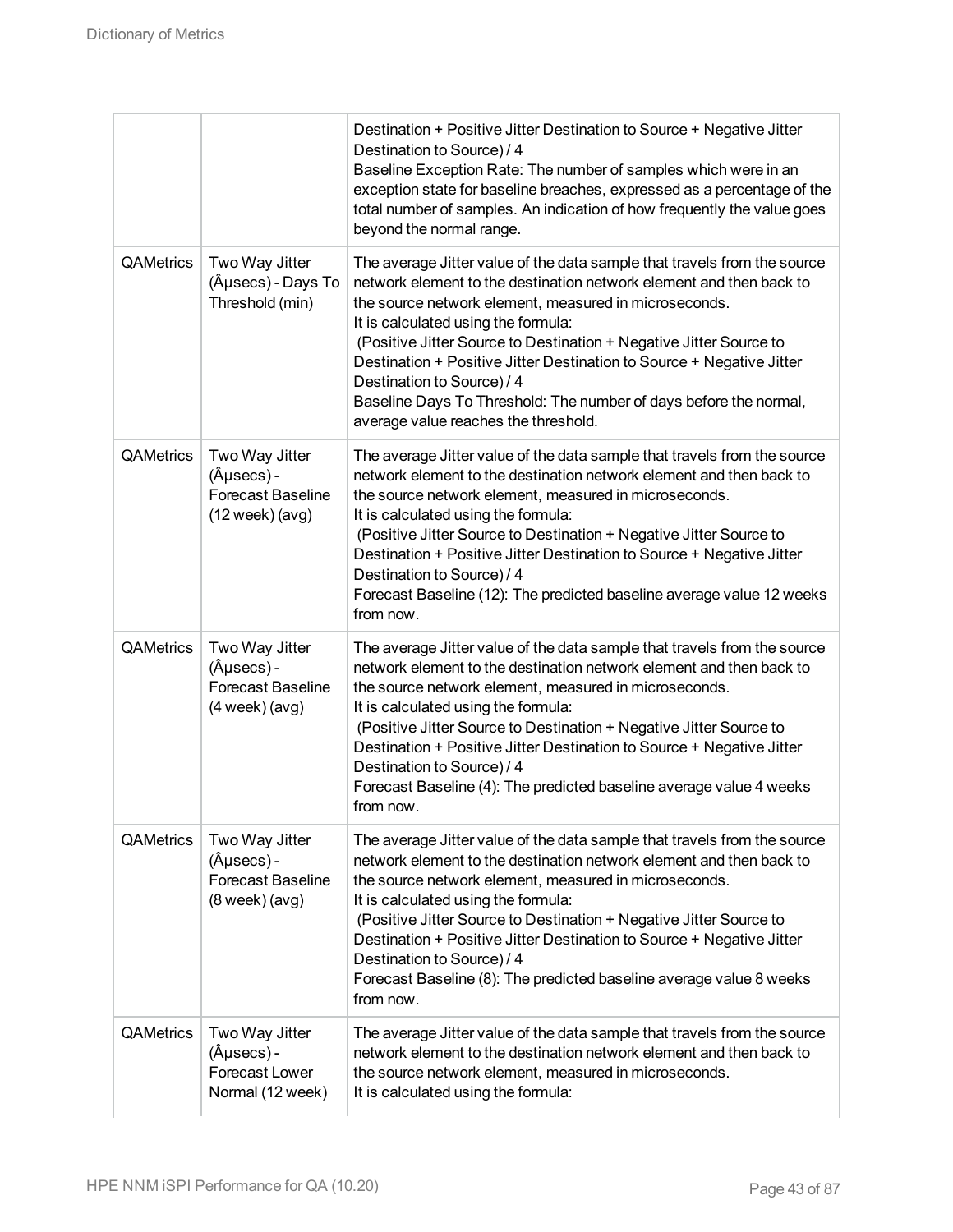|                  | (min)                                                                                   | (Positive Jitter Source to Destination + Negative Jitter Source to<br>Destination + Positive Jitter Destination to Source + Negative Jitter<br>Destination to Source) / 4<br>Forecast Lower Normal (12): The predicted lower normal value 12<br>weeks from now.                                                                                                                                                                                                                                                    |
|------------------|-----------------------------------------------------------------------------------------|--------------------------------------------------------------------------------------------------------------------------------------------------------------------------------------------------------------------------------------------------------------------------------------------------------------------------------------------------------------------------------------------------------------------------------------------------------------------------------------------------------------------|
| <b>QAMetrics</b> | Two Way Jitter<br>$(\hat{A}$ µsecs $)$ -<br>Forecast Lower<br>Normal (4 week)<br>(min)  | The average Jitter value of the data sample that travels from the source<br>network element to the destination network element and then back to<br>the source network element, measured in microseconds.<br>It is calculated using the formula:<br>(Positive Jitter Source to Destination + Negative Jitter Source to<br>Destination + Positive Jitter Destination to Source + Negative Jitter<br>Destination to Source) / 4<br>Forecast Lower Normal (4): The predicted lower normal value 4 weeks<br>from now.   |
| <b>QAMetrics</b> | Two Way Jitter<br>$(\hat{A}$ µsecs $) -$<br>Forecast Lower<br>Normal (8 week)<br>(min)  | The average Jitter value of the data sample that travels from the source<br>network element to the destination network element and then back to<br>the source network element, measured in microseconds.<br>It is calculated using the formula:<br>(Positive Jitter Source to Destination + Negative Jitter Source to<br>Destination + Positive Jitter Destination to Source + Negative Jitter<br>Destination to Source) / 4<br>Forecast Lower Normal (8): The predicted lower normal value 8 weeks<br>from now.   |
| <b>QAMetrics</b> | Two Way Jitter<br>$(\hat{A}$ µsecs $)$ -<br>Forecast Upper<br>Normal (12 week)<br>(max) | The average Jitter value of the data sample that travels from the source<br>network element to the destination network element and then back to<br>the source network element, measured in microseconds.<br>It is calculated using the formula:<br>(Positive Jitter Source to Destination + Negative Jitter Source to<br>Destination + Positive Jitter Destination to Source + Negative Jitter<br>Destination to Source) / 4<br>Forecast Upper Normal (12): The predicted upper normal value 12<br>weeks from now. |
| QAMetrics        | Two Way Jitter<br>$(\hat{A}$ µsecs $)$ -<br>Forecast Upper<br>Normal (4 week)<br>(max)  | The average Jitter value of the data sample that travels from the source<br>network element to the destination network element and then back to<br>the source network element, measured in microseconds.<br>It is calculated using the formula:<br>(Positive Jitter Source to Destination + Negative Jitter Source to<br>Destination + Positive Jitter Destination to Source + Negative Jitter<br>Destination to Source) / 4<br>Forecast Upper Normal (4): The predicted upper normal value 4 weeks<br>from now.   |
| QAMetrics        | Two Way Jitter<br>$(\hat{A}$ µsecs $) -$<br>Forecast Upper<br>Normal (8 week)<br>(max)  | The average Jitter value of the data sample that travels from the source<br>network element to the destination network element and then back to<br>the source network element, measured in microseconds.<br>It is calculated using the formula:<br>(Positive Jitter Source to Destination + Negative Jitter Source to                                                                                                                                                                                              |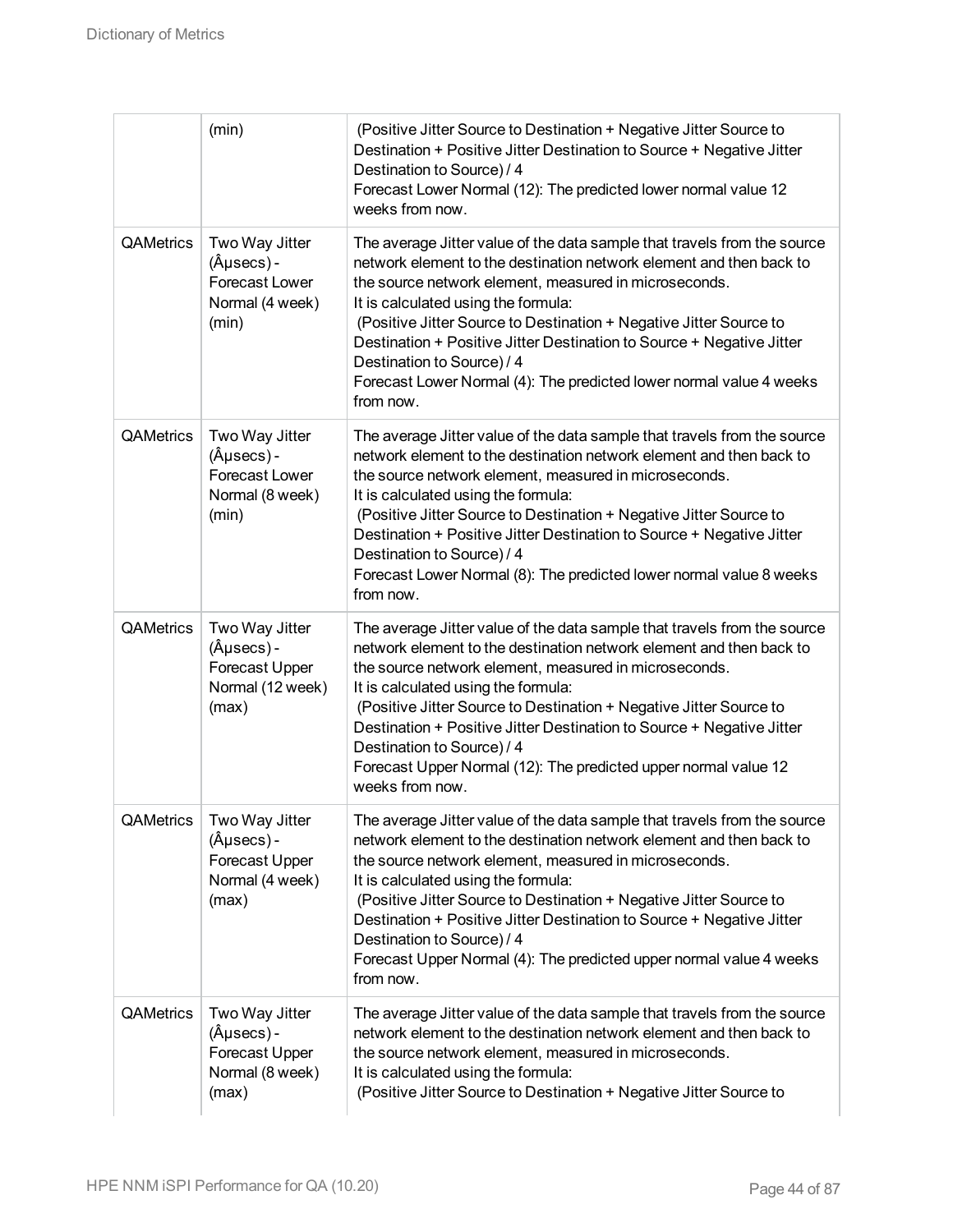|           |                                                    | Destination + Positive Jitter Destination to Source + Negative Jitter<br>Destination to Source) / 4<br>Forecast Upper Normal (8): The predicted upper normal value 8 weeks<br>from now.                                                                                                                                                                                                                                                                                                                                                                            |
|-----------|----------------------------------------------------|--------------------------------------------------------------------------------------------------------------------------------------------------------------------------------------------------------------------------------------------------------------------------------------------------------------------------------------------------------------------------------------------------------------------------------------------------------------------------------------------------------------------------------------------------------------------|
| QAMetrics | Two Way Jitter<br>(µsecs) - Lower<br>Normal (min)  | The average Jitter value of the data sample that travels from the source<br>network element to the destination network element and then back to<br>the source network element, measured in microseconds.<br>It is calculated using the formula:<br>(Positive Jitter Source to Destination + Negative Jitter Source to<br>Destination + Positive Jitter Destination to Source + Negative Jitter<br>Destination to Source) / 4<br>Baseline Lower Normal: The lower normal for this metric based upon<br>historical data. An indication of the lowest typical value.  |
| QAMetrics | Two Way Jitter<br>(µsecs) - Slope<br>(avg)         | The average Jitter value of the data sample that travels from the source<br>network element to the destination network element and then back to<br>the source network element, measured in microseconds.<br>It is calculated using the formula:<br>(Positive Jitter Source to Destination + Negative Jitter Source to<br>Destination + Positive Jitter Destination to Source + Negative Jitter<br>Destination to Source) / 4<br>Baseline Slope: The slope (delta_x / delta_y) of the baseline values. An<br>indication of how rapidly the value is changing.       |
| QAMetrics | Two Way Jitter<br>(µsecs) - Upper<br>Normal (max)  | The average Jitter value of the data sample that travels from the source<br>network element to the destination network element and then back to<br>the source network element, measured in microseconds.<br>It is calculated using the formula:<br>(Positive Jitter Source to Destination + Negative Jitter Source to<br>Destination + Positive Jitter Destination to Source + Negative Jitter<br>Destination to Source) / 4<br>Baseline Upper Normal: The upper normal for this metric based upon<br>historical data. An indication of the highest typical value. |
| QAMetrics | Two Way Jitter -<br>Exception (sum)                | The number of samples that exceed the two-way jitter threshold for the<br>selected network element.<br>Summation: The total of all the values.                                                                                                                                                                                                                                                                                                                                                                                                                     |
| QAMetrics | Two Way Jitter -<br><b>Exception Rate</b><br>(avg) | The number of samples that exceed the threshold for the two-way jitter,<br>expressed as a percentage of the total number of samples.<br>It is calculated using the following formula:<br>(Sum of Two Way Jitter-Exception / Total number of samples) * 100<br>Average: The total of all the values divided by the number of samples.                                                                                                                                                                                                                               |
| QAMetrics | Two Way Jitter -<br><b>Exception Rate</b><br>(max) | The number of samples that exceed the threshold for the two-way jitter,<br>expressed as a percentage of the total number of samples.<br>It is calculated using the following formula:<br>(Sum of Two Way Jitter-Exception / Total number of samples) * 100<br>Maximum: The maximum, or largest, value.                                                                                                                                                                                                                                                             |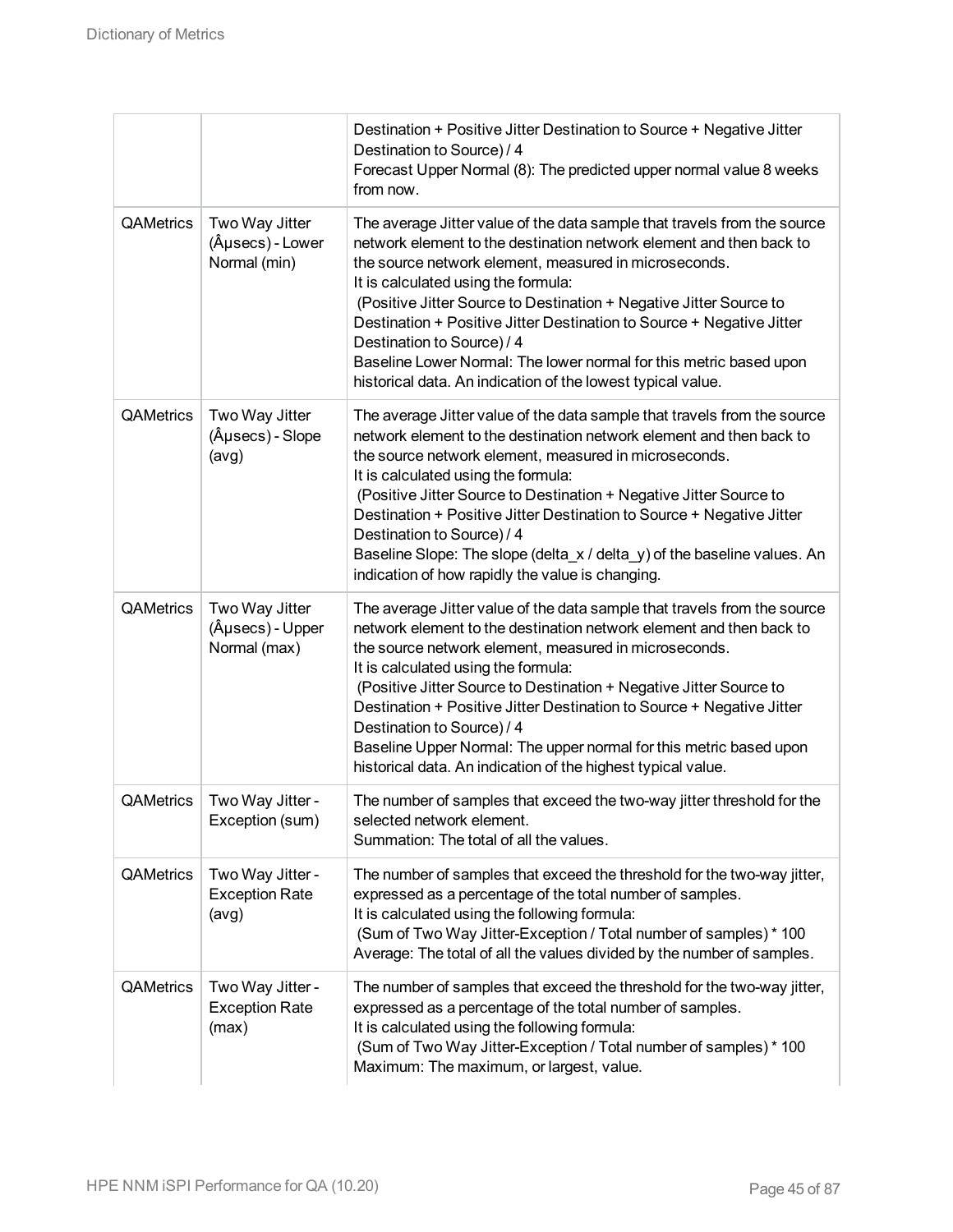| QAMetrics        | Two Way Jitter -<br><b>Exception Rate</b><br>(min)      | The number of samples that exceed the threshold for the two-way jitter,<br>expressed as a percentage of the total number of samples.<br>It is calculated using the following formula:<br>(Sum of Two Way Jitter-Exception / Total number of samples) * 100<br>Minimum: The minimum, or smallest, value.                                                                                    |
|------------------|---------------------------------------------------------|--------------------------------------------------------------------------------------------------------------------------------------------------------------------------------------------------------------------------------------------------------------------------------------------------------------------------------------------------------------------------------------------|
| QAMetrics        | Two Way Jitter -<br><b>Exception Rate</b><br>(pctile05) | The number of samples that exceed the threshold for the two-way jitter,<br>expressed as a percentage of the total number of samples.<br>It is calculated using the following formula:<br>(Sum of Two Way Jitter-Exception / Total number of samples) * 100<br>Percentile (05): The value below which 5% of all the samples fall.                                                           |
| QAMetrics        | Two Way Jitter -<br><b>Exception Rate</b><br>(pctile90) | The number of samples that exceed the threshold for the two-way jitter,<br>expressed as a percentage of the total number of samples.<br>It is calculated using the following formula:<br>(Sum of Two Way Jitter-Exception / Total number of samples) * 100<br>Percentile (90): The value below which 90% of all the samples fall.                                                          |
| QAMetrics        | Two Way Jitter -<br><b>Exception Rate</b><br>(pctile95) | The number of samples that exceed the threshold for the two-way jitter,<br>expressed as a percentage of the total number of samples.<br>It is calculated using the following formula:<br>(Sum of Two Way Jitter-Exception / Total number of samples) * 100<br>Percentile (95): The value below which 95% of all the samples fall.                                                          |
| QAMetrics        | Two Way Jitter -<br><b>Exception Rate</b><br>(pctile99) | The number of samples that exceed the threshold for the two-way jitter,<br>expressed as a percentage of the total number of samples.<br>It is calculated using the following formula:<br>(Sum of Two Way Jitter-Exception / Total number of samples) * 100<br>Percentile (99): The value below which 99% of all the samples fall.                                                          |
| QAMetrics        | Two Way Packet<br>Loss $(\%)$ (avg)                     | The average percentage of packet loss when a data sample travels from<br>the source network element to the destination network element, and<br>then back to the source network element.<br>It is calculated using the formula:<br>(Packet Loss Source to Destination + Packet Loss Destination to<br>Source) / 2<br>Average: The total of all the values divided by the number of samples. |
| <b>QAMetrics</b> | Two Way Packet<br>Loss $(\%)$ (max)                     | The average percentage of packet loss when a data sample travels from<br>the source network element to the destination network element, and<br>then back to the source network element.<br>It is calculated using the formula:<br>(Packet Loss Source to Destination + Packet Loss Destination to<br>Source) / 2<br>Maximum: The maximum, or largest, value.                               |
| QAMetrics        | Two Way Packet<br>Loss (%) (min)                        | The average percentage of packet loss when a data sample travels from<br>the source network element to the destination network element, and<br>then back to the source network element.<br>It is calculated using the formula:<br>(Packet Loss Source to Destination + Packet Loss Destination to<br>Source) / 2                                                                           |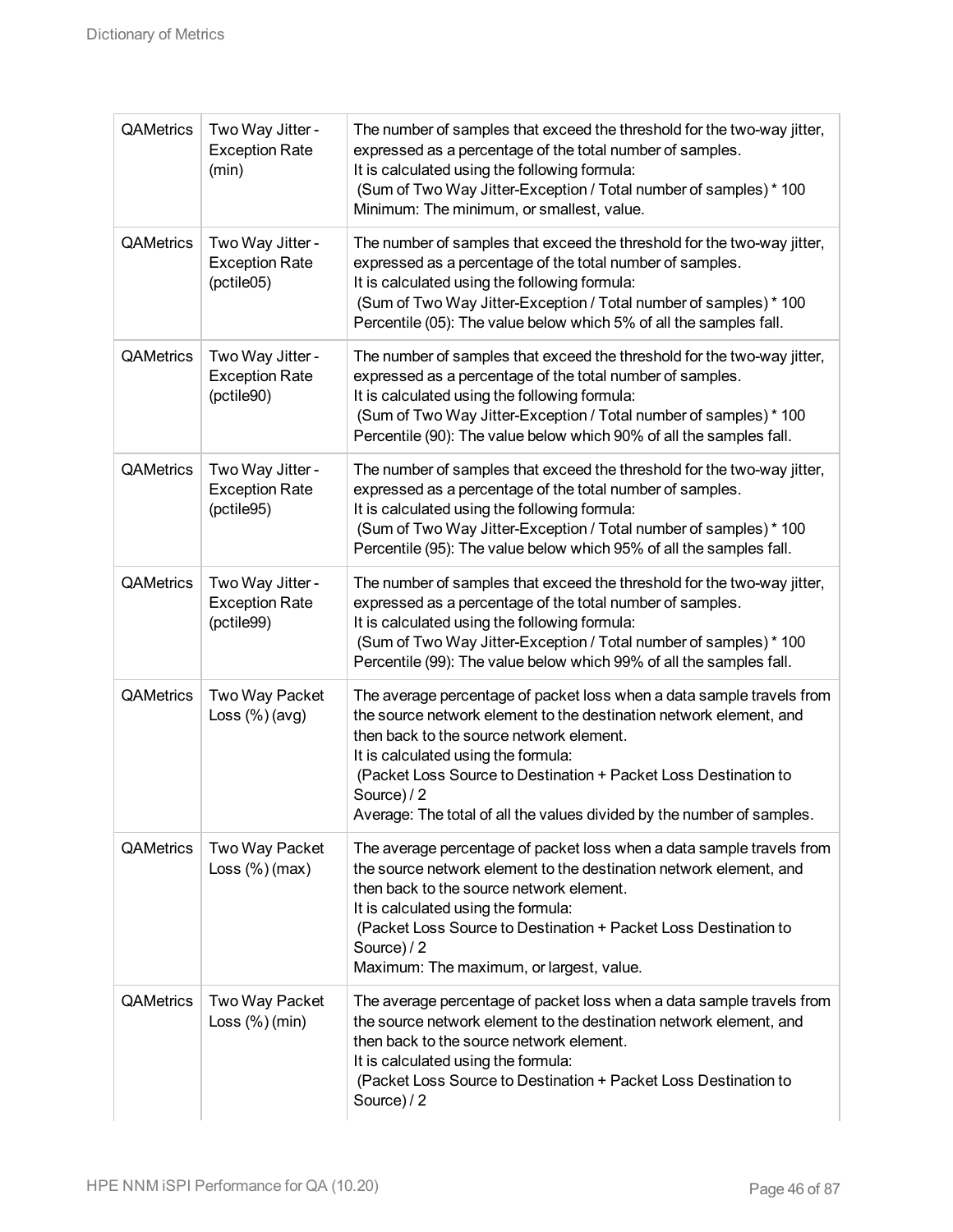|           |                                                          | Minimum: The minimum, or smallest, value.                                                                                                                                                                                                                                                                                                                                                                                                                                      |
|-----------|----------------------------------------------------------|--------------------------------------------------------------------------------------------------------------------------------------------------------------------------------------------------------------------------------------------------------------------------------------------------------------------------------------------------------------------------------------------------------------------------------------------------------------------------------|
| QAMetrics | Two Way Packet<br>Loss $(\%)$ (pctile 05)                | The average percentage of packet loss when a data sample travels from<br>the source network element to the destination network element, and<br>then back to the source network element.<br>It is calculated using the formula:<br>(Packet Loss Source to Destination + Packet Loss Destination to<br>Source) / 2<br>Percentile (05): The value below which 5% of all the samples fall.                                                                                         |
| QAMetrics | Two Way Packet<br>Loss $(\%)$ (pctile 90)                | The average percentage of packet loss when a data sample travels from<br>the source network element to the destination network element, and<br>then back to the source network element.<br>It is calculated using the formula:<br>(Packet Loss Source to Destination + Packet Loss Destination to<br>Source) / 2<br>Percentile (90): The value below which 90% of all the samples fall.                                                                                        |
| QAMetrics | Two Way Packet<br>Loss (%) (pctile95)                    | The average percentage of packet loss when a data sample travels from<br>the source network element to the destination network element, and<br>then back to the source network element.<br>It is calculated using the formula:<br>(Packet Loss Source to Destination + Packet Loss Destination to<br>Source) / 2<br>Percentile (95): The value below which 95% of all the samples fall.                                                                                        |
| QAMetrics | Two Way Packet<br>Loss (%) (pctile99)                    | The average percentage of packet loss when a data sample travels from<br>the source network element to the destination network element, and<br>then back to the source network element.<br>It is calculated using the formula:<br>(Packet Loss Source to Destination + Packet Loss Destination to<br>Source) / 2<br>Percentile (99): The value below which 99% of all the samples fall.                                                                                        |
| QAMetrics | Two Way Packet<br>Loss (%) - Baseline<br>Average (avg)   | The average percentage of packet loss when a data sample travels from<br>the source network element to the destination network element, and<br>then back to the source network element.<br>It is calculated using the formula:<br>(Packet Loss Source to Destination + Packet Loss Destination to<br>Source) / 2<br>Baseline average: The normal, average value for this metric.                                                                                               |
| QAMetrics | Two Way Packet<br>Loss (%) - Baseline<br>Deviation (avg) | The average percentage of packet loss when a data sample travels from<br>the source network element to the destination network element, and<br>then back to the source network element.<br>It is calculated using the formula:<br>(Packet Loss Source to Destination + Packet Loss Destination to<br>Source) / 2<br>Baseline Deviation: The size of one statistical deviation from the<br>normal, average value. An indication of how widely spread the sampled<br>values are. |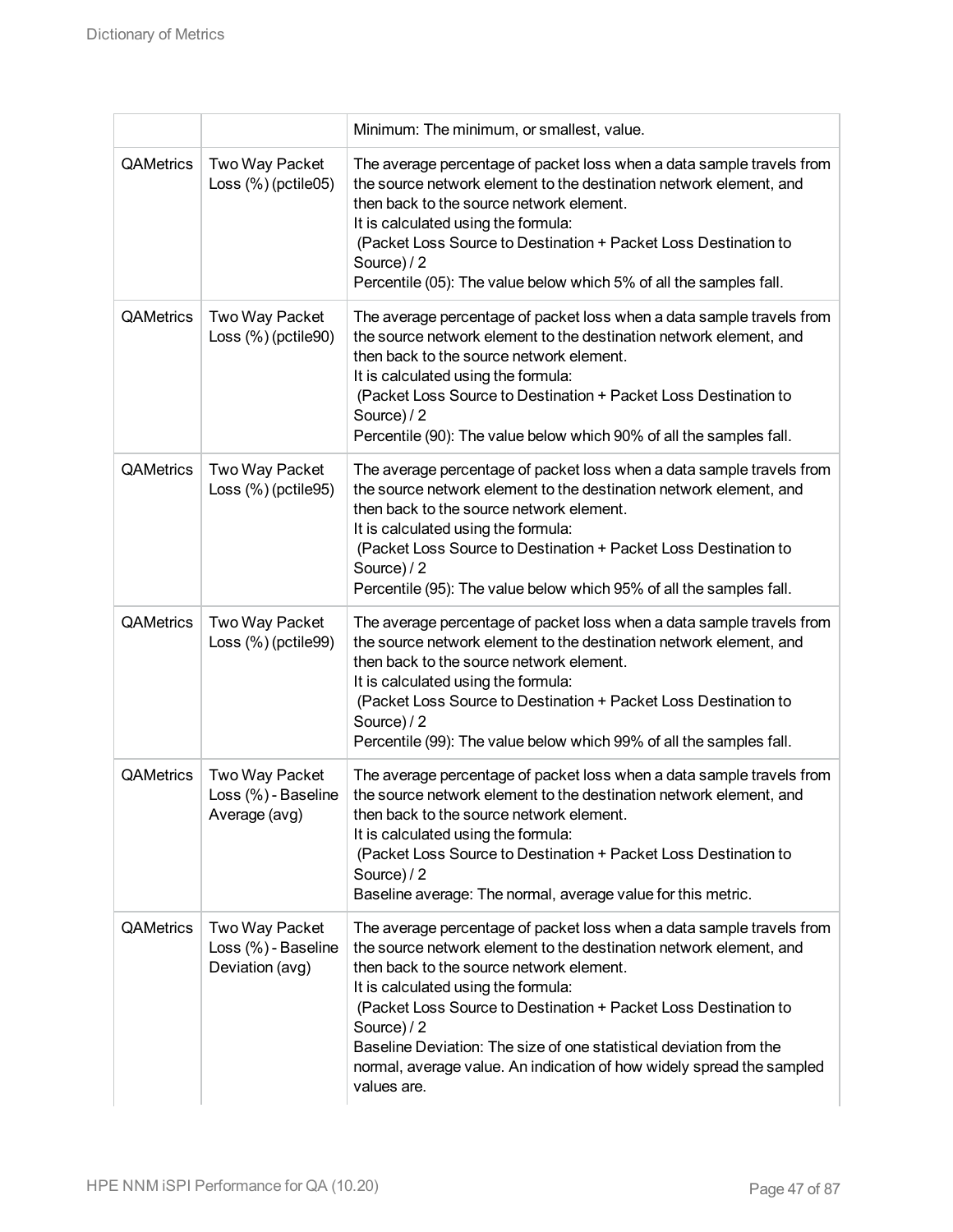| QAMetrics        | Two Way Packet<br>Loss (%) - Baseline<br><b>Exception Count</b><br>(sum) | The average percentage of packet loss when a data sample travels from<br>the source network element to the destination network element, and<br>then back to the source network element.<br>It is calculated using the formula:<br>(Packet Loss Source to Destination + Packet Loss Destination to<br>Source) / 2<br>Baseline Exception Count: The number of samples which were in an<br>exception state due to baseline breaches.                                                                                                                                     |
|------------------|--------------------------------------------------------------------------|-----------------------------------------------------------------------------------------------------------------------------------------------------------------------------------------------------------------------------------------------------------------------------------------------------------------------------------------------------------------------------------------------------------------------------------------------------------------------------------------------------------------------------------------------------------------------|
| QAMetrics        | Two Way Packet<br>Loss (%) - Baseline<br><b>Exception Rate</b><br>(avg)  | The average percentage of packet loss when a data sample travels from<br>the source network element to the destination network element, and<br>then back to the source network element.<br>It is calculated using the formula:<br>(Packet Loss Source to Destination + Packet Loss Destination to<br>Source) / 2<br>Baseline Exception Rate: The number of samples which were in an<br>exception state for baseline breaches, expressed as a percentage of the<br>total number of samples. An indication of how frequently the value goes<br>beyond the normal range. |
| QAMetrics        | Two Way Packet<br>Loss (%) - Days To<br>Threshold (min)                  | The average percentage of packet loss when a data sample travels from<br>the source network element to the destination network element, and<br>then back to the source network element.<br>It is calculated using the formula:<br>(Packet Loss Source to Destination + Packet Loss Destination to<br>Source) / 2<br>Baseline Days To Threshold: The number of days before the normal,<br>average value reaches the threshold.                                                                                                                                         |
| QAMetrics        | Two Way Packet<br>Loss (%) - Forecast<br>Baseline (12 week)<br>(avg)     | The average percentage of packet loss when a data sample travels from<br>the source network element to the destination network element, and<br>then back to the source network element.<br>It is calculated using the formula:<br>(Packet Loss Source to Destination + Packet Loss Destination to<br>Source) / 2<br>Forecast Baseline (12): The predicted baseline average value 12 weeks<br>from now.                                                                                                                                                                |
| QAMetrics        | Two Way Packet<br>Loss (%) - Forecast<br>Baseline (4 week)<br>(avg)      | The average percentage of packet loss when a data sample travels from<br>the source network element to the destination network element, and<br>then back to the source network element.<br>It is calculated using the formula:<br>(Packet Loss Source to Destination + Packet Loss Destination to<br>Source) / 2<br>Forecast Baseline (4): The predicted baseline average value 4 weeks<br>from now.                                                                                                                                                                  |
| <b>QAMetrics</b> | Two Way Packet<br>Loss (%) - Forecast<br>Baseline (8 week)<br>(avg)      | The average percentage of packet loss when a data sample travels from<br>the source network element to the destination network element, and<br>then back to the source network element.<br>It is calculated using the formula:                                                                                                                                                                                                                                                                                                                                        |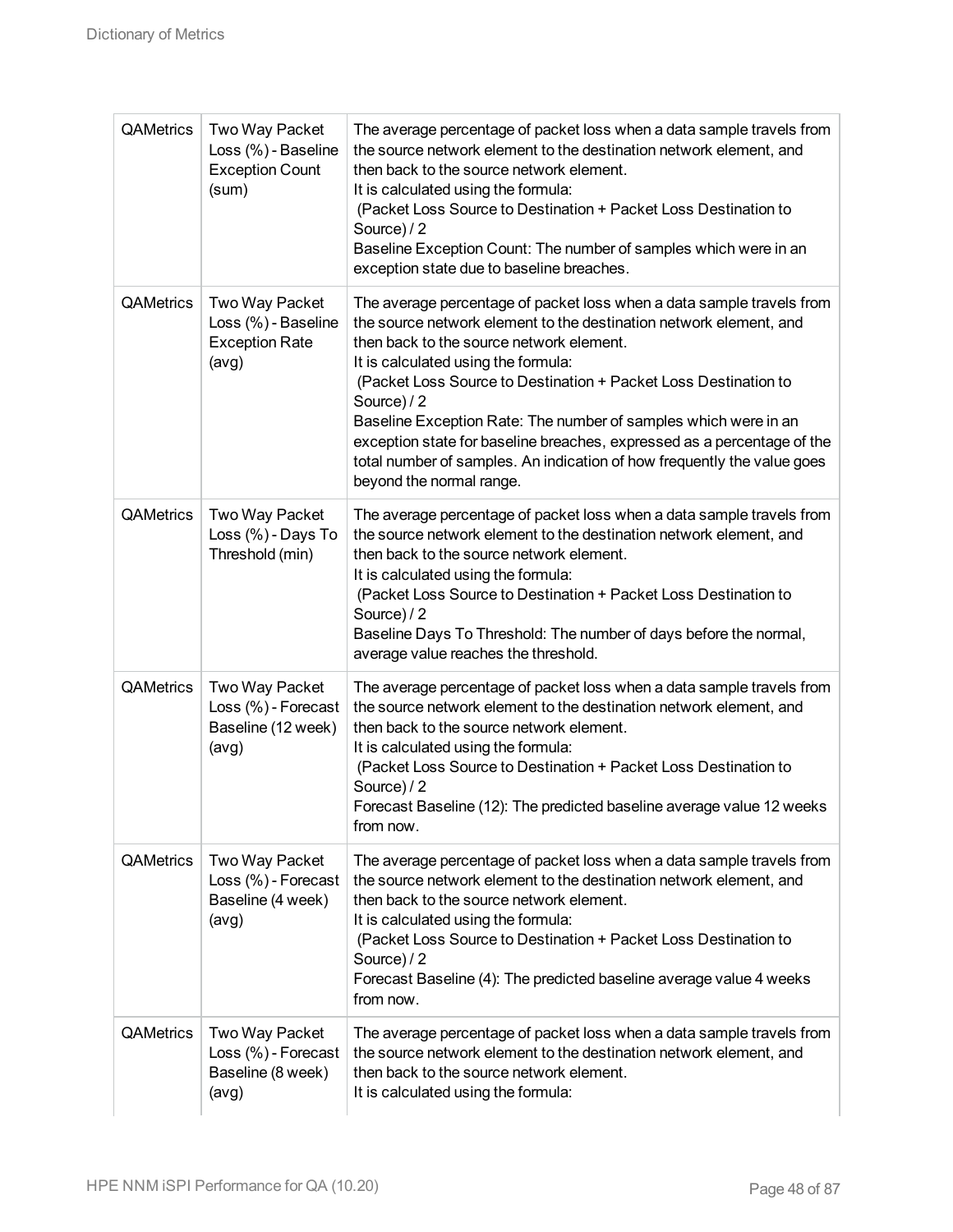|                  |                                                                          | (Packet Loss Source to Destination + Packet Loss Destination to<br>Source) / 2<br>Forecast Baseline (8): The predicted baseline average value 8 weeks<br>from now.                                                                                                                                                                                                                                     |
|------------------|--------------------------------------------------------------------------|--------------------------------------------------------------------------------------------------------------------------------------------------------------------------------------------------------------------------------------------------------------------------------------------------------------------------------------------------------------------------------------------------------|
| <b>QAMetrics</b> | Two Way Packet<br>Loss (%) - Forecast<br>Lower Normal (12<br>week) (min) | The average percentage of packet loss when a data sample travels from<br>the source network element to the destination network element, and<br>then back to the source network element.<br>It is calculated using the formula:<br>(Packet Loss Source to Destination + Packet Loss Destination to<br>Source) / 2<br>Forecast Lower Normal (12): The predicted lower normal value 12<br>weeks from now. |
| <b>QAMetrics</b> | Two Way Packet<br>Loss (%) - Forecast<br>Lower Normal (4<br>week) (min)  | The average percentage of packet loss when a data sample travels from<br>the source network element to the destination network element, and<br>then back to the source network element.<br>It is calculated using the formula:<br>(Packet Loss Source to Destination + Packet Loss Destination to<br>Source) / 2<br>Forecast Lower Normal (4): The predicted lower normal value 4 weeks<br>from now.   |
| <b>QAMetrics</b> | Two Way Packet<br>Loss (%) - Forecast<br>Lower Normal (8<br>week) (min)  | The average percentage of packet loss when a data sample travels from<br>the source network element to the destination network element, and<br>then back to the source network element.<br>It is calculated using the formula:<br>(Packet Loss Source to Destination + Packet Loss Destination to<br>Source) / 2<br>Forecast Lower Normal (8): The predicted lower normal value 8 weeks<br>from now.   |
| QAMetrics        | Two Way Packet<br>Loss (%) - Forecast<br>Upper Normal (12<br>week) (max) | The average percentage of packet loss when a data sample travels from<br>the source network element to the destination network element, and<br>then back to the source network element.<br>It is calculated using the formula:<br>(Packet Loss Source to Destination + Packet Loss Destination to<br>Source) / 2<br>Forecast Upper Normal (12): The predicted upper normal value 12<br>weeks from now. |
| QAMetrics        | Two Way Packet<br>Loss (%) - Forecast<br>Upper Normal (4<br>week) (max)  | The average percentage of packet loss when a data sample travels from<br>the source network element to the destination network element, and<br>then back to the source network element.<br>It is calculated using the formula:<br>(Packet Loss Source to Destination + Packet Loss Destination to<br>Source) / 2<br>Forecast Upper Normal (4): The predicted upper normal value 4 weeks<br>from now.   |
| QAMetrics        | Two Way Packet                                                           | The average percentage of packet loss when a data sample travels from                                                                                                                                                                                                                                                                                                                                  |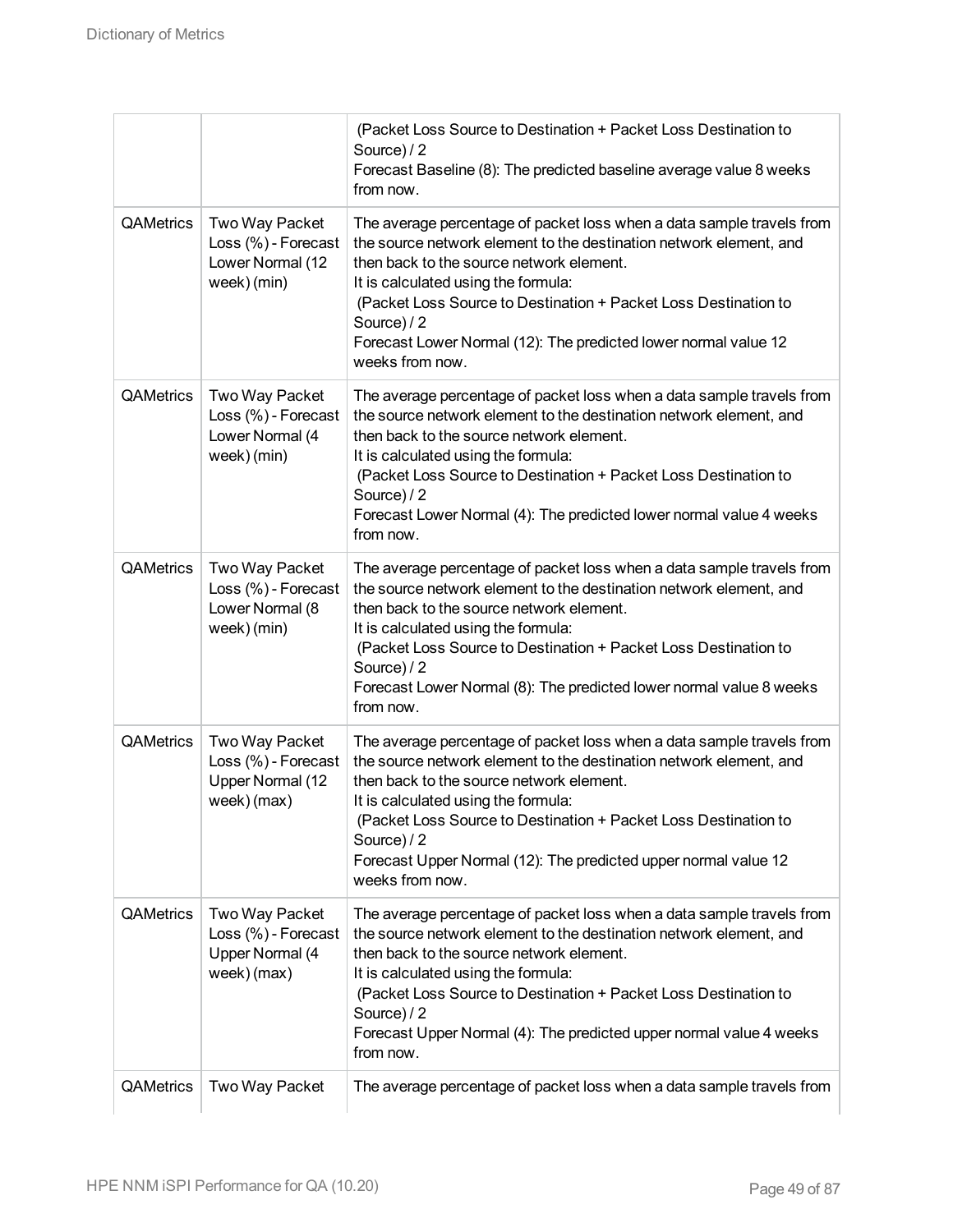|                  | Loss (%) - Forecast<br>Upper Normal (8<br>week) (max) | the source network element to the destination network element, and<br>then back to the source network element.<br>It is calculated using the formula:<br>(Packet Loss Source to Destination + Packet Loss Destination to<br>Source) / 2<br>Forecast Upper Normal (8): The predicted upper normal value 8 weeks<br>from now.                                                                                                                            |
|------------------|-------------------------------------------------------|--------------------------------------------------------------------------------------------------------------------------------------------------------------------------------------------------------------------------------------------------------------------------------------------------------------------------------------------------------------------------------------------------------------------------------------------------------|
| <b>QAMetrics</b> | Two Way Packet<br>Loss (%) - Lower<br>Normal (min)    | The average percentage of packet loss when a data sample travels from<br>the source network element to the destination network element, and<br>then back to the source network element.<br>It is calculated using the formula:<br>(Packet Loss Source to Destination + Packet Loss Destination to<br>Source) / 2<br>Baseline Lower Normal: The lower normal for this metric based upon<br>historical data. An indication of the lowest typical value.  |
| <b>QAMetrics</b> | Two Way Packet<br>Loss $(\%)$ - Slope<br>(avg)        | The average percentage of packet loss when a data sample travels from<br>the source network element to the destination network element, and<br>then back to the source network element.<br>It is calculated using the formula:<br>(Packet Loss Source to Destination + Packet Loss Destination to<br>Source) / 2<br>Baseline Slope: The slope (delta_x / delta_y) of the baseline values. An<br>indication of how rapidly the value is changing.       |
| <b>QAMetrics</b> | Two Way Packet<br>Loss (%) - Upper<br>Normal (max)    | The average percentage of packet loss when a data sample travels from<br>the source network element to the destination network element, and<br>then back to the source network element.<br>It is calculated using the formula:<br>(Packet Loss Source to Destination + Packet Loss Destination to<br>Source) / 2<br>Baseline Upper Normal: The upper normal for this metric based upon<br>historical data. An indication of the highest typical value. |
| <b>QAMetrics</b> | Two Way Packet<br>Loss - Exception<br>(sum)           | The number of samples that exceed the threshold for the two-way<br>packet loss for the selected network element.<br>Summation: The total of all the values.                                                                                                                                                                                                                                                                                            |
| <b>QAMetrics</b> | Two Way Packet<br>Loss - Exception<br>Rate (avg)      | The number of samples that exceed the threshold for the two-way<br>packet loss, expressed as a percentage of the total number of samples.<br>It is calculated using the following formula:<br>(Sum of Two Way Packet Loss-Exception / Total number of samples) *<br>100<br>Average: The total of all the values divided by the number of samples.                                                                                                      |
| <b>QAMetrics</b> | Two Way Packet<br>Loss - Exception<br>Rate (max)      | The number of samples that exceed the threshold for the two-way<br>packet loss, expressed as a percentage of the total number of samples.<br>It is calculated using the following formula:<br>(Sum of Two Way Packet Loss-Exception / Total number of samples) *<br>100                                                                                                                                                                                |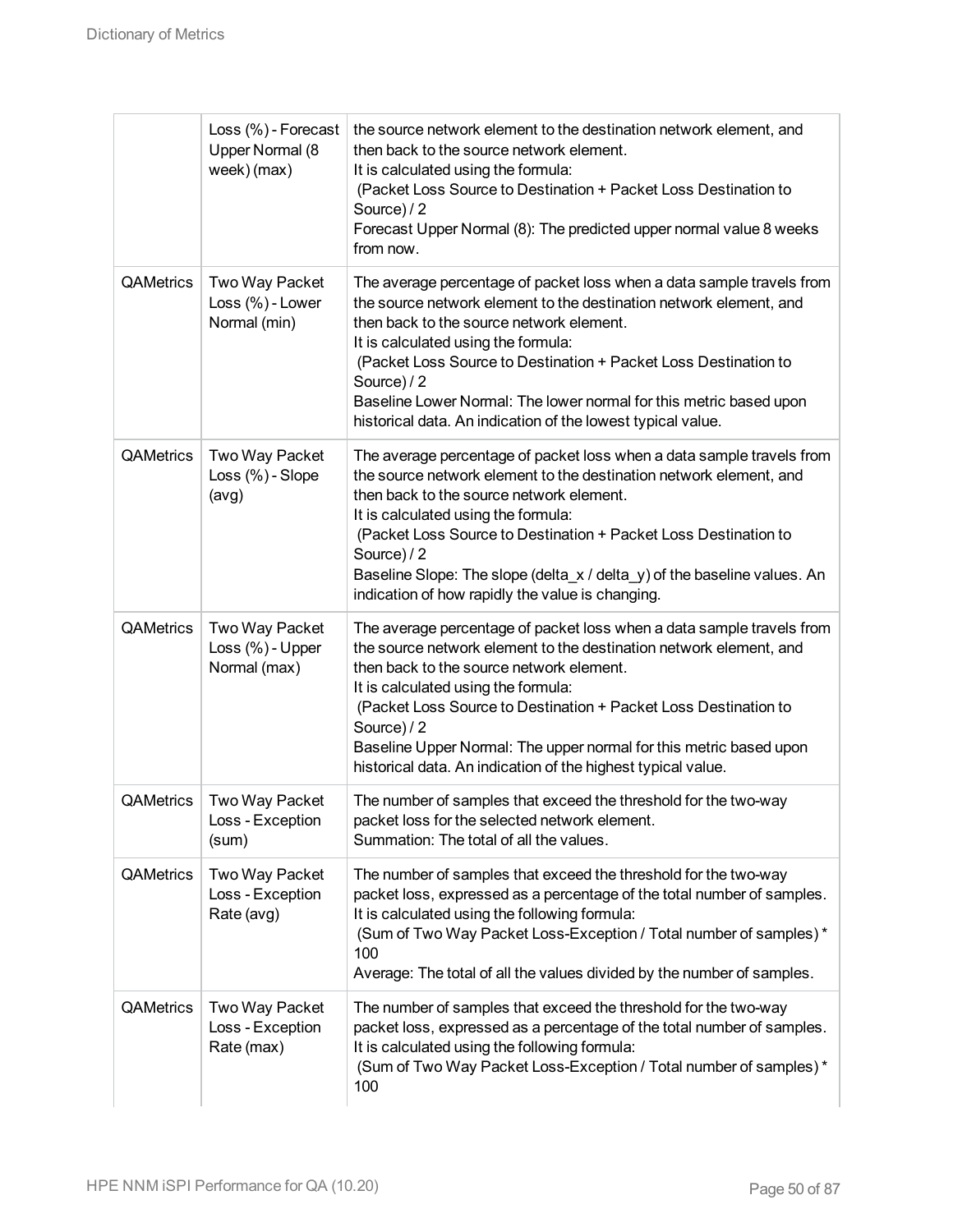|           |                                                       | Maximum: The maximum, or largest, value.                                                                                                                                                                                                                                                                                                       |
|-----------|-------------------------------------------------------|------------------------------------------------------------------------------------------------------------------------------------------------------------------------------------------------------------------------------------------------------------------------------------------------------------------------------------------------|
| QAMetrics | Two Way Packet<br>Loss - Exception<br>Rate (min)      | The number of samples that exceed the threshold for the two-way<br>packet loss, expressed as a percentage of the total number of samples.<br>It is calculated using the following formula:<br>(Sum of Two Way Packet Loss-Exception / Total number of samples) *<br>100<br>Minimum: The minimum, or smallest, value.                           |
| QAMetrics | Two Way Packet<br>Loss - Exception<br>Rate (pctile05) | The number of samples that exceed the threshold for the two-way<br>packet loss, expressed as a percentage of the total number of samples.<br>It is calculated using the following formula:<br>(Sum of Two Way Packet Loss-Exception / Total number of samples) *<br>100<br>Percentile (05): The value below which 5% of all the samples fall.  |
| QAMetrics | Two Way Packet<br>Loss - Exception<br>Rate (pctile90) | The number of samples that exceed the threshold for the two-way<br>packet loss, expressed as a percentage of the total number of samples.<br>It is calculated using the following formula:<br>(Sum of Two Way Packet Loss-Exception / Total number of samples) *<br>100<br>Percentile (90): The value below which 90% of all the samples fall. |
| QAMetrics | Two Way Packet<br>Loss - Exception<br>Rate (pctile95) | The number of samples that exceed the threshold for the two-way<br>packet loss, expressed as a percentage of the total number of samples.<br>It is calculated using the following formula:<br>(Sum of Two Way Packet Loss-Exception / Total number of samples) *<br>100<br>Percentile (95): The value below which 95% of all the samples fall. |
| QAMetrics | Two Way Packet<br>Loss - Exception<br>Rate (pctile99) | The number of samples that exceed the threshold for the two-way<br>packet loss, expressed as a percentage of the total number of samples.<br>It is calculated using the following formula:<br>(Sum of Two Way Packet Loss-Exception / Total number of samples) *<br>100<br>Percentile (99): The value below which 99% of all the samples fall. |
| QAMetrics | Unresponsive<br>Target (avg)                          | Generated when the SNMP agent did not respond when collecting<br>metrics for a particular polling policy.<br>Average: The total of all the values divided by the number of samples.                                                                                                                                                            |
| QAMetrics | VPN Name(MPLS)<br>(countDistinct)                     | Name of the VPN(MPLS)<br>Count Distinct: A count of the unique, distinct, values for this topology<br>element.                                                                                                                                                                                                                                 |
| QAMetrics | VRF Name(MPLS)<br>(countDistinct)                     | Name of the VRF(MPLS)<br>Count Distinct: A count of the unique, distinct, values for this topology<br>element.                                                                                                                                                                                                                                 |
| QAMetrics | VRF UUID(MPLS)<br>(countDistinct)                     | Universally Unique Identifier of the VRF<br>Count Distinct: A count of the unique, distinct, values for this topology<br>element.                                                                                                                                                                                                              |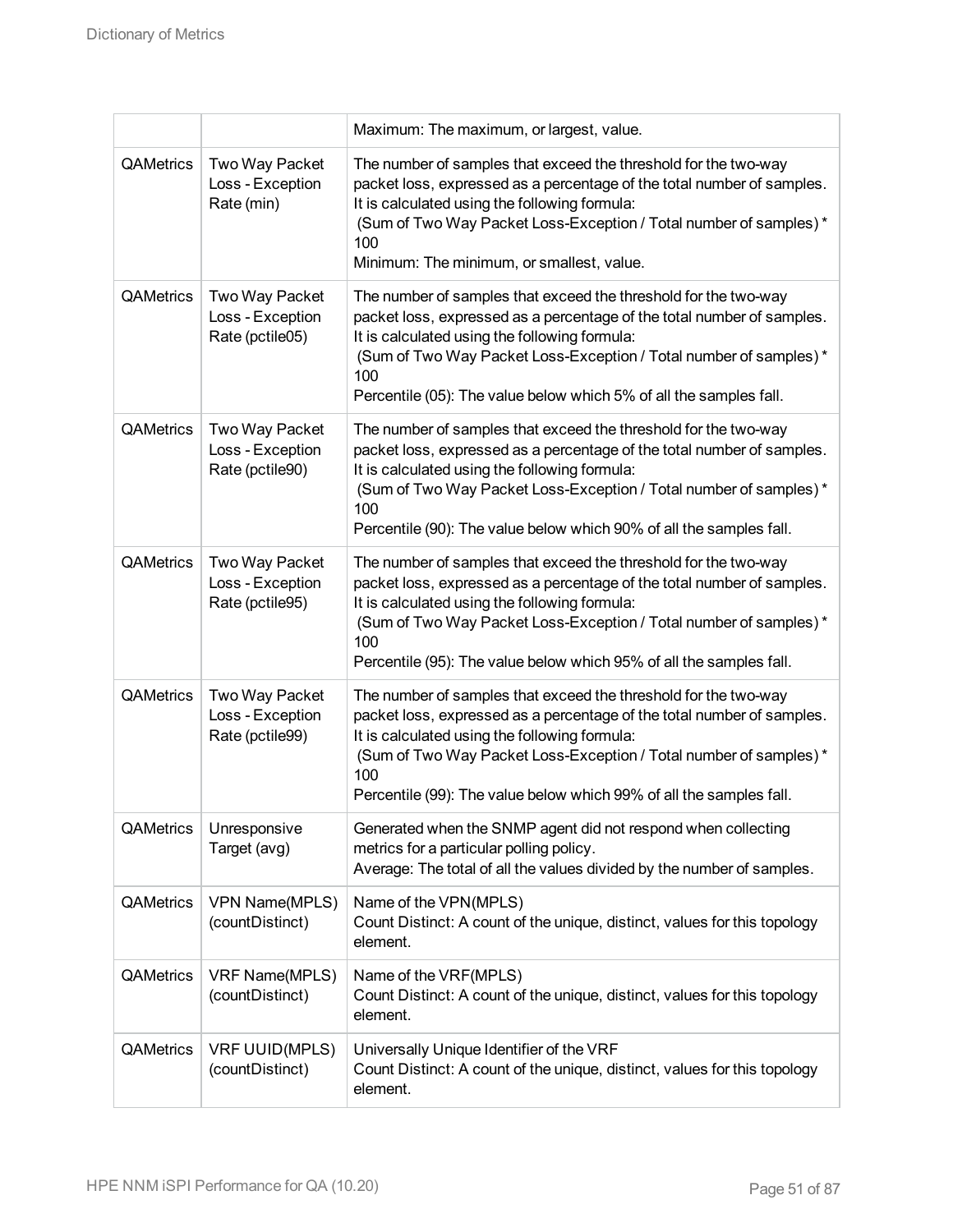# Dictionary for Ping\_Latency

## Topology

| PingLatencyTopology | <b>Destination IP</b><br>Address     | IP address of the ping pair destination node                                                                                                                                                                                 |
|---------------------|--------------------------------------|------------------------------------------------------------------------------------------------------------------------------------------------------------------------------------------------------------------------------|
| PingLatencyTopology | Destination<br><b>Interface Name</b> | Name of the ping pair destination interface                                                                                                                                                                                  |
| PingLatencyTopology | Destination<br>Interface Type        | Physical link protocol type of the destination interface                                                                                                                                                                     |
| PingLatencyTopology | <b>Destination</b><br>Interface UUID | Universally Unique Identifier of the ping pair destination<br>interface                                                                                                                                                      |
| PingLatencyTopology | Destination<br>Node Name             | Name of the ping pair destination node                                                                                                                                                                                       |
| PingLatencyTopology | Destination<br>Node UUID             | Universally Unique Identifier of the ping pair destination node                                                                                                                                                              |
| PingLatencyTopology | <b>Interface Name</b>                | Name of the interface                                                                                                                                                                                                        |
| PingLatencyTopology | Interface Type                       | The physical link protocol type of the interface<br>Possible values used by HP Network Node Manager i<br>Software include Ethernet and frameRelay.<br>Note: Interfaces on non-SNMP nodes have an interface type<br>of other. |
| PingLatencyTopology | Interface UUID                       | Universally Unique Identifier of the interface                                                                                                                                                                               |
| PingLatencyTopology | Management<br>Server                 | Name of the NNMi management server                                                                                                                                                                                           |
| PingLatencyTopology | Node Name                            | Name of the source node of the ping pair                                                                                                                                                                                     |
| PingLatencyTopology | Node UUID                            | Universally Unique Identifier of the source node                                                                                                                                                                             |
| PingPairMetrics     | <b>Object Name</b>                   | Object Name is used by most extensionPacks to identify<br>instrumented object instance.                                                                                                                                      |
| PingPairMetrics     | Object Type                          | Object Type is used by most extensionPacks to identify<br>instrumented object type.                                                                                                                                          |
| PingLatencyTopology | Pair Name                            | Ping Latency pair name with associated source and destination<br>endpoints                                                                                                                                                   |
| PingLatencyTopology | Pair UUID                            |                                                                                                                                                                                                                              |
| PingLatencyTopology | Proxy IP                             | Proxy IP address of the ping pair source node                                                                                                                                                                                |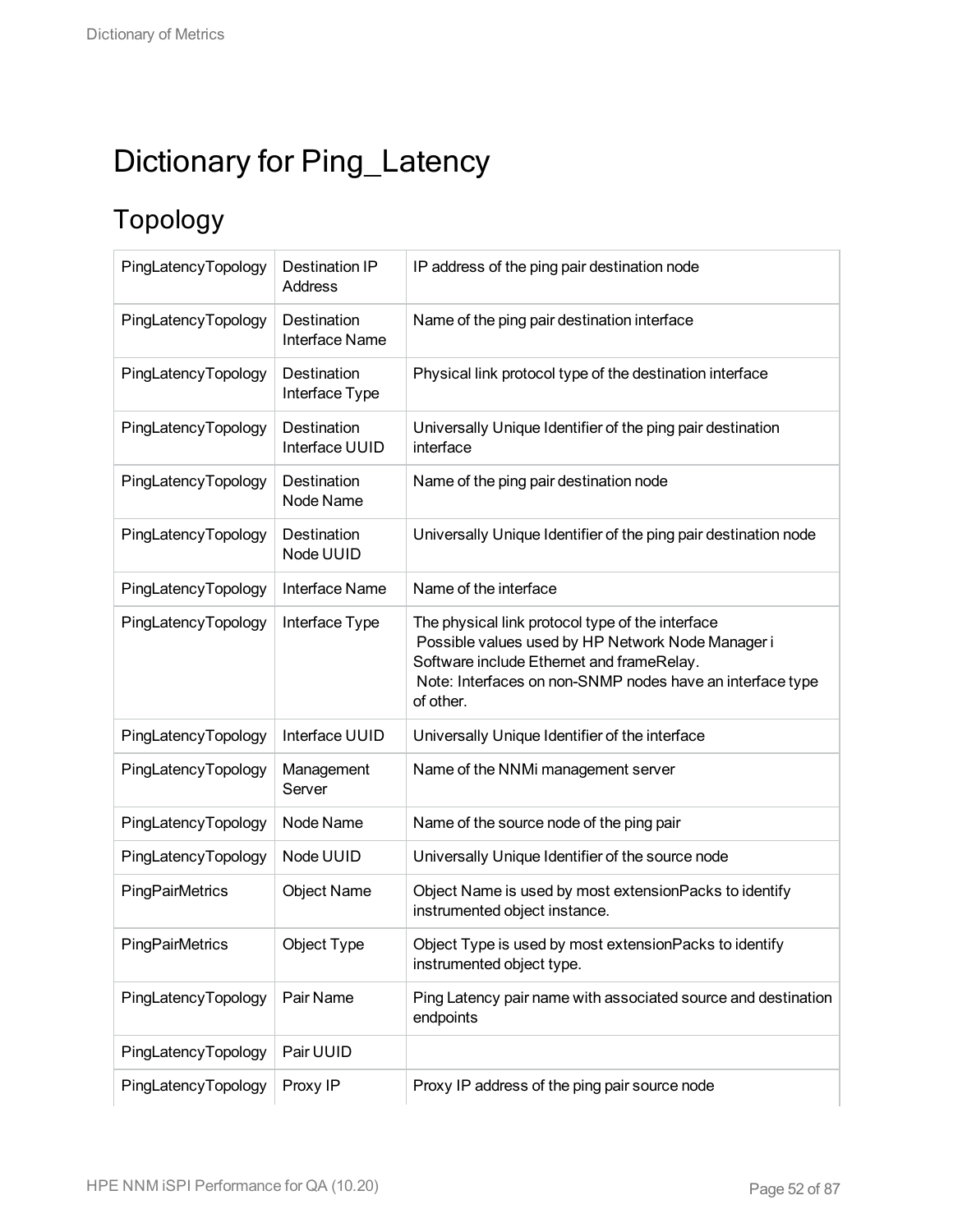|                     | Address                     |                                                     |
|---------------------|-----------------------------|-----------------------------------------------------|
| PingLatencyTopology | Proxy Interface<br>Name     | Proxy interface name of the ping pair source node   |
| PingLatencyTopology | Proxy Node<br>Name          | Proxy name of the ping pair source node             |
| PingLatencyTopology | Qualified<br>Interface Name | Fully qualified name of the interface               |
| PingLatencyTopology | SecGroup UUID               | Universally Unique Identifier of the security group |
| PingLatencyTopology | Source IP<br>Address        | IP address of the source node of the ping pair      |

#### **Metrics**

| PingPairMetrics        | Destination IP<br>Address<br>(countDistinct)     | IP address of the ping pair destination node<br>Count Distinct: A count of the unique, distinct, values for this<br>topology element.                                                                                                                                             |
|------------------------|--------------------------------------------------|-----------------------------------------------------------------------------------------------------------------------------------------------------------------------------------------------------------------------------------------------------------------------------------|
| PingPairMetrics        | Destination<br>Interface Name<br>(countDistinct) | Name of the ping pair destination interface<br>Count Distinct: A count of the unique, distinct, values for this<br>topology element.                                                                                                                                              |
| PingPairMetrics        | Destination<br>Interface Type<br>(countDistinct) | Physical link protocol type of the destination interface<br>Count Distinct: A count of the unique, distinct, values for this<br>topology element.                                                                                                                                 |
| PingPairMetrics        | Destination<br>Interface UUID<br>(countDistinct) | Universally Unique Identifier of the ping pair destination interface<br>Count Distinct: A count of the unique, distinct, values for this<br>topology element.                                                                                                                     |
| PingPairMetrics        | Destination<br>Node Name<br>(countDistinct)      | Name of the ping pair destination node<br>Count Distinct: A count of the unique, distinct, values for this<br>topology element.                                                                                                                                                   |
| PingPairMetrics        | Destination<br>Node UUID<br>(countDistinct)      | Universally Unique Identifier of the ping pair destination node<br>Count Distinct: A count of the unique, distinct, values for this<br>topology element.                                                                                                                          |
| PingPairMetrics        | Errors - Packets<br>(sum)                        | Total number of inbound and outbound ICMP control packets that<br>contained errors and failed to be delivered at the destination element<br>of the ping pair.<br>Calculated using the following formula:<br>(ifInErrors + IfOutErrors)<br>Summation: The total of all the values. |
| <b>PingPairMetrics</b> | Errors - Packets<br>In (sum)                     | Total number of inbound packets that contained errors and failed to<br>be delivered at the destination element of the ping pair<br>Summation: The total of all the values.                                                                                                        |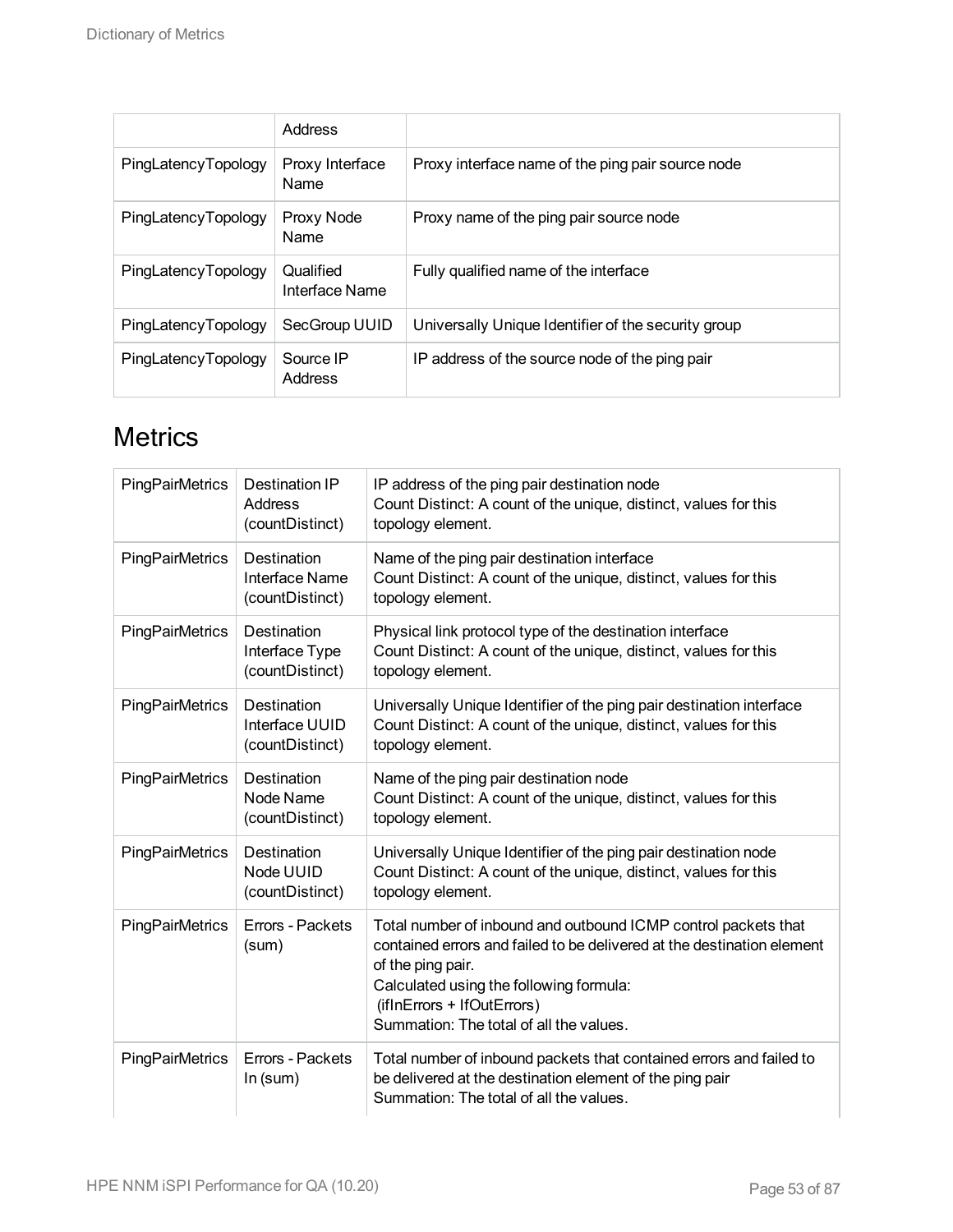| PingPairMetrics | Errors - Packets<br>Out (sum)                | Total number of outbound ICMP control packets that contained<br>errors and failed to be delivered at the destination element of the ping<br>pair<br>Summation: The total of all the values.                                                                              |
|-----------------|----------------------------------------------|--------------------------------------------------------------------------------------------------------------------------------------------------------------------------------------------------------------------------------------------------------------------------|
| PingPairMetrics | Interface In<br>Utilization(%)<br>(avg)      | Percentage of interface utilization for the incoming packets.<br>Calculated using the following formula:<br>$(\Delta$ if InOctects x 8 x 100) / (Numbers of seconds in $\Delta$ x if Speed)<br>Average: The total of all the values divided by the number of<br>samples. |
| PingPairMetrics | Interface In<br>Utilization(%)<br>(max)      | Percentage of interface utilization for the incoming packets.<br>Calculated using the following formula:<br>$(\Delta$ if InOctects x 8 x 100) / (Numbers of seconds in $\Delta$ x if Speed)<br>Maximum: The maximum, or largest, value.                                  |
| PingPairMetrics | Interface In<br>Utilization(%)<br>(min)      | Percentage of interface utilization for the incoming packets.<br>Calculated using the following formula:<br>$(\Delta$ if InOctects x 8 x 100) / (Numbers of seconds in $\Delta$ x if Speed)<br>Minimum: The minimum, or smallest, value.                                 |
| PingPairMetrics | Interface In<br>Utilization(%)<br>(pctile05) | Percentage of interface utilization for the incoming packets.<br>Calculated using the following formula:<br>$(\Delta$ if InOctects x 8 x 100) / (Numbers of seconds in $\Delta$ x if Speed)<br>Percentile (05): The value below which 5% of all the samples fall.        |
| PingPairMetrics | Interface In<br>Utilization(%)<br>(pctile90) | Percentage of interface utilization for the incoming packets.<br>Calculated using the following formula:<br>$(\Delta$ if InOctects x 8 x 100) / (Numbers of seconds in $\Delta$ x if Speed)<br>Percentile (90): The value below which 90% of all the samples fall.       |
| PingPairMetrics | Interface In<br>Utilization(%)<br>(pctile95) | Percentage of interface utilization for the incoming packets.<br>Calculated using the following formula:<br>$(\Delta$ if InOctects x 8 x 100) / (Numbers of seconds in $\Delta$ x if Speed)<br>Percentile (95): The value below which 95% of all the samples fall.       |
| PingPairMetrics | Interface In<br>Utilization(%)<br>(pctile99) | Percentage of interface utilization for the incoming packets.<br>Calculated using the following formula:<br>$(\Delta$ if InOctects x 8 x 100) / (Numbers of seconds in $\Delta$ x if Speed)<br>Percentile (99): The value below which 99% of all the samples fall.       |
| PingPairMetrics | <b>Interface Name</b><br>(countDistinct)     | Name of the interface<br>Count Distinct: A count of the unique, distinct, values for this<br>topology element.                                                                                                                                                           |
| PingPairMetrics | Interface Out<br>Utilization(%)<br>(avg)     | Percentage of interface utilization for the outgoing packets.<br>Calculated using the following formula:<br>$(\Delta$ ifOutOctects x 8 x 100) / (Numbers of seconds in $\Delta$ x ifSpeed)<br>Average: The total of all the values divided by the number of<br>samples.  |
| PingPairMetrics | Interface Out<br>Utilization(%)              | Percentage of interface utilization for the outgoing packets.                                                                                                                                                                                                            |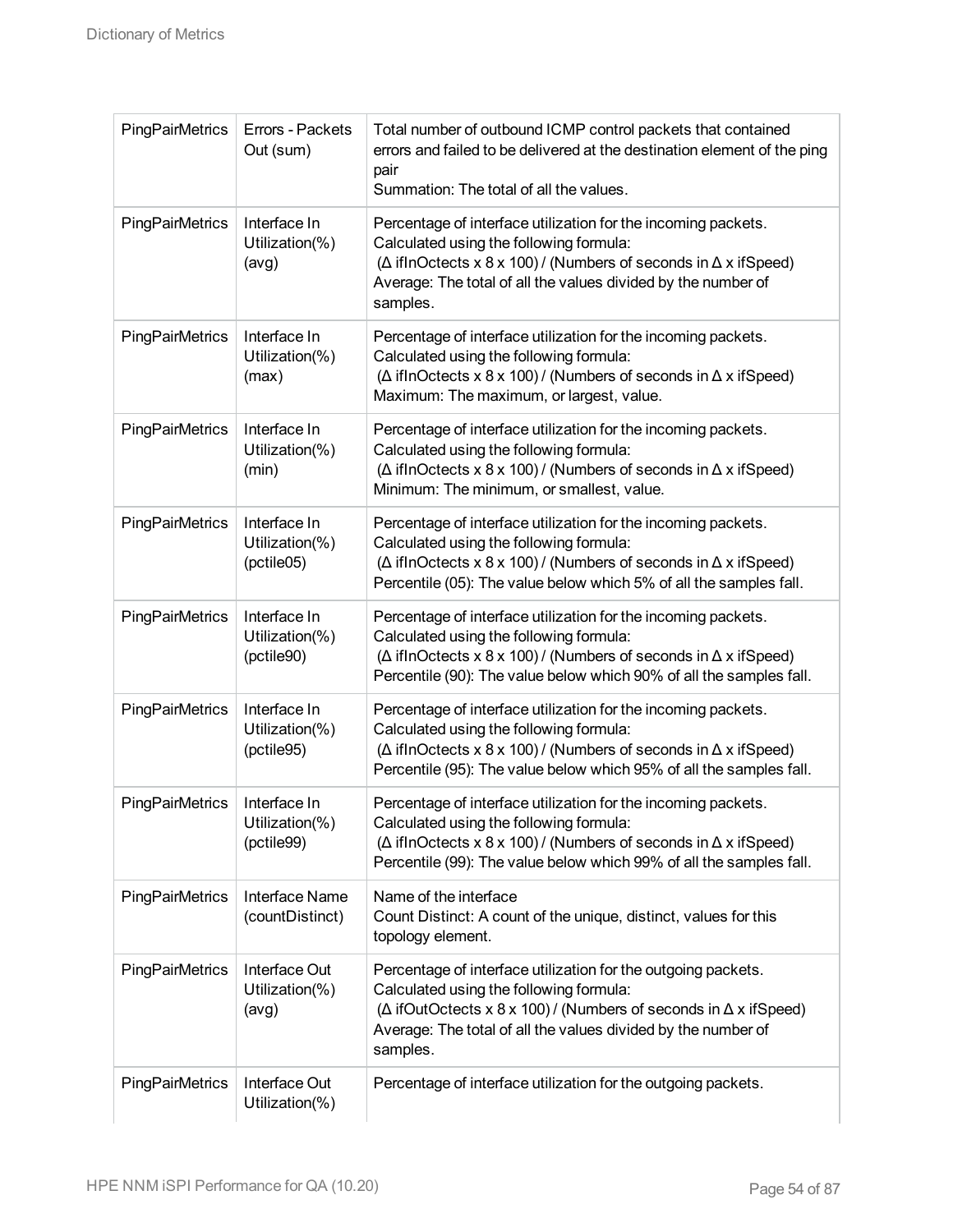|                        | (max)                                         | Calculated using the following formula:<br>( $\Delta$ ifOutOctects x 8 x 100) / (Numbers of seconds in $\Delta$ x ifSpeed)<br>Maximum: The maximum, or largest, value.                                                                                                                                                                                                                                                                                                                              |
|------------------------|-----------------------------------------------|-----------------------------------------------------------------------------------------------------------------------------------------------------------------------------------------------------------------------------------------------------------------------------------------------------------------------------------------------------------------------------------------------------------------------------------------------------------------------------------------------------|
| PingPairMetrics        | Interface Out<br>Utilization(%)<br>(min)      | Percentage of interface utilization for the outgoing packets.<br>Calculated using the following formula:<br>( $\Delta$ ifOutOctects x 8 x 100) / (Numbers of seconds in $\Delta$ x ifSpeed)<br>Minimum: The minimum, or smallest, value.                                                                                                                                                                                                                                                            |
| PingPairMetrics        | Interface Out<br>Utilization(%)<br>(pctile05) | Percentage of interface utilization for the outgoing packets.<br>Calculated using the following formula:<br>( $\Delta$ ifOutOctects x 8 x 100) / (Numbers of seconds in $\Delta$ x ifSpeed)<br>Percentile (05): The value below which 5% of all the samples fall.                                                                                                                                                                                                                                   |
| PingPairMetrics        | Interface Out<br>Utilization(%)<br>(pctile90) | Percentage of interface utilization for the outgoing packets.<br>Calculated using the following formula:<br>( $\Delta$ ifOutOctects x 8 x 100) / (Numbers of seconds in $\Delta$ x ifSpeed)<br>Percentile (90): The value below which 90% of all the samples fall.                                                                                                                                                                                                                                  |
| PingPairMetrics        | Interface Out<br>Utilization(%)<br>(pctile95) | Percentage of interface utilization for the outgoing packets.<br>Calculated using the following formula:<br>( $\Delta$ ifOutOctects x 8 x 100) / (Numbers of seconds in $\Delta$ x ifSpeed)<br>Percentile (95): The value below which 95% of all the samples fall.                                                                                                                                                                                                                                  |
| PingPairMetrics        | Interface Out<br>Utilization(%)<br>(pctile99) | Percentage of interface utilization for the outgoing packets.<br>Calculated using the following formula:<br>( $\Delta$ ifOutOctects x 8 x 100) / (Numbers of seconds in $\Delta$ x ifSpeed)<br>Percentile (99): The value below which 99% of all the samples fall.                                                                                                                                                                                                                                  |
| PingPairMetrics        | Interface Type<br>(countDistinct)             | The physical link protocol type of the interface<br>Possible values used by HP Network Node Manager i Software<br>include Ethernet and frameRelay.<br>Note: Interfaces on non-SNMP nodes have an interface type of<br>other.<br>Count Distinct: A count of the unique, distinct, values for this<br>topology element.                                                                                                                                                                               |
| PingPairMetrics        | Interface UUID<br>(countDistinct)             | Universally Unique Identifier of the interface<br>Count Distinct: A count of the unique, distinct, values for this<br>topology element.                                                                                                                                                                                                                                                                                                                                                             |
| <b>PingPairMetrics</b> | Interface<br>Utilization(%)<br>(avg)          | Percentage of interface utilization for the incoming and outgoing<br>packets.<br>Calculated using the following formula:<br>1. For half duplex media: $(\Delta \text{ if InOctects} + \Delta \text{ ifOutOctects} \times 8 \times 100)$ /<br>(Numbers of seconds in $\Delta$ x if Speed)<br>2. For full-duplex media: (Max (Δ ifInOctects, Δ ifOutOctects) x 8 x<br>100) / (Numbers of seconds in $\Delta$ x if Speed)<br>Average: The total of all the values divided by the number of<br>samples. |
| <b>PingPairMetrics</b> | Interface                                     | Percentage of interface utilization for the incoming and outgoing                                                                                                                                                                                                                                                                                                                                                                                                                                   |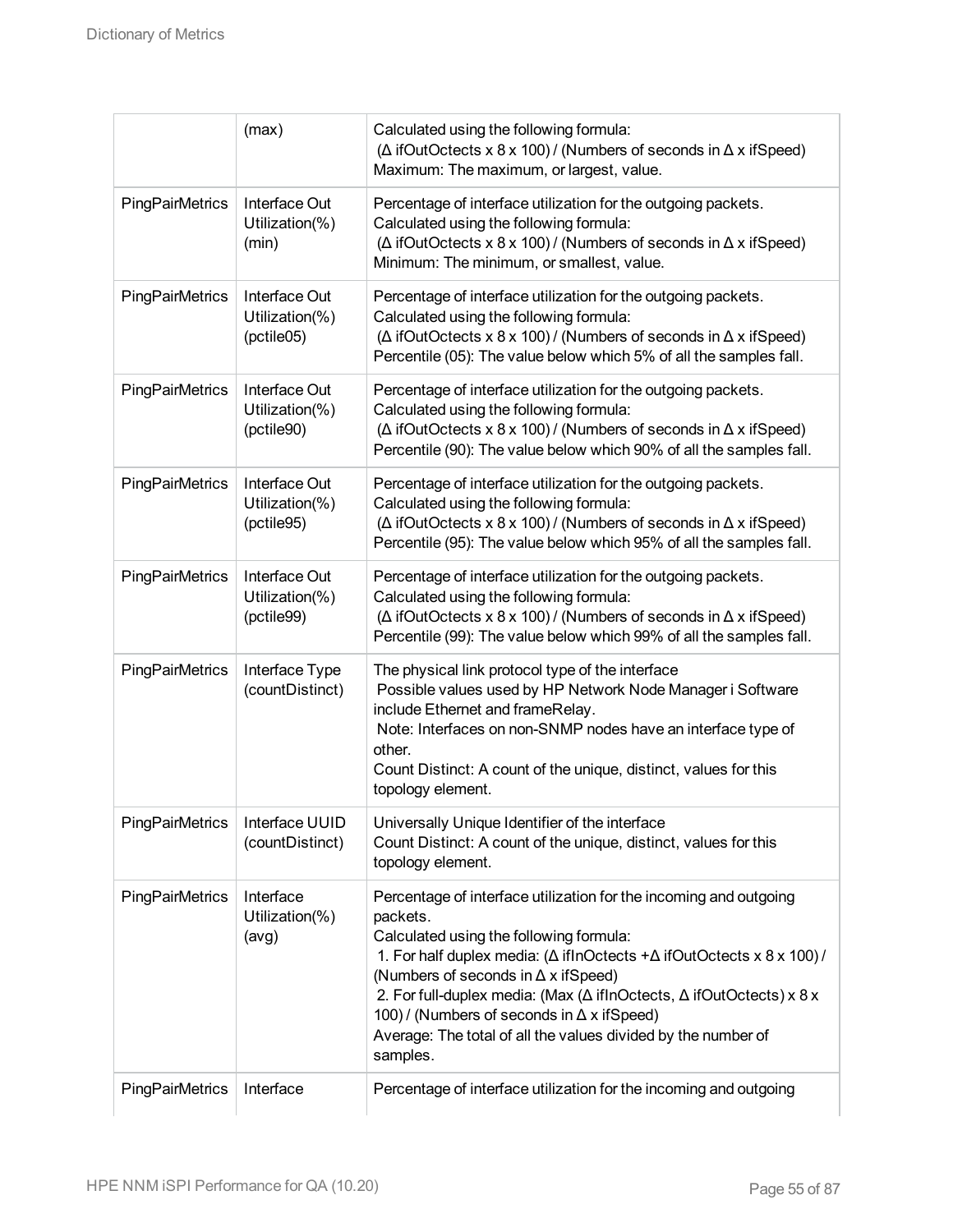|                        | Utilization(%)<br>(max)                   | packets.<br>Calculated using the following formula:<br>1. For half duplex media: $(\Delta \text{ if InOctects} + \Delta \text{ ifOutOctects} \times 8 \times 100)$ /<br>(Numbers of seconds in $\Delta$ x if Speed)<br>2. For full-duplex media: (Max ( $\Delta$ if InOctects, $\Delta$ if OutOctects) x 8 x<br>100) / (Numbers of seconds in $\Delta$ x if Speed)<br>Maximum: The maximum, or largest, value.                                                                                                |
|------------------------|-------------------------------------------|---------------------------------------------------------------------------------------------------------------------------------------------------------------------------------------------------------------------------------------------------------------------------------------------------------------------------------------------------------------------------------------------------------------------------------------------------------------------------------------------------------------|
| PingPairMetrics        | Interface<br>Utilization(%)<br>(min)      | Percentage of interface utilization for the incoming and outgoing<br>packets.<br>Calculated using the following formula:<br>1. For half duplex media: ( $\Delta$ if InOctects + $\Delta$ if OutOctects x 8 x 100) /<br>(Numbers of seconds in $\Delta$ x if Speed)<br>2. For full-duplex media: (Max ( $\Delta$ if InOctects, $\Delta$ if OutOctects) x 8 x<br>100) / (Numbers of seconds in $\Delta$ x if Speed)<br>Minimum: The minimum, or smallest, value.                                                |
| PingPairMetrics        | Interface<br>Utilization(%)<br>(pctile05) | Percentage of interface utilization for the incoming and outgoing<br>packets.<br>Calculated using the following formula:<br>1. For half duplex media: $(\Delta \text{ if InOctects} + \Delta \text{ ifOutOctects} \times 8 \times 100)$ /<br>(Numbers of seconds in $\Delta$ x if Speed)<br>2. For full-duplex media: (Max ( $\Delta$ if InOctects, $\Delta$ if OutOctects) x 8 x<br>100) / (Numbers of seconds in $\Delta$ x if Speed)<br>Percentile (05): The value below which 5% of all the samples fall. |
| PingPairMetrics        | Interface<br>Utilization(%)<br>(pctile90) | Percentage of interface utilization for the incoming and outgoing<br>packets.<br>Calculated using the following formula:<br>1. For half duplex media: $(\Delta \text{ if InOctects} + \Delta \text{ ifOutOctects} \times 8 \times 100)$ /<br>(Numbers of seconds in $\Delta$ x if Speed)<br>2. For full-duplex media: (Max (Δ ifInOctects, Δ ifOutOctects) x 8 x<br>100) / (Numbers of seconds in $\Delta$ x if Speed)<br>Percentile (90): The value below which 90% of all the samples fall.                 |
| PingPairMetrics        | Interface<br>Utilization(%)<br>(pctile95) | Percentage of interface utilization for the incoming and outgoing<br>packets.<br>Calculated using the following formula:<br>1. For half duplex media: ( $\Delta$ if InOctects + $\Delta$ if OutOctects x 8 x 100) /<br>(Numbers of seconds in $\Delta$ x if Speed)<br>2. For full-duplex media: (Max ( $\Delta$ if InOctects, $\Delta$ if OutOctects) x 8 x<br>100) / (Numbers of seconds in $\Delta$ x if Speed)<br>Percentile (95): The value below which 95% of all the samples fall.                      |
| <b>PingPairMetrics</b> | Interface<br>Utilization(%)<br>(pctile99) | Percentage of interface utilization for the incoming and outgoing<br>packets.<br>Calculated using the following formula:<br>1. For half duplex media: (Δ ifInOctects +Δ ifOutOctects x 8 x 100) /<br>(Numbers of seconds in $\Delta$ x if Speed)<br>2. For full-duplex media: (Max ( $\Delta$ if InOctects, $\Delta$ if OutOctects) x 8 x<br>100) / (Numbers of seconds in $\Delta$ x if Speed)                                                                                                               |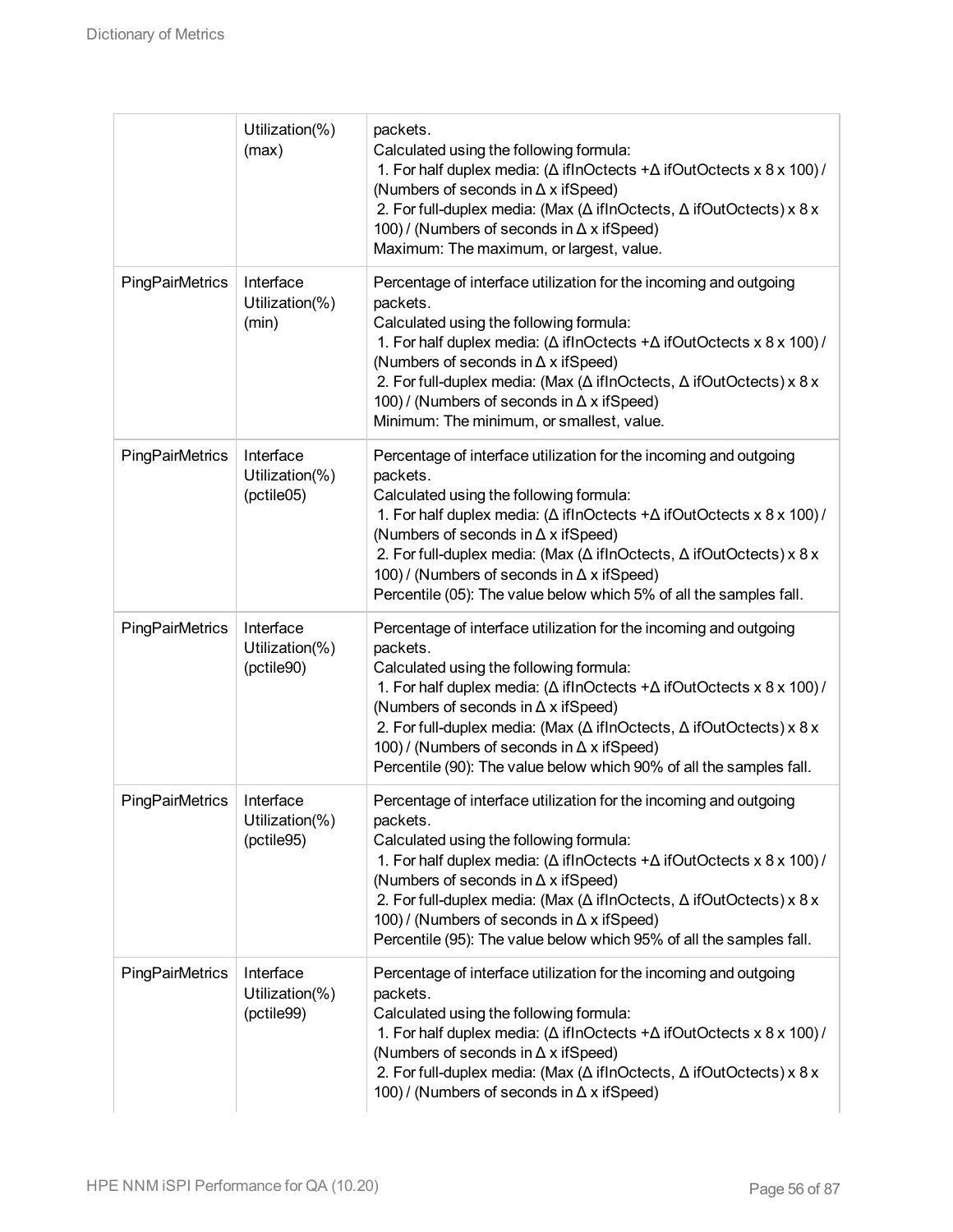|                        |                                         | Percentile (99): The value below which 99% of all the samples fall.                                                                                                                                                                                                                                                                                |
|------------------------|-----------------------------------------|----------------------------------------------------------------------------------------------------------------------------------------------------------------------------------------------------------------------------------------------------------------------------------------------------------------------------------------------------|
| PingPairMetrics        | <b>Invalid Data</b><br>(avg)            | Generated when the NNMi iSPI Performance for QA has<br>successfully polled data from the target, but has determined that the<br>data is invalid.<br>Average: The total of all the values divided by the number of<br>samples.                                                                                                                      |
| PingPairMetrics        | Management<br>Server<br>(countDistinct) | Name of the NNMi management server<br>Count Distinct: A count of the unique, distinct, values for this<br>topology element.                                                                                                                                                                                                                        |
| PingPairMetrics        | NoAccess (avg)                          | Average: The total of all the values divided by the number of<br>samples.                                                                                                                                                                                                                                                                          |
| PingPairMetrics        | Node Name<br>(countDistinct)            | Name of the source node of the ping pair<br>Count Distinct: A count of the unique, distinct, values for this<br>topology element.                                                                                                                                                                                                                  |
| PingPairMetrics        | Node UUID<br>(countDistinct)            | Universally Unique Identifier of the source node<br>Count Distinct: A count of the unique, distinct, values for this<br>topology element.                                                                                                                                                                                                          |
| PingPairMetrics        | <b>Object Name</b><br>(countDistinct)   | Object Name is used by most extensionPacks to identify<br>instrumented object instance.<br>Count Distinct: A count of the unique, distinct, values for this<br>topology element.                                                                                                                                                                   |
| PingPairMetrics        | Object Type<br>(countDistinct)          | Object Type is used by most extensionPacks to identify<br>instrumented object type.<br>Count Distinct: A count of the unique, distinct, values for this<br>topology element.                                                                                                                                                                       |
| PingPairMetrics        | Packet Loss(%)<br>(avg)                 | Percentage of data loss when the ICMP control packet travels from<br>the source network element to the destination network element.<br>Calculated using the following formula:<br>((ciscoPingSentPackets - ciscoPingReceivedPackets) /<br>ciscoPingSentPackets) * 100<br>Average: The total of all the values divided by the number of<br>samples. |
| PingPairMetrics        | Packet Loss(%)<br>(max)                 | Percentage of data loss when the ICMP control packet travels from<br>the source network element to the destination network element.<br>Calculated using the following formula:<br>((ciscoPingSentPackets - ciscoPingReceivedPackets) /<br>ciscoPingSentPackets) * 100<br>Maximum: The maximum, or largest, value.                                  |
| <b>PingPairMetrics</b> | Packet Loss(%)<br>(min)                 | Percentage of data loss when the ICMP control packet travels from<br>the source network element to the destination network element.<br>Calculated using the following formula:                                                                                                                                                                     |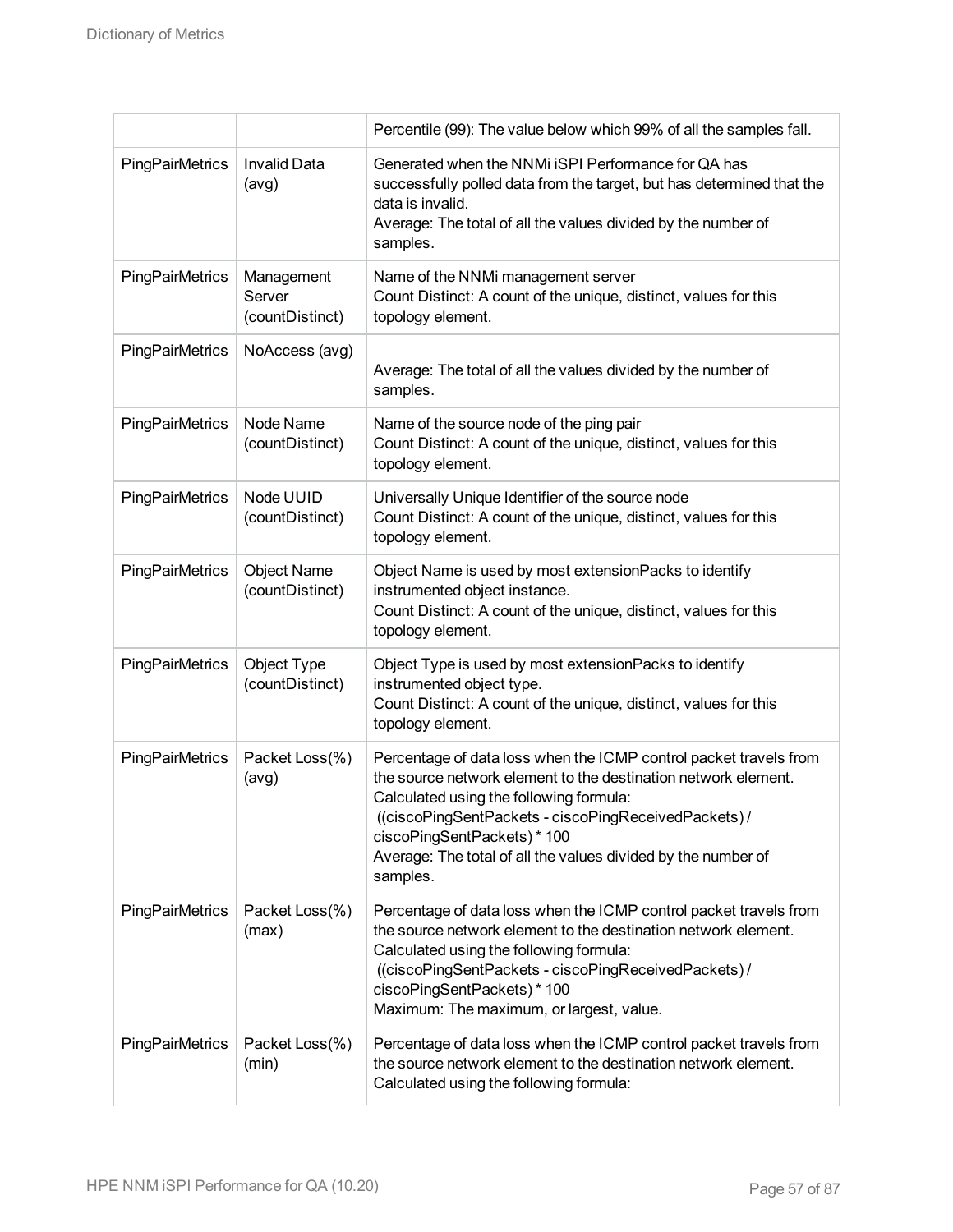|                 |                                               | ((ciscoPingSentPackets - ciscoPingReceivedPackets) /<br>ciscoPingSentPackets) * 100<br>Minimum: The minimum, or smallest, value.                                                                                                                                                                                                             |
|-----------------|-----------------------------------------------|----------------------------------------------------------------------------------------------------------------------------------------------------------------------------------------------------------------------------------------------------------------------------------------------------------------------------------------------|
| PingPairMetrics | Packet Loss(%)<br>(pctile05)                  | Percentage of data loss when the ICMP control packet travels from<br>the source network element to the destination network element.<br>Calculated using the following formula:<br>((ciscoPingSentPackets - ciscoPingReceivedPackets) /<br>ciscoPingSentPackets) * 100<br>Percentile (05): The value below which 5% of all the samples fall.  |
| PingPairMetrics | Packet Loss(%)<br>(pctile90)                  | Percentage of data loss when the ICMP control packet travels from<br>the source network element to the destination network element.<br>Calculated using the following formula:<br>((ciscoPingSentPackets - ciscoPingReceivedPackets) /<br>ciscoPingSentPackets) * 100<br>Percentile (90): The value below which 90% of all the samples fall. |
| PingPairMetrics | Packet Loss(%)<br>(pctile95)                  | Percentage of data loss when the ICMP control packet travels from<br>the source network element to the destination network element.<br>Calculated using the following formula:<br>((ciscoPingSentPackets - ciscoPingReceivedPackets) /<br>ciscoPingSentPackets) * 100<br>Percentile (95): The value below which 95% of all the samples fall. |
| PingPairMetrics | Packet Loss(%)<br>(pctile99)                  | Percentage of data loss when the ICMP control packet travels from<br>the source network element to the destination network element.<br>Calculated using the following formula:<br>((ciscoPingSentPackets - ciscoPingReceivedPackets) /<br>ciscoPingSentPackets) * 100<br>Percentile (99): The value below which 99% of all the samples fall. |
| PingPairMetrics | Pair Name<br>(countDistinct)                  | Ping Latency pair name with associated source and destination<br>endpoints<br>Count Distinct: A count of the unique, distinct, values for this<br>topology element.                                                                                                                                                                          |
| PingPairMetrics | Pair UUID<br>(countDistinct)                  | Count Distinct: A count of the unique, distinct, values for this<br>topology element.                                                                                                                                                                                                                                                        |
| PingPairMetrics | Period Length<br>(secs) (sum)                 | Summation: The total of all the values.                                                                                                                                                                                                                                                                                                      |
| PingPairMetrics | Proxy IP<br><b>Address</b><br>(countDistinct) | Proxy IP address of the ping pair source node<br>Count Distinct: A count of the unique, distinct, values for this<br>topology element.                                                                                                                                                                                                       |
| PingPairMetrics | Proxy Interface<br>Name<br>(countDistinct)    | Proxy interface name of the ping pair source node<br>Count Distinct: A count of the unique, distinct, values for this<br>topology element.                                                                                                                                                                                                   |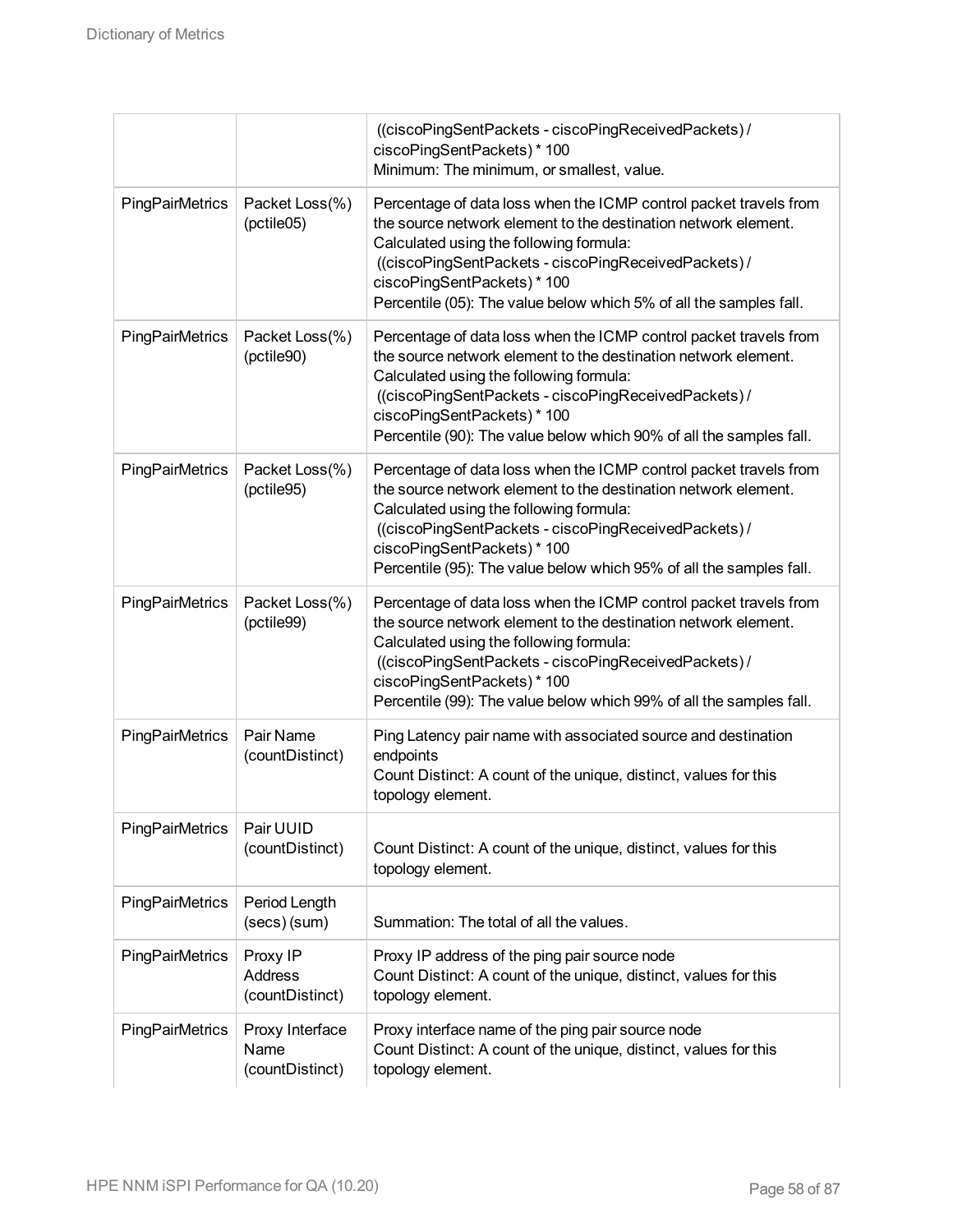| PingPairMetrics        | Proxy Node<br>Name<br>(countDistinct)                 | Proxy name of the ping pair source node<br>Count Distinct: A count of the unique, distinct, values for this<br>topology element.                                                                                                                |
|------------------------|-------------------------------------------------------|-------------------------------------------------------------------------------------------------------------------------------------------------------------------------------------------------------------------------------------------------|
| <b>PingPairMetrics</b> | Qualified<br><b>Interface Name</b><br>(countDistinct) | Fully qualified name of the interface<br>Count Distinct: A count of the unique, distinct, values for this<br>topology element.                                                                                                                  |
| PingPairMetrics        | <b>RTT Average</b><br>(ms)(avg)                       | The average Round Trip Time taken by the ICMP control packet to<br>travel between the selected source and destination network element,<br>measured in milliseconds<br>Average: The total of all the values divided by the number of<br>samples. |
| PingPairMetrics        | <b>RTT Average</b><br>$(ms)$ (max)                    | The average Round Trip Time taken by the ICMP control packet to<br>travel between the selected source and destination network element,<br>measured in milliseconds<br>Maximum: The maximum, or largest, value.                                  |
| PingPairMetrics        | RTT Average<br>$(ms)$ (min)                           | The average Round Trip Time taken by the ICMP control packet to<br>travel between the selected source and destination network element,<br>measured in milliseconds<br>Minimum: The minimum, or smallest, value.                                 |
| PingPairMetrics        | <b>RTT Average</b><br>$(ms)$ (pctile 05)              | The average Round Trip Time taken by the ICMP control packet to<br>travel between the selected source and destination network element,<br>measured in milliseconds<br>Percentile (05): The value below which 5% of all the samples fall.        |
| <b>PingPairMetrics</b> | <b>RTT Average</b><br>(ms) (pctile90)                 | The average Round Trip Time taken by the ICMP control packet to<br>travel between the selected source and destination network element,<br>measured in milliseconds<br>Percentile (90): The value below which 90% of all the samples fall.       |
| PingPairMetrics        | <b>RTT Average</b><br>(ms) (pctile95)                 | The average Round Trip Time taken by the ICMP control packet to<br>travel between the selected source and destination network element,<br>measured in milliseconds<br>Percentile (95): The value below which 95% of all the samples fall.       |
| <b>PingPairMetrics</b> | <b>RTT Average</b><br>(ms) (pctile99)                 | The average Round Trip Time taken by the ICMP control packet to<br>travel between the selected source and destination network element,<br>measured in milliseconds<br>Percentile (99): The value below which 99% of all the samples fall.       |
| <b>PingPairMetrics</b> | RTT Max(ms)<br>(avg)                                  | The maximum Round Trip Time taken by the ICMP control packet to<br>travel between the selected source and destination network element,<br>measured in milliseconds<br>Average: The total of all the values divided by the number of<br>samples. |
| <b>PingPairMetrics</b> | RTT Max(ms)<br>(max)                                  | The maximum Round Trip Time taken by the ICMP control packet to<br>travel between the selected source and destination network element,<br>measured in milliseconds                                                                              |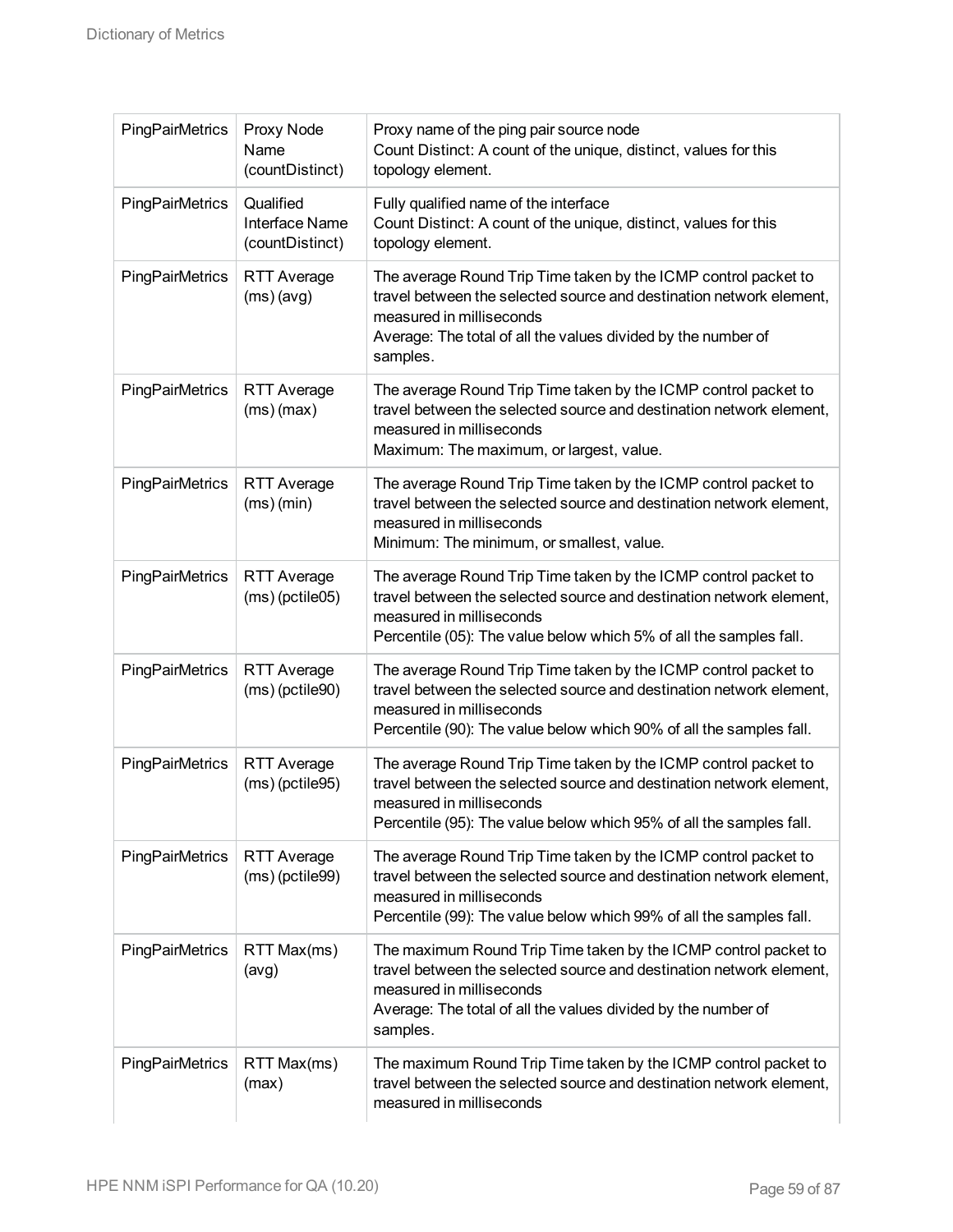|                        |                           | Maximum: The maximum, or largest, value.                                                                                                                                                                                                        |
|------------------------|---------------------------|-------------------------------------------------------------------------------------------------------------------------------------------------------------------------------------------------------------------------------------------------|
| PingPairMetrics        | RTT Max(ms)<br>(min)      | The maximum Round Trip Time taken by the ICMP control packet to<br>travel between the selected source and destination network element,<br>measured in milliseconds<br>Minimum: The minimum, or smallest, value.                                 |
| <b>PingPairMetrics</b> | RTT Max(ms)<br>(pctile05) | The maximum Round Trip Time taken by the ICMP control packet to<br>travel between the selected source and destination network element,<br>measured in milliseconds<br>Percentile (05): The value below which 5% of all the samples fall.        |
| <b>PingPairMetrics</b> | RTT Max(ms)<br>(pctile90) | The maximum Round Trip Time taken by the ICMP control packet to<br>travel between the selected source and destination network element,<br>measured in milliseconds<br>Percentile (90): The value below which 90% of all the samples fall.       |
| <b>PingPairMetrics</b> | RTT Max(ms)<br>(pctile95) | The maximum Round Trip Time taken by the ICMP control packet to<br>travel between the selected source and destination network element,<br>measured in milliseconds<br>Percentile (95): The value below which 95% of all the samples fall.       |
| <b>PingPairMetrics</b> | RTT Max(ms)<br>(pctile99) | The maximum Round Trip Time taken by the ICMP control packet to<br>travel between the selected source and destination network element,<br>measured in milliseconds<br>Percentile (99): The value below which 99% of all the samples fall.       |
| <b>PingPairMetrics</b> | RTT Min(ms)<br>(avg)      | The minimum Round Trip Time taken by the ICMP control packet to<br>travel between the selected source and destination network element,<br>measured in milliseconds<br>Average: The total of all the values divided by the number of<br>samples. |
| PingPairMetrics        | RTT Min(ms)<br>(max)      | The minimum Round Trip Time taken by the ICMP control packet to<br>travel between the selected source and destination network element,<br>measured in milliseconds<br>Maximum: The maximum, or largest, value.                                  |
| PingPairMetrics        | RTT Min(ms)<br>(min)      | The minimum Round Trip Time taken by the ICMP control packet to<br>travel between the selected source and destination network element,<br>measured in milliseconds<br>Minimum: The minimum, or smallest, value.                                 |
| PingPairMetrics        | RTT Min(ms)<br>(pctile05) | The minimum Round Trip Time taken by the ICMP control packet to<br>travel between the selected source and destination network element,<br>measured in milliseconds<br>Percentile (05): The value below which 5% of all the samples fall.        |
| PingPairMetrics        | RTT Min(ms)<br>(pctile90) | The minimum Round Trip Time taken by the ICMP control packet to<br>travel between the selected source and destination network element,<br>measured in milliseconds<br>Percentile (90): The value below which 90% of all the samples fall.       |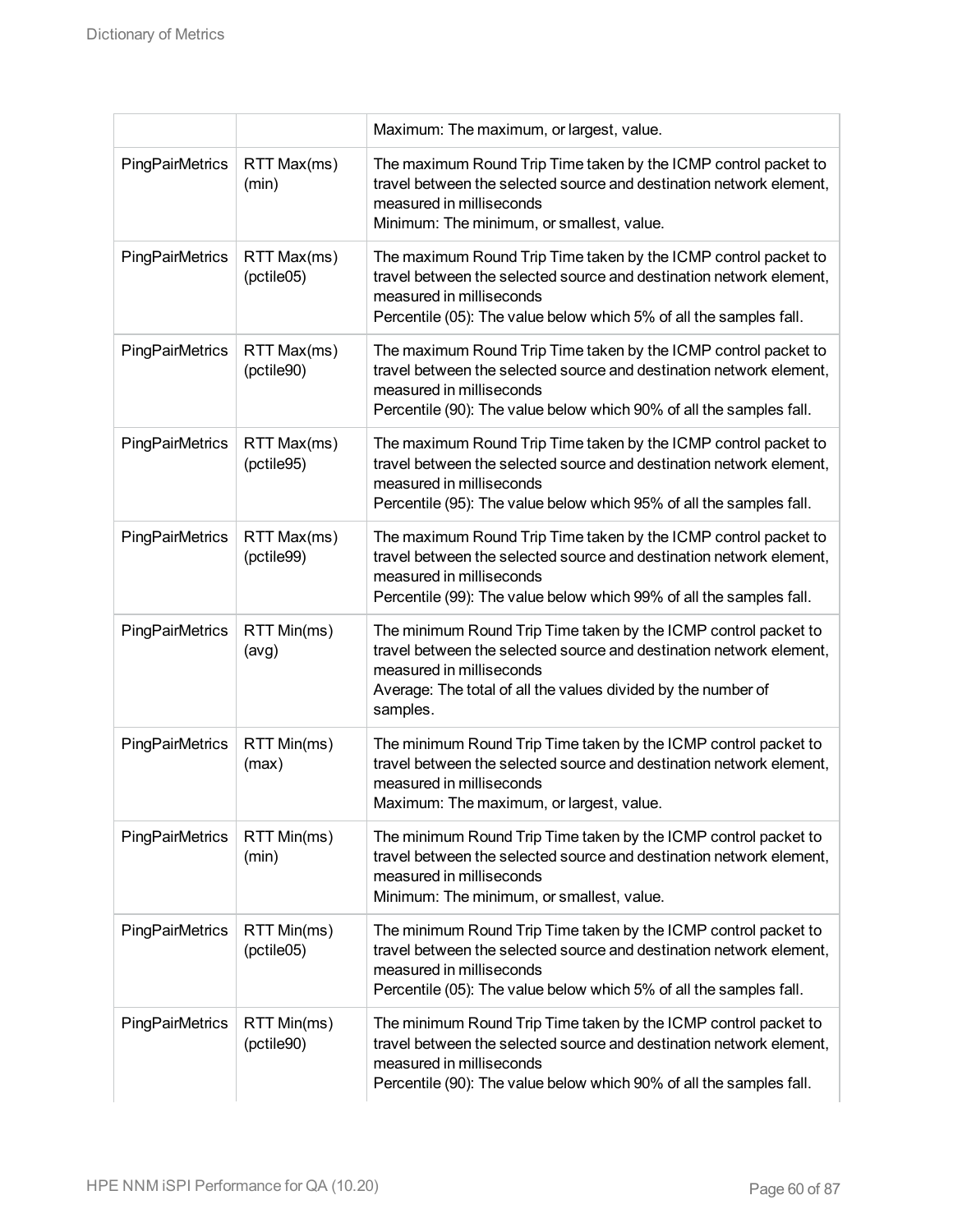| PingPairMetrics | RTT Min(ms)<br>(pctile95)        | The minimum Round Trip Time taken by the ICMP control packet to<br>travel between the selected source and destination network element,<br>measured in milliseconds<br>Percentile (95): The value below which 95% of all the samples fall. |
|-----------------|----------------------------------|-------------------------------------------------------------------------------------------------------------------------------------------------------------------------------------------------------------------------------------------|
| PingPairMetrics | RTT Min(ms)<br>(pctile99)        | The minimum Round Trip Time taken by the ICMP control packet to<br>travel between the selected source and destination network element,<br>measured in milliseconds<br>Percentile (99): The value below which 99% of all the samples fall. |
| PingPairMetrics | Reachability<br>(avg)            | Measures the physical connectivity between a ping pair made of two<br>network elements<br>Average: The total of all the values divided by the number of<br>samples.                                                                       |
| PingPairMetrics | Reachability<br>(max)            | Measures the physical connectivity between a ping pair made of two<br>network elements<br>Maximum: The maximum, or largest, value.                                                                                                        |
| PingPairMetrics | Reachability<br>(min)            | Measures the physical connectivity between a ping pair made of two<br>network elements<br>Minimum: The minimum, or smallest, value.                                                                                                       |
| PingPairMetrics | Reachability<br>(pctile05)       | Measures the physical connectivity between a ping pair made of two<br>network elements<br>Percentile (05): The value below which 5% of all the samples fall.                                                                              |
| PingPairMetrics | Reachability<br>(pctile90)       | Measures the physical connectivity between a ping pair made of two<br>network elements<br>Percentile (90): The value below which 90% of all the samples fall.                                                                             |
| PingPairMetrics | Reachability<br>(pctile95)       | Measures the physical connectivity between a ping pair made of two<br>network elements<br>Percentile (95): The value below which 95% of all the samples fall.                                                                             |
| PingPairMetrics | Reachability<br>(pctile99)       | Measures the physical connectivity between a ping pair made of two<br>network elements<br>Percentile (99): The value below which 99% of all the samples fall.                                                                             |
| PingPairMetrics | Reboot (avg)                     | Generated when the target component was restarted during the poll<br>and no data could be retrieved from the component<br>Average: The total of all the values divided by the number of<br>samples.                                       |
| PingPairMetrics | Sample Count<br>(sum)            | Sample Count: The total number of collected samples.                                                                                                                                                                                      |
| PingPairMetrics | SecGroup UUID<br>(countDistinct) | Universally Unique Identifier of the security group<br>Count Distinct: A count of the unique, distinct, values for this<br>topology element.                                                                                              |
| PingPairMetrics | Source IP<br>Address             | IP address of the source node of the ping pair<br>Count Distinct: A count of the unique, distinct, values for this                                                                                                                        |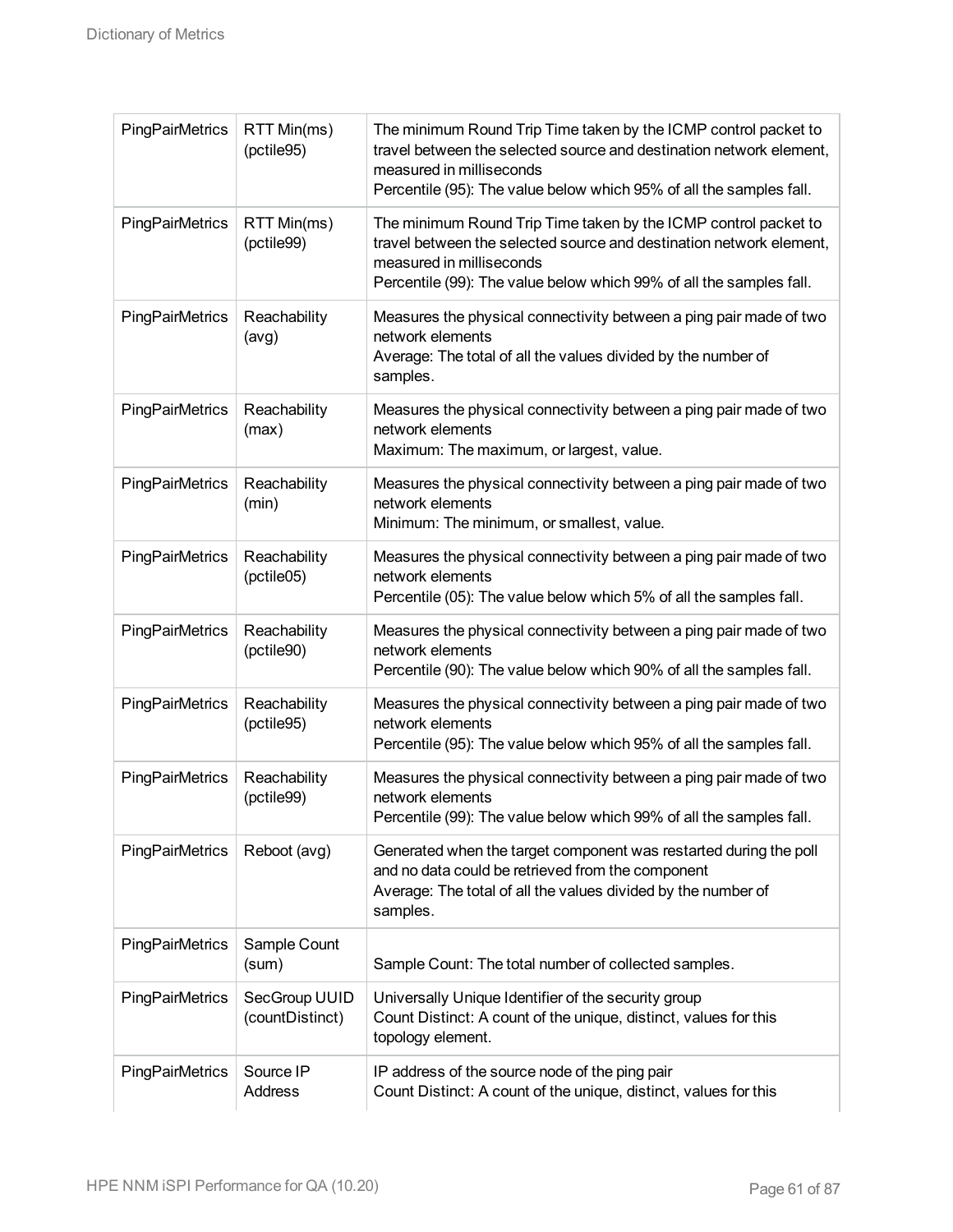|                        | (countDistinct)              | topology element.                                                                                                                                                                                                                      |
|------------------------|------------------------------|----------------------------------------------------------------------------------------------------------------------------------------------------------------------------------------------------------------------------------------|
| <b>PingPairMetrics</b> | <b>Target Error</b><br>(avg) | Generated when the target component returns any of the following<br>SNMP error responses:<br>* Authentication Error<br>* No such name<br>* No such object<br>Average: The total of all the values divided by the number of<br>samples. |
| <b>PingPairMetrics</b> | Unresponsive<br>Target (avg) | Generated when the SNMP agent did not respond when collecting<br>metrics for a particular polling policy<br>Average: The total of all the values divided by the number of<br>samples.                                                  |

# Dictionary for Class\_Based\_QoS

### Topology

| ClassMapActionTopology | Configured<br><b>Bandwidth</b> | Configured bandwidth of the QoS element                                                                                                                                                                                     |
|------------------------|--------------------------------|-----------------------------------------------------------------------------------------------------------------------------------------------------------------------------------------------------------------------------|
| ClassMapActionTopology | <b>Direction</b>               | The policy applied on the incoming or outgoing traffic for a<br>particular interface                                                                                                                                        |
| ClassMapActionTopology | <b>Full Qualified</b><br>Name  | Fully Qualified Name (FQDN) of the node where the QoS<br>element resides                                                                                                                                                    |
| ClassMapActionTopology | Interface<br>Name              | Name of the interface                                                                                                                                                                                                       |
| ClassMapActionTopology | Interface Type                 | The physical link protocol type of the interface<br>Possible values used by HP Network Node Manager i<br>Software include Ethernet and frameRelay<br>Note: Interfaces on non-SNMP nodes have an interface<br>type of other. |
| ClassMapActionTopology | Interface UUID                 | Universally Unique Identifier of the interface                                                                                                                                                                              |
| ClassMapActionTopology | Management<br>Server           | Name of the NNMi management server                                                                                                                                                                                          |
| ClassMapActionTopology | Node Name                      | Name of the source node                                                                                                                                                                                                     |
| ClassMapActionTopology | Node UUID                      | Universally Unique Identifier of the source node                                                                                                                                                                            |
| <b>CBQoSMetrics</b>    | <b>Object Name</b>             | Object Name is used by most extension Packs to identify<br>instrumented object instance.                                                                                                                                    |
| <b>CBQoSMetrics</b>    | Object Type                    | Object Type is used by most extension Packs to identify                                                                                                                                                                     |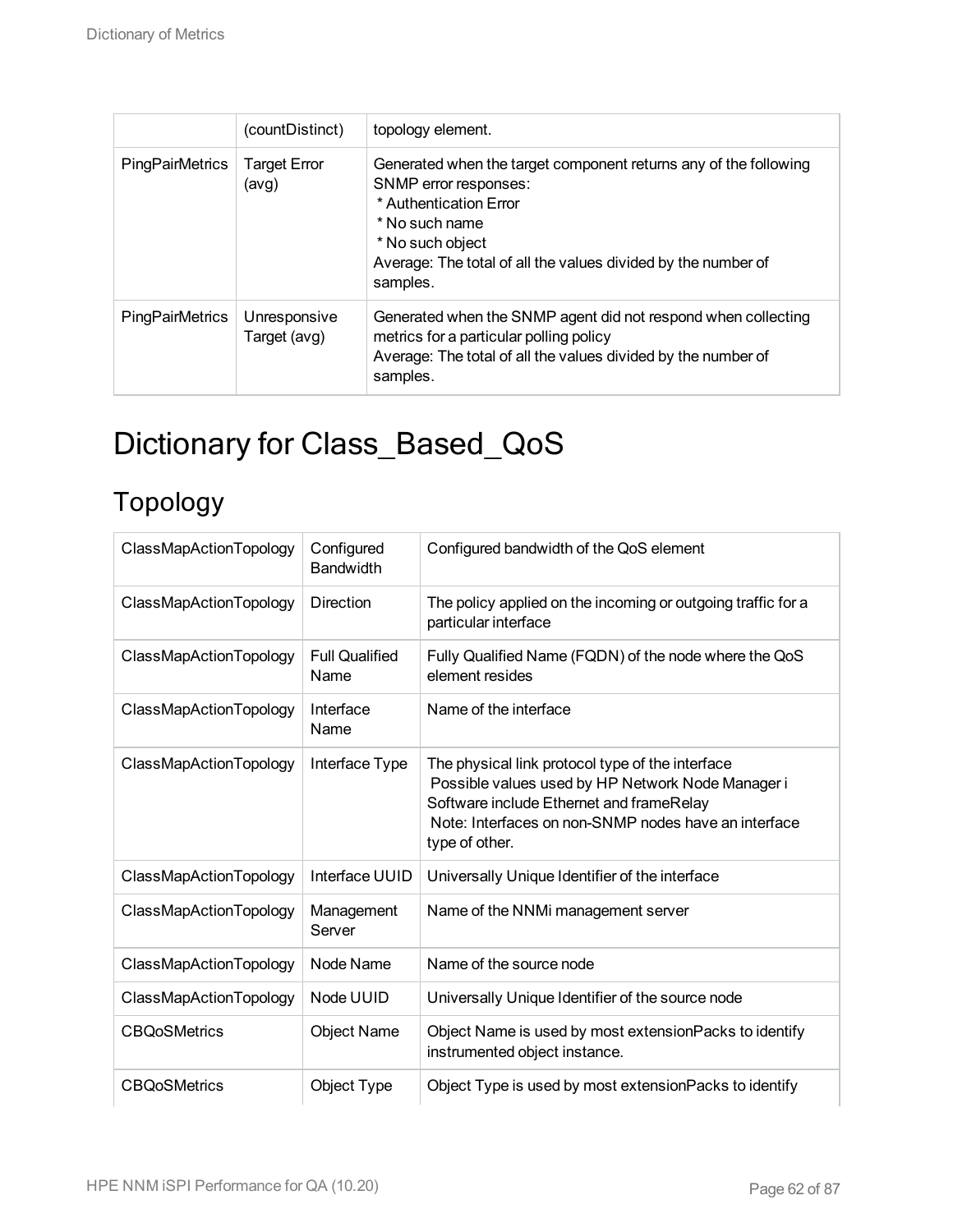|                        |                                | instrumented object type.                                           |
|------------------------|--------------------------------|---------------------------------------------------------------------|
| ClassMapActionTopology | Policy Name                    | Name of the policy applied on the QoS element                       |
| ClassMapActionTopology | Policy_UUID                    | Universally Unique Identifier of the policy                         |
| ClassMapActionTopology | Qualified<br>Interface<br>Name | Fully qualified name of the interface                               |
| ClassMapActionTopology | Qualified<br>Name              | Fully Qualified Name (FQDN) of the QoS entity                       |
| ClassMapActionTopology | Qualified<br>Policy Name       | Fully qualified name of the policy associated to the QoS<br>element |
| ClassMapActionTopology | SecGroup<br>UUID               | Universally Unique Identifier of the security group                 |
| ClassMapActionTopology | Source Tenant                  | Tenant name of the QoS element                                      |
| ClassMapActionTopology | <b>Traffic Class</b><br>Name   | Class name associated to the QoS element                            |
| ClassMapActionTopology | <b>Traffic Class</b><br>UUID   |                                                                     |

#### **Metrics**

| <b>CBQoSMetrics</b> | <b>Bandwidth</b><br>Utilization(%) (avg) | Percentage of the bandwidth utilized by the selected QoS class.<br>Available only when the bandwidth reservation per class is<br>measured as one of the following values:<br>* As absolute value.<br>* As a percentage of the total bandwidth.<br>Bandwidth Utilization is calculated using the following formula:<br>(PostPolicyBytes in kbps / Bandwidth configured in kbps) * 100<br>Average: The total of all the values divided by the number of<br>samples. |
|---------------------|------------------------------------------|-------------------------------------------------------------------------------------------------------------------------------------------------------------------------------------------------------------------------------------------------------------------------------------------------------------------------------------------------------------------------------------------------------------------------------------------------------------------|
| <b>CBQoSMetrics</b> | <b>Bandwidth</b><br>Utilization(%) (max) | Percentage of the bandwidth utilized by the selected QoS class.<br>Available only when the bandwidth reservation per class is<br>measured as one of the following values:<br>* As absolute value.<br>* As a percentage of the total bandwidth.<br>Bandwidth Utilization is calculated using the following formula:<br>(PostPolicyBytes in kbps / Bandwidth configured in kbps) * 100<br>Maximum: The maximum, or largest, value.                                  |
| <b>CBQoSMetrics</b> | <b>Bandwidth</b><br>Utilization(%) (min) | Percentage of the bandwidth utilized by the selected QoS class.<br>Available only when the bandwidth reservation per class is<br>measured as one of the following values:                                                                                                                                                                                                                                                                                         |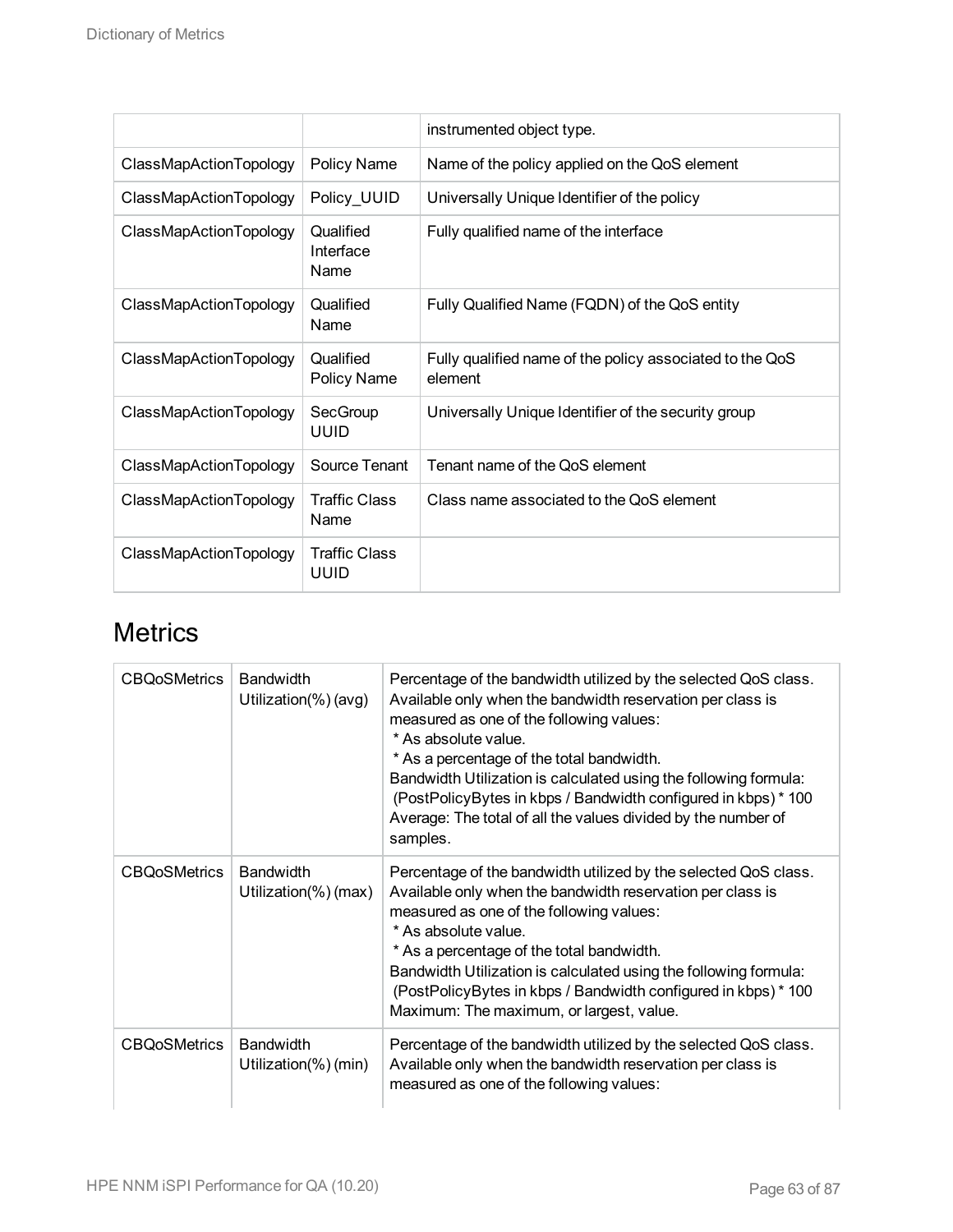|                     |                                                   | * As absolute value.<br>* As a percentage of the total bandwidth.<br>Bandwidth Utilization is calculated using the following formula:<br>(PostPolicyBytes in kbps / Bandwidth configured in kbps) * 100<br>Minimum: The minimum, or smallest, value.                                                                                                                                                                                                        |
|---------------------|---------------------------------------------------|-------------------------------------------------------------------------------------------------------------------------------------------------------------------------------------------------------------------------------------------------------------------------------------------------------------------------------------------------------------------------------------------------------------------------------------------------------------|
| <b>CBQoSMetrics</b> | <b>Bandwidth</b><br>Utilization(%)<br>(pctile05)  | Percentage of the bandwidth utilized by the selected QoS class.<br>Available only when the bandwidth reservation per class is<br>measured as one of the following values:<br>* As absolute value.<br>* As a percentage of the total bandwidth.<br>Bandwidth Utilization is calculated using the following formula:<br>(PostPolicyBytes in kbps / Bandwidth configured in kbps) * 100<br>Percentile (05): The value below which 5% of all the samples fall.  |
| <b>CBQoSMetrics</b> | <b>Bandwidth</b><br>Utilization(%)<br>(pctile90)  | Percentage of the bandwidth utilized by the selected QoS class.<br>Available only when the bandwidth reservation per class is<br>measured as one of the following values:<br>* As absolute value.<br>* As a percentage of the total bandwidth.<br>Bandwidth Utilization is calculated using the following formula:<br>(PostPolicyBytes in kbps / Bandwidth configured in kbps) * 100<br>Percentile (90): The value below which 90% of all the samples fall. |
| <b>CBQoSMetrics</b> | Bandwidth<br>Utilization(%)<br>(pctile95)         | Percentage of the bandwidth utilized by the selected QoS class.<br>Available only when the bandwidth reservation per class is<br>measured as one of the following values:<br>* As absolute value.<br>* As a percentage of the total bandwidth.<br>Bandwidth Utilization is calculated using the following formula:<br>(PostPolicyBytes in kbps / Bandwidth configured in kbps) * 100<br>Percentile (95): The value below which 95% of all the samples fall. |
| <b>CBQoSMetrics</b> | <b>Bandwidth</b><br>Utilization(%)<br>(pctile99)  | Percentage of the bandwidth utilized by the selected QoS class.<br>Available only when the bandwidth reservation per class is<br>measured as one of the following values:<br>* As absolute value.<br>* As a percentage of the total bandwidth.<br>Bandwidth Utilization is calculated using the following formula:<br>(PostPolicyBytes in kbps / Bandwidth configured in kbps) * 100<br>Percentile (99): The value below which 99% of all the samples fall. |
| <b>CBQoSMetrics</b> | Configured<br><b>Bandwidth</b><br>(countDistinct) | Configured bandwidth of the QoS element<br>Count Distinct: A count of the unique, distinct, values for this<br>topology element.                                                                                                                                                                                                                                                                                                                            |
| <b>CBQoSMetrics</b> | <b>Current Queue</b><br>Depth (avg)               | The current depth of the queue for the selected class<br>Average: The total of all the values divided by the number of<br>samples.                                                                                                                                                                                                                                                                                                                          |
| <b>CBQoSMetrics</b> | <b>Current Queue</b><br>Depth (max)               | The current depth of the queue for the selected class<br>Maximum: The maximum, or largest, value.                                                                                                                                                                                                                                                                                                                                                           |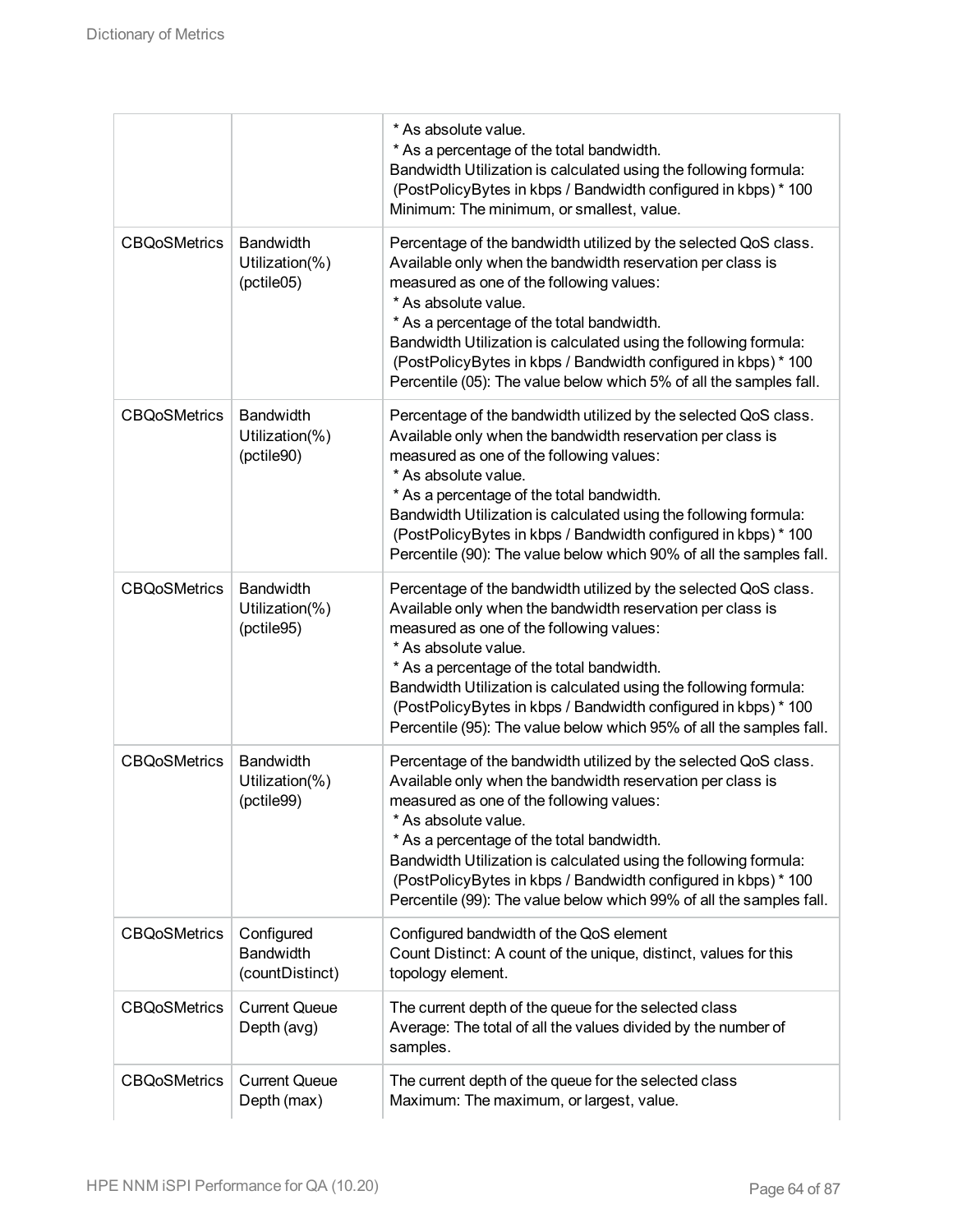| <b>CBQoSMetrics</b> | <b>Current Queue</b><br>Depth (min)      | The current depth of the queue for the selected class<br>Minimum: The minimum, or smallest, value.                                                                               |
|---------------------|------------------------------------------|----------------------------------------------------------------------------------------------------------------------------------------------------------------------------------|
| <b>CBQoSMetrics</b> | <b>Current Queue</b><br>Depth (pctile05) | The current depth of the queue for the selected class<br>Percentile (05): The value below which 5% of all the samples fall.                                                      |
| <b>CBQoSMetrics</b> | <b>Current Queue</b><br>Depth (pctile90) | The current depth of the queue for the selected class<br>Percentile (90): The value below which 90% of all the samples fall.                                                     |
| <b>CBQoSMetrics</b> | <b>Current Queue</b><br>Depth (pctile95) | The current depth of the queue for the selected class<br>Percentile (95): The value below which 95% of all the samples fall.                                                     |
| <b>CBQoSMetrics</b> | <b>Current Queue</b><br>Depth (pctile99) | The current depth of the queue for the selected class<br>Percentile (99): The value below which 99% of all the samples fall.                                                     |
| <b>CBQoSMetrics</b> | <b>Direction</b><br>(countDistinct)      | The policy applied on the incoming or outgoing traffic for a<br>particular interface<br>Count Distinct: A count of the unique, distinct, values for this<br>topology element.    |
| <b>CBQoSMetrics</b> | Drop Rate(kbps)<br>(avg)                 | The bit rate of bytes dropped for each QoS class after applying the<br>QoS policy, measured in kbps<br>Average: The total of all the values divided by the number of<br>samples. |
| <b>CBQoSMetrics</b> | Drop Rate(kbps)<br>(max)                 | The bit rate of bytes dropped for each QoS class after applying the<br>QoS policy, measured in kbps<br>Maximum: The maximum, or largest, value.                                  |
| <b>CBQoSMetrics</b> | Drop Rate(kbps)<br>(min)                 | The bit rate of bytes dropped for each QoS class after applying the<br>QoS policy, measured in kbps<br>Minimum: The minimum, or smallest, value.                                 |
| <b>CBQoSMetrics</b> | Drop Rate(kbps)<br>(pctile05)            | The bit rate of bytes dropped for each QoS class after applying the<br>QoS policy, measured in kbps<br>Percentile (05): The value below which 5% of all the samples fall.        |
| <b>CBQoSMetrics</b> | Drop Rate(kbps)<br>(pctile90)            | The bit rate of bytes dropped for each QoS class after applying the<br>QoS policy, measured in kbps<br>Percentile (90): The value below which 90% of all the samples fall.       |
| <b>CBQoSMetrics</b> | Drop Rate(kbps)<br>(pctile95)            | The bit rate of bytes dropped for each QoS class after applying the<br>QoS policy, measured in kbps<br>Percentile (95): The value below which 95% of all the samples fall.       |
| <b>CBQoSMetrics</b> | Drop Rate(kbps)<br>(pctile99)            | The bit rate of bytes dropped for each QoS class after applying the<br>QoS policy, measured in kbps<br>Percentile (99): The value below which 99% of all the samples fall.       |
| <b>CBQoSMetrics</b> | <b>Dropped Bytes</b><br>(sum)            | Total number of bytes dropped for each class after applying the<br>QoS policy<br>Summation: The total of all the values.                                                         |
| <b>CBQoSMetrics</b> | <b>Dropped Packets</b>                   | Total number of packets dropped for each class after applying the                                                                                                                |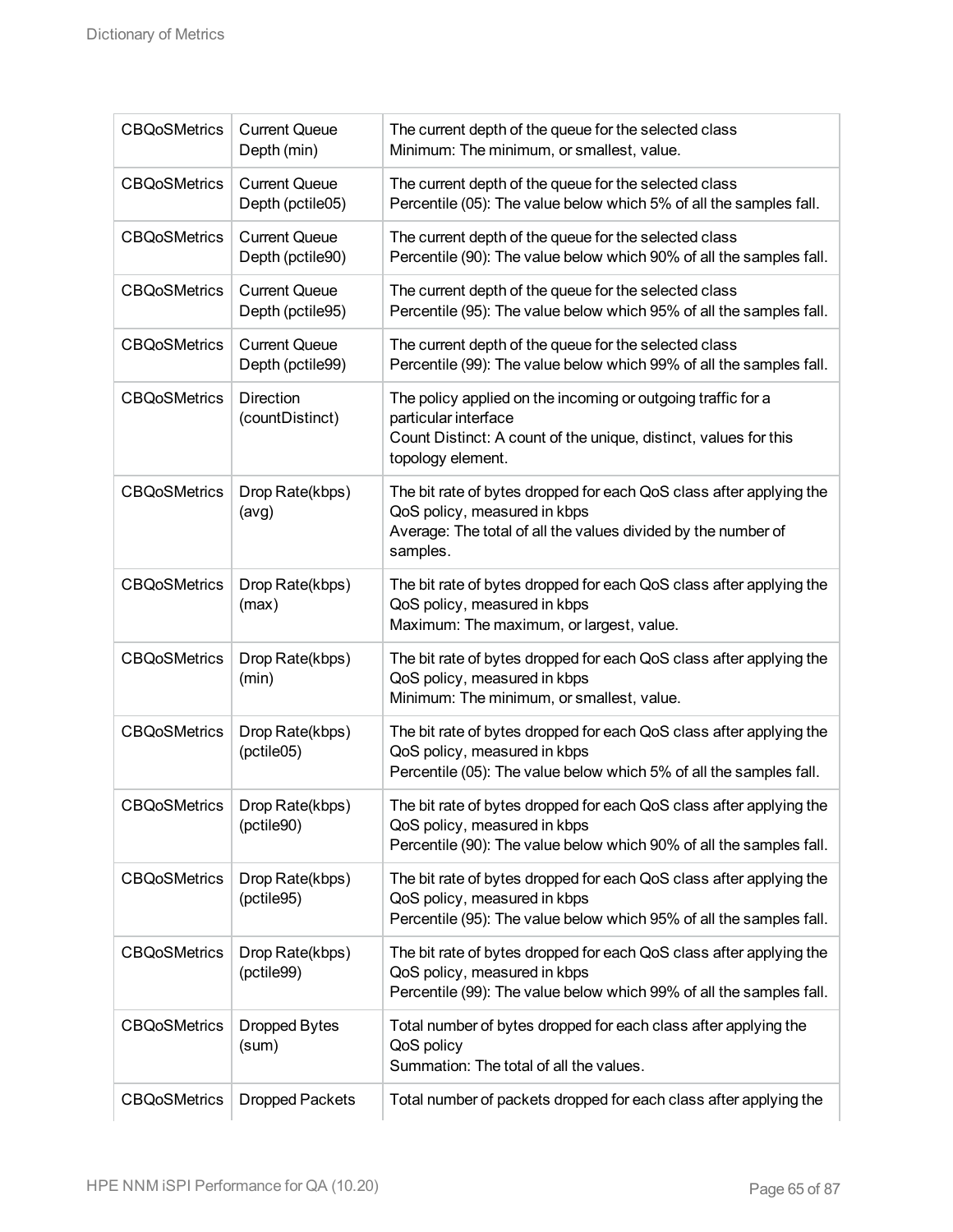|                     | (sum)                                         | the QoS policy<br>Summation: The total of all the values.                                                                                                                                                                                                                                                                                  |
|---------------------|-----------------------------------------------|--------------------------------------------------------------------------------------------------------------------------------------------------------------------------------------------------------------------------------------------------------------------------------------------------------------------------------------------|
| <b>CBQoSMetrics</b> | <b>Full Qualified Name</b><br>(countDistinct) | Fully Qualified Name (FQDN) of the node where the QoS element<br>resides<br>Count Distinct: A count of the unique, distinct, values for this<br>topology element.                                                                                                                                                                          |
| <b>CBQoSMetrics</b> | <b>Interface Name</b><br>(countDistinct)      | Name of the interface<br>Count Distinct: A count of the unique, distinct, values for this<br>topology element.                                                                                                                                                                                                                             |
| <b>CBQoSMetrics</b> | Interface Type<br>(countDistinct)             | The physical link protocol type of the interface<br>Possible values used by HP Network Node Manager i Software<br>include Ethernet and frameRelay<br>Note: Interfaces on non-SNMP nodes have an interface type of<br>other.<br>Count Distinct: A count of the unique, distinct, values for this<br>topology element.                       |
| <b>CBQoSMetrics</b> | Interface UUID<br>(countDistinct)             | Universally Unique Identifier of the interface<br>Count Distinct: A count of the unique, distinct, values for this<br>topology element.                                                                                                                                                                                                    |
| <b>CBQoSMetrics</b> | Management Server<br>(countDistinct)          | Name of the NNMi management server<br>Count Distinct: A count of the unique, distinct, values for this<br>topology element.                                                                                                                                                                                                                |
| <b>CBQoSMetrics</b> | Marked DSCP<br>Packets(%) (avg)               | Percentage of packets marked with IP DSCP bits for the QoS<br>class. The class sets a configured DSCP value for the incoming<br>IP packets.<br>It is calculated using the following formula:<br>(Packets with the IP DSCP bit set / Pre Policy Packets) * 100<br>Average: The total of all the values divided by the number of<br>samples. |
| <b>CBQoSMetrics</b> | Marked DSCP<br>Packets(%) (max)               | Percentage of packets marked with IP DSCP bits for the QoS<br>class. The class sets a configured DSCP value for the incoming<br>IP packets.<br>It is calculated using the following formula:<br>(Packets with the IP DSCP bit set / Pre Policy Packets) * 100<br>Maximum: The maximum, or largest, value.                                  |
| <b>CBQoSMetrics</b> | Marked DSCP<br>Packets(%) (min)               | Percentage of packets marked with IP DSCP bits for the QoS<br>class. The class sets a configured DSCP value for the incoming<br>IP packets.<br>It is calculated using the following formula:<br>(Packets with the IP DSCP bit set / Pre Policy Packets) * 100<br>Minimum: The minimum, or smallest, value.                                 |
| <b>CBQoSMetrics</b> | Marked DSCP<br>Packets(%)                     | Percentage of packets marked with IP DSCP bits for the QoS<br>class. The class sets a configured DSCP value for the incoming                                                                                                                                                                                                               |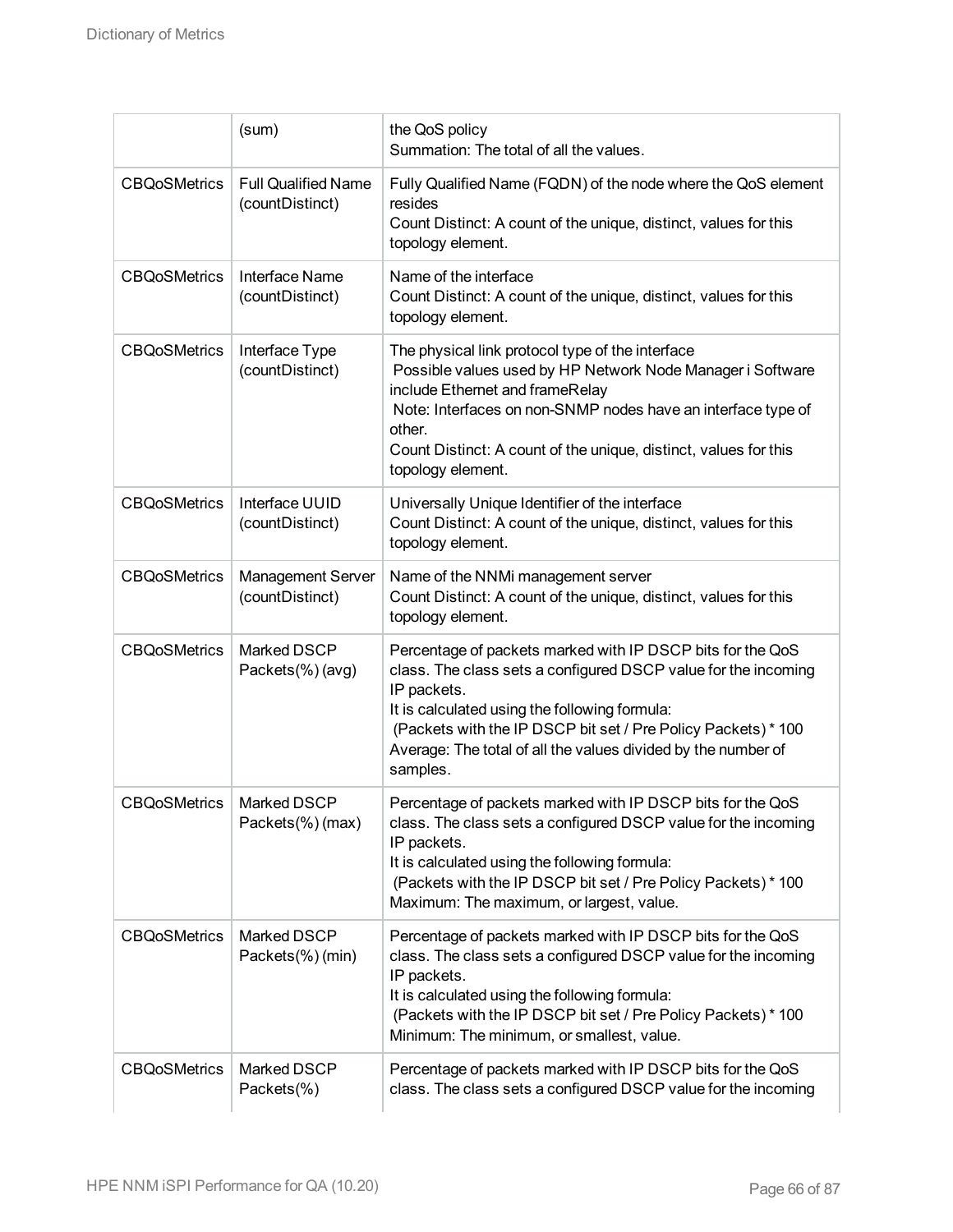|                     | (pctile05)                              | IP packets.<br>It is calculated using the following formula:<br>(Packets with the IP DSCP bit set / Pre Policy Packets) * 100<br>Percentile (05): The value below which 5% of all the samples fall.                                                                                                                                        |
|---------------------|-----------------------------------------|--------------------------------------------------------------------------------------------------------------------------------------------------------------------------------------------------------------------------------------------------------------------------------------------------------------------------------------------|
| <b>CBQoSMetrics</b> | Marked DSCP<br>Packets(%)<br>(pctile90) | Percentage of packets marked with IP DSCP bits for the QoS<br>class. The class sets a configured DSCP value for the incoming<br>IP packets.<br>It is calculated using the following formula:<br>(Packets with the IP DSCP bit set / Pre Policy Packets) * 100<br>Percentile (90): The value below which 90% of all the samples fall.       |
| <b>CBQoSMetrics</b> | Marked DSCP<br>Packets(%)<br>(pctile95) | Percentage of packets marked with IP DSCP bits for the QoS<br>class. The class sets a configured DSCP value for the incoming<br>IP packets.<br>It is calculated using the following formula:<br>(Packets with the IP DSCP bit set / Pre Policy Packets) * 100<br>Percentile (95): The value below which 95% of all the samples fall.       |
| <b>CBQoSMetrics</b> | Marked DSCP<br>Packets(%)<br>(pctile99) | Percentage of packets marked with IP DSCP bits for the QoS<br>class. The class sets a configured DSCP value for the incoming<br>IP packets.<br>It is calculated using the following formula:<br>(Packets with the IP DSCP bit set / Pre Policy Packets) * 100<br>Percentile (99): The value below which 99% of all the samples fall.       |
| <b>CBQoSMetrics</b> | Marked FRDE<br>Packets(%) (avg)         | Percentage of packets marked with IP FRDE bits for the QoS<br>class. The class sets a configured FRDE value for the incoming IP<br>packets.<br>It is calculated using the following formula:<br>(Packets with the IP FRDE bit set / Pre Policy Packets) * 100<br>Average: The total of all the values divided by the number of<br>samples. |
| <b>CBQoSMetrics</b> | Marked FRDE<br>Packets(%) (max)         | Percentage of packets marked with IP FRDE bits for the QoS<br>class. The class sets a configured FRDE value for the incoming IP<br>packets.<br>It is calculated using the following formula:<br>(Packets with the IP FRDE bit set / Pre Policy Packets) * 100<br>Maximum: The maximum, or largest, value.                                  |
| <b>CBQoSMetrics</b> | Marked FRDE<br>Packets(%) (min)         | Percentage of packets marked with IP FRDE bits for the QoS<br>class. The class sets a configured FRDE value for the incoming IP<br>packets.<br>It is calculated using the following formula:<br>(Packets with the IP FRDE bit set / Pre Policy Packets) * 100<br>Minimum: The minimum, or smallest, value.                                 |
| <b>CBQoSMetrics</b> | Marked FRDE<br>Packets(%)<br>(pctile05) | Percentage of packets marked with IP FRDE bits for the QoS<br>class. The class sets a configured FRDE value for the incoming IP<br>packets.<br>It is calculated using the following formula:                                                                                                                                               |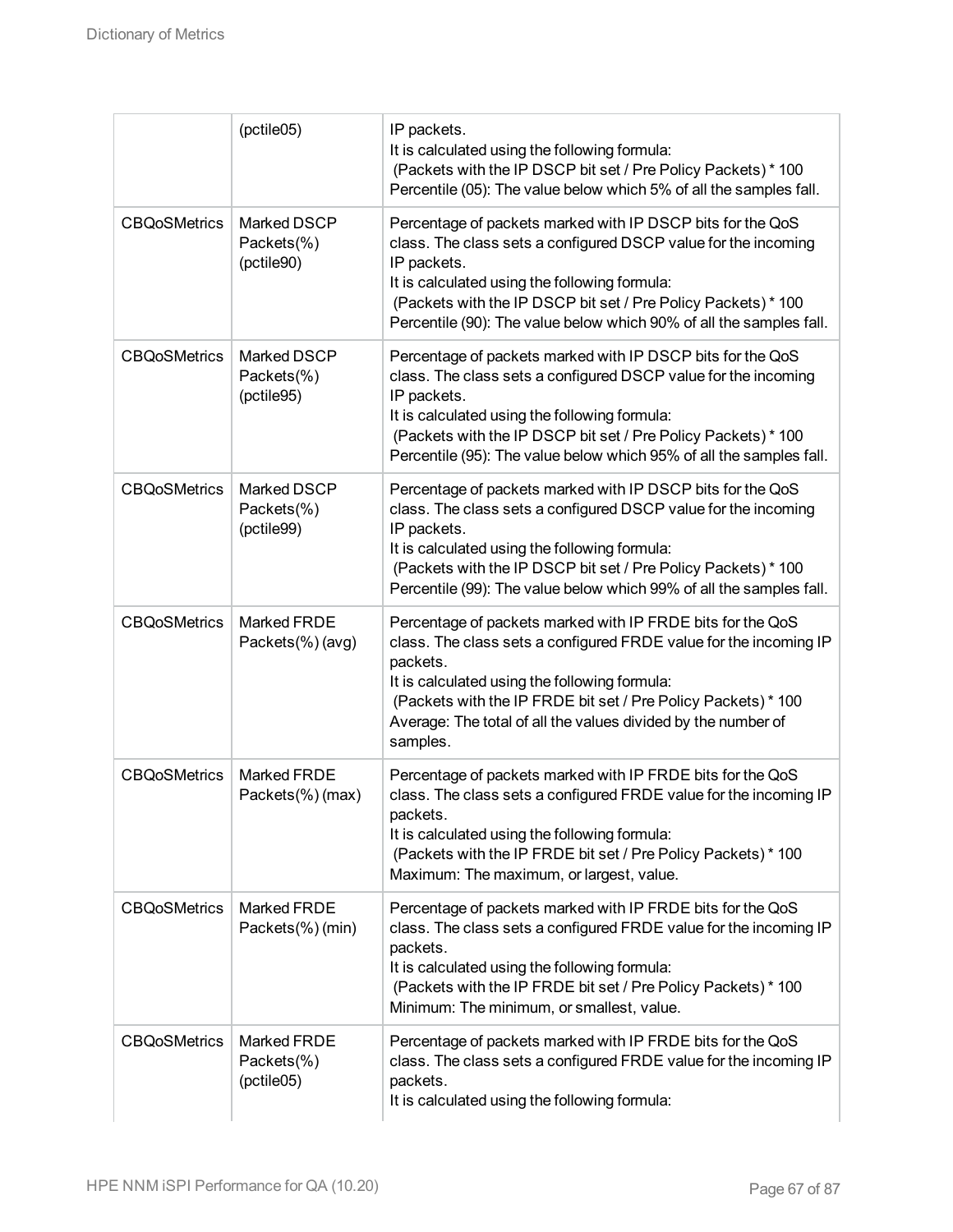|                     |                                             | (Packets with the IP FRDE bit set / Pre Policy Packets) * 100<br>Percentile (05): The value below which 5% of all the samples fall.                                                                                                                                                                                                                       |
|---------------------|---------------------------------------------|-----------------------------------------------------------------------------------------------------------------------------------------------------------------------------------------------------------------------------------------------------------------------------------------------------------------------------------------------------------|
| <b>CBQoSMetrics</b> | Marked FRDE<br>Packets(%)<br>(pctile90)     | Percentage of packets marked with IP FRDE bits for the QoS<br>class. The class sets a configured FRDE value for the incoming IP<br>packets.<br>It is calculated using the following formula:<br>(Packets with the IP FRDE bit set / Pre Policy Packets) * 100<br>Percentile (90): The value below which 90% of all the samples fall.                      |
| <b>CBQoSMetrics</b> | Marked FRDE<br>Packets(%)<br>(pctile95)     | Percentage of packets marked with IP FRDE bits for the QoS<br>class. The class sets a configured FRDE value for the incoming IP<br>packets.<br>It is calculated using the following formula:<br>(Packets with the IP FRDE bit set / Pre Policy Packets) * 100<br>Percentile (95): The value below which 95% of all the samples fall.                      |
| <b>CBQoSMetrics</b> | Marked FRDE<br>Packets(%)<br>(pctile99)     | Percentage of packets marked with IP FRDE bits for the QoS<br>class. The class sets a configured FRDE value for the incoming IP<br>packets.<br>It is calculated using the following formula:<br>(Packets with the IP FRDE bit set / Pre Policy Packets) * 100<br>Percentile (99): The value below which 99% of all the samples fall.                      |
| <b>CBQoSMetrics</b> | Marked IP<br>Precedence<br>Packets(%) (avg) | Percentage of packets marked with IP Precedence for the QoS<br>class. The class sets a configured Precedence value for the<br>incoming IP packets.<br>It is calculated using the following formula:<br>(Packets with the IP precedence bit set / Pre Policy Packets)*<br>100<br>Average: The total of all the values divided by the number of<br>samples. |
| <b>CBQoSMetrics</b> | Marked IP<br>Precedence<br>Packets(%) (max) | Percentage of packets marked with IP Precedence for the QoS<br>class. The class sets a configured Precedence value for the<br>incoming IP packets.<br>It is calculated using the following formula:<br>(Packets with the IP precedence bit set / Pre Policy Packets)*<br>100<br>Maximum: The maximum, or largest, value.                                  |
| <b>CBQoSMetrics</b> | Marked IP<br>Precedence<br>Packets(%) (min) | Percentage of packets marked with IP Precedence for the QoS<br>class. The class sets a configured Precedence value for the<br>incoming IP packets.<br>It is calculated using the following formula:<br>(Packets with the IP precedence bit set / Pre Policy Packets)*<br>100<br>Minimum: The minimum, or smallest, value.                                 |
| <b>CBQoSMetrics</b> | Marked IP<br>Precedence<br>Packets(%)       | Percentage of packets marked with IP Precedence for the QoS<br>class. The class sets a configured Precedence value for the                                                                                                                                                                                                                                |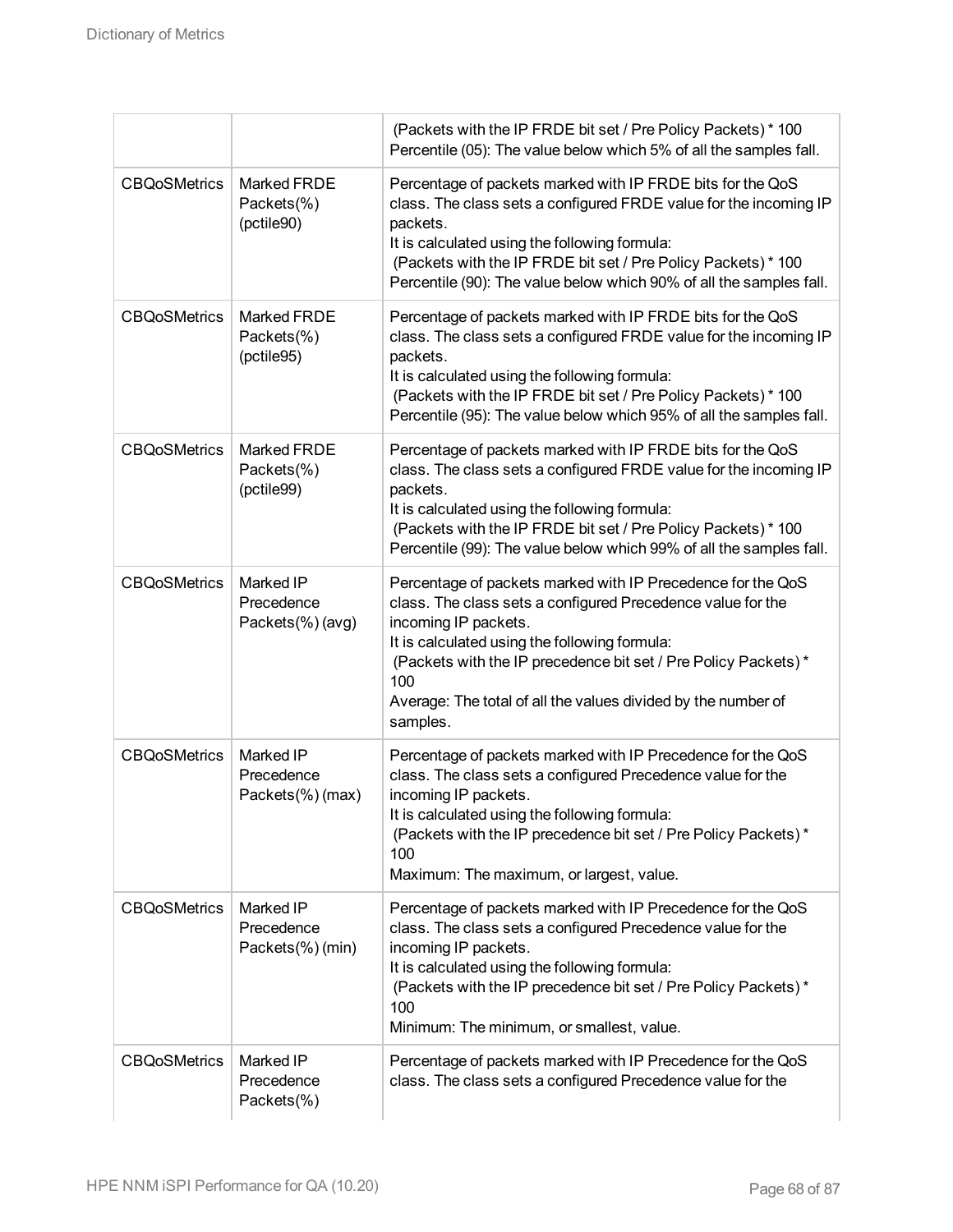|                     | (pctile05)                                          | incoming IP packets.<br>It is calculated using the following formula:<br>(Packets with the IP precedence bit set / Pre Policy Packets)*<br>100<br>Percentile (05): The value below which 5% of all the samples fall.                                                                                                                                |
|---------------------|-----------------------------------------------------|-----------------------------------------------------------------------------------------------------------------------------------------------------------------------------------------------------------------------------------------------------------------------------------------------------------------------------------------------------|
| <b>CBQoSMetrics</b> | Marked IP<br>Precedence<br>Packets(%)<br>(pctile90) | Percentage of packets marked with IP Precedence for the QoS<br>class. The class sets a configured Precedence value for the<br>incoming IP packets.<br>It is calculated using the following formula:<br>(Packets with the IP precedence bit set / Pre Policy Packets)*<br>100<br>Percentile (90): The value below which 90% of all the samples fall. |
| <b>CBQoSMetrics</b> | Marked IP<br>Precedence<br>Packets(%)<br>(pctile95) | Percentage of packets marked with IP Precedence for the QoS<br>class. The class sets a configured Precedence value for the<br>incoming IP packets.<br>It is calculated using the following formula:<br>(Packets with the IP precedence bit set / Pre Policy Packets)*<br>100<br>Percentile (95): The value below which 95% of all the samples fall. |
| <b>CBQoSMetrics</b> | Marked IP<br>Precedence<br>Packets(%)<br>(pctile99) | Percentage of packets marked with IP Precedence for the QoS<br>class. The class sets a configured Precedence value for the<br>incoming IP packets.<br>It is calculated using the following formula:<br>(Packets with the IP precedence bit set / Pre Policy Packets)*<br>100<br>Percentile (99): The value below which 99% of all the samples fall. |
| <b>CBQoSMetrics</b> | Max Queue Depth<br>(avg)                            | The maximum depth of the queue for the selected class<br>Average: The total of all the values divided by the number of<br>samples.                                                                                                                                                                                                                  |
| <b>CBQoSMetrics</b> | Max Queue Depth<br>(max)                            | The maximum depth of the queue for the selected class<br>Maximum: The maximum, or largest, value.                                                                                                                                                                                                                                                   |
| <b>CBQoSMetrics</b> | Max Queue Depth<br>(min)                            | The maximum depth of the queue for the selected class<br>Minimum: The minimum, or smallest, value.                                                                                                                                                                                                                                                  |
| <b>CBQoSMetrics</b> | Max Queue Depth<br>(pctile05)                       | The maximum depth of the queue for the selected class<br>Percentile (05): The value below which 5% of all the samples fall.                                                                                                                                                                                                                         |
| <b>CBQoSMetrics</b> | Max Queue Depth<br>(pctile90)                       | The maximum depth of the queue for the selected class<br>Percentile (90): The value below which 90% of all the samples fall.                                                                                                                                                                                                                        |
| <b>CBQoSMetrics</b> | Max Queue Depth<br>(pctile95)                       | The maximum depth of the queue for the selected class<br>Percentile (95): The value below which 95% of all the samples fall.                                                                                                                                                                                                                        |
| <b>CBQoSMetrics</b> | Max Queue Depth<br>(pctile99)                       | The maximum depth of the queue for the selected class<br>Percentile (99): The value below which 99% of all the samples fall.                                                                                                                                                                                                                        |
| <b>CBQoSMetrics</b> | Node Name                                           | Name of the source node                                                                                                                                                                                                                                                                                                                             |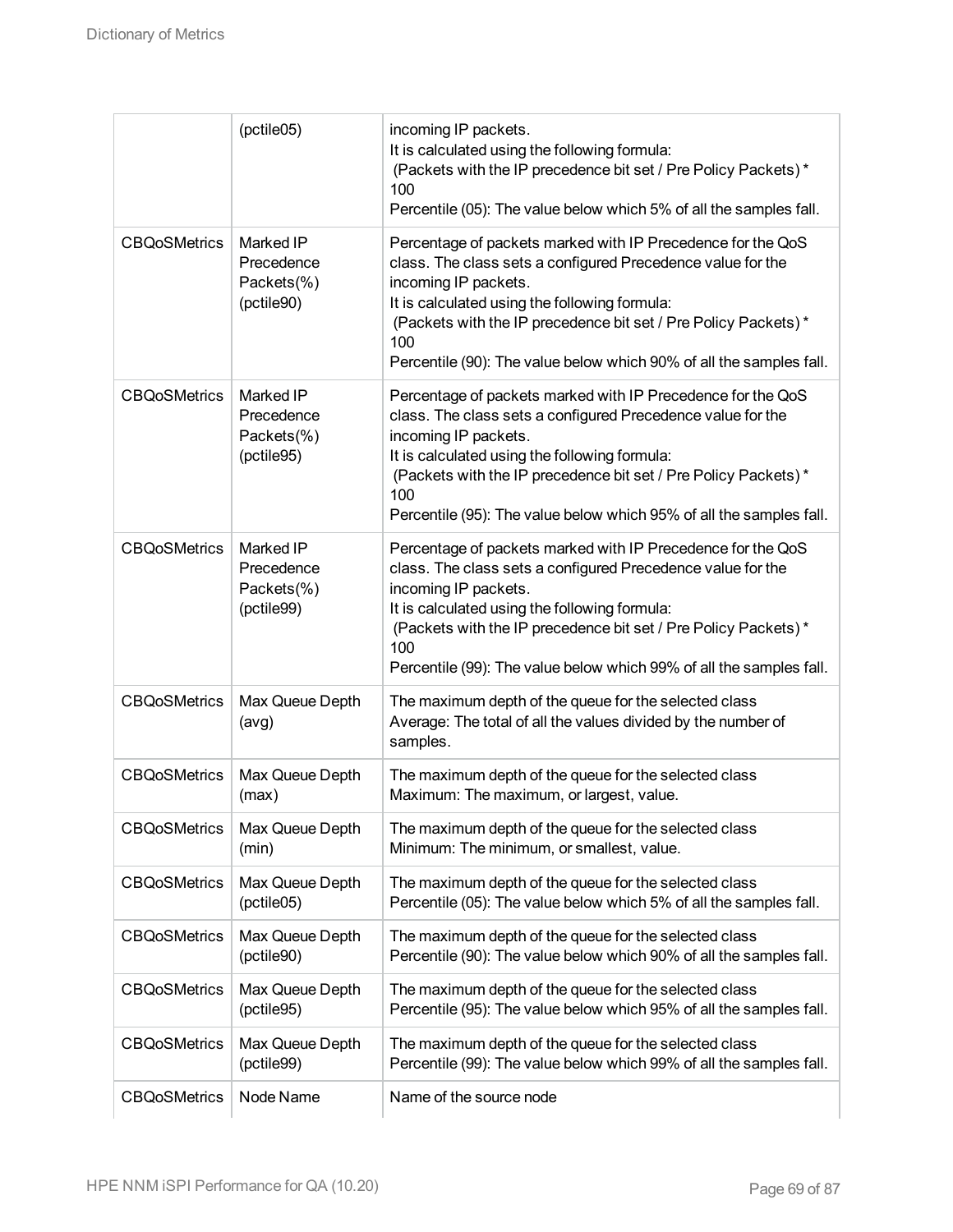|                     | (countDistinct)                           | Count Distinct: A count of the unique, distinct, values for this                                                                                                                                                                                                                               |
|---------------------|-------------------------------------------|------------------------------------------------------------------------------------------------------------------------------------------------------------------------------------------------------------------------------------------------------------------------------------------------|
| <b>CBQoSMetrics</b> |                                           | topology element.                                                                                                                                                                                                                                                                              |
|                     | Node UUID<br>(countDistinct)              | Universally Unique Identifier of the source node<br>Count Distinct: A count of the unique, distinct, values for this<br>topology element.                                                                                                                                                      |
| <b>CBQoSMetrics</b> | <b>Object Name</b><br>(countDistinct)     | Object Name is used by most extension Packs to identify<br>instrumented object instance.<br>Count Distinct: A count of the unique, distinct, values for this<br>topology element.                                                                                                              |
| <b>CBQoSMetrics</b> | Object Type<br>(countDistinct)            | Object Type is used by most extensionPacks to identify<br>instrumented object type.<br>Count Distinct: A count of the unique, distinct, values for this<br>topology element.                                                                                                                   |
| <b>CBQoSMetrics</b> | Packets DE bit set<br>(sum)               | Total number of packets whose Frame Relay DE Bit is marked by<br>Set feature<br>Summation: The total of all the values.                                                                                                                                                                        |
| <b>CBQoSMetrics</b> | Packets DSCP<br>Value set (sum)           | Total number of packets whose DSCP field is marked by Set<br>feature<br>Summation: The total of all the values.                                                                                                                                                                                |
| <b>CBQoSMetrics</b> | Packets<br>Precedence set<br>(sum)        | Total number of packets whose Precedence field is marked by Set<br>feature<br>Summation: The total of all the values.                                                                                                                                                                          |
| <b>CBQoSMetrics</b> | Per Class Packet<br>$Drop(\%)(avg)$       | Percentage of packets dropped for the selected class.<br>It is calculated using the following formula:<br>(Total number of dropped packets / Total number of packets<br>transmitted for the selected class) * 100<br>Average: The total of all the values divided by the number of<br>samples. |
| <b>CBQoSMetrics</b> | Per Class Packet<br>$Drop(\%)(max)$       | Percentage of packets dropped for the selected class.<br>It is calculated using the following formula:<br>(Total number of dropped packets / Total number of packets<br>transmitted for the selected class) * 100<br>Maximum: The maximum, or largest, value.                                  |
| <b>CBQoSMetrics</b> | Per Class Packet<br>$Drop(\%)(min)$       | Percentage of packets dropped for the selected class.<br>It is calculated using the following formula:<br>(Total number of dropped packets / Total number of packets<br>transmitted for the selected class) * 100<br>Minimum: The minimum, or smallest, value.                                 |
| <b>CBQoSMetrics</b> | Per Class Packet<br>$Drop(\%)(picture05)$ | Percentage of packets dropped for the selected class.<br>It is calculated using the following formula:<br>(Total number of dropped packets / Total number of packets<br>transmitted for the selected class) * 100<br>Percentile (05): The value below which 5% of all the samples fall.        |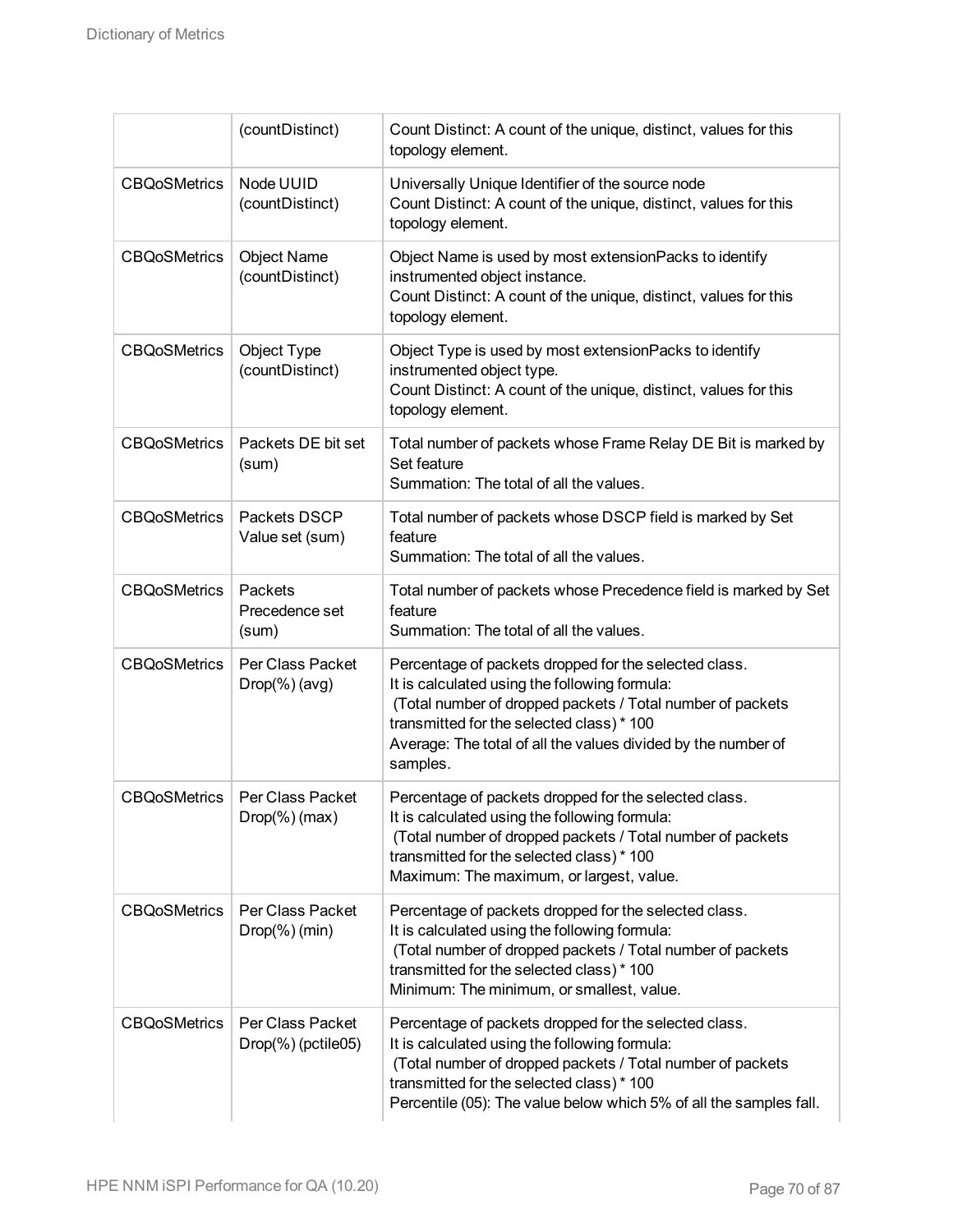| <b>CBQoSMetrics</b> | Per Class Packet<br>$Drop(\%)(octile90)$   | Percentage of packets dropped for the selected class.<br>It is calculated using the following formula:<br>(Total number of dropped packets / Total number of packets<br>transmitted for the selected class) * 100<br>Percentile (90): The value below which 90% of all the samples fall. |
|---------------------|--------------------------------------------|------------------------------------------------------------------------------------------------------------------------------------------------------------------------------------------------------------------------------------------------------------------------------------------|
| <b>CBQoSMetrics</b> | Per Class Packet<br>$Drop(\%)(octile95)$   | Percentage of packets dropped for the selected class.<br>It is calculated using the following formula:<br>(Total number of dropped packets / Total number of packets<br>transmitted for the selected class) * 100<br>Percentile (95): The value below which 95% of all the samples fall. |
| <b>CBQoSMetrics</b> | Per Class Packet<br>Drop(%) (pctile99)     | Percentage of packets dropped for the selected class.<br>It is calculated using the following formula:<br>(Total number of dropped packets / Total number of packets<br>transmitted for the selected class) * 100<br>Percentile (99): The value below which 99% of all the samples fall. |
| <b>CBQoSMetrics</b> | Period Length<br>(secs) (sum)              | The duration between the two consecutive polling cycles of the<br>NNM iSPI Performance for QA, measured in seconds<br>Summation: The total of all the values.                                                                                                                            |
| <b>CBQoSMetrics</b> | Police Conform<br>Bytes (sum)              | Total number of bytes that conform to the policing configurations<br>applied on the selected traffic class<br>Summation: The total of all the values.                                                                                                                                    |
| <b>CBQoSMetrics</b> | Police Conform<br>Packets (sum)            | Total number of packets that conform to the policing configurations<br>applied on the selected traffic class<br>Summation: The total of all the values.                                                                                                                                  |
| <b>CBQoSMetrics</b> | Police Conform<br>Rate(kbps) (avg)         | The bit rate of incoming traffic, measured in kbps<br>Average: The total of all the values divided by the number of<br>samples.                                                                                                                                                          |
| <b>CBQoSMetrics</b> | Police Conform<br>Rate(kbps) (max)         | The bit rate of incoming traffic, measured in kbps<br>Maximum: The maximum, or largest, value.                                                                                                                                                                                           |
| <b>CBQoSMetrics</b> | Police Conform<br>Rate(kbps) (min)         | The bit rate of incoming traffic, measured in kbps<br>Minimum: The minimum, or smallest, value.                                                                                                                                                                                          |
| <b>CBQoSMetrics</b> | Police Conform<br>Rate(kbps)<br>(pctile05) | The bit rate of incoming traffic, measured in kbps<br>Percentile (05): The value below which 5% of all the samples fall.                                                                                                                                                                 |
| <b>CBQoSMetrics</b> | Police Conform<br>Rate(kbps)<br>(pctile90) | The bit rate of incoming traffic, measured in kbps<br>Percentile (90): The value below which 90% of all the samples fall.                                                                                                                                                                |
| <b>CBQoSMetrics</b> | Police Conform<br>Rate(kbps)<br>(pctile95) | The bit rate of incoming traffic, measured in kbps<br>Percentile (95): The value below which 95% of all the samples fall.                                                                                                                                                                |
| <b>CBQoSMetrics</b> | Police Conform                             | The bit rate of incoming traffic, measured in kbps                                                                                                                                                                                                                                       |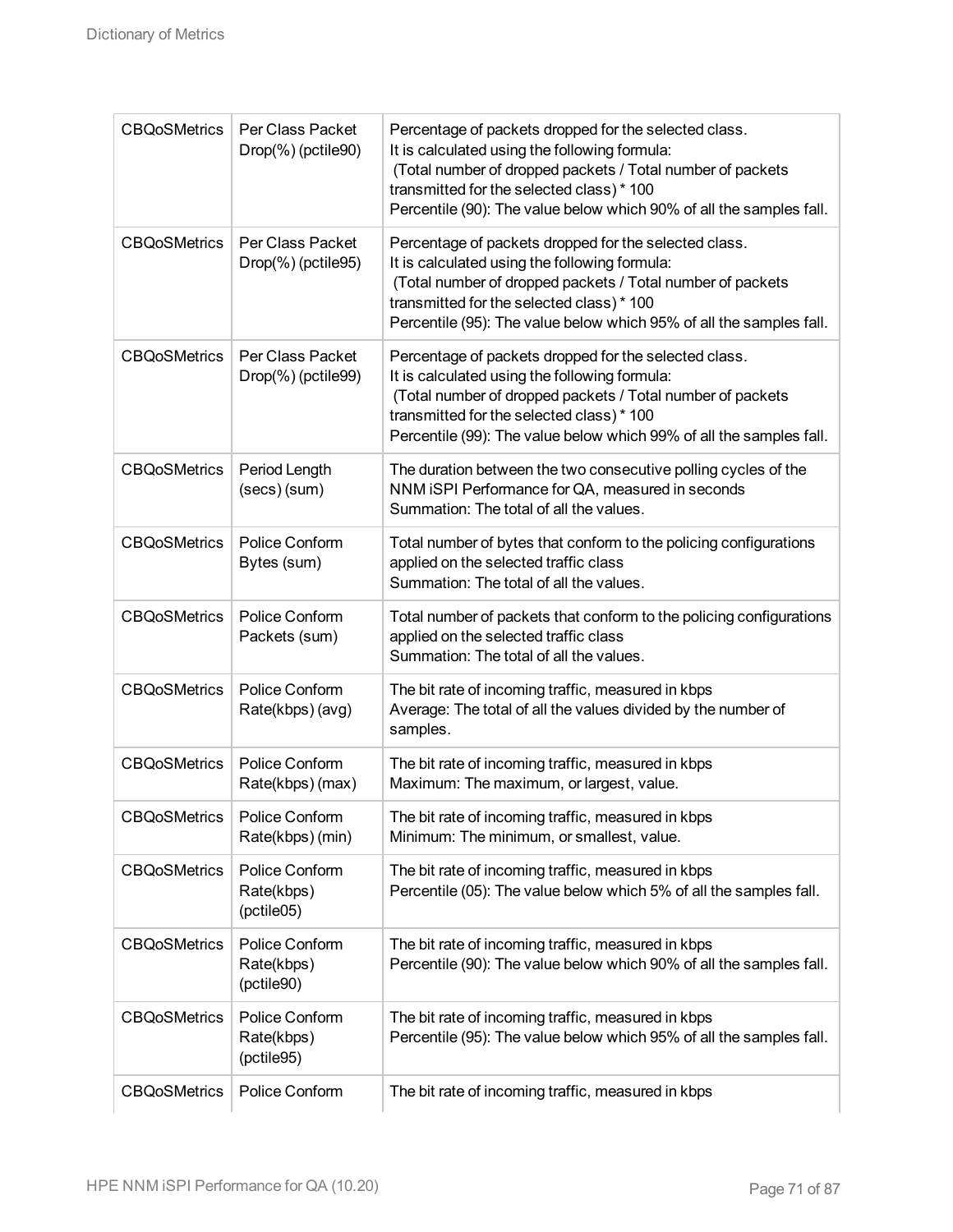|                     | Rate(kbps)<br>(pctile99)                      | Percentile (99): The value below which 99% of all the samples fall.                                                                                                                                                                                                |
|---------------------|-----------------------------------------------|--------------------------------------------------------------------------------------------------------------------------------------------------------------------------------------------------------------------------------------------------------------------|
| <b>CBQoSMetrics</b> | <b>Police Exceed</b><br>Bytes (sum)           | Total number of bytes that exceed the configurations defined in the<br>policing action applied on the traffic class<br>Summation: The total of all the values.                                                                                                     |
| <b>CBQoSMetrics</b> | Police Exceed<br>Packet Drop(%)<br>(avg)      | Percentage of pre-policy packets dropped when the traffic<br>exceeds the threshold.<br>It is calculated using the following formula:<br>(Exceeded packets / Pre Policy Packets) * 100<br>Average: The total of all the values divided by the number of<br>samples. |
| <b>CBQoSMetrics</b> | Police Exceed<br>Packet Drop(%)<br>(max)      | Percentage of pre-policy packets dropped when the traffic<br>exceeds the threshold.<br>It is calculated using the following formula:<br>(Exceeded packets / Pre Policy Packets) * 100<br>Maximum: The maximum, or largest, value.                                  |
| <b>CBQoSMetrics</b> | Police Exceed<br>Packet Drop(%)<br>(min)      | Percentage of pre-policy packets dropped when the traffic<br>exceeds the threshold.<br>It is calculated using the following formula:<br>(Exceeded packets / Pre Policy Packets) * 100<br>Minimum: The minimum, or smallest, value.                                 |
| <b>CBQoSMetrics</b> | Police Exceed<br>Packet Drop(%)<br>(pctile05) | Percentage of pre-policy packets dropped when the traffic<br>exceeds the threshold.<br>It is calculated using the following formula:<br>(Exceeded packets / Pre Policy Packets) * 100<br>Percentile (05): The value below which 5% of all the samples fall.        |
| <b>CBQoSMetrics</b> | Police Exceed<br>Packet Drop(%)<br>(pctile90) | Percentage of pre-policy packets dropped when the traffic<br>exceeds the threshold.<br>It is calculated using the following formula:<br>(Exceeded packets / Pre Policy Packets) * 100<br>Percentile (90): The value below which 90% of all the samples fall.       |
| <b>CBQoSMetrics</b> | Police Exceed<br>Packet Drop(%)<br>(pctile95) | Percentage of pre-policy packets dropped when the traffic<br>exceeds the threshold.<br>It is calculated using the following formula:<br>(Exceeded packets / Pre Policy Packets) * 100<br>Percentile (95): The value below which 95% of all the samples fall.       |
| <b>CBQoSMetrics</b> | Police Exceed<br>Packet Drop(%)<br>(pctile99) | Percentage of pre-policy packets dropped when the traffic<br>exceeds the threshold.<br>It is calculated using the following formula:<br>(Exceeded packets / Pre Policy Packets) * 100<br>Percentile (99): The value below which 99% of all the samples fall.       |
| <b>CBQoSMetrics</b> | Police Exceed<br>Packets (sum)                | Total number of packets that exceed the configurations defined in<br>the policing action applied on the traffic class                                                                                                                                              |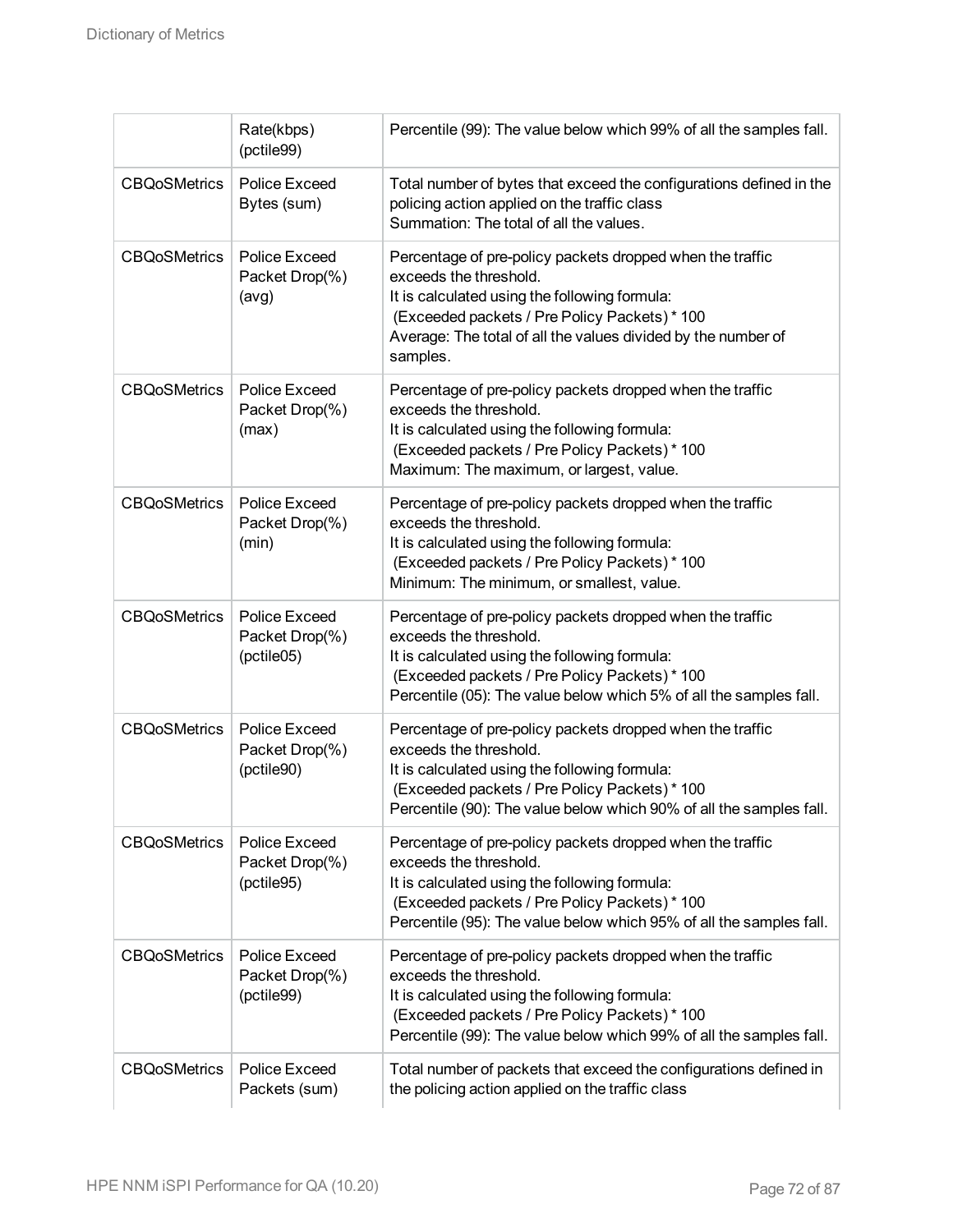|                     |                                                | Summation: The total of all the values.                                                                                                                                                                                                                                                                                |
|---------------------|------------------------------------------------|------------------------------------------------------------------------------------------------------------------------------------------------------------------------------------------------------------------------------------------------------------------------------------------------------------------------|
| <b>CBQoSMetrics</b> | <b>Police Exceed Rate</b><br>(kbps) (avg)      | The bit rate of traffic that exceeds the configurations defined in the<br>policing action applied on the traffic class, measured in kbps<br>Average: The total of all the values divided by the number of<br>samples.                                                                                                  |
| <b>CBQoSMetrics</b> | <b>Police Exceed Rate</b><br>(kbps) (max)      | The bit rate of traffic that exceeds the configurations defined in the<br>policing action applied on the traffic class, measured in kbps<br>Maximum: The maximum, or largest, value.                                                                                                                                   |
| <b>CBQoSMetrics</b> | <b>Police Exceed Rate</b><br>(kbps) (min)      | The bit rate of traffic that exceeds the configurations defined in the<br>policing action applied on the traffic class, measured in kbps<br>Minimum: The minimum, or smallest, value.                                                                                                                                  |
| <b>CBQoSMetrics</b> | <b>Police Exceed Rate</b><br>(kbps) (pctile05) | The bit rate of traffic that exceeds the configurations defined in the<br>policing action applied on the traffic class, measured in kbps<br>Percentile (05): The value below which 5% of all the samples fall.                                                                                                         |
| <b>CBQoSMetrics</b> | <b>Police Exceed Rate</b><br>(kbps) (pctile90) | The bit rate of traffic that exceeds the configurations defined in the<br>policing action applied on the traffic class, measured in kbps<br>Percentile (90): The value below which 90% of all the samples fall.                                                                                                        |
| <b>CBQoSMetrics</b> | <b>Police Exceed Rate</b><br>(kbps) (pctile95) | The bit rate of traffic that exceeds the configurations defined in the<br>policing action applied on the traffic class, measured in kbps<br>Percentile (95): The value below which 95% of all the samples fall.                                                                                                        |
| <b>CBQoSMetrics</b> | <b>Police Exceed Rate</b><br>(kbps) (pctile99) | The bit rate of traffic that exceeds the configurations defined in the<br>policing action applied on the traffic class, measured in kbps<br>Percentile (99): The value below which 99% of all the samples fall.                                                                                                        |
| <b>CBQoSMetrics</b> | Police Packet Drop<br>$(\%)$ (avg)             | Percentage of packets dropped for the selected class due to<br>violated or exceeded policies.<br>It is calculated using the following formula:<br>(Dropped Packets / Total number of packets transmitted for the<br>selected class) * 100<br>Average: The total of all the values divided by the number of<br>samples. |
| <b>CBQoSMetrics</b> | Police Packet Drop<br>$(\%)$ (max)             | Percentage of packets dropped for the selected class due to<br>violated or exceeded policies.<br>It is calculated using the following formula:<br>(Dropped Packets / Total number of packets transmitted for the<br>selected class) * 100<br>Maximum: The maximum, or largest, value.                                  |
| <b>CBQoSMetrics</b> | Police Packet Drop<br>$(\%)$ (min)             | Percentage of packets dropped for the selected class due to<br>violated or exceeded policies.<br>It is calculated using the following formula:<br>(Dropped Packets / Total number of packets transmitted for the<br>selected class) * 100<br>Minimum: The minimum, or smallest, value.                                 |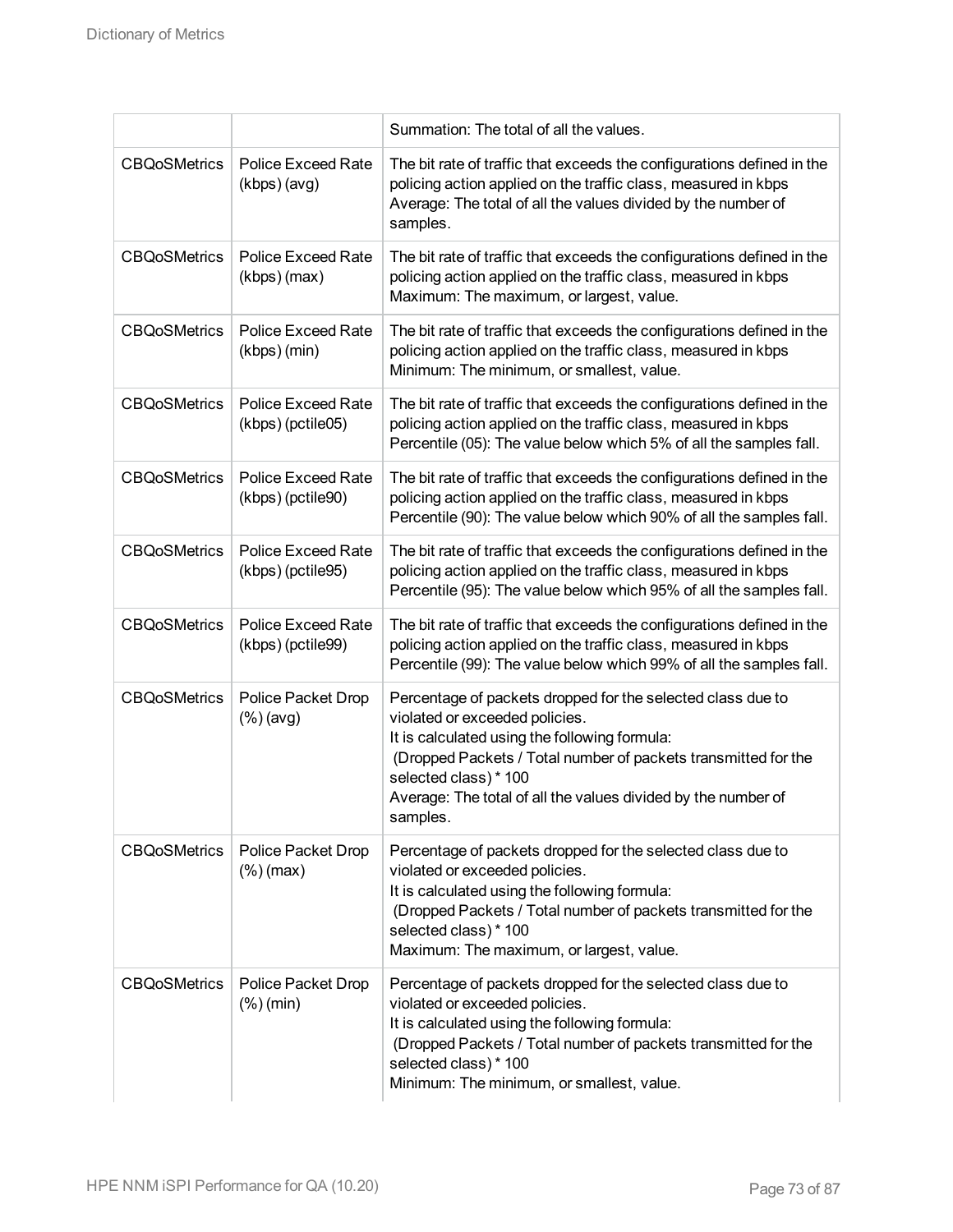| <b>CBQoSMetrics</b> | Police Packet Drop<br>$(\%)$ (pctile 05)         | Percentage of packets dropped for the selected class due to<br>violated or exceeded policies.<br>It is calculated using the following formula:<br>(Dropped Packets / Total number of packets transmitted for the<br>selected class) * 100<br>Percentile (05): The value below which 5% of all the samples fall.  |
|---------------------|--------------------------------------------------|------------------------------------------------------------------------------------------------------------------------------------------------------------------------------------------------------------------------------------------------------------------------------------------------------------------|
| <b>CBQoSMetrics</b> | Police Packet Drop<br>(%) (pctile90)             | Percentage of packets dropped for the selected class due to<br>violated or exceeded policies.<br>It is calculated using the following formula:<br>(Dropped Packets / Total number of packets transmitted for the<br>selected class) * 100<br>Percentile (90): The value below which 90% of all the samples fall. |
| <b>CBQoSMetrics</b> | Police Packet Drop<br>(%) (pctile95)             | Percentage of packets dropped for the selected class due to<br>violated or exceeded policies.<br>It is calculated using the following formula:<br>(Dropped Packets / Total number of packets transmitted for the<br>selected class) * 100<br>Percentile (95): The value below which 95% of all the samples fall. |
| <b>CBQoSMetrics</b> | Police Packet Drop<br>(%) (pctile99)             | Percentage of packets dropped for the selected class due to<br>violated or exceeded policies.<br>It is calculated using the following formula:<br>(Dropped Packets / Total number of packets transmitted for the<br>selected class) * 100<br>Percentile (99): The value below which 99% of all the samples fall. |
| <b>CBQoSMetrics</b> | Police Violate Bytes<br>(sum)                    | Total number of bytes that violate the configurations defined in the<br>policing action applied on the traffic class<br>Summation: The total of all the values.                                                                                                                                                  |
| <b>CBQoSMetrics</b> | <b>Police Violate</b><br>Packet Drop(%)<br>(avg) | Percentage of pre-policy packets dropped when the traffic violates<br>the threshold.<br>It is calculated using the following formula:<br>(Violated packets / Pre Policy Packets) * 100<br>Average: The total of all the values divided by the number of<br>samples.                                              |
| <b>CBQoSMetrics</b> | Police Violate<br>Packet Drop(%)<br>(max)        | Percentage of pre-policy packets dropped when the traffic violates<br>the threshold.<br>It is calculated using the following formula:<br>(Violated packets / Pre Policy Packets) * 100<br>Maximum: The maximum, or largest, value.                                                                               |
| <b>CBQoSMetrics</b> | Police Violate<br>Packet Drop(%)<br>(min)        | Percentage of pre-policy packets dropped when the traffic violates<br>the threshold.<br>It is calculated using the following formula:<br>(Violated packets / Pre Policy Packets) * 100<br>Minimum: The minimum, or smallest, value.                                                                              |
| <b>CBQoSMetrics</b> | Police Violate                                   | Percentage of pre-policy packets dropped when the traffic violates                                                                                                                                                                                                                                               |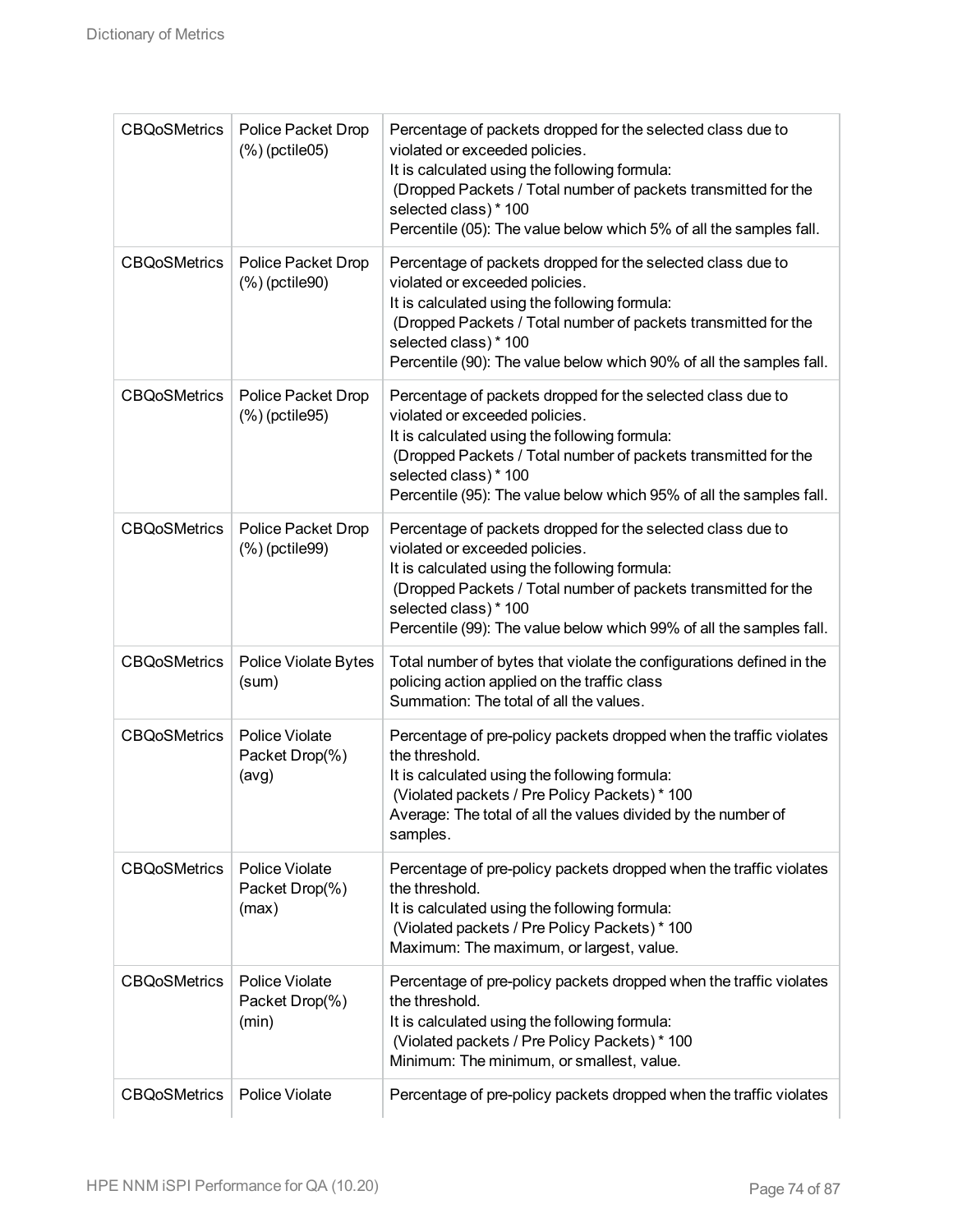|                     | Packet Drop(%)<br>(pctile05)                          | the threshold.<br>It is calculated using the following formula:<br>(Violated packets / Pre Policy Packets) * 100<br>Percentile (05): The value below which 5% of all the samples fall.                                                                        |
|---------------------|-------------------------------------------------------|---------------------------------------------------------------------------------------------------------------------------------------------------------------------------------------------------------------------------------------------------------------|
| <b>CBQoSMetrics</b> | Police Violate<br>Packet Drop(%)<br>(pctile90)        | Percentage of pre-policy packets dropped when the traffic violates<br>the threshold.<br>It is calculated using the following formula:<br>(Violated packets / Pre Policy Packets) * 100<br>Percentile (90): The value below which 90% of all the samples fall. |
| <b>CBQoSMetrics</b> | <b>Police Violate</b><br>Packet Drop(%)<br>(pctile95) | Percentage of pre-policy packets dropped when the traffic violates<br>the threshold.<br>It is calculated using the following formula:<br>(Violated packets / Pre Policy Packets) * 100<br>Percentile (95): The value below which 95% of all the samples fall. |
| <b>CBQoSMetrics</b> | Police Violate<br>Packet Drop(%)<br>(pctile99)        | Percentage of pre-policy packets dropped when the traffic violates<br>the threshold.<br>It is calculated using the following formula:<br>(Violated packets / Pre Policy Packets) * 100<br>Percentile (99): The value below which 99% of all the samples fall. |
| <b>CBQoSMetrics</b> | Police Violate<br>Packets (sum)                       | Total number of packets that violate the configurations defined in<br>the action applied on the traffic class<br>Summation: The total of all the values.                                                                                                      |
| <b>CBQoSMetrics</b> | <b>Police Violate Rate</b><br>(kbps) (avg)            | The bit rate of traffic that violates the configurations defined in the<br>policing action applied on the traffic class, measured in kbps<br>Average: The total of all the values divided by the number of<br>samples.                                        |
| <b>CBQoSMetrics</b> | <b>Police Violate Rate</b><br>(kbps) (max)            | The bit rate of traffic that violates the configurations defined in the<br>policing action applied on the traffic class, measured in kbps<br>Maximum: The maximum, or largest, value.                                                                         |
| <b>CBQoSMetrics</b> | Police Violate Rate<br>(kbps) (min)                   | The bit rate of traffic that violates the configurations defined in the<br>policing action applied on the traffic class, measured in kbps<br>Minimum: The minimum, or smallest, value.                                                                        |
| <b>CBQoSMetrics</b> | <b>Police Violate Rate</b><br>(kbps) (pctile05)       | The bit rate of traffic that violates the configurations defined in the<br>policing action applied on the traffic class, measured in kbps<br>Percentile (05): The value below which 5% of all the samples fall.                                               |
| <b>CBQoSMetrics</b> | <b>Police Violate Rate</b><br>(kbps) (pctile90)       | The bit rate of traffic that violates the configurations defined in the<br>policing action applied on the traffic class, measured in kbps<br>Percentile (90): The value below which 90% of all the samples fall.                                              |
| <b>CBQoSMetrics</b> | <b>Police Violate Rate</b><br>(kbps) (pctile95)       | The bit rate of traffic that violates the configurations defined in the<br>policing action applied on the traffic class, measured in kbps<br>Percentile (95): The value below which 95% of all the samples fall.                                              |
| <b>CBQoSMetrics</b> | <b>Police Violate Rate</b>                            | The bit rate of traffic that violates the configurations defined in the                                                                                                                                                                                       |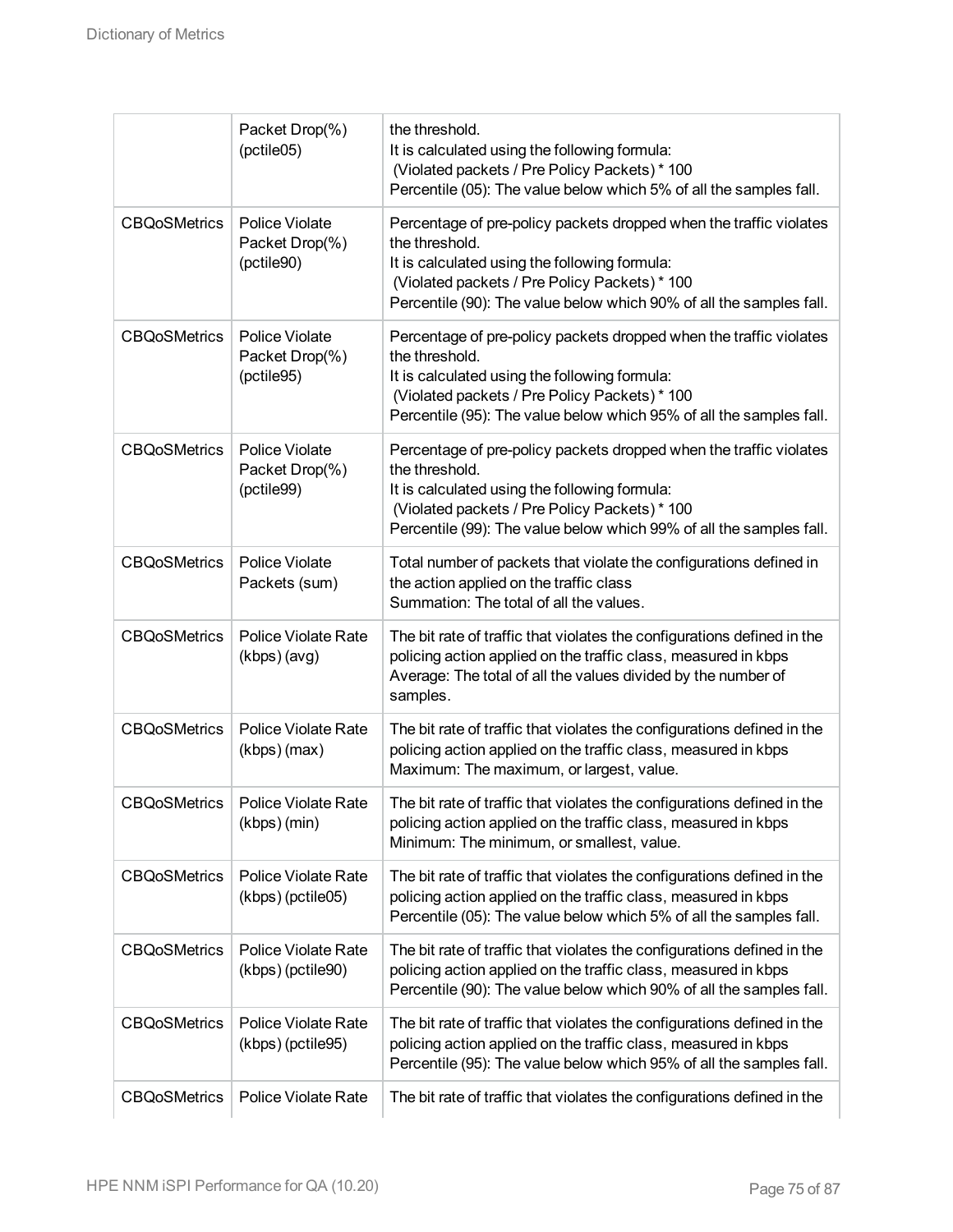|                     | (kbps) (pctile99)                     | policing action applied on the traffic class, measured in kbps<br>Percentile (99): The value below which 99% of all the samples fall.                                      |
|---------------------|---------------------------------------|----------------------------------------------------------------------------------------------------------------------------------------------------------------------------|
| <b>CBQoSMetrics</b> | <b>Policy Name</b><br>(countDistinct) | Name of the policy applied on the QoS element<br>Count Distinct: A count of the unique, distinct, values for this<br>topology element.                                     |
| <b>CBQoSMetrics</b> | Policy_UUID<br>(countDistinct)        | Universally Unique Identifier of the policy<br>Count Distinct: A count of the unique, distinct, values for this<br>topology element.                                       |
| <b>CBQoSMetrics</b> | Post Policy Bytes<br>(sum)            | Total number of inbound bytes per class after applying the QoS<br>policy<br>Summation: The total of all the values.                                                        |
| <b>CBQoSMetrics</b> | Post Policy rate<br>(kbps) (avg)      | The bit rate of the traffic for each class after applying the QoS<br>policy, measured in kbps<br>Average: The total of all the values divided by the number of<br>samples. |
| <b>CBQoSMetrics</b> | Post Policy rate<br>(kbps) (max)      | The bit rate of the traffic for each class after applying the QoS<br>policy, measured in kbps<br>Maximum: The maximum, or largest, value.                                  |
| <b>CBQoSMetrics</b> | Post Policy rate<br>(kbps) (min)      | The bit rate of the traffic for each class after applying the QoS<br>policy, measured in kbps<br>Minimum: The minimum, or smallest, value.                                 |
| <b>CBQoSMetrics</b> | Post Policy rate<br>(kbps) (pctile05) | The bit rate of the traffic for each class after applying the QoS<br>policy, measured in kbps<br>Percentile (05): The value below which 5% of all the samples fall.        |
| <b>CBQoSMetrics</b> | Post Policy rate<br>(kbps) (pctile90) | The bit rate of the traffic for each class after applying the QoS<br>policy, measured in kbps<br>Percentile (90): The value below which 90% of all the samples fall.       |
| <b>CBQoSMetrics</b> | Post Policy rate<br>(kbps) (pctile95) | The bit rate of the traffic for each class after applying the QoS<br>policy, measured in kbps<br>Percentile (95): The value below which 95% of all the samples fall.       |
| <b>CBQoSMetrics</b> | Post Policy rate<br>(kbps) (pctile99) | The bit rate of the traffic for each class after applying the QoS<br>policy, measured in kbps<br>Percentile (99): The value below which 99% of all the samples fall.       |
| <b>CBQoSMetrics</b> | Pre Policy Bytes<br>(sum)             | Total number of inbound bytes per class before applying the QoS<br>policy<br>Summation: The total of all the values.                                                       |
| <b>CBQoSMetrics</b> | Pre Policy Packets<br>(sum)           | Total number of inbound packets for each class before applying<br>the QoS policy<br>Summation: The total of all the values.                                                |
| <b>CBQoSMetrics</b> | Pre Policy Rate                       | The bit rate of the traffic for each class before applying the QoS                                                                                                         |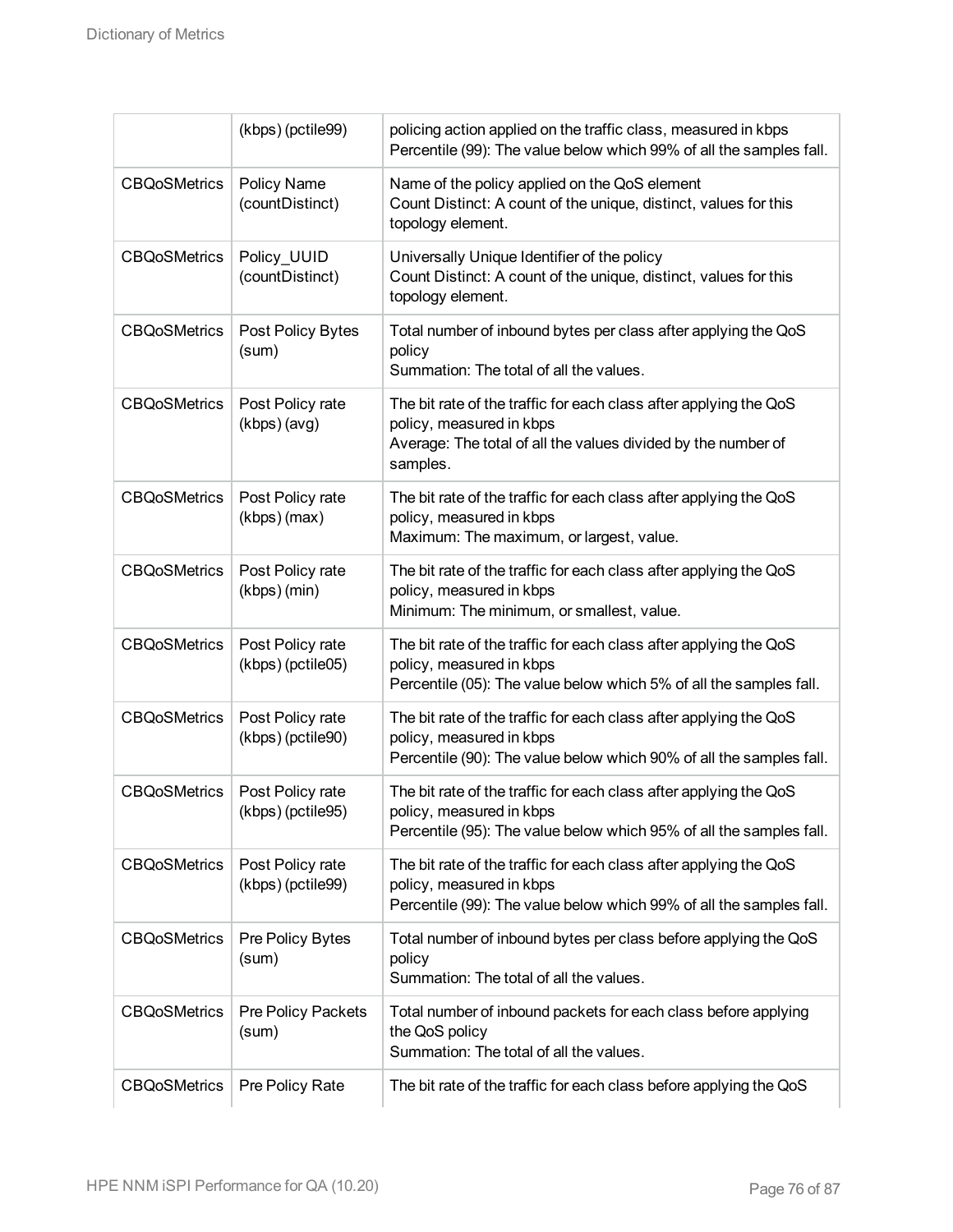|                     | (kbps) (avg)                                          | policy, measured in kbps<br>Average: The total of all the values divided by the number of<br>samples.                                                                                                                                                                     |
|---------------------|-------------------------------------------------------|---------------------------------------------------------------------------------------------------------------------------------------------------------------------------------------------------------------------------------------------------------------------------|
| <b>CBQoSMetrics</b> | Pre Policy Rate<br>(kbps) (max)                       | The bit rate of the traffic for each class before applying the QoS<br>policy, measured in kbps<br>Maximum: The maximum, or largest, value.                                                                                                                                |
| <b>CBQoSMetrics</b> | Pre Policy Rate<br>(kbps) (min)                       | The bit rate of the traffic for each class before applying the QoS<br>policy, measured in kbps<br>Minimum: The minimum, or smallest, value.                                                                                                                               |
| <b>CBQoSMetrics</b> | Pre Policy Rate<br>(kbps) (pctile05)                  | The bit rate of the traffic for each class before applying the QoS<br>policy, measured in kbps<br>Percentile (05): The value below which 5% of all the samples fall.                                                                                                      |
| <b>CBQoSMetrics</b> | Pre Policy Rate<br>(kbps) (pctile90)                  | The bit rate of the traffic for each class before applying the QoS<br>policy, measured in kbps<br>Percentile (90): The value below which 90% of all the samples fall.                                                                                                     |
| <b>CBQoSMetrics</b> | Pre Policy Rate<br>(kbps) (pctile95)                  | The bit rate of the traffic for each class before applying the QoS<br>policy, measured in kbps<br>Percentile (95): The value below which 95% of all the samples fall.                                                                                                     |
| <b>CBQoSMetrics</b> | Pre Policy Rate<br>(kbps) (pctile99)                  | The bit rate of the traffic for each class before applying the QoS<br>policy, measured in kbps<br>Percentile (99): The value below which 99% of all the samples fall.                                                                                                     |
| <b>CBQoSMetrics</b> | <b>Qualified Interface</b><br>Name<br>(countDistinct) | Fully qualified name of the interface<br>Count Distinct: A count of the unique, distinct, values for this<br>topology element.                                                                                                                                            |
| <b>CBQoSMetrics</b> | <b>Qualified Name</b><br>(countDistinct)              | Fully Qualified Name (FQDN) of the QoS entity<br>Count Distinct: A count of the unique, distinct, values for this<br>topology element.                                                                                                                                    |
| <b>CBQoSMetrics</b> | <b>Qualified Policy</b><br>Name<br>(countDistinct)    | Fully qualified name of the policy associated to the QoS element<br>Count Distinct: A count of the unique, distinct, values for this<br>topology element.                                                                                                                 |
| <b>CBQoSMetrics</b> | Queue Discard<br>Bytes (sum)                          | Total number of bytes dropped for the selected class due to the<br>queuing action<br>Summation: The total of all the values.                                                                                                                                              |
| <b>CBQoSMetrics</b> | Queue Discard<br>Packets (sum)                        | Total number of packets dropped for the selected class due to the<br>queuing action<br>Summation: The total of all the values.                                                                                                                                            |
| <b>CBQoSMetrics</b> | Queue Packet<br>Discard(%) (avg)                      | Percentage of packets discarded for the selected class due to the<br>queueing action.<br>It is calculated using the following formula:<br>(Total number of discarded packets / Pre Policy Packets) * 100<br>Average: The total of all the values divided by the number of |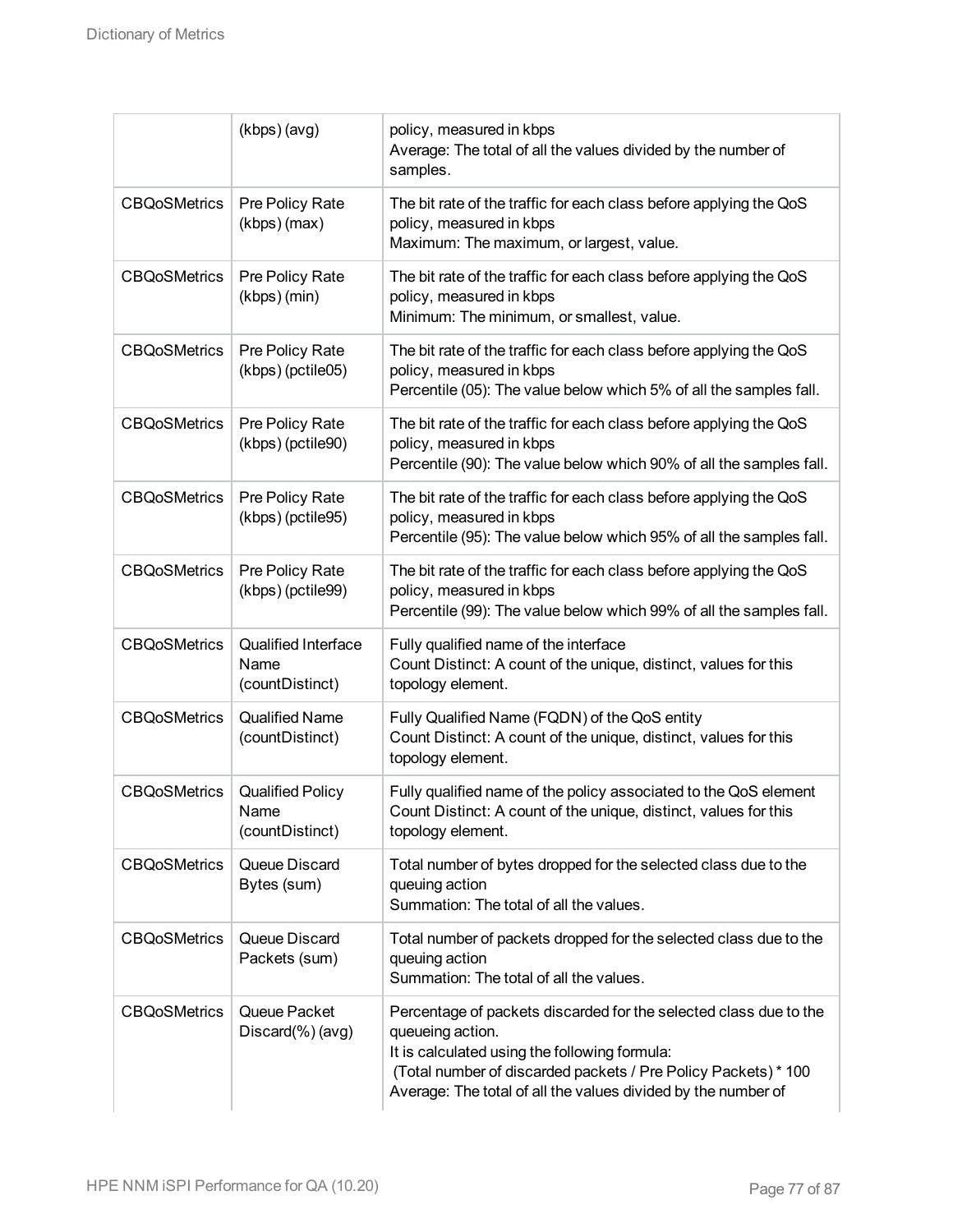|                     |                                             | samples.                                                                                                                                                                                                                                                                        |
|---------------------|---------------------------------------------|---------------------------------------------------------------------------------------------------------------------------------------------------------------------------------------------------------------------------------------------------------------------------------|
| <b>CBQoSMetrics</b> | Queue Packet<br>Discard(%) (max)            | Percentage of packets discarded for the selected class due to the<br>queueing action.<br>It is calculated using the following formula:<br>(Total number of discarded packets / Pre Policy Packets) * 100<br>Maximum: The maximum, or largest, value.                            |
| <b>CBQoSMetrics</b> | Queue Packet<br>Discard(%) (min)            | Percentage of packets discarded for the selected class due to the<br>queueing action.<br>It is calculated using the following formula:<br>(Total number of discarded packets / Pre Policy Packets) * 100<br>Minimum: The minimum, or smallest, value.                           |
| <b>CBQoSMetrics</b> | Queue Packet<br>$Discard(\%)$<br>(pctile05) | Percentage of packets discarded for the selected class due to the<br>queueing action.<br>It is calculated using the following formula:<br>(Total number of discarded packets / Pre Policy Packets) * 100<br>Percentile (05): The value below which 5% of all the samples fall.  |
| <b>CBQoSMetrics</b> | Queue Packet<br>$Discard(\%)$<br>(pctile90) | Percentage of packets discarded for the selected class due to the<br>queueing action.<br>It is calculated using the following formula:<br>(Total number of discarded packets / Pre Policy Packets) * 100<br>Percentile (90): The value below which 90% of all the samples fall. |
| <b>CBQoSMetrics</b> | Queue Packet<br>$Discard(\%)$<br>(pctile95) | Percentage of packets discarded for the selected class due to the<br>queueing action.<br>It is calculated using the following formula:<br>(Total number of discarded packets / Pre Policy Packets) * 100<br>Percentile (95): The value below which 95% of all the samples fall. |
| <b>CBQoSMetrics</b> | Queue Packet<br>Discard(%)<br>(pctile99)    | Percentage of packets discarded for the selected class due to the<br>queueing action.<br>It is calculated using the following formula:<br>(Total number of discarded packets / Pre Policy Packets) * 100<br>Percentile (99): The value below which 99% of all the samples fall. |
| <b>CBQoSMetrics</b> | Queue Utilization<br>$(\%)$ (avg)           | Utilization rate for the queue.<br>It is calculated using the following formula:<br>(Queue depth / Maximum queue depth)<br>Average: The total of all the values divided by the number of<br>samples.                                                                            |
| <b>CBQoSMetrics</b> | Queue Utilization<br>$(\%)$ (max)           | Utilization rate for the queue.<br>It is calculated using the following formula:<br>(Queue depth / Maximum queue depth)<br>Maximum: The maximum, or largest, value.                                                                                                             |
| <b>CBQoSMetrics</b> | Queue Utilization<br>$(\%)$ (min)           | Utilization rate for the queue.<br>It is calculated using the following formula:<br>(Queue depth / Maximum queue depth)                                                                                                                                                         |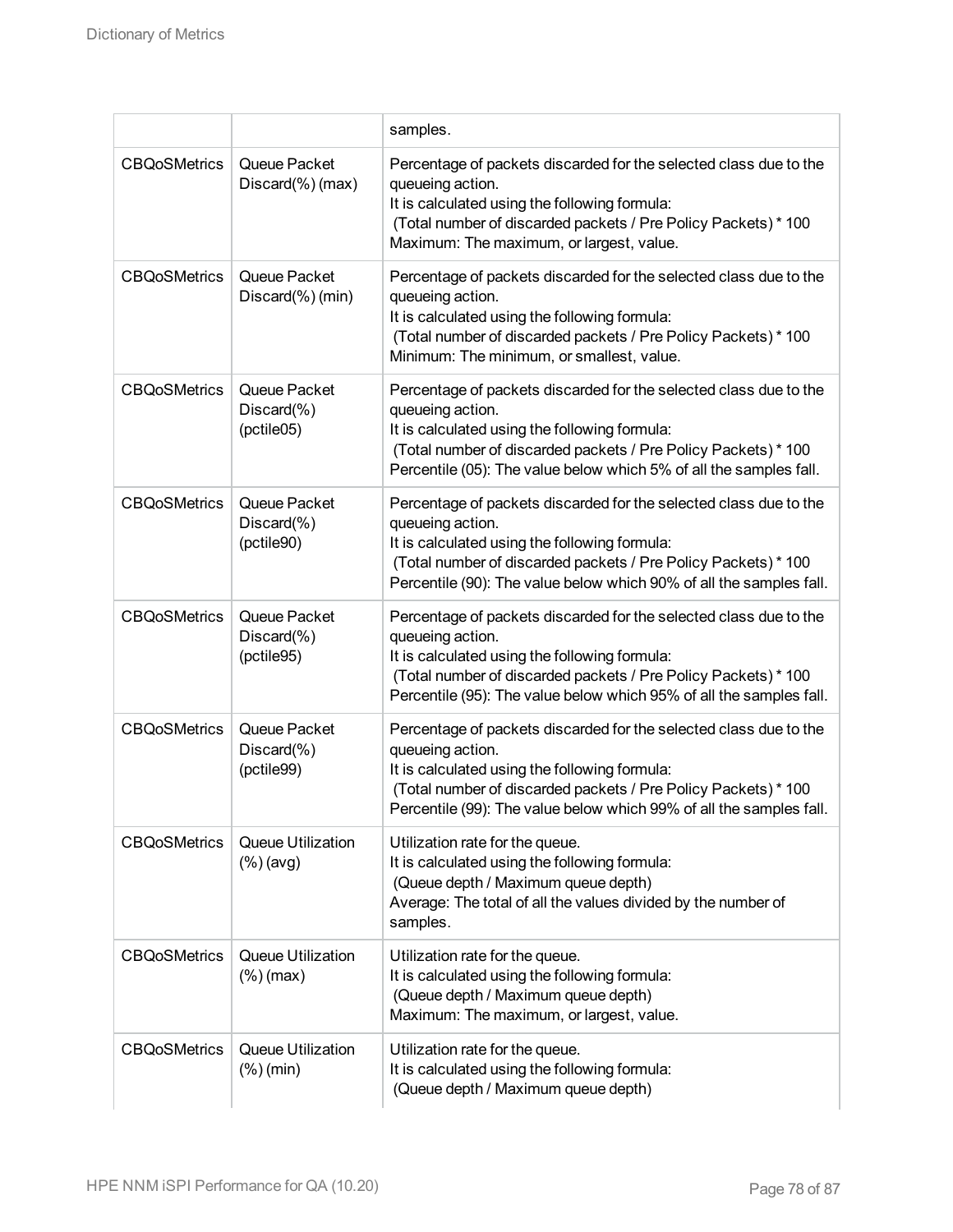|                     |                                                       | Minimum: The minimum, or smallest, value.                                                                                                                                                      |
|---------------------|-------------------------------------------------------|------------------------------------------------------------------------------------------------------------------------------------------------------------------------------------------------|
| <b>CBQoSMetrics</b> | Queue Utilization<br>(%) (pctile05)                   | Utilization rate for the queue.<br>It is calculated using the following formula:<br>(Queue depth / Maximum queue depth)<br>Percentile (05): The value below which 5% of all the samples fall.  |
| <b>CBQoSMetrics</b> | Queue Utilization<br>(%) (pctile90)                   | Utilization rate for the queue.<br>It is calculated using the following formula:<br>(Queue depth / Maximum queue depth)<br>Percentile (90): The value below which 90% of all the samples fall. |
| <b>CBQoSMetrics</b> | Queue Utilization<br>(%) (pctile95)                   | Utilization rate for the queue.<br>It is calculated using the following formula:<br>(Queue depth / Maximum queue depth)<br>Percentile (95): The value below which 95% of all the samples fall. |
| <b>CBQoSMetrics</b> | Queue Utilization<br>(%) (pctile99)                   | Utilization rate for the queue.<br>It is calculated using the following formula:<br>(Queue depth / Maximum queue depth)<br>Percentile (99): The value below which 99% of all the samples fall. |
| <b>CBQoSMetrics</b> | <b>RED Average</b><br>Queue Size(Bytes)<br>(avg)      | Average queue size calculated by the Weighted Random Early<br>Detection (WRED) algorithm, measured in bytes<br>Average: The total of all the values divided by the number of<br>samples.       |
| <b>CBQoSMetrics</b> | <b>RED Average</b><br>Queue Size(Bytes)<br>(max)      | Average queue size calculated by the Weighted Random Early<br>Detection (WRED) algorithm, measured in bytes<br>Maximum: The maximum, or largest, value.                                        |
| <b>CBQoSMetrics</b> | <b>RED Average</b><br>Queue Size(Bytes)<br>(min)      | Average queue size calculated by the Weighted Random Early<br>Detection (WRED) algorithm, measured in bytes<br>Minimum: The minimum, or smallest, value.                                       |
| <b>CBQoSMetrics</b> | <b>RED Average</b><br>Queue Size(Bytes)<br>(pctile05) | Average queue size calculated by the Weighted Random Early<br>Detection (WRED) algorithm, measured in bytes<br>Percentile (05): The value below which 5% of all the samples fall.              |
| <b>CBQoSMetrics</b> | <b>RED Average</b><br>Queue Size(Bytes)<br>(pctile90) | Average queue size calculated by the Weighted Random Early<br>Detection (WRED) algorithm, measured in bytes<br>Percentile (90): The value below which 90% of all the samples fall.             |
| <b>CBQoSMetrics</b> | <b>RED Average</b><br>Queue Size(Bytes)<br>(pctile95) | Average queue size calculated by the Weighted Random Early<br>Detection (WRED) algorithm, measured in bytes<br>Percentile (95): The value below which 95% of all the samples fall.             |
| <b>CBQoSMetrics</b> | <b>RED Average</b><br>Queue Size(Bytes)<br>(pctile99) | Average queue size calculated by the Weighted Random Early<br>Detection (WRED) algorithm, measured in bytes<br>Percentile (99): The value below which 99% of all the samples fall.             |
| <b>CBQoSMetrics</b> | <b>RED Average</b><br>Queue Size                      | Average queue size calculated by the Weighted Random Early<br>Detection (WRED) algorithm, measured in packets                                                                                  |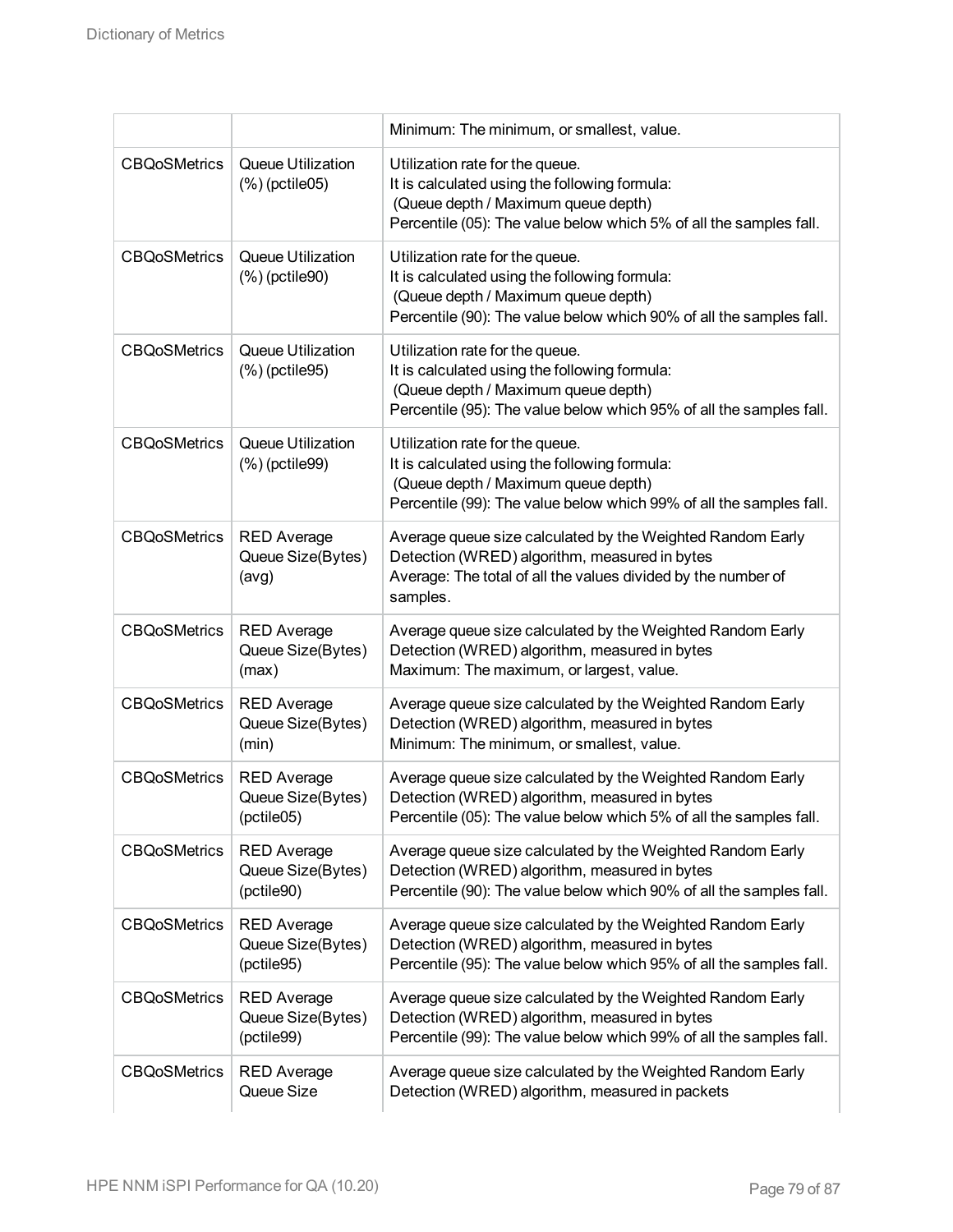|                     | (Packets) (avg)                                          | Average: The total of all the values divided by the number of<br>samples.                                                                                                                                                                                                               |
|---------------------|----------------------------------------------------------|-----------------------------------------------------------------------------------------------------------------------------------------------------------------------------------------------------------------------------------------------------------------------------------------|
| <b>CBQoSMetrics</b> | <b>RED Average</b><br>Queue Size<br>(Packets) (max)      | Average queue size calculated by the Weighted Random Early<br>Detection (WRED) algorithm, measured in packets<br>Maximum: The maximum, or largest, value.                                                                                                                               |
| <b>CBQoSMetrics</b> | <b>RED Average</b><br>Queue Size<br>(Packets) (min)      | Average queue size calculated by the Weighted Random Early<br>Detection (WRED) algorithm, measured in packets<br>Minimum: The minimum, or smallest, value.                                                                                                                              |
| <b>CBQoSMetrics</b> | <b>RED Average</b><br>Queue Size<br>(Packets) (pctile05) | Average queue size calculated by the Weighted Random Early<br>Detection (WRED) algorithm, measured in packets<br>Percentile (05): The value below which 5% of all the samples fall.                                                                                                     |
| <b>CBQoSMetrics</b> | <b>RED Average</b><br>Queue Size<br>(Packets) (pctile90) | Average queue size calculated by the Weighted Random Early<br>Detection (WRED) algorithm, measured in packets<br>Percentile (90): The value below which 90% of all the samples fall.                                                                                                    |
| <b>CBQoSMetrics</b> | <b>RED Average</b><br>Queue Size<br>(Packets) (pctile95) | Average queue size calculated by the Weighted Random Early<br>Detection (WRED) algorithm, measured in packets<br>Percentile (95): The value below which 95% of all the samples fall.                                                                                                    |
| <b>CBQoSMetrics</b> | <b>RED Average</b><br>Queue Size<br>(Packets) (pctile99) | Average queue size calculated by the Weighted Random Early<br>Detection (WRED) algorithm, measured in packets<br>Percentile (99): The value below which 99% of all the samples fall.                                                                                                    |
| <b>CBQoSMetrics</b> | <b>RED Congestion</b><br>Marked Bytes (sum)              | Total number of congestion marked bytes when the following<br>condition is true for the queues associated to all classes:<br>Number of packets in the queues are greater than the minimum<br>threshold and less than the maximum threshold<br>Summation: The total of all the values.   |
| <b>CBQoSMetrics</b> | <b>RED Congestion</b><br><b>Marked Packets</b><br>(sum)  | Total number of congestion marked packets when the following<br>condition is true for the queues associated to all classes:<br>Number of packets in the queues are greater than the minimum<br>threshold and less than the maximum threshold<br>Summation: The total of all the values. |
| <b>CBQoSMetrics</b> | <b>RED Drop Bytes</b><br>(sum)                           | Total number of bytes dropped when the following condition is true<br>for the queues associated to all classes:<br>Number of packets in the queues are greater than the minimum<br>threshold and less than the maximum threshold<br>Summation: The total of all the values.             |
| <b>CBQoSMetrics</b> | <b>RED Drop Packets</b><br>(sum)                         | Total number of packets dropped when the following condition is<br>true for the queues associated to all classes:<br>Number of packets in the queues are greater than the minimum<br>threshold and less than the maximum threshold<br>Summation: The total of all the values.           |
| <b>CBQoSMetrics</b> | <b>RED Packet Drop</b><br>$(\%)$ (avg)                   | Percentage of packets dropped for the selected class due to the<br>buffer overflow.                                                                                                                                                                                                     |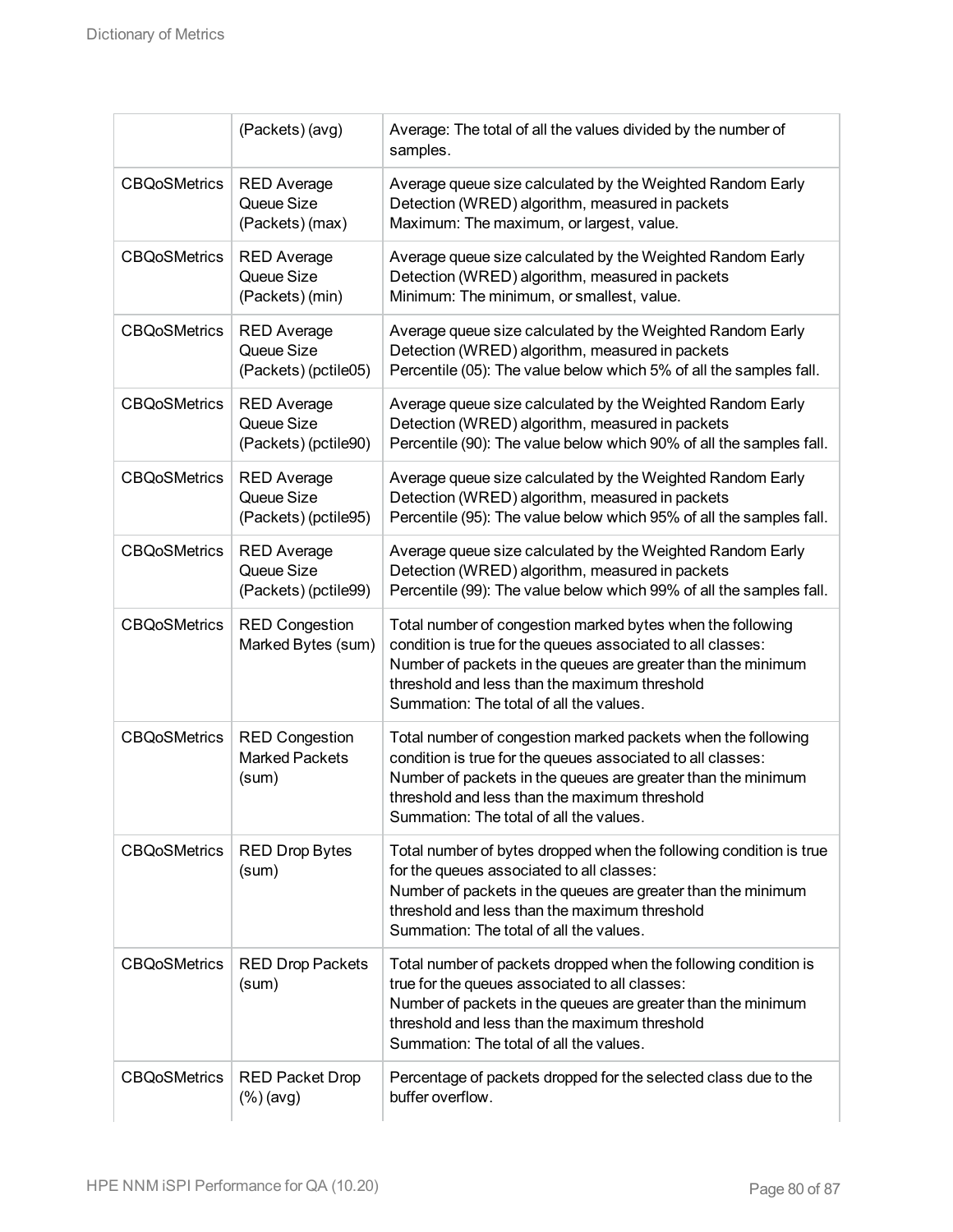|                     |                                              | It is calculated using the following formula:<br>(Total number of packets dropped due to the buffer overflow /<br>Total number of packets transmitted for the selected class) * 100<br>Average: The total of all the values divided by the number of<br>samples.                                                                                  |
|---------------------|----------------------------------------------|---------------------------------------------------------------------------------------------------------------------------------------------------------------------------------------------------------------------------------------------------------------------------------------------------------------------------------------------------|
| <b>CBQoSMetrics</b> | <b>RED Packet Drop</b><br>$(\%)$ (max)       | Percentage of packets dropped for the selected class due to the<br>buffer overflow.<br>It is calculated using the following formula:<br>(Total number of packets dropped due to the buffer overflow /<br>Total number of packets transmitted for the selected class) * 100<br>Maximum: The maximum, or largest, value.                            |
| <b>CBQoSMetrics</b> | <b>RED Packet Drop</b><br>$(\%)$ (min)       | Percentage of packets dropped for the selected class due to the<br>buffer overflow.<br>It is calculated using the following formula:<br>(Total number of packets dropped due to the buffer overflow /<br>Total number of packets transmitted for the selected class) * 100<br>Minimum: The minimum, or smallest, value.                           |
| <b>CBQoSMetrics</b> | <b>RED Packet Drop</b><br>$(\%)$ (pctile 05) | Percentage of packets dropped for the selected class due to the<br>buffer overflow.<br>It is calculated using the following formula:<br>(Total number of packets dropped due to the buffer overflow /<br>Total number of packets transmitted for the selected class) * 100<br>Percentile (05): The value below which 5% of all the samples fall.  |
| <b>CBQoSMetrics</b> | <b>RED Packet Drop</b><br>(%) (pctile90)     | Percentage of packets dropped for the selected class due to the<br>buffer overflow.<br>It is calculated using the following formula:<br>(Total number of packets dropped due to the buffer overflow /<br>Total number of packets transmitted for the selected class) * 100<br>Percentile (90): The value below which 90% of all the samples fall. |
| <b>CBQoSMetrics</b> | <b>RED Packet Drop</b><br>(%) (pctile95)     | Percentage of packets dropped for the selected class due to the<br>buffer overflow.<br>It is calculated using the following formula:<br>(Total number of packets dropped due to the buffer overflow /<br>Total number of packets transmitted for the selected class) * 100<br>Percentile (95): The value below which 95% of all the samples fall. |
| <b>CBQoSMetrics</b> | <b>RED Packet Drop</b><br>(%) (pctile99)     | Percentage of packets dropped for the selected class due to the<br>buffer overflow.<br>It is calculated using the following formula:<br>(Total number of packets dropped due to the buffer overflow /<br>Total number of packets transmitted for the selected class) * 100<br>Percentile (99): The value below which 99% of all the samples fall. |
| <b>CBQoSMetrics</b> | <b>RED Packet Tail</b><br>$Drop(\%)(avg)$    | Percentage of packets dropped due to greater number of packets<br>in the queue than the maximum threshold.<br>It is calculated using the following formula:                                                                                                                                                                                       |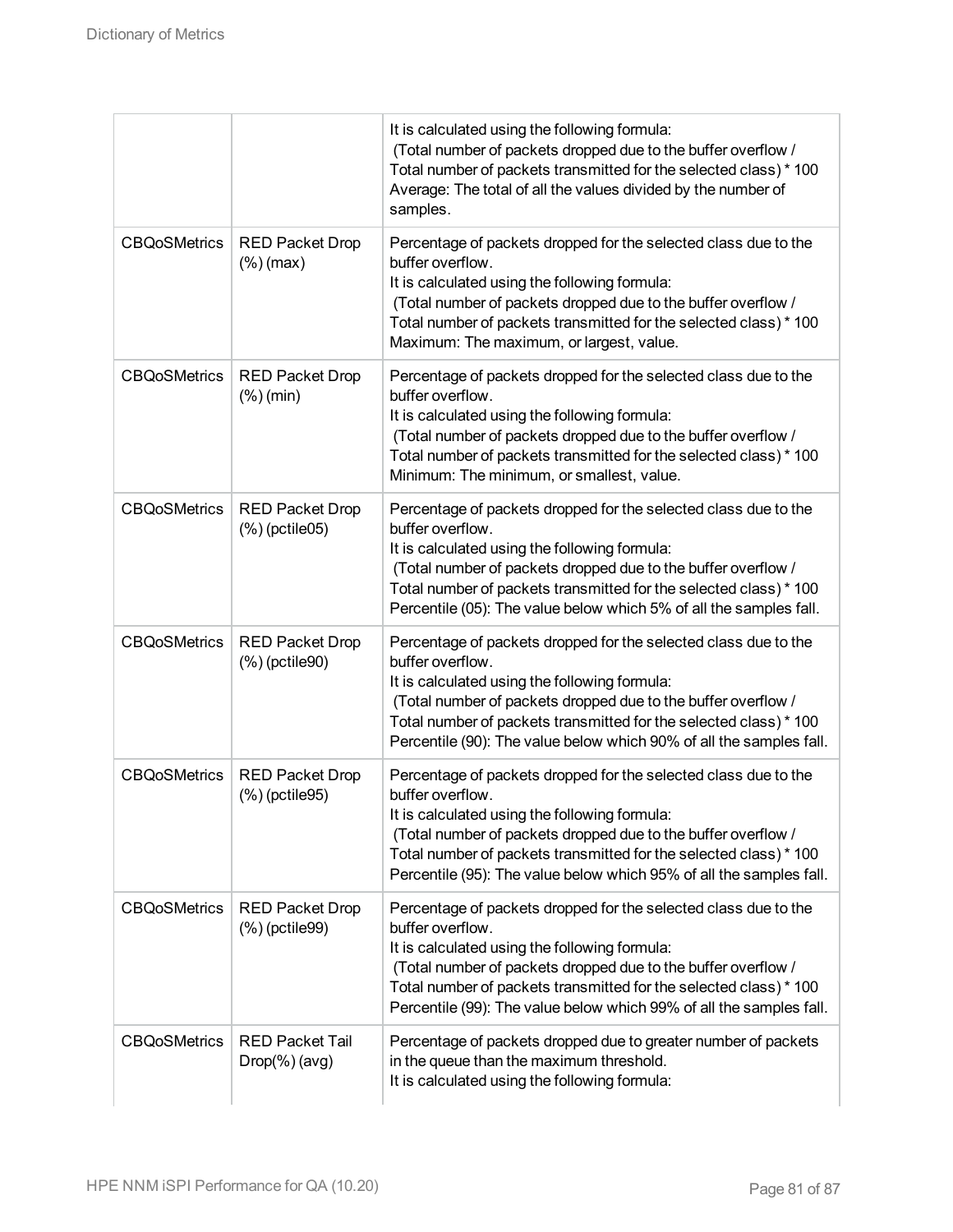|                     |                                                 | (Total number of packets dropped due to greater number of<br>packets in the queue than the maximum threshold / Pre Policy<br>Packets) * 100<br>Average: The total of all the values divided by the number of<br>samples.                                                                                                                                                          |
|---------------------|-------------------------------------------------|-----------------------------------------------------------------------------------------------------------------------------------------------------------------------------------------------------------------------------------------------------------------------------------------------------------------------------------------------------------------------------------|
| <b>CBQoSMetrics</b> | <b>RED Packet Tail</b><br>$Drop(\%)(max)$       | Percentage of packets dropped due to greater number of packets<br>in the queue than the maximum threshold.<br>It is calculated using the following formula:<br>(Total number of packets dropped due to greater number of<br>packets in the queue than the maximum threshold / Pre Policy<br>Packets) * 100<br>Maximum: The maximum, or largest, value.                            |
| <b>CBQoSMetrics</b> | <b>RED Packet Tail</b><br>$Drop(\%)(min)$       | Percentage of packets dropped due to greater number of packets<br>in the queue than the maximum threshold.<br>It is calculated using the following formula:<br>(Total number of packets dropped due to greater number of<br>packets in the queue than the maximum threshold / Pre Policy<br>Packets) * 100<br>Minimum: The minimum, or smallest, value.                           |
| <b>CBQoSMetrics</b> | <b>RED Packet Tail</b><br>$Drop(\%)(picture05)$ | Percentage of packets dropped due to greater number of packets<br>in the queue than the maximum threshold.<br>It is calculated using the following formula:<br>(Total number of packets dropped due to greater number of<br>packets in the queue than the maximum threshold / Pre Policy<br>Packets) * 100<br>Percentile (05): The value below which 5% of all the samples fall.  |
| <b>CBQoSMetrics</b> | <b>RED Packet Tail</b><br>$Drop(\%)(potile90)$  | Percentage of packets dropped due to greater number of packets<br>in the queue than the maximum threshold.<br>It is calculated using the following formula:<br>(Total number of packets dropped due to greater number of<br>packets in the queue than the maximum threshold / Pre Policy<br>Packets) * 100<br>Percentile (90): The value below which 90% of all the samples fall. |
| <b>CBQoSMetrics</b> | <b>RED Packet Tail</b><br>Drop(%) (pctile95)    | Percentage of packets dropped due to greater number of packets<br>in the queue than the maximum threshold.<br>It is calculated using the following formula:<br>(Total number of packets dropped due to greater number of<br>packets in the queue than the maximum threshold / Pre Policy<br>Packets) * 100<br>Percentile (95): The value below which 95% of all the samples fall. |
| <b>CBQoSMetrics</b> | <b>RED Packet Tail</b><br>Drop(%) (pctile99)    | Percentage of packets dropped due to greater number of packets<br>in the queue than the maximum threshold.<br>It is calculated using the following formula:<br>(Total number of packets dropped due to greater number of<br>packets in the queue than the maximum threshold / Pre Policy                                                                                          |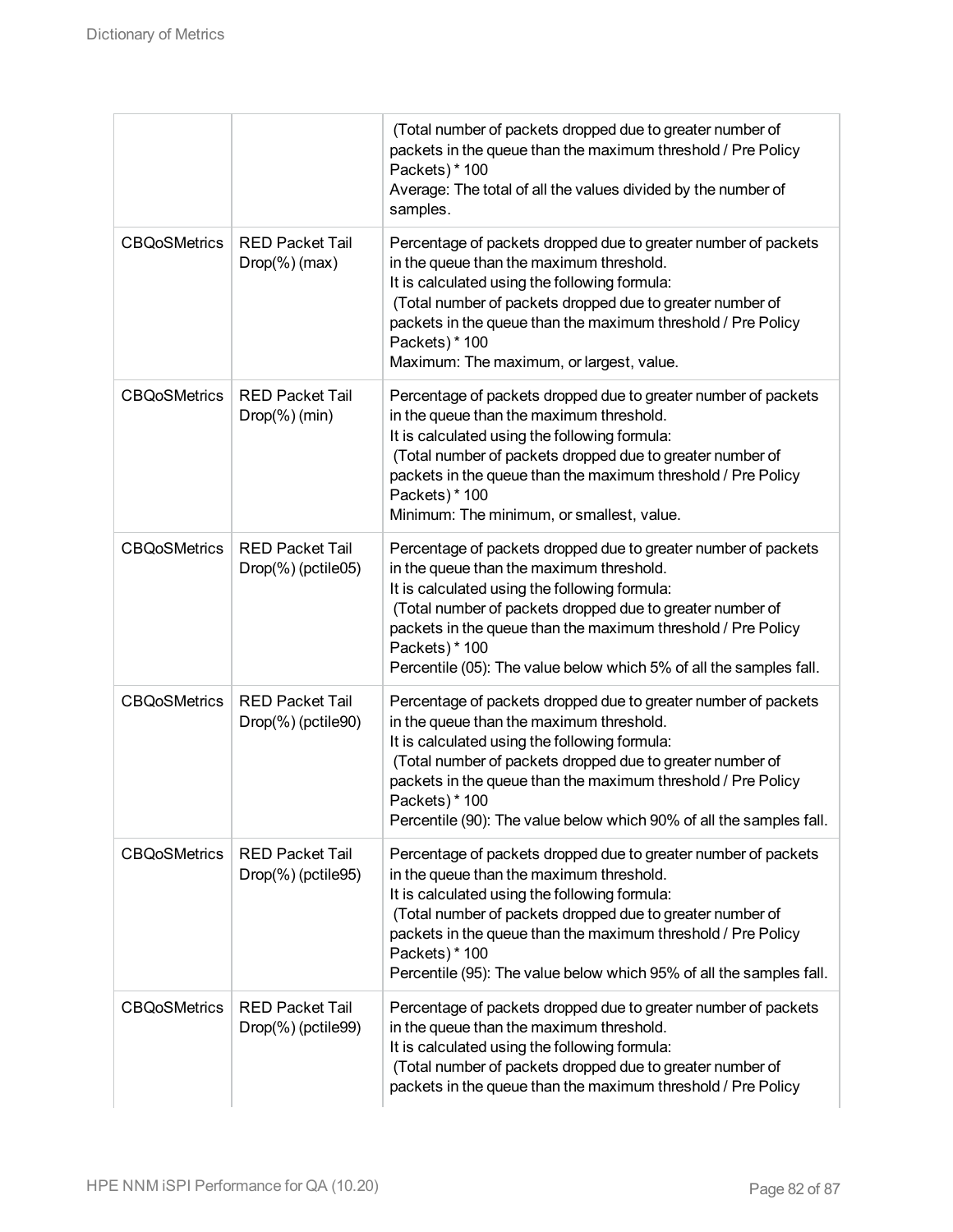|                     |                                          | Packets) * 100<br>Percentile (99): The value below which 99% of all the samples fall.                                                                                                                                                             |
|---------------------|------------------------------------------|---------------------------------------------------------------------------------------------------------------------------------------------------------------------------------------------------------------------------------------------------|
| <b>CBQoSMetrics</b> | <b>RED Tail Drop</b><br>Bytes (sum)      | Total number of bytes dropped when the following condition is true<br>for the queues associated to all classes:<br>Number of packets in the queues are greater than the maximum<br>threshold value<br>Summation: The total of all the values.     |
| <b>CBQoSMetrics</b> | <b>RED Tail Drop</b><br>Packets (sum)    | Total number of packets dropped when the following condition is<br>true for the queues associated to all classes:<br>Number of packets in the queues are greater than the maximum<br>threshold value<br>Summation: The total of all the values.   |
| <b>CBQoSMetrics</b> | <b>RED Transmit</b><br>Bytes (sum)       | Total number of bytes transmitted<br>Summation: The total of all the values.                                                                                                                                                                      |
| <b>CBQoSMetrics</b> | <b>RED Transmit</b><br>Packets (sum)     | Total number of packets transmitted<br>Summation: The total of all the values.                                                                                                                                                                    |
| <b>CBQoSMetrics</b> | Sample Count<br>(sum)                    | Sample Count: The total number of collected samples.                                                                                                                                                                                              |
| <b>CBQoSMetrics</b> | SecGroup UUID<br>(countDistinct)         | Universally Unique Identifier of the security group<br>Count Distinct: A count of the unique, distinct, values for this<br>topology element.                                                                                                      |
| <b>CBQoSMetrics</b> | Shape Delayed<br>Packet(%) (avg)         | Percentage of pre-policy packets delayed due to shaping action.<br>It is calculated using the following formula:<br>(Shape Delay packets / Pre Policy Packets) * 100<br>Average: The total of all the values divided by the number of<br>samples. |
| <b>CBQoSMetrics</b> | Shape Delayed<br>Packet(%) (max)         | Percentage of pre-policy packets delayed due to shaping action.<br>It is calculated using the following formula:<br>(Shape Delay packets / Pre Policy Packets) * 100<br>Maximum: The maximum, or largest, value.                                  |
| <b>CBQoSMetrics</b> | Shape Delayed<br>Packet(%) (min)         | Percentage of pre-policy packets delayed due to shaping action.<br>It is calculated using the following formula:<br>(Shape Delay packets / Pre Policy Packets) * 100<br>Minimum: The minimum, or smallest, value.                                 |
| <b>CBQoSMetrics</b> | Shape Delayed<br>Packet(%)<br>(pctile05) | Percentage of pre-policy packets delayed due to shaping action.<br>It is calculated using the following formula:<br>(Shape Delay packets / Pre Policy Packets) * 100<br>Percentile (05): The value below which 5% of all the samples fall.        |
| <b>CBQoSMetrics</b> | Shape Delayed<br>Packet(%)<br>(pctile90) | Percentage of pre-policy packets delayed due to shaping action.<br>It is calculated using the following formula:<br>(Shape Delay packets / Pre Policy Packets) * 100<br>Percentile (90): The value below which 90% of all the samples fall.       |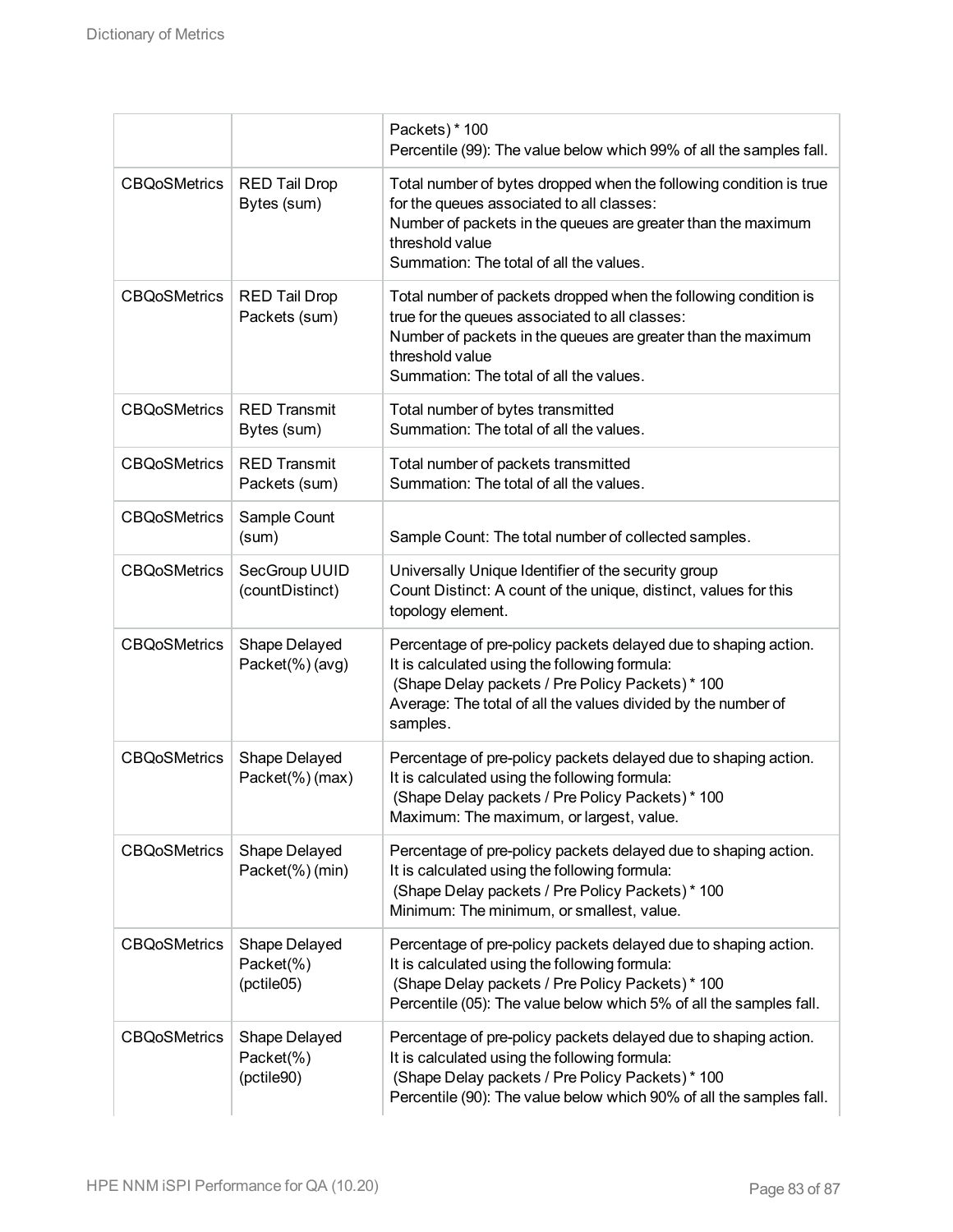| <b>CBQoSMetrics</b> | Shape Delayed<br>Packet(%)<br>(pctile95) | Percentage of pre-policy packets delayed due to shaping action.<br>It is calculated using the following formula:<br>(Shape Delay packets / Pre Policy Packets) * 100<br>Percentile (95): The value below which 95% of all the samples fall.                                                                                                          |
|---------------------|------------------------------------------|------------------------------------------------------------------------------------------------------------------------------------------------------------------------------------------------------------------------------------------------------------------------------------------------------------------------------------------------------|
| <b>CBQoSMetrics</b> | Shape Delayed<br>Packet(%)<br>(pctile99) | Percentage of pre-policy packets delayed due to shaping action.<br>It is calculated using the following formula:<br>(Shape Delay packets / Pre Policy Packets) * 100<br>Percentile (99): The value below which 99% of all the samples fall.                                                                                                          |
| <b>CBQoSMetrics</b> | Shape Packet Drop<br>$(\%)$ (avg)        | Percentage of packets dropped for the selected class by Random<br>Early Detection (RED) algorithm.<br>It is calculated using the following formula:<br>(Total number of dropped packets due to shaping / Number of<br>packets transmitted for the selected class) * 100<br>Average: The total of all the values divided by the number of<br>samples. |
| <b>CBQoSMetrics</b> | Shape Packet Drop<br>$(\%)$ (max)        | Percentage of packets dropped for the selected class by Random<br>Early Detection (RED) algorithm.<br>It is calculated using the following formula:<br>(Total number of dropped packets due to shaping / Number of<br>packets transmitted for the selected class) * 100<br>Maximum: The maximum, or largest, value.                                  |
| <b>CBQoSMetrics</b> | Shape Packet Drop<br>$(\%)$ (min)        | Percentage of packets dropped for the selected class by Random<br>Early Detection (RED) algorithm.<br>It is calculated using the following formula:<br>(Total number of dropped packets due to shaping / Number of<br>packets transmitted for the selected class) * 100<br>Minimum: The minimum, or smallest, value.                                 |
| <b>CBQoSMetrics</b> | Shape Packet Drop<br>(%) (pctile05)      | Percentage of packets dropped for the selected class by Random<br>Early Detection (RED) algorithm.<br>It is calculated using the following formula:<br>(Total number of dropped packets due to shaping / Number of<br>packets transmitted for the selected class) * 100<br>Percentile (05): The value below which 5% of all the samples fall.        |
| <b>CBQoSMetrics</b> | Shape Packet Drop<br>(%) (pctile90)      | Percentage of packets dropped for the selected class by Random<br>Early Detection (RED) algorithm.<br>It is calculated using the following formula:<br>(Total number of dropped packets due to shaping / Number of<br>packets transmitted for the selected class) * 100<br>Percentile (90): The value below which 90% of all the samples fall.       |
| <b>CBQoSMetrics</b> | Shape Packet Drop<br>(%) (pctile95)      | Percentage of packets dropped for the selected class by Random<br>Early Detection (RED) algorithm.<br>It is calculated using the following formula:<br>(Total number of dropped packets due to shaping / Number of<br>packets transmitted for the selected class) * 100<br>Percentile (95): The value below which 95% of all the samples fall.       |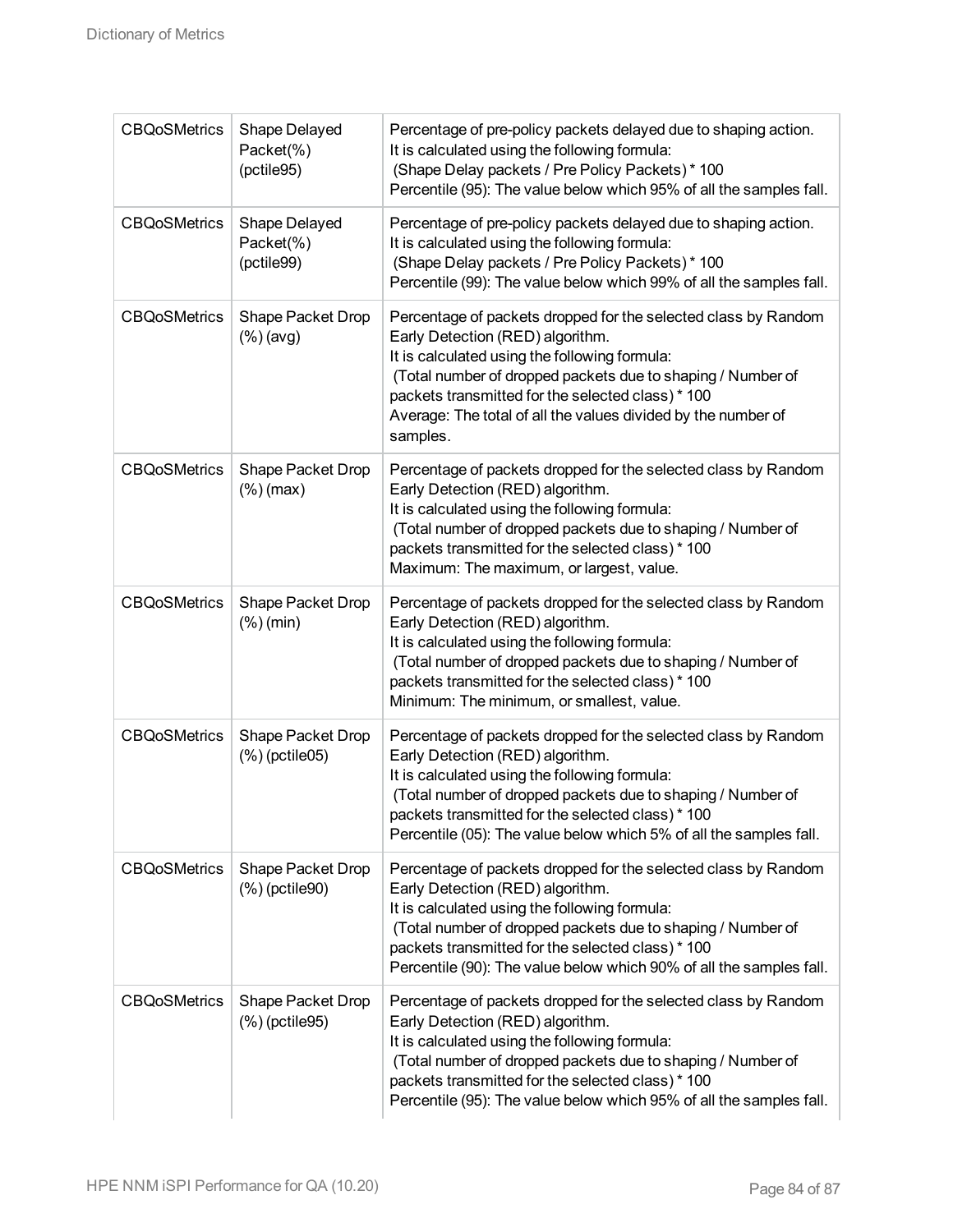| <b>CBQoSMetrics</b> | Shape Packet Drop<br>(%) (pctile99)  | Percentage of packets dropped for the selected class by Random<br>Early Detection (RED) algorithm.<br>It is calculated using the following formula:<br>(Total number of dropped packets due to shaping / Number of<br>packets transmitted for the selected class) * 100<br>Percentile (99): The value below which 99% of all the samples fall. |
|---------------------|--------------------------------------|------------------------------------------------------------------------------------------------------------------------------------------------------------------------------------------------------------------------------------------------------------------------------------------------------------------------------------------------|
| <b>CBQoSMetrics</b> | Shape Queue Depth<br>(avg)           | The queue depth when the current traffic-shaping policy is applied,<br>measured in packets<br>Average: The total of all the values divided by the number of<br>samples.                                                                                                                                                                        |
| <b>CBQoSMetrics</b> | Shape Queue Depth<br>(max)           | The queue depth when the current traffic-shaping policy is applied,<br>measured in packets<br>Maximum: The maximum, or largest, value.                                                                                                                                                                                                         |
| <b>CBQoSMetrics</b> | Shape Queue Depth<br>(min)           | The queue depth when the current traffic-shaping policy is applied,<br>measured in packets<br>Minimum: The minimum, or smallest, value.                                                                                                                                                                                                        |
| <b>CBQoSMetrics</b> | Shape Queue Depth<br>(pctile05)      | The queue depth when the current traffic-shaping policy is applied,<br>measured in packets<br>Percentile (05): The value below which 5% of all the samples fall.                                                                                                                                                                               |
| <b>CBQoSMetrics</b> | Shape Queue Depth<br>(pctile90)      | The queue depth when the current traffic-shaping policy is applied,<br>measured in packets<br>Percentile (90): The value below which 90% of all the samples fall.                                                                                                                                                                              |
| <b>CBQoSMetrics</b> | Shape Queue Depth<br>(pctile95)      | The queue depth when the current traffic-shaping policy is applied,<br>measured in packets<br>Percentile (95): The value below which 95% of all the samples fall.                                                                                                                                                                              |
| <b>CBQoSMetrics</b> | Shape Queue Depth<br>(pctile99)      | The queue depth when the current traffic-shaping policy is applied,<br>measured in packets<br>Percentile (99): The value below which 99% of all the samples fall.                                                                                                                                                                              |
| <b>CBQoSMetrics</b> | <b>Shaped Delay</b><br>Bytes (sum)   | Total number of bytes delayed due to the shaping action<br>Summation: The total of all the values.                                                                                                                                                                                                                                             |
| <b>CBQoSMetrics</b> | <b>Shaped Delay</b><br>Packets (sum) | Total number of packets delayed due to the shaping action<br>Summation: The total of all the values.                                                                                                                                                                                                                                           |
| <b>CBQoSMetrics</b> | Shaped Drop Bytes<br>(sum)           | Total number of bytes dropped due to the shaping action<br>Summation: The total of all the values.                                                                                                                                                                                                                                             |
| <b>CBQoSMetrics</b> | Shaped Drop<br>Packets (sum)         | Total number of packets dropped due to the shaping action<br>Summation: The total of all the values.                                                                                                                                                                                                                                           |
| <b>CBQoSMetrics</b> | Source Tenant<br>(countDistinct)     | Tenant name of the QoS element<br>Count Distinct: A count of the unique, distinct, values for this<br>topology element.                                                                                                                                                                                                                        |
| <b>CBQoSMetrics</b> | <b>Traffic Class Name</b>            | Class name associated to the QoS element                                                                                                                                                                                                                                                                                                       |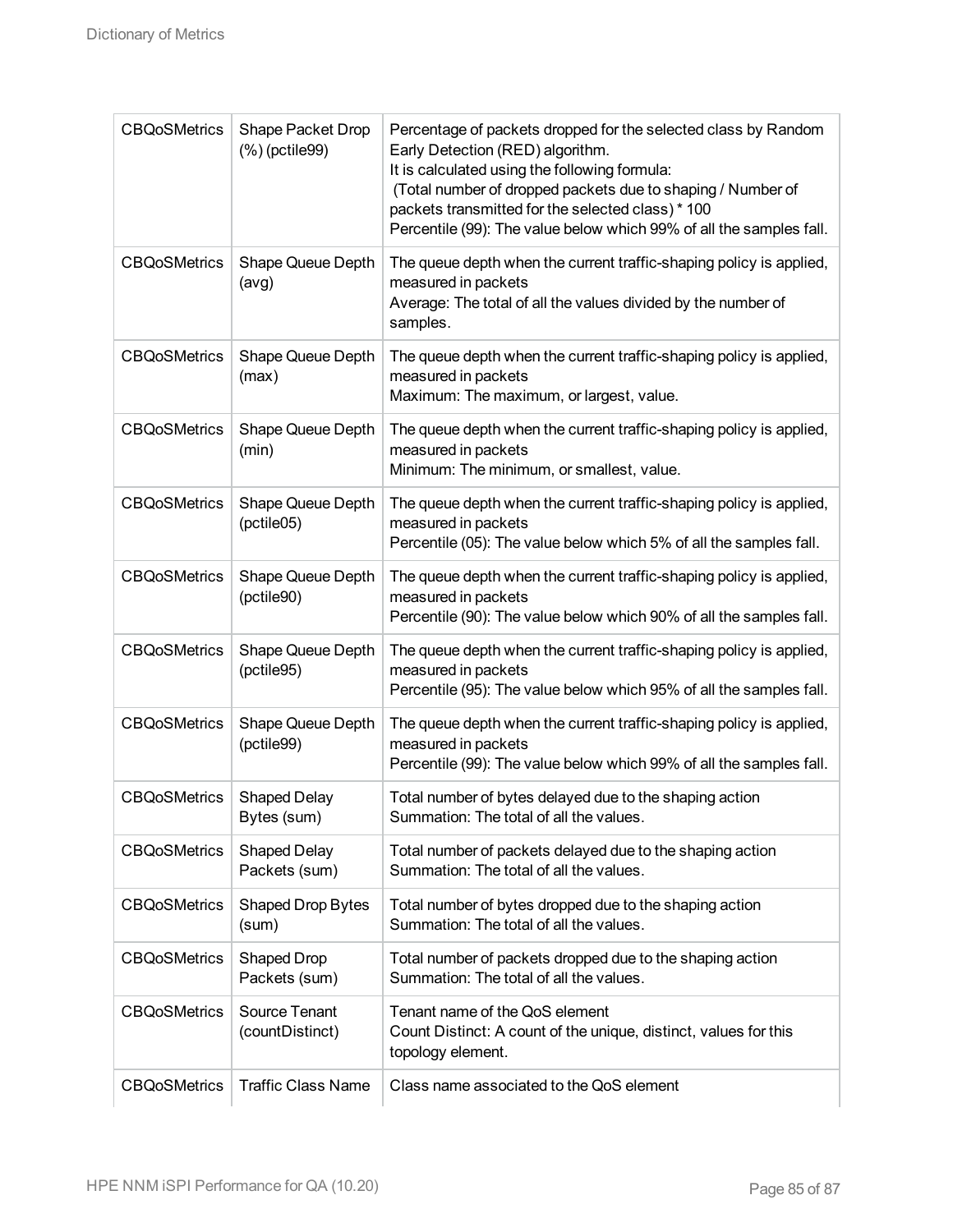|                     | (countDistinct)                       | Count Distinct: A count of the unique, distinct, values for this<br>topology element. |
|---------------------|---------------------------------------|---------------------------------------------------------------------------------------|
| <b>CBQoSMetrics</b> | Traffic Class UUID<br>(countDistinct) | Count Distinct: A count of the unique, distinct, values for this<br>topology element. |